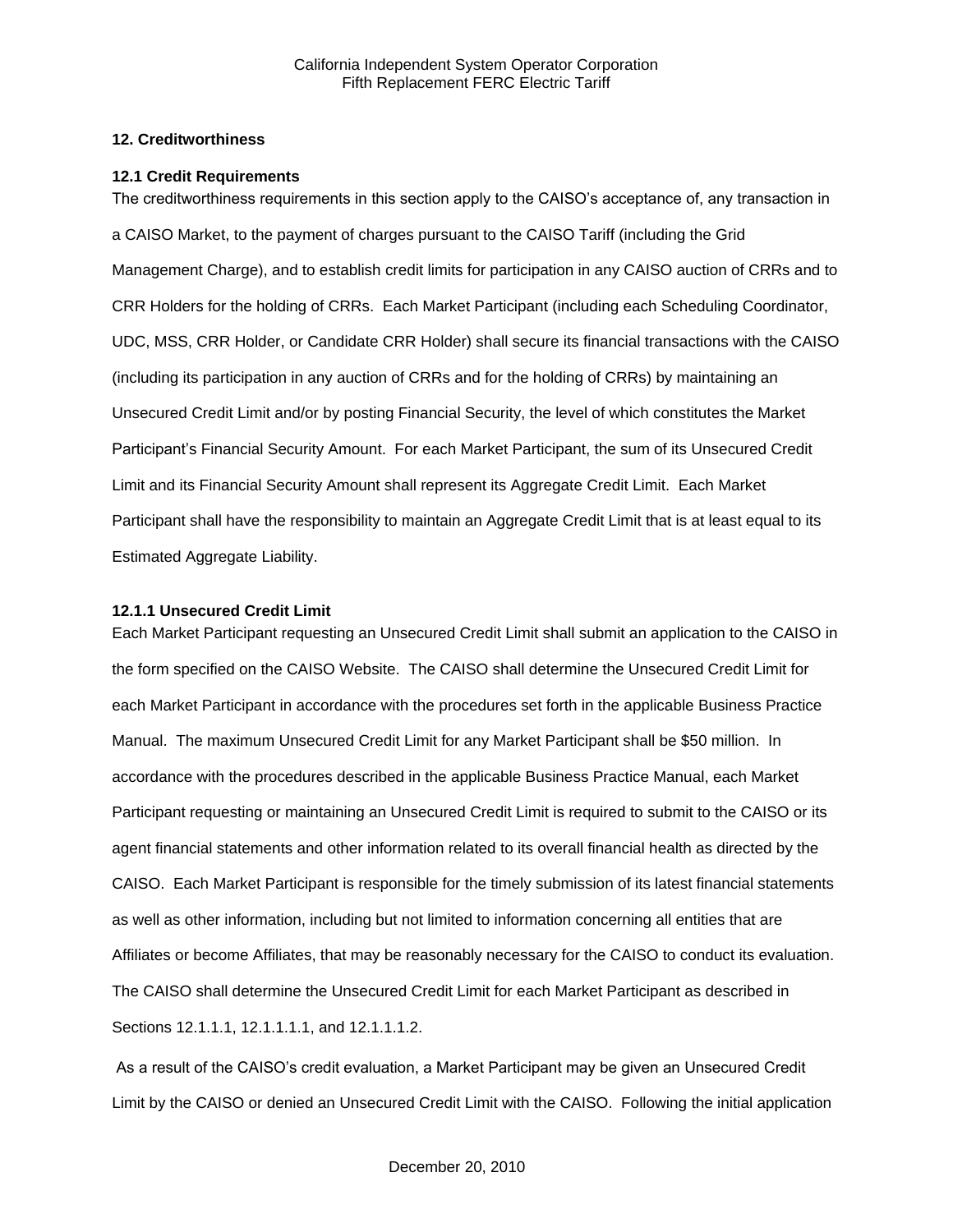and the establishment of an Unsecured Credit limit, the CAISO will review each Market Participant's Unsecured Credit Limit on a quarterly basis, unless that entity does not prepare quarterly statements, in which case the review will occur on an annual basis, and no entity shall be required to submit a new application. In addition, the CAISO may review the Unsecured Credit Limit for any Market Participant whenever the CAISO becomes aware of information that could indicate a Material Change in Financial Condition. In the event the CAISO determines that the Unsecured Credit Limit of a Market Participant must be reduced as a result of a subsequent review, the CAISO shall notify the Market Participant of the reduction, and shall, upon request, also provide the Market Participant with a written explanation of why the reduction was made.

#### **12.1.1.1 Unsecured Credit Limit Calculation**

An Unsecured Credit Limit (UCL) for each Market Participant that is a Rated or Unrated Public/Private Corporation, a Rated or Unrated Governmental Entity, or a Local Publicly Owned Electric Utility and that requests an Unsecured Credit Limit is calculated as follows:

- 1. For each Rated Public/Private Corporation, the Unsecured Credit Limit is the lesser of \$50 million or an amount equal to the Market Participant's Tangible Net Worth multiplied by a calculated percentage of Tangible Net Worth. The Tangible Net Worth percentage is comprised of fifty percent (50%) of the Market Participant's lowest credit agency issuer rating and fifty percent (50%) of the Moody's KMV Equivalent Rating, if reasonably applicable. If a Moody's KMV Equivalent Rating is not reasonably applicable, the Tangible Net Worth percentage is comprised of one hundred percent (100%) of the Market Participant's lowest credit agency issuer rating.
- 2. For each Unrated Public/Private Corporation, the Unsecured Credit Limit is the lesser of \$50 million or an amount equal to the Market Participant's Tangible Net Worth multiplied by a calculated percentage of Tangible Net Worth. The Tangible Net Worth percentage is comprised of one hundred percent (100%) of the Moody's KMV Equivalent Rating.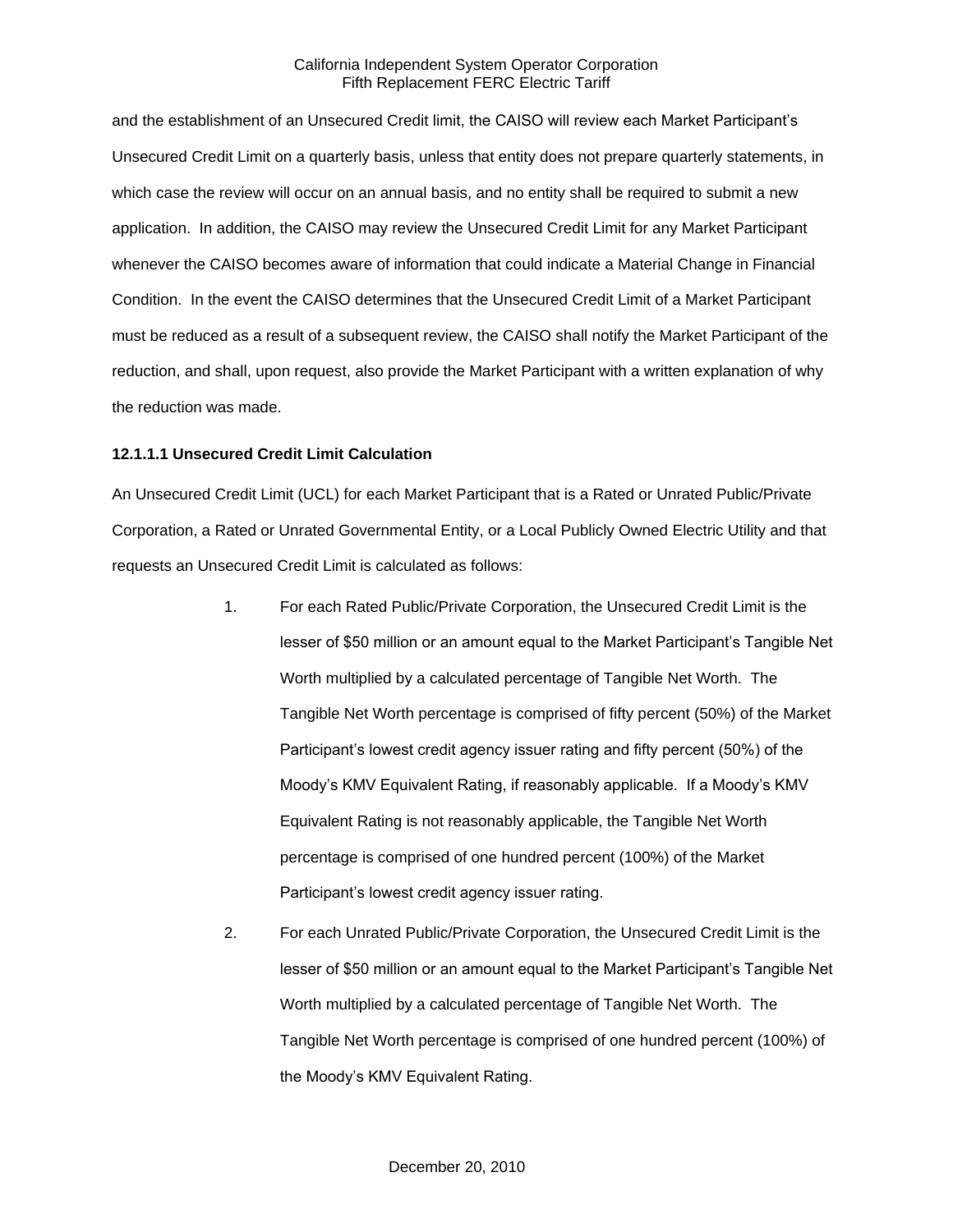- 3. For each Rated Governmental Entity, the Unsecured Credit Limit is the lesser of \$50 million or an amount equal to the Market Participant's Net Assets multiplied by a calculated percentage of Net Assets. The Net Assets percentage is comprised of one hundred percent (100%) of the Market Participant's lowest credit agency issuer rating.
- 4. (a) For each Unrated Governmental Entity other than one that receives appropriations from the federal government or a state government, the Unsecured Credit Limit is the lesser of \$50 million or an amount equal to a specified percentage of the Market Participant's Net Assets if the Market Participant has a minimum of \$25 million in Net Assets and its Times Interest Earned, Debt Service Coverage and Equity to Assets ratios (as those ratios are defined in the applicable Business Practice Manual) meet or exceed minimums specified in the applicable Business Practice Manual.

(b) For each Unrated Governmental Entity that receives appropriations from the federal government or a state government, the Unsecured Credit Limit is the lesser of \$50 million or the amount appropriated by the federal or relevant state government for the purpose of procuring Energy and Energy-related products and services for the applicable fiscal year. The Unrated Governmental Entity seeking to establish an Unsecured Credit Limit pursuant to this section shall provide documentation establishing its annual appropriations.

5. A Local Publicly Owned Electric Utility with a governing body having ratemaking authority that has submitted an application for an Unsecured Credit Limit shall be entitled to an Unsecured Credit Limit of \$1 million without regard to its Net Assets. Such Local Publicly Owned Electric Utility shall be entitled to request an Unsecured Credit Limit based on Net Assets as provided in Section 12.1.1.1(3) or 12.1.1.1(4) in order to establish an Unsecured Credit Limit as the greater of \$1 million or the amount determined as provided in this Section 12.1.1.1(5). A public entity that is not a Local Publicly Owned Electric Utility is not entitled to an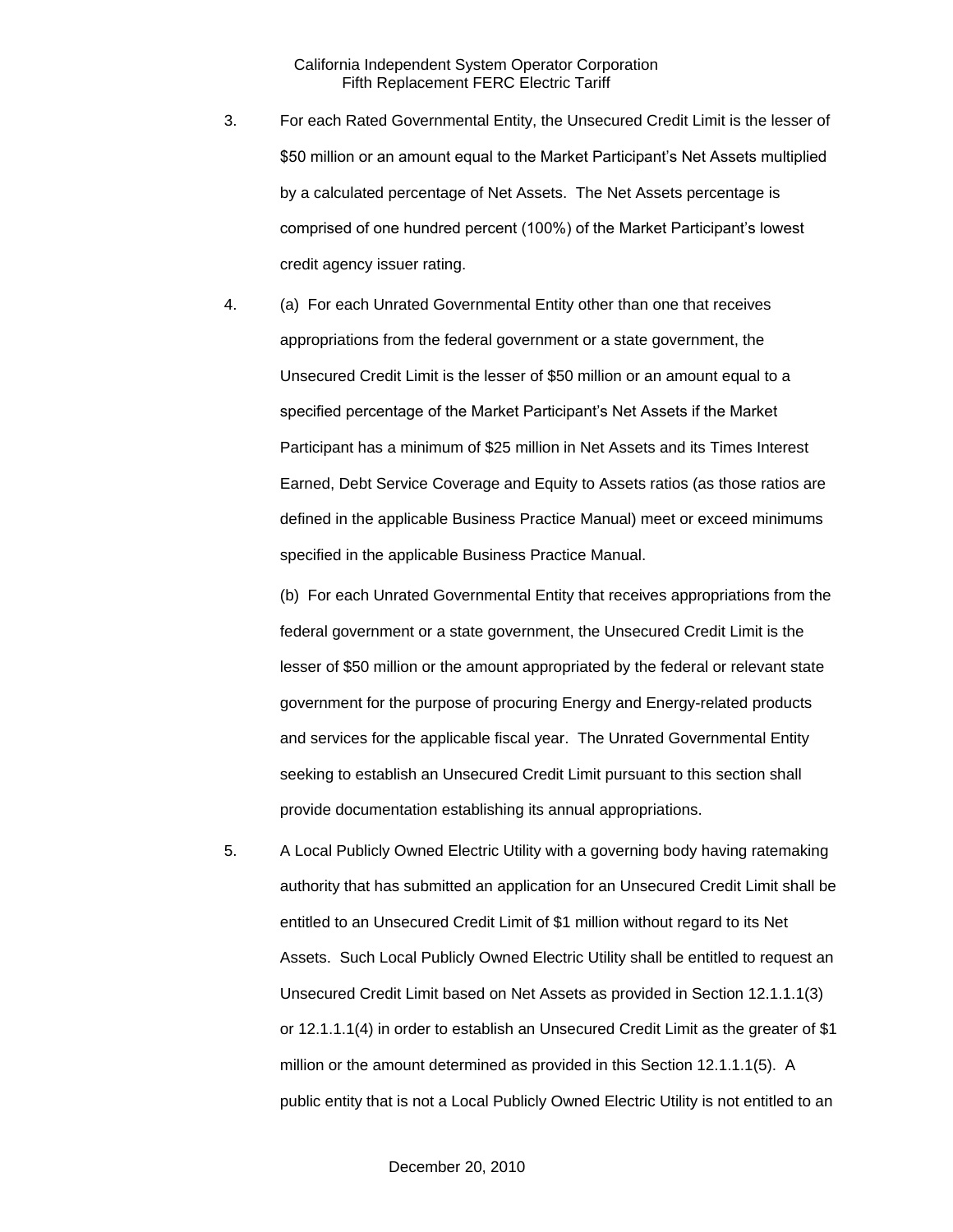Unsecured Credit Limit of \$1 million under this Section 12.1.1.1(5) but may seek to establish an Unsecured Credit Limit as provided in any other provision of the CAISO Tariff that may apply.

Public entities, including Local Publicly Owned Electric Utilities, that operate through a Joint Powers Agreement, or a similar agreement acceptable to the CAISO with the same legal force and effect, shall be entitled to aggregate or assign their Unsecured Credit Limits subject to the following limitations and requirements. A public entity that is a party to a Joint Powers Agreement or similar agreement and that is also participating independently in the CAISO Markets with an established Unsecured Credit Limit shall not be entitled to assign or aggregate any portion of its Unsecured Credit Limit that the public entity is using to support financial liabilities associated with its individual participation in the CAISO Markets. A Local Publicly Owned Electric Utility that operates through a Joint Powers Authority or similar agreement that desires to aggregate a portion of its Unsecured Credit Limit that is equal to or less than \$1 million with one or more other Local Publicly Owned Electric Utilities that operate through that Joint Powers Agreement or similar agreement or to assign a portion of its Unsecured Credit Limit that is equal to or less than \$1 million to the Joint Powers Authority shall be entitled to do so. A Local Publicly Owned Electric Utility that operates through a Joint Powers Agreement or similar agreement that desires to aggregate its Unsecured Credit Limit with one or more other Local Publicly Owned Electric Utilities that operate through that Joint Powers Agreement or similar agreement or to assign a portion of its Unsecured Credit Limit to the Joint Powers Authority that exceeds \$1 million, and any public entity that is not a Local Publicly Owned Electric Utility that operates through a Joint Powers Agreement or similar agreement that desires to aggregate its Unsecured Credit Limit with one or more other Local Publicly Owned Electric Utilities that operate through that Joint Powers Agreement or similar agreement or to assign any portion of its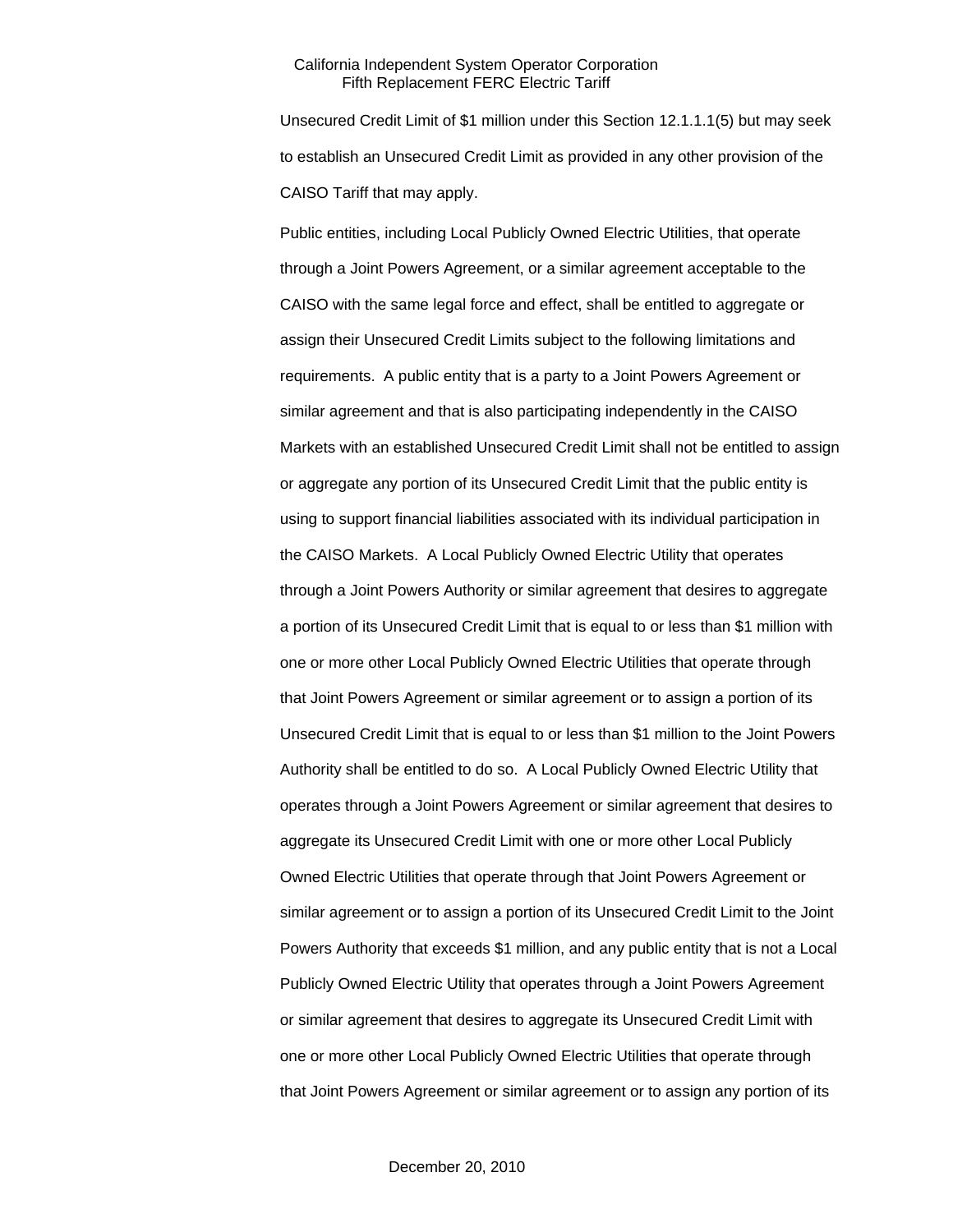Unsecured Credit Limit to the Joint Powers Authority, shall provide documentation that is acceptable to the CAISO and that demonstrates the Local Publicly Owned Electric Utility or public entity will assume responsibility for the financial liabilities of the Joint Powers Authority associated with the assigned or aggregated portion of the Unsecured Credit Limit. Such documentation may include a guaranty or similar instrument acceptable to the CAISO.

Unsecured Credit Limits established pursuant to this Section 12.1.1.1 shall be subject to the CAISO's consideration of the same qualitative factors that apply to all Market Participants as set forth in Section 12.1.1.2 and, accordingly, the CAISO may adjust their Unsecured Credit Limits pursuant to Section 12.1.1.

# **12.1.1.1.1 Maximum Percentage of Tangible Net Worth and Net Assets**

For Rated and Unrated Public/Private Corporations or Rated Governmental Entities, the maximum percentage of Tangible Net Worth or Net Assets is 7.5 percent (7.5%) for the highest quality firms; that is, those Market Participants who maintain the highest Moody's KMV Equivalent Rating and/or highest credit agency issuer rating. The percentage of Tangible Net Worth or Net Assets that a Market Participant qualifies for will be reduced as its credit risk increases as determined by having a lower Moody's KMV Equivalent Rating and/or lower credit agency issuer rating.

For Unrated Governmental Entities, the CAISO may provide an Unsecured Credit Limit of up to five percent (5%) of Net Assets.

With respect to either of these potential maximum percentages, a lesser amount of unsecured credit may be granted if the CAISO becomes aware of information related to a Material Change in Financial Condition or other significant information that presents a significant risk to the creditworthiness of the entity.

# **12.1.1.1.2 Unsecured Credit Limit Calculation Steps**

A six-step process is used to determine Unsecured Credit Limits for Market Participants that are Rated Public/Private Corporations, Unrated Public/Private Corporations, and Rated Governmental Entities.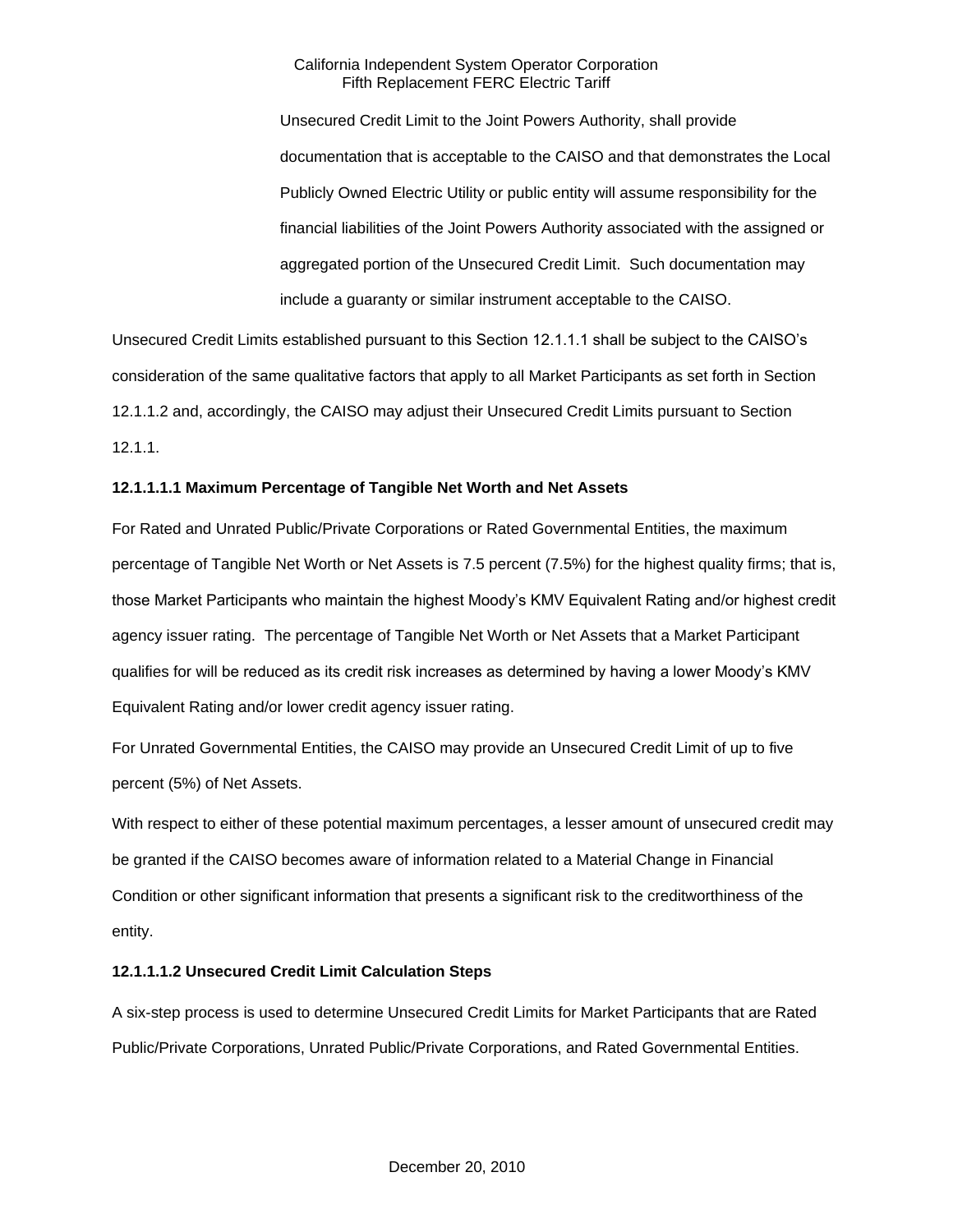- Step 1 If the Market Participant has a credit rating(s) from one or more of the Nationally Recognized Statistical Rating Organizations, verify the rating(s) with the appropriate organization. Regardless of the number of ratings available, the lowest rating will be used for purposes of determining the percentage of Tangible Net Worth or Net Assets.
- Step 2 –Obtain the Market Participant's Moody's KMV Equivalent Rating.
- Step 3 Calculate the percentage of Tangible Net Worth or Net Assets based on the entity type as described in Section 12.1.1.1.
- Step 4 Calculate the Market Participant's Tangible Net Worth or Net Assets.
	- (a) Tangible Net Worth for Rated or Unrated Public/Private Corporations equals total assets minus assets (net of any matching liabilities, assuming the result is a positive value) the CAISO reasonably believes to be restricted or potentially unavailable to settle a claim in the event of a default (examples include restricted assets and Affiliate assets) minus intangible assets (i.e., those assets not having a physical existence such as patents, trademarks, franchises, intellectual property, and goodwill) minus derivative assets (net of any matching liabilities, assuming the result is a positive value) minus total liabilities.
	- (b) Net Assets for Rated Governmental Entities equals total assets minus assets (net of any matching liabilities, assuming the result is a positive value) the CAISO reasonably believes to be restricted or potentially unavailable to settle a claim in the event of a default (examples include restricted assets) minus total liabilities.
- Step 5 Calculate the Market Participant's intermediate Unsecured Credit Limit.
	- (a) intermediate Unsecured Credit Limit = Tangible Net Worth \* percentage of Tangible Net Worth for Rated or Unrated Public/Private Corporations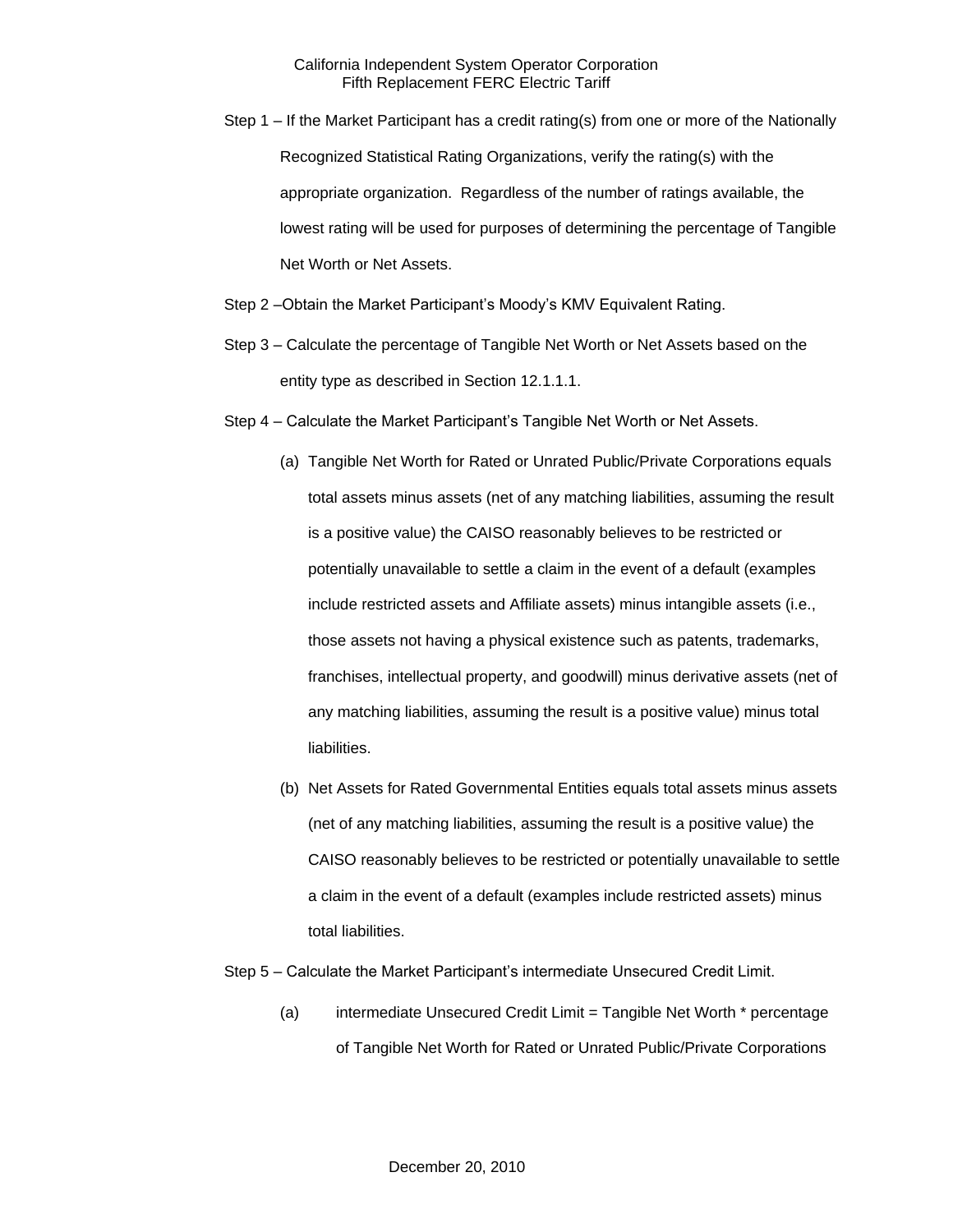- (b) intermediate Unsecured Credit Limit = Net Assets \* percentage of Net Assets for Rated Governmental Entities
- Step 6 Adjust the intermediate Unsecured Credit Limit downward, if warranted based on the CAISO's review of qualitative and quantitative credit strength indicators in Section 12.1.1.2.
	- (a) Final Unsecured Credit Limit = intermediate Unsecured Credit Limit from Step 5 \* (0 - 100%)

# **12.1.1.2 Qualitative and Quantitative Credit Strength Indicators**

In determining a Market Participant's Unsecured Credit Limit, the CAISO may rely on information gathered from financial reporting agencies, the general/financial/energy press, and provided by the Market Participant to assess its overall financial health and its ability to meet its financial obligations. Information considered by the CAISO in this process may include the following qualitative factors:

- (a) Applicant's history;
- (b) Nature of organization and operating environment;
- (c) Management;
- (d) Contractual obligations;
- (e) Governance policies;
- (f) Financial and accounting policies;
- (g) Risk management and credit policies;
- (h) Market risk including price exposures, credit exposures and operational exposures;
- (i) Event risk;
- (j) The state or local regulatory environment; and
- (k) Affiliate disclosure information provided pursuant to Section 12.1.1 and/or Section 39.9.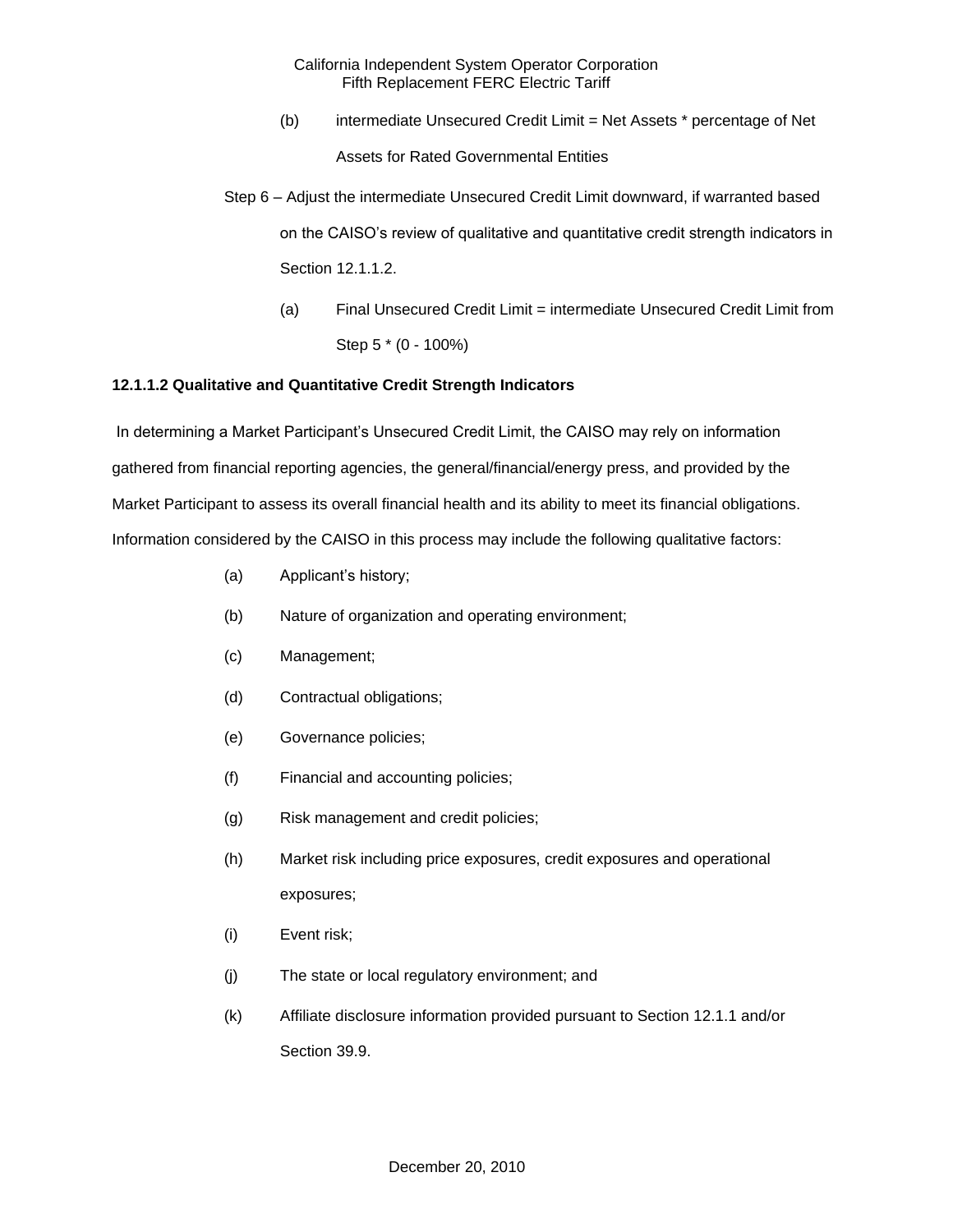Material negative information in these areas may result in a reduction of up to one hundred percent (100%) in the Unsecured Credit Limit that would otherwise be granted based on the six-step process described in Section 12.1.1.1. A Market Participant, upon request, will be provided a written analysis as to how the provisions in Section 12.1.1.1 and this section were applied in setting its Unsecured Credit Limit.

## **12.1.1.3 Financial Statements**

Market Participants requesting unsecured credit are required to provide financial statements so that a credit review can be completed. Based on availability, the Market Participant must submit a financial statement for the most recent financial quarter, as well as audited financial statements for the most recent three fiscal years, or the period of existence of the Market Participant, if shorter, to the CAISO or the CAISO's designee. If audited financial statements are not available, financial statements, as described below, should be submitted, signed and attested to by an officer of the Market Participant as a fair representation of the financial condition of the Market Participant in accordance with generally accepted accounting principles. The information should include, but is not limited to, the following:

- (a) If publicly traded:
	- (i) Annual and quarterly reports on Form 10-K and Form 10-Q, respectively
	- (ii) Form 8-K reports, if any
- (b) If privately held or governmentally owned:
	- (i) Management's discussion & analysis (if available)
	- (ii) Report of independent accountants (if available)
	- (iii) Financial statements, including:
		- Balance sheet
		- Income statement
		- Statement of cash flows
		- Statement of stockholder's equity
	- (iv) Notes to financial statements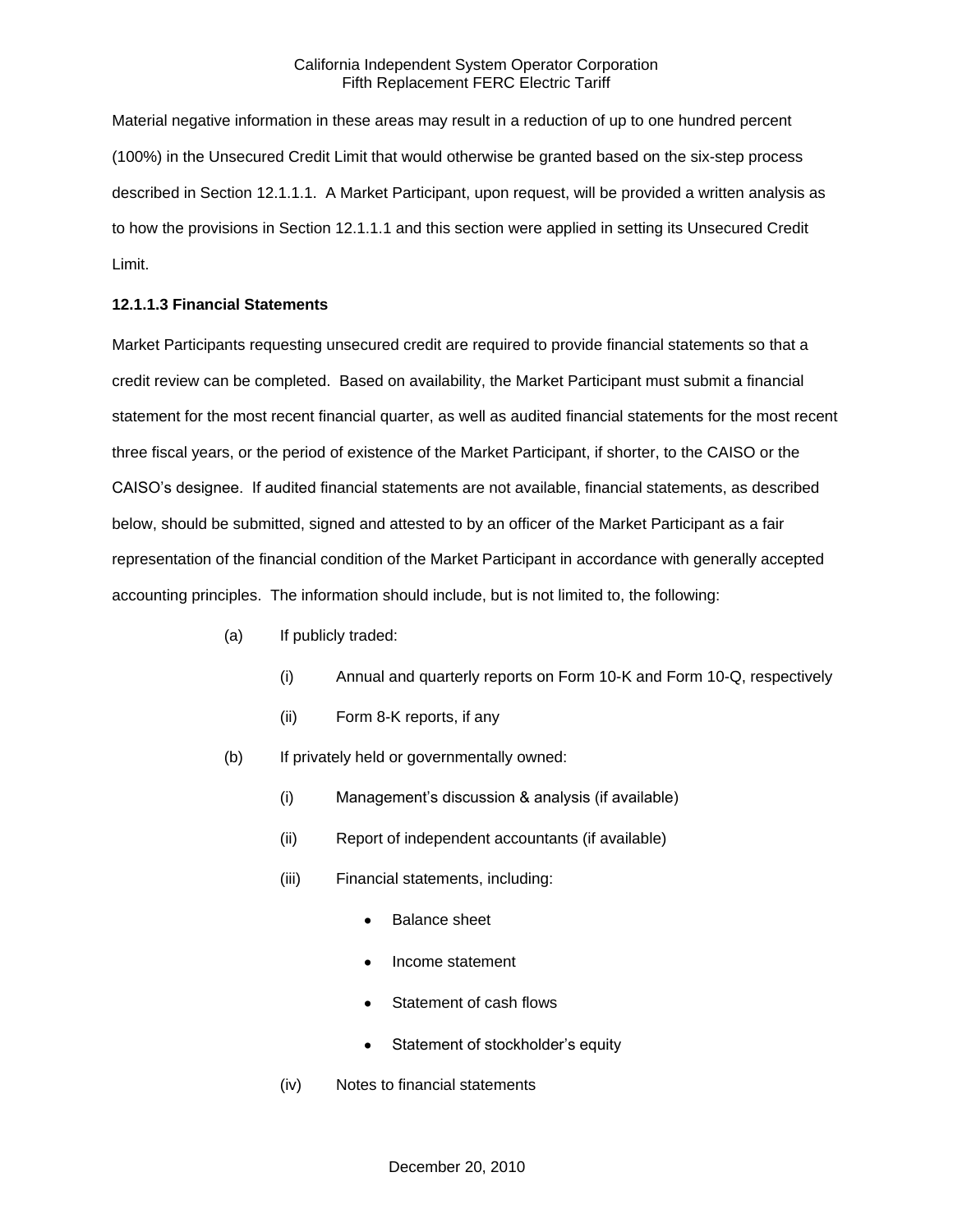If the above information is available electronically on the internet, the Market Participant may indicate in written or electronic communication where such statements are located for retrieval by the CAISO or the CAISO's designee.

## **12.1.1.4 Determination of Unsecured Credit Limits for Affiliates**

If any Market Participant requesting or maintaining an Unsecured Credit Limit is affiliated with one or more other entities subject to the credit requirements of this Section 12, the CAISO may consider the overall creditworthiness and financial condition of such Affiliates when determining the applicable Unsecured Credit Limit. The CAISO may determine that the maximum Unsecured Credit Limit specified in Section 12.1.1 applies to the combined activity of such Affiliates. In the event the CAISO determines that the maximum Unsecured Credit Limit applies to the combined activity of the Affiliates and the Market Participant, the CAISO shall inform the Market Participant in writing.

#### **12.1.1.5 Notification of Material Change in Financial Condition**

Each Market Participant shall notify the CAISO in writing of a Material Change in Financial Condition, within five (5) Business Days of when the Material Change in Financial Condition is known or reasonably should be known by the Market Participant. The provision to the CAISO of a copy of a Form 10-K, Form 10-Q, or Form 8-K filed with the U.S. Securities and Exchange Commission shall satisfy the requirement of notifying the CAISO of such Material Change in Financial Condition. Alternatively, the Market Participant may direct the CAISO to the location of the information on their company website or the website of the U.S. Securities & Exchange Commission.

#### **12.1.2 Financial Security And Financial Security Amount**

A Market Participant that does not have an Unsecured Credit Limit, or that has an Unsecured Credit Limit that is less than its Estimated Aggregate Liability, shall post Financial Security that is acceptable to the CAISO and that is sufficient to ensure that its Aggregate Credit Limit (i.e., the sum of its Unsecured Credit Limit and Financial Security Amount) is equal to or greater than its Estimated Aggregate Liability. The Financial Security posted by a Market Participant may be any combination of the following types of Financial Security provided in favor of the CAISO and notified to the CAISO under Section 12.3: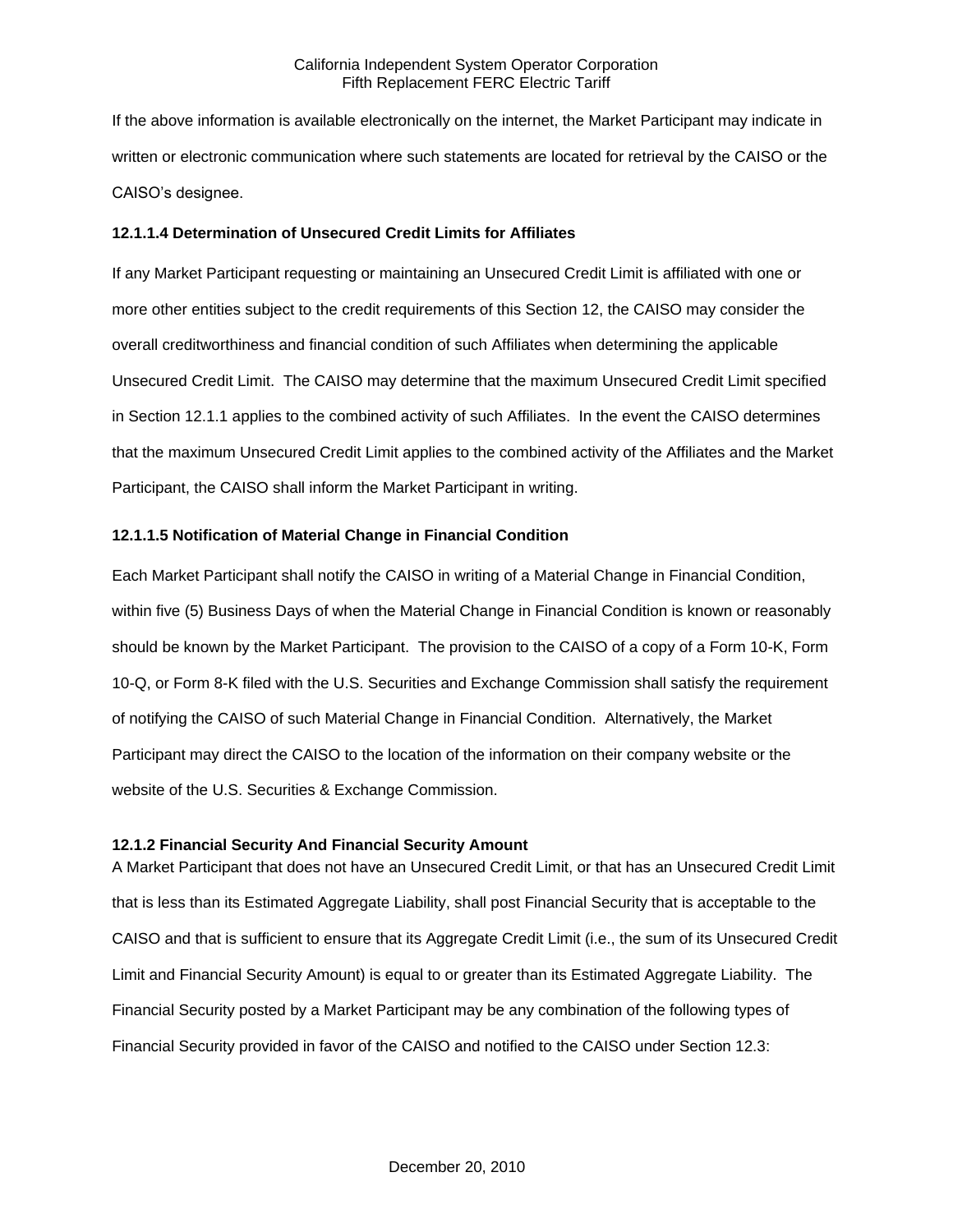- (a) an irrevocable and unconditional letter of credit issued by a bank or financial institution that is reasonably acceptable to the CAISO;
- (b) an irrevocable and unconditional surety bond issued by an insurance company that is reasonably acceptable to the CAISO;
- (c) an unconditional and irrevocable guaranty issued by a company that is reasonably acceptable to the CAISO;
- (d) a cash deposit standing to the credit of the CAISO in an interest-bearing escrow account maintained at a bank or financial institution that is reasonably acceptable to the CAISO;
- (e) a certificate of deposit in the name of the CAISO issued by a bank or financial institution that is reasonably acceptable to the CAISO;
- (f) a payment bond certificate in the name of the CAISO issued by a bank or financial institution that is reasonably acceptable to the CAISO; or
- (g) a prepayment to the CAISO.

Financial Security instruments as listed above shall be in such form as the CAISO may reasonably require from time to time by notice to Market Participants, or in such other form as has been evaluated and approved as reasonably acceptable by the CAISO. The CAISO shall publish and maintain standardized forms related to the types of Financial Security listed above on the CAISO Website. The CAISO shall require the use of standardized forms of Financial Security to the greatest extent possible.

# **12.1.2.1 Additional Procedures Regarding Certain Types of Financial Security**

(a) Unconditional and irrevocable guaranties: In those cases where a Market Participant is a subsidiary or Affiliate of another entity and would like to utilize the consolidated financial statements and other relevant information of that entity for obtaining credit, a signed corporate guaranty is required. A guarantor would be considered reasonably acceptable and a corresponding Financial Security Amount would be set based on the guarantor's credit evaluation according to the same procedures that apply to the credit evaluation of a Market Participant.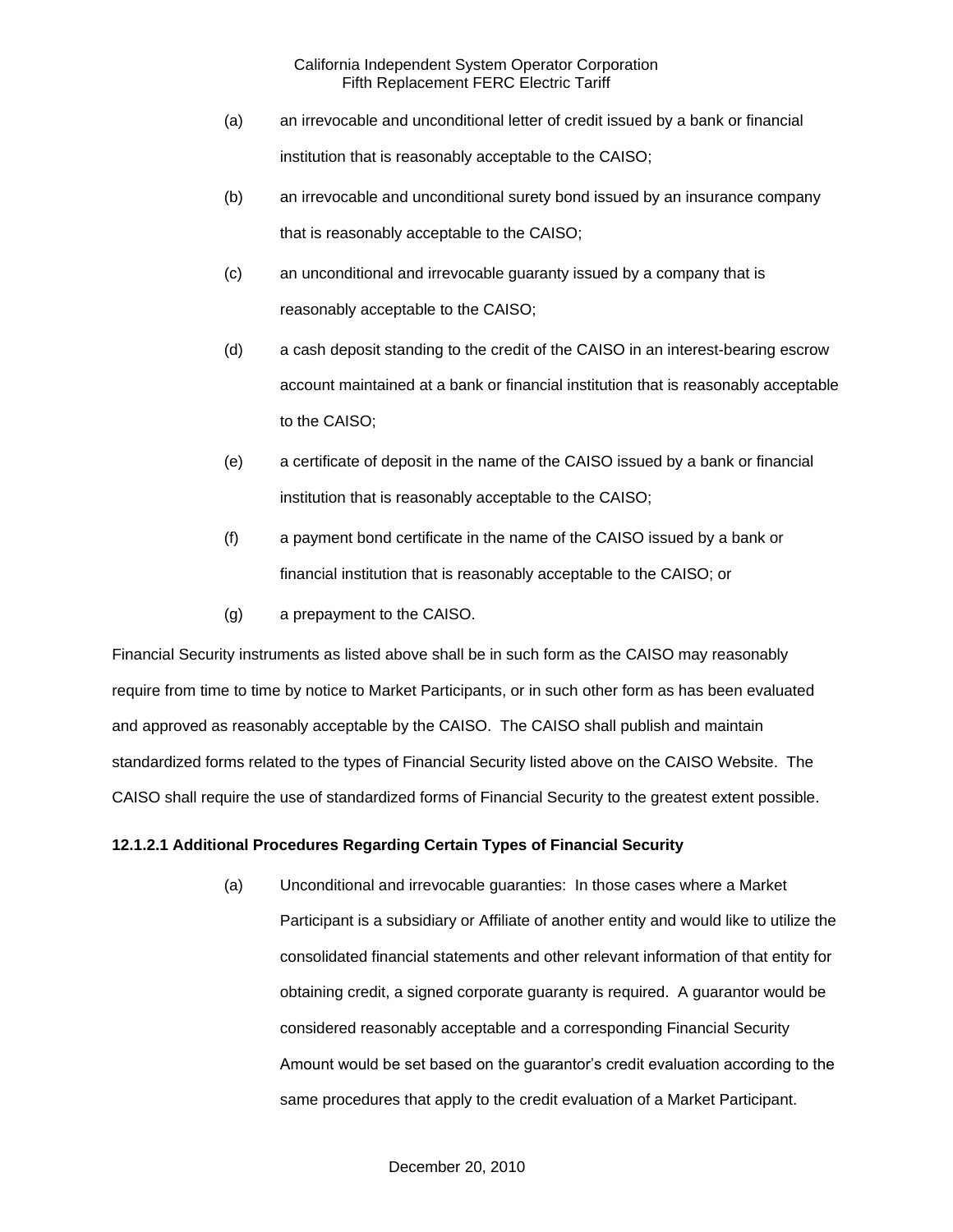- (b) Cash deposits standing to the credit of the CAISO in interest-bearing escrow accounts: Interest on a cash deposit standing to the credit of the CAISO in an interest-bearing escrow account will accrue to the Market Participant's benefit and will be added to the Market Participant's prepayment account on a monthly basis. Should a Market Participant become delinquent in payments, the Market Participant's outstanding account balance will be satisfied using deposited funds. The Market Participant must take care to replenish used funds to ensure that its Aggregate Credit Limit continues to exceed its Estimated Aggregate Liability.
- (c) Prepayments to the CAISO: Prepayments to the CAISO will be held in an interest-bearing account or another investment acceptable to the Market Participant and the CAISO, and interest on the investment will accrue at the rate as provided for in the investment. Interest will accrue to the Market Participant's benefit and will be added to the Market Participant's prepayment account on a monthly basis. Due to the additional administrative effort involved in tracking and posting interest on such prepayments, the use of this option is not encouraged.

# **12.1.2.2 Process for Evaluating Requests to Use Non-Standardized Forms of Financial Security**

A Market Participant that seeks permission to use a form for Financial Security other than one or more of the standardized forms posted on the CAISO Website shall seek such permission in a written request to the CAISO that explains the basis for the use of such non-standardized form. The CAISO shall have ten (10) Business Days from receipt of such request to evaluate it and determine whether it will be approved as reasonably acceptable. If the CAISO does not respond to such request within the ten (10) Business Day period, the request shall be deemed to have been denied. Until and unless the CAISO approves the use of a non-standardized form for Financial Security, the Market Participant that submitted such request shall be required to use one of the standardized forms for Financial Security described in this Section 12.1.2.

#### **12.1.2.3 Expiration of Financial Security**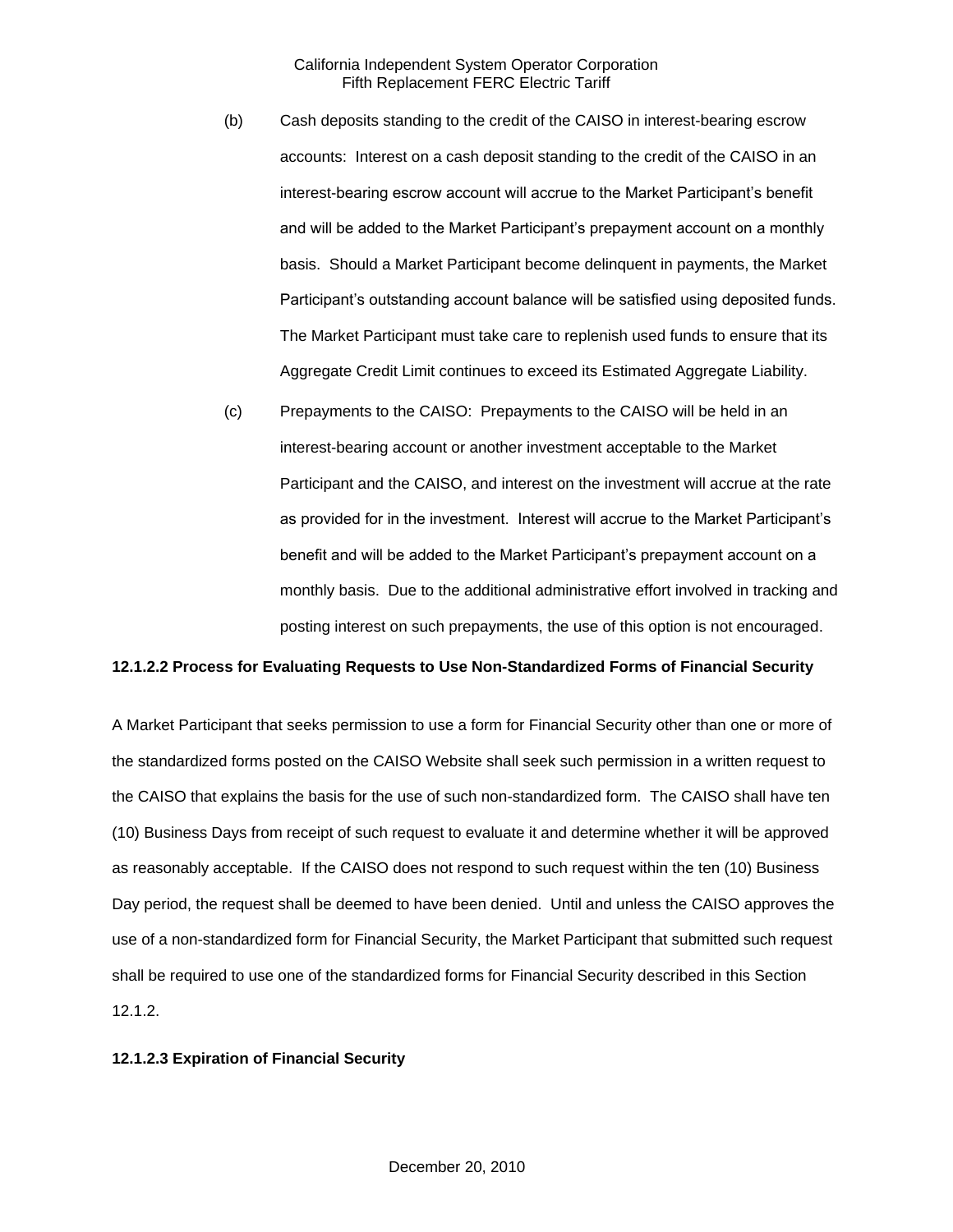Each Market Participant shall ensure that the financial instruments it uses for the purpose of providing Financial Security will not expire and thereby cause the Market Participant's Aggregate Credit Limit to fall below the Market Participant's Estimated Aggregate Liability. The CAISO will treat a financial instrument that does not have an automatic renewal provision and that is not renewed or replaced within seven (7) days of its date of expiration as being out of compliance with the standards for Financial Security contained in this Section 12 and will deem the value of such financial instrument to be zero, and will draw upon such Financial Security prior to its stated expiration if deemed necessary by the CAISO.

# **12.1.2.4 Risk of Loss of Financial Security Amounts Held and Invested by the CAISO**

In accordance with the CAISO's investment policy, the CAISO will invest each Financial Security Amount of a Market Participant only in bank accounts, money market accounts, and/or U.S. Treasury/Agency securities unless a specific written request is received from the Market Participant for a different type of investment and the CAISO provides its written consent to such alternative investment. A Market Participant that provides a Financial Security Amount that is held and invested by the CAISO on behalf of the Market Participant will bear all risks that such Financial Security Amount will incur a loss of principal and/or interest as a result of the CAISO's investment of such Financial Security Amount.

#### **12.1.3 Estimated Aggregate Liability**

The CAISO will periodically calculate the Estimated Aggregate Liability of each Market Participant, based on all charges and settlement amounts for which such Market Participant is liable or reasonably anticipated by the CAISO to be liable for pursuant to the CAISO Tariff. The Estimated Aggregate Liability for each Market Participant shall be determined and applied by the CAISO consistent with the procedures set forth in the applicable Business Practice Manual. The CAISO shall upon request provide each Market Participant with information concerning the basis for the CAISO's determination of its Estimated Aggregate Liability, and the CAISO's determination may be disputed in accordance with the procedures set forth in the applicable Business Practice Manual. The CAISO shall compare each Market Participant's Estimated Aggregate Liability against its Aggregate Credit Limit on a periodic basis.

# **12.1.3.1 Calculation of Estimated Aggregate Liability**

#### **12.1.3.1.1 Calculation of the Estimated Aggregate Liability Amount**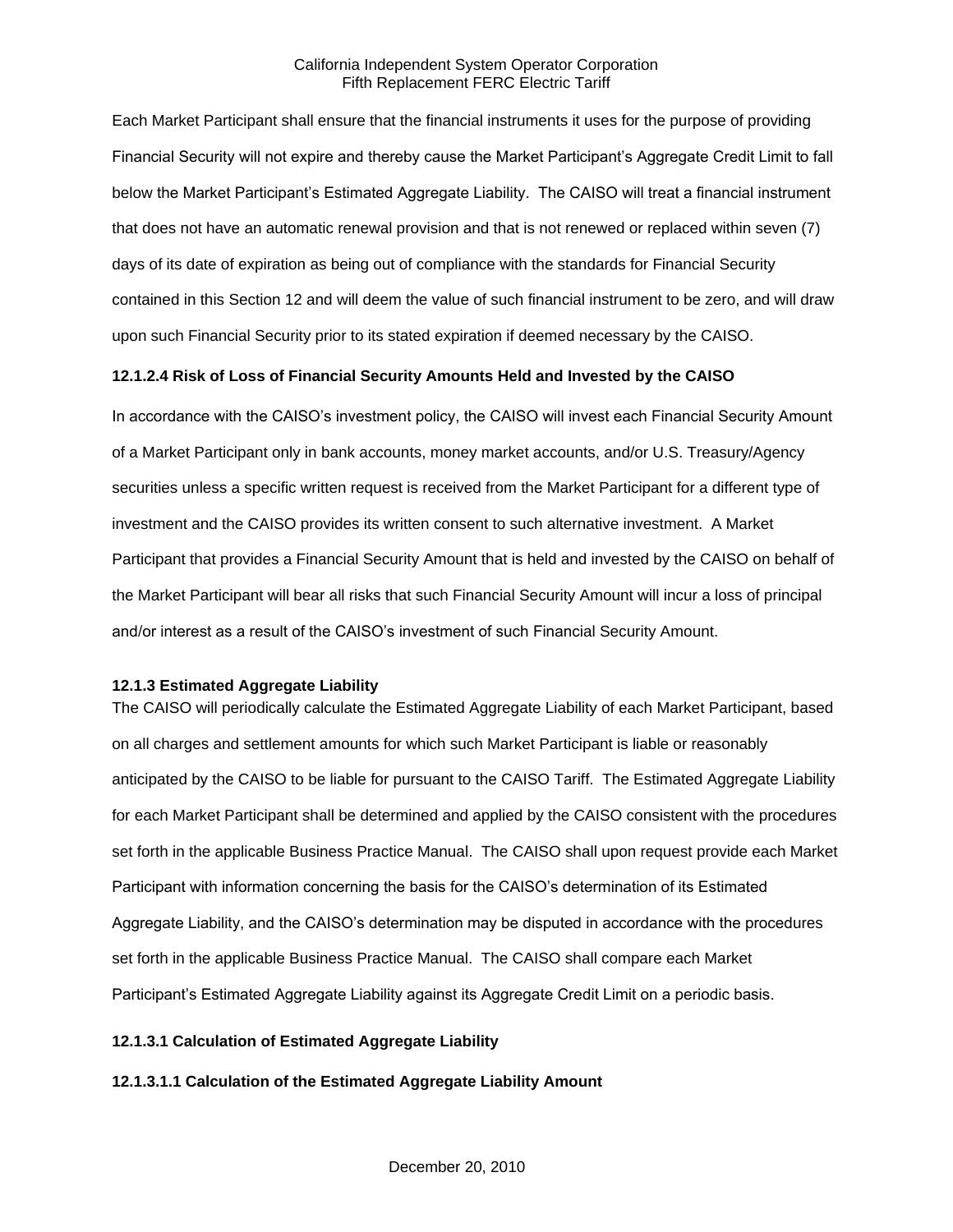Except as described in Section 12.1.3.1.2, the CAISO shall use the method described in this Section 12.1.3.1.1 to calculate each Market Participant's Estimated Aggregate Liability. The Estimated Aggregate Liability represents the amount owed to the CAISO for all unpaid obligations, specifically, the obligations for the number of Trading Days outstanding at a given time based on the CAISO's Payments Calendar plus five (7) Trading Days based on the allowable period for Market Participants to respond to CAISO requests for additional Financial Security collateral (three (3) Business Days), and other liabilities including the value of a Market Participant's CRR portfolio, if negative. The charges the CAISO shall use to calculate Estimated Aggregate Liability shall be charges described or referenced in the CAISO Tariff. The CAISO shall calculate the Estimated Aggregate Liability for each Market Participant by aggregating the following obligations:

- invoiced amounts, i.e., any published but unpaid amounts on Invoices;
- published amounts, i.e., amounts for Trading Days for which Settlement Statements have been issued;
- estimated amounts, i.e., amounts based on estimated Settlement amounts calculated by the Settlement system using estimated meter data, and other available operational data;
- extrapolated amounts, i.e., amounts calculated for Trading Days for which neither actual nor estimated Settlement Statements have been issued;
- CRR portfolio value, i.e., the prospective value of the CRR portfolio, if negative, as described in Section 12.6.3;
- CRR Auction limit, i.e., the maximum credit limit for participation in a CRR Auction;
- CRR Auction awards (prior to invoicing), i.e., amounts to cover winning offers at the completion of the CRR Auction bur prior to invoicing;
- past-due amounts, i.e., any unpaid or past due amounts on Invoices;
- FERC Annual FERC Charges, i.e., FERC Annual Charges for a Market Participant that has elected to pay such amounts on an annual basis that are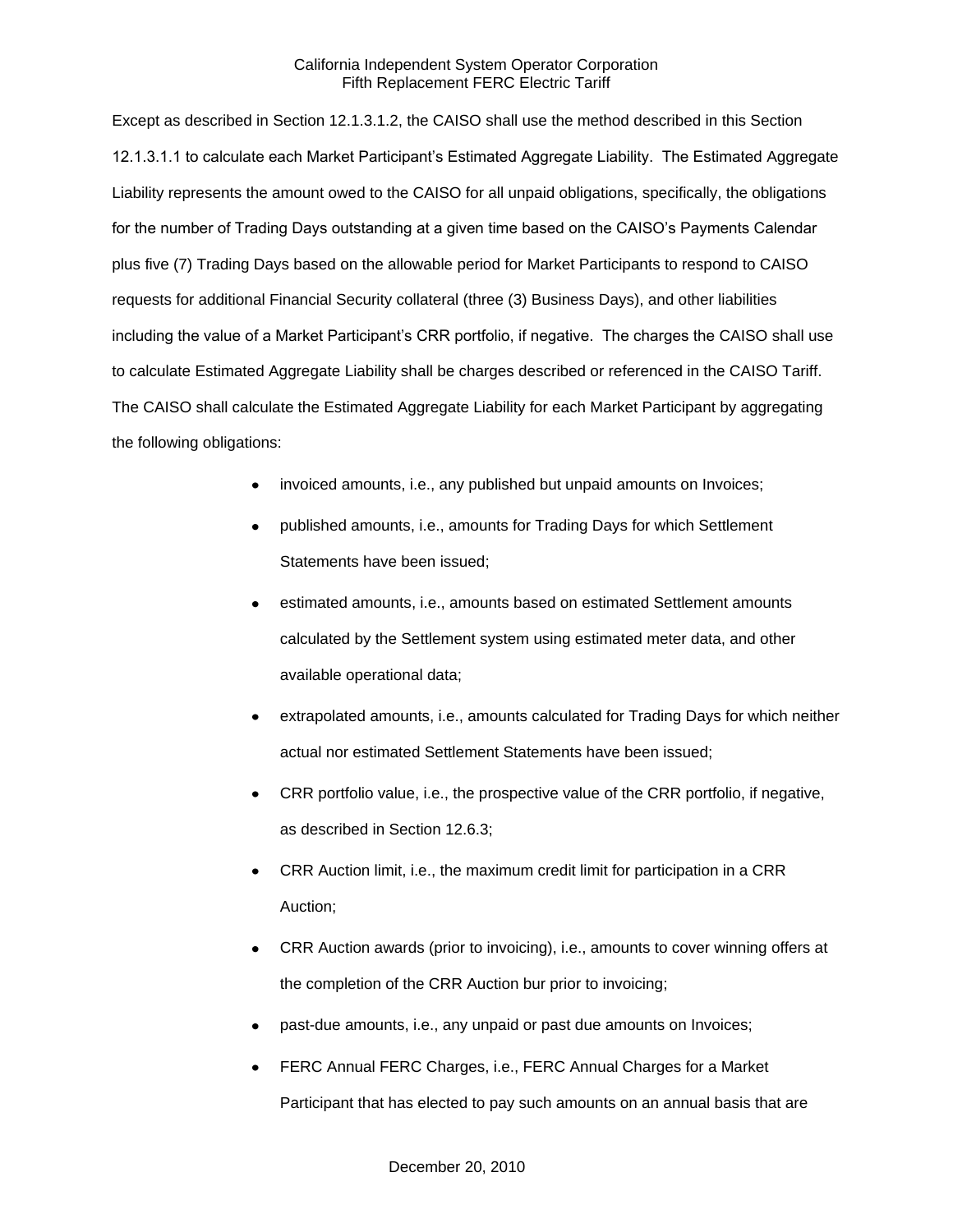owed and outstanding and not already captured in any other component of Estimated Aggregate Liability;

- WAC Charges, i.e., WAC amounts for the current year or future years as specified in Section 36.9.2;
- Estimated Aggregate Liability adjustments, i.e., adjustments that may be necessary as a result of analysis performed as a result of Section 12.4.2; and
- extraordinary adjustments, i.e., adjustments to Settlement amounts related to FERC proceedings, if known and estimated by the CAISO, as described in Section 12.1.3.1.3.

For a Market Participant that maintains multiple BAID numbers, the Estimated Aggregate Liability of the Market Participant as a legal entity shall be calculated by summing the Estimated Aggregate Liabilities for all such BAID numbers and comparing the sum of the Estimated Aggregate Liabilities to the Aggregate Credit Limit of the Market Participant. Market Participants may recommend changes to the liability estimates produced by the CAISO's Estimated Aggregate Liability calculation through the dispute procedures described in Section 12.4.2.

# **12.1.3.1.2 Calculation Methodology Applicable to New Market Participants**

Each new Market Participant (and each Market Participant that has previously been inactive) is required to have an initial Aggregate Credit Limit that is sufficient to cover a minimum of forty-five (45) Trading Days of estimated obligations. This initial credit requirement is based on anticipated transactions in the CAISO Markets, and shall be considered to be equal to the Market Participant's Estimated Aggregate Liability until the CAISO obtains sufficient data from its automated calculation of Estimated Aggregate Liability as described in Section 12.1.3.1.1 to begin relying on that calculation.

# **12.1.3.1.3 Special Circumstances**

# **12.1.3.1.3.1 Daily Adjustments and Disputes**

Charges associated with daily adjustments and disputes that are regularly calculated by the CAISO Settlement system will be included in the CAISO's determinations of Estimated Aggregate Liability as the charges are calculated.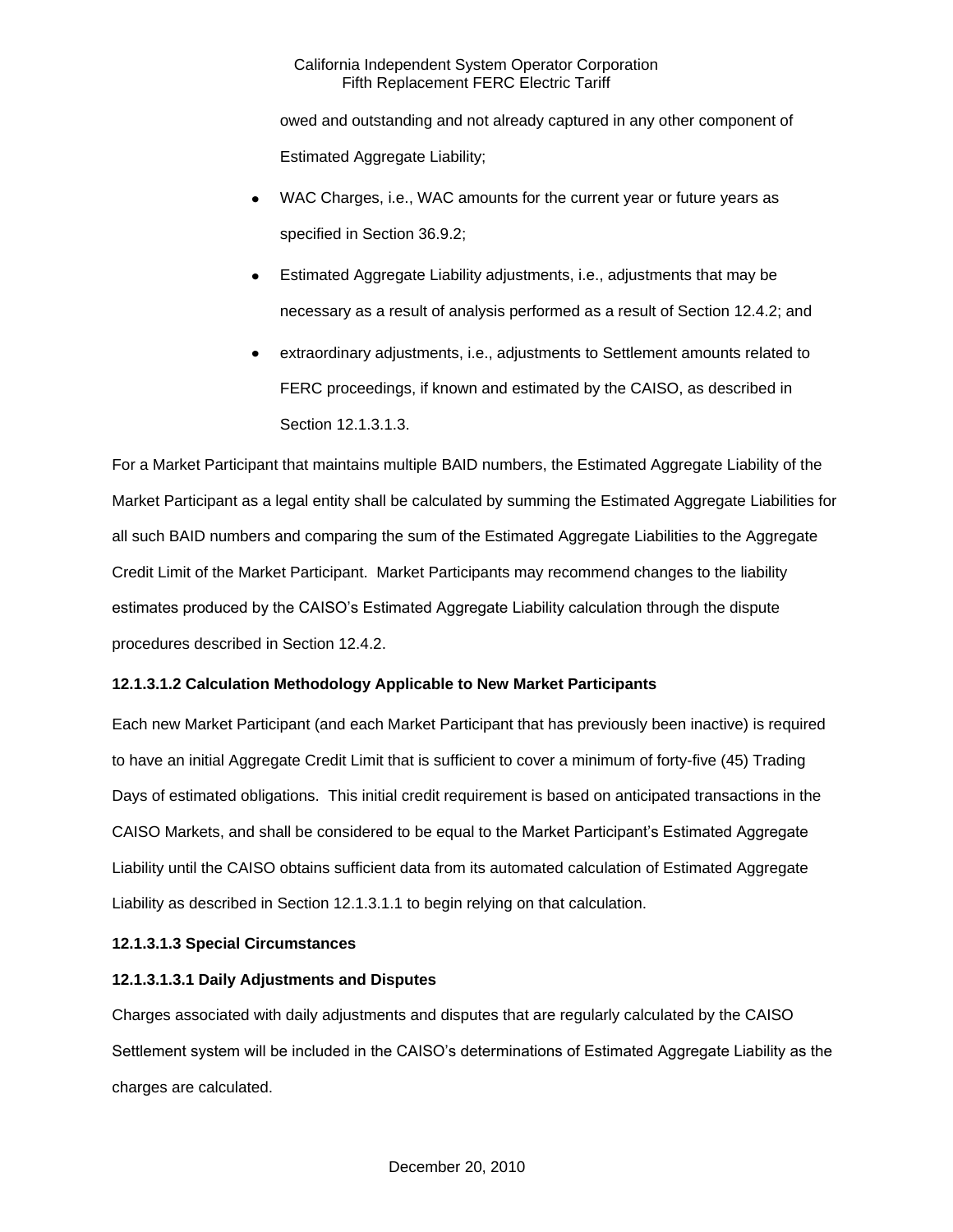## **12.1.3.1.3.2 FERC Refund Orders**

The CAISO will assess its ability to reasonably calculate the charges associated with a refund before the CAISO's Settlement system is re-run. If the CAISO can reasonably apportion the refund charges to specific Market Participants, it will include the amounts in its calculation of Estimated Aggregate Liability for those Market Participants and will request Financial Security from them accordingly. If the CAISO determines that complexities of a FERC refund order preclude the CAISO from reasonably being able to include refunds in its calculation of Estimated Aggregate Liability, the CAISO will not request Financial Security associated with the required refunds until the refunds are processed through the CAISO Settlement system. However, if feasible, the CAISO will make available to Market Participants, for informational purposes only, an aggregate forecast of the effect that providing the refunds will have on the CAISO's calculation of Estimated Aggregate Liability.

## **12.1.3.1.3.3 CAISO ADR Procedures**

The CAISO will handle transactions associated with the CAISO ADR Procedures in the same manner as transactions associated with refunds provided pursuant to Section 12.1.3.1.3.2.

#### **12.2 Review Of Creditworthiness**

The CAISO may review the creditworthiness of any Market Participant that delays or defaults in making payments due under the CAISO Tariff and, as a consequence of that review, may require such Market Participant , whether or not it has an Unsecured Credit Limit, to provide credit support in the form of any of the following types of Financial Security:

- (a) an irrevocable and unconditional letter of credit by a bank or financial institution reasonably acceptable to the CAISO;
- (b) a cash deposit standing to the credit of an interest-bearing escrow account maintained at a bank or financial institution reasonably acceptable to the CAISO;
- (c) an irrevocable and unconditional surety bond posted by an insurance company reasonably acceptable to the CAISO;
- (d) a payment bond certificate in the name of the CAISO from a financial institution reasonably acceptable to the CAISO; or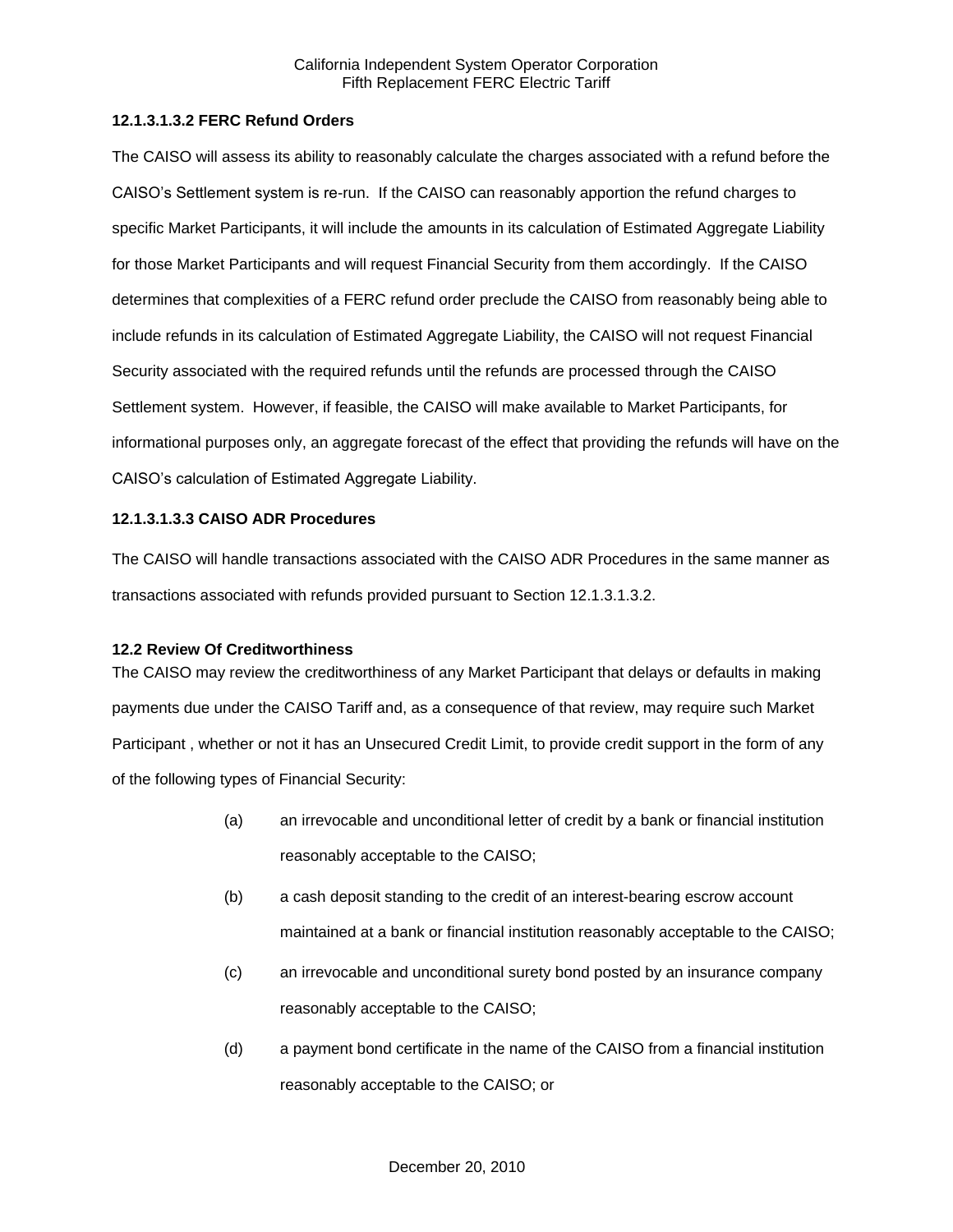(e) a prepayment to the CAISO.

The CAISO may require the Market Participant to maintain such Financial Security for at least one (1) year from the date of such delay or default.

#### **12.3 Posting And Releases Of Financial Security**

Each Market Participant required to provide a Financial Security Amount under Section 12.1.2 shall notify the CAISO of the initial Financial Security Amount that it wishes to provide at least fifteen (15) days in advance and shall ensure that the CAISO has received such Financial Security Amount prior to the date the Market Participant commences activity through the CAISO, or the date the CRR Holder or Candidate CRR Holder participates in the applicable auction of CRRs. A Market Participant may at any time increase its Financial Security Amount by providing additional Financial Security in accordance with Section 12.1.2. A Market Participant may request that its Financial Security Amount be reduced or released by making its request not fewer than fifteen (15) days prior to the date on which the reduction or release is requested to occur. The CAISO shall evaluate the request and inform the Market Participant within ten (10) Business Days either that a reduction or release of the Financial Security Amount is permissible, that a reduction or release of the Financial Security Amount is impermissible, or that the CAISO requires more information from the Market Participant in order to make its determination. The CAISO may decline to reduce or release a Financial Security Amount or may release a lesser amount for any of the following reasons:

- (a) The Estimated Aggregate Liability for the Market Participant cannot be accurately determined due to a lack of supporting Settlement charge information.
- (b) The most recent liabilities of the Market Participant are volatile to a significant degree and a reduction or release of the Financial Security Amount would present a high likelihood that, after the Financial Security Amount was reduced or released, the Estimated Aggregate Liability for the Market Participant, as calculated by the CAISO, would exceed its Aggregate Credit Limit.
- (c) The Market Participant has provided notice or otherwise demonstrated that it is terminating or significantly reducing its participation in the CAISO Markets. The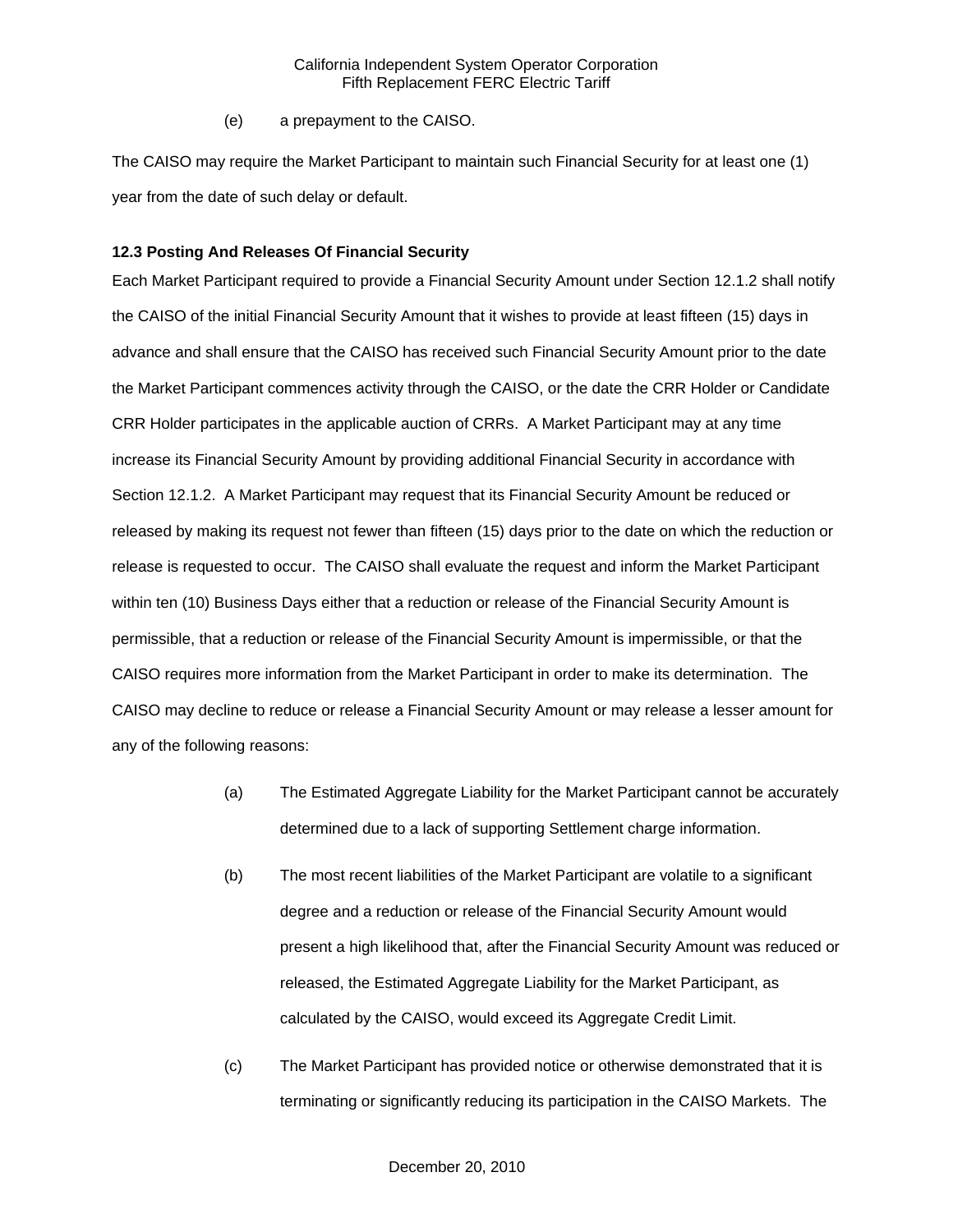CAISO may retain a portion of the Financial Security Amount to ensure that the Market Participant is adequately secured with respect to pending liabilities that relate to Settlement re-runs or other liabilities for which the Market Participant may be responsible under this CAISO Tariff.

## **12.3.1 Self-Supply Of UDC Demand**

Notwithstanding anything to the contrary in the CAISO Tariff, a Scheduling Coordinator or UDC that is an Original Participating Transmission Owner or is a Scheduling Coordinator for an Original Participating Transmission Owner shall not be precluded by Section 12.3 from scheduling transactions that serve a UDC's Demand from

- (1) a resource that the UDC owns; and
- (2) a resource that the UDC has under contract to serve its Demand.

# **12.4 Calculation Of Ongoing Financial Security Requirements**

Following the date on which a Market Participant commences trading, if the Market Participant's Estimated Aggregate Liability, as calculated by the CAISO, at any time exceeds its Aggregate Credit Limit, the CAISO shall direct the Market Participant to post an additional Financial Security Amount within three (3) Business Days that is sufficient to ensure that the Market Participant's Aggregate Credit Limit is at least equal to its Estimated Aggregate Liability. The CAISO shall also notify a Market Participant if at any time its Estimated Aggregate Liability exceeds ninety percent (90%) of its Aggregate Credit Limit. For the purposes of calculating the Market Participant's Estimated Aggregate Liability, the CAISO shall include (1) outstanding charges for Trading Days for which Settlement data is available, and (2) an estimate of charges for Trading Days for which Settlement data is not yet available. To estimate charges for Trading Days for which Settlement data is not yet available, the CAISO will consider available historical Settlement data, and other available operational and market data as described in the applicable Business Practice Manual.

# **12.4.1 Resolution Of A CAISO Request For Additional Security Amount**

A Market Participant has three (3) Business Days to resolve a CAISO request for additional Financial Security. Within the three (3) Business Days, the Market Participant must either demonstrate to the CAISO's satisfaction that the CAISO's Financial Security request is entirely or partially unnecessary, or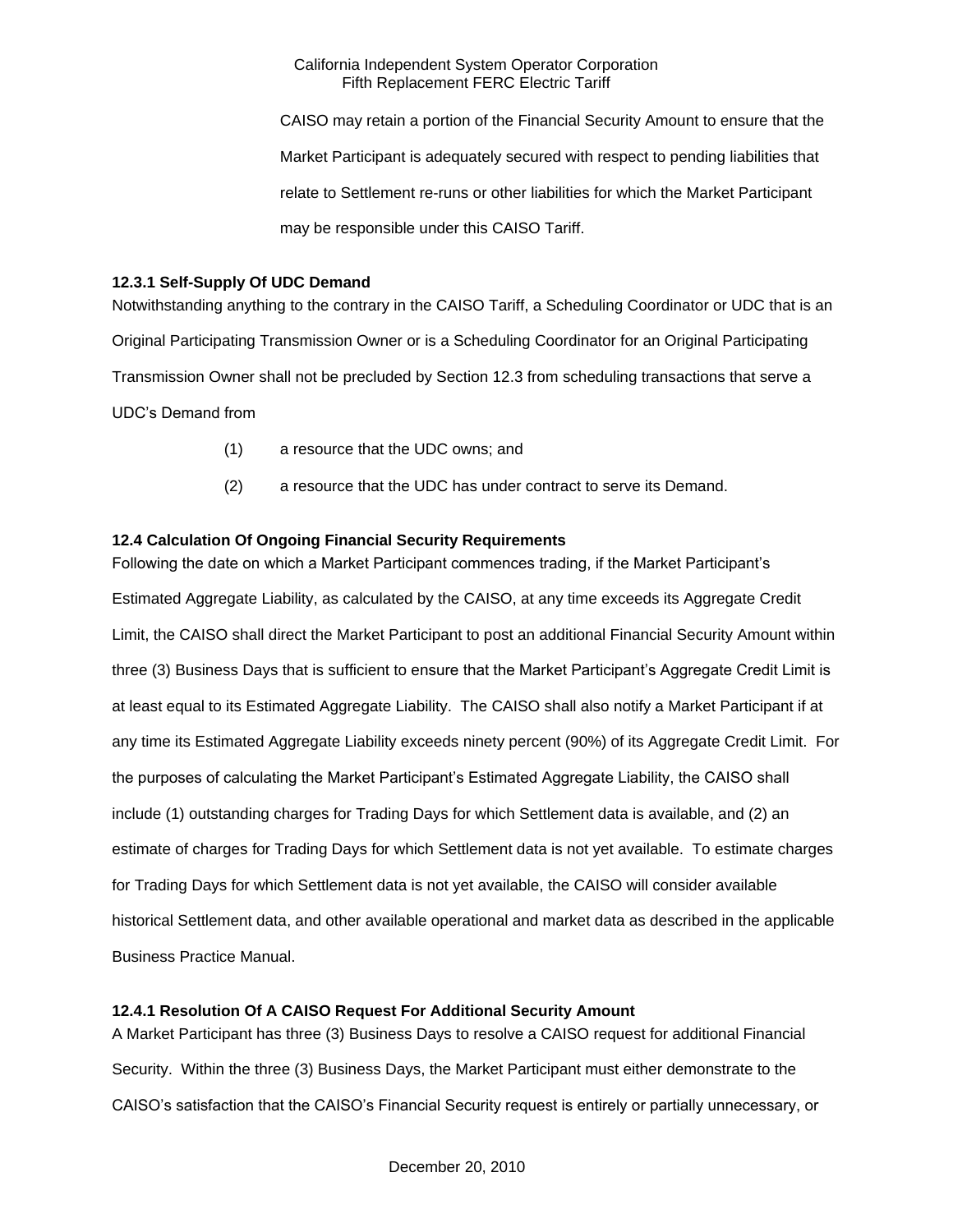post the required Financial Security Amount calculated by the CAISO. If the CAISO and the Market Participant are unable to agree on the appropriate level of Financial Security during the three (3) Business Day review period, the Market Participant must post the additional Financial Security and may continue with the dispute process described in Section 12.4.2. Any excess Financial Security Amounts will be returned to the Market Participant if the dispute process finds in favor of the Market Participant.

## **12.4.2 Dispute Process For A Request For Additional Security Amount**

Market Participants may dispute the Estimated Aggregate Liability calculated by the CAISO and, as a result, the CAISO may reduce or cancel a requested Financial Security adjustment. The following steps are required for a Market Participant to dispute a Financial Security request resulting from the CAISO's calculation of Estimated Aggregate Liability:

- (1) Request by the Market Participant to review the CAISO calculation.
- (2) A reasonable and compelling situation presented, as determined by the Market Participant's CAISO client representative.
- (3) Documentation of facts and circumstances that evidence that the CAISO's calculation of Estimated Aggregate Liability results in an excessive and unwarranted Financial Security posting requirement.
- (4) Approval by the CAISO Manager and/or Director of Customer Services and Industry Affairs and approval by the CAISO Treasurer.
- (5) The CAISO may decline to adjust the initial Estimated Aggregate Liability, as calculated by the CAISO, if the Market Participant has had Financial Security shortfalls in the past twelve (12) months (i.e., it has been shown that the Market Participant's Aggregate Credit Limit at times during the preceding twelve (12) months has been insufficient to cover the Market Participant's Estimated Aggregate Liability).

In no such case shall a CAISO request for increased Financial Security remain outstanding for more than three (3) Business Days. Either the above process is to be completed within three (3) Business Days from the date of the CAISO request for additional Financial Security, or the Market Participant is to post additional Financial Security within the three (3) Business Days and continue this process, which may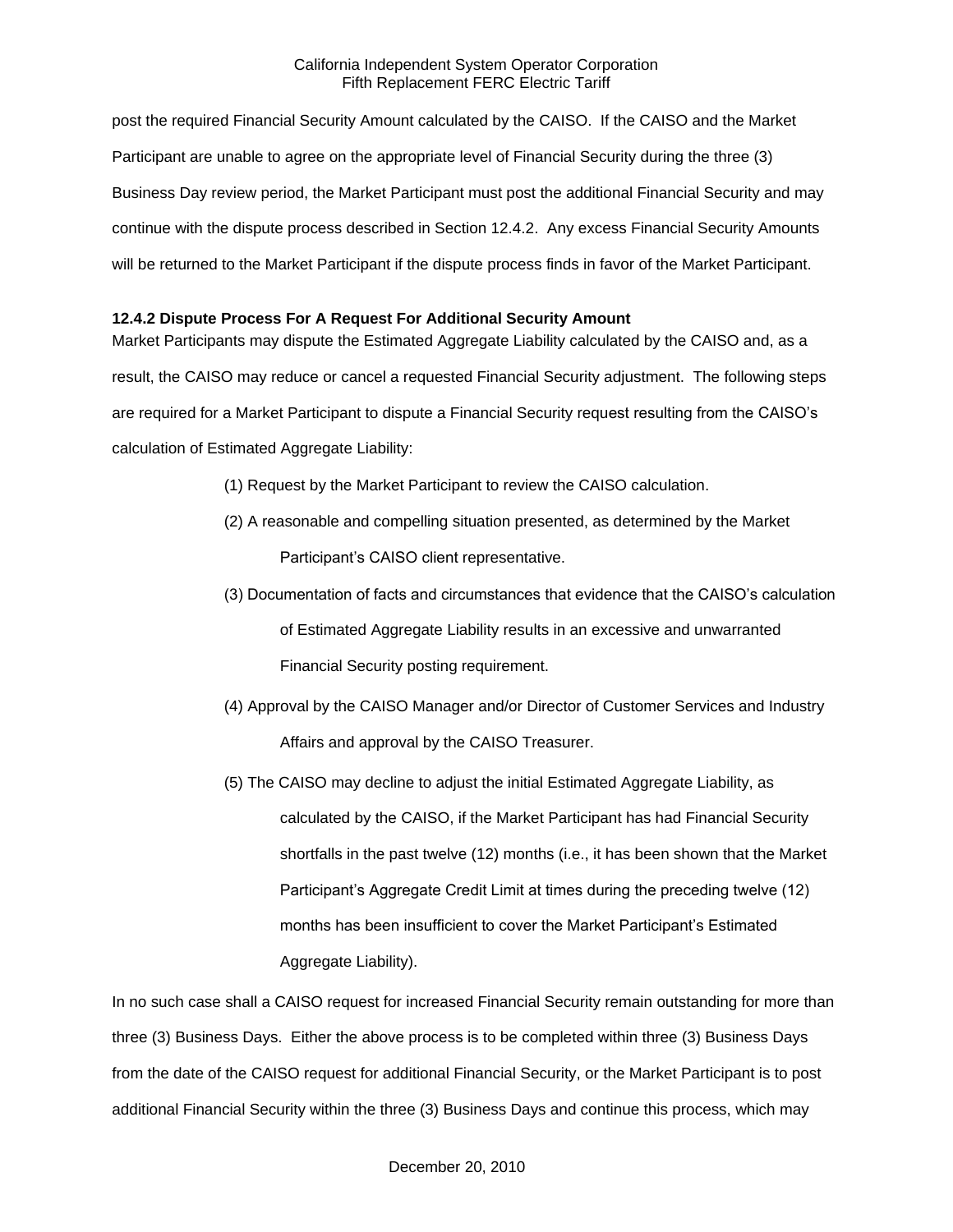result in a return of posted Financial Security back to the Market Participant if the results of the dispute process are found to favor the Market Participant.

Factors for consideration in the event this dispute process is utilized include: weighing the risk of using the lower figure to the potential detriment of market creditors if the Market Participant is under-secured and defaults, against the desire not to impose additional potentially unwarranted costs on a Market Participant; equity and consistency of treatment of Market Participants in the dispute process; and the evidentiary value of the information provided by the Market Participant in the dispute process.

# **12.5 CAISO Enforcement Actions**

# **12.5.1 Enforcement Actions Re Under-Secured Market Participants**

If a Market Participant's Estimated Aggregate Liability, as calculated by the CAISO, at any time exceeds its Aggregate Credit Limit, the CAISO may take any or all of the following actions:

- (a) The CAISO may withhold a pending payment distribution.
- (b) The CAISO may limit trading, which may include rejection of Bids, including Self-Schedules, rejection or cancellation of Inter-SC Trades in their entirety (i.e., both sides of the Inter-SCE Trade) at any time, and/or limiting other CAISO Market activity, including limiting eligibility to participate in a CRR Allocation or CRR Auction. In such case, the CAISO shall notify the Market Participant of its action and the Market Participant shall not be entitled to participate in the CAISO Markets or CRR Auctions or submit further Bids, including Self-Schedules, or otherwise participate in the CAISO Markets until the Market Participant posts an additional Financial Security Amount that is sufficient to ensure that the Market Participant's Aggregate Credit Limit is at least equal to its Estimated Aggregate Liability.
- (c) The CAISO may require the Market Participant to post an additional Financial Security Amount in lieu of an Unsecured Credit Limit for a period of time.
- (d) The CAISO may restrict, suspend, or terminate the Market Participant's CRR Entity Agreement or any other service agreement.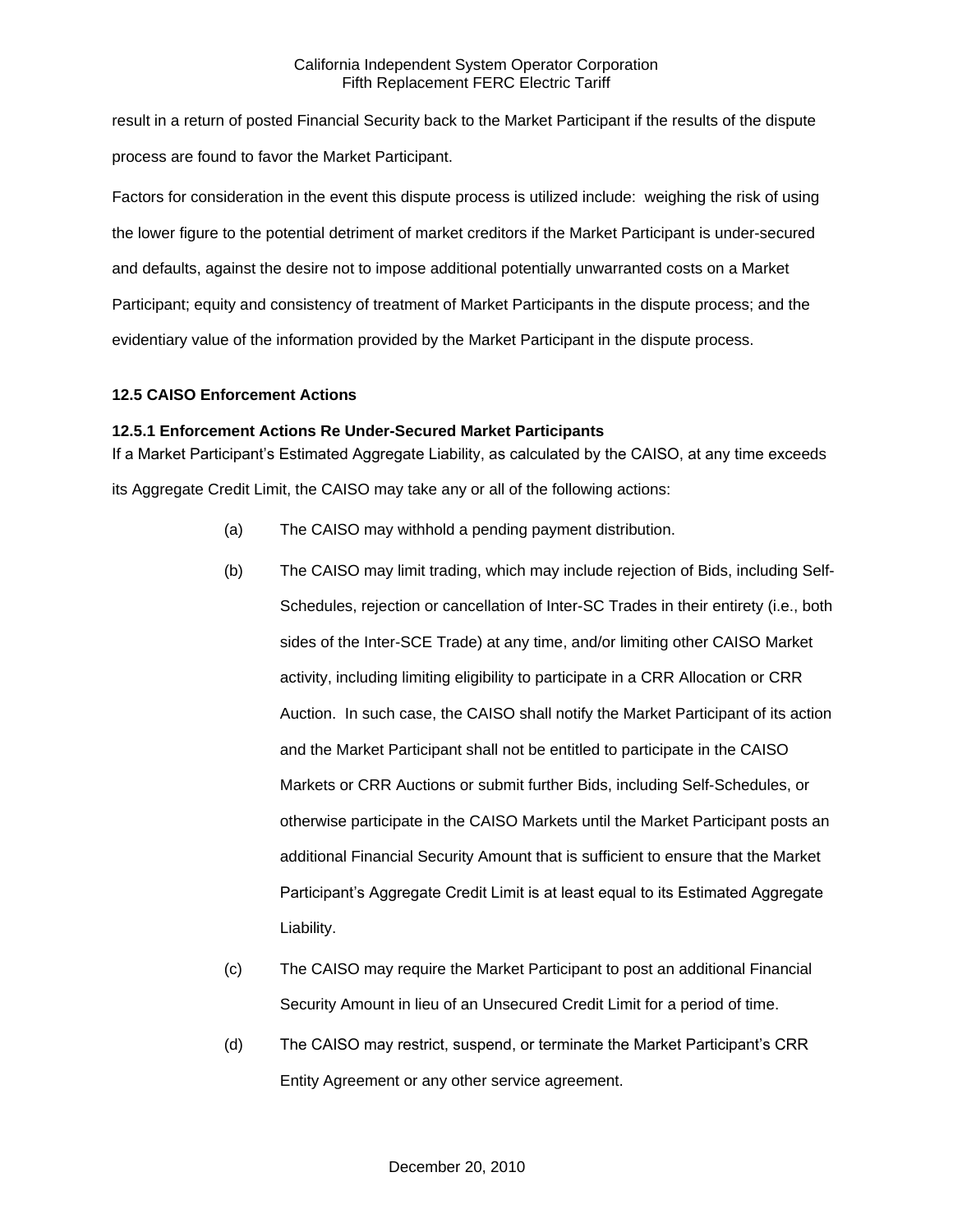- (e) The CAISO may resell the CRR Holder's CRRs in whole or in part, including any Long Term CRRs, in a subsequent CRR Auction or bilateral transaction, as appropriate.
- (f) The CAISO will not implement the transfer of a CRR if the transferee or transferor has an Estimated Aggregate Liability in excess of its Aggregate Credit Limit.

In addition, the CAISO may restrict or suspend a Market Participant's right to submit further Bids, including Self-Schedules, or require the Market Participant to increase its Financial Security Amount if at any time such Market Participant's potential additional liability for Imbalance Energy and other CAISO charges is determined by the CAISO to be excessive by comparison with the likely cost of the amount of Energy reflected in Bids or Self-Schedules submitted by the Market Participant.

# **12.5.2 Enforcement Actions For Late Posting Of Financial Security**

Each Market Participant that is late in posting Financial Security within three (3) Business Days as required by Section 12.4 will be subject to the following enforcement actions:

- (a) After each of the first two (2) times during a rolling twelve (12) month period that a Market Participant is late in posting additional Financial Security within three Business Days as required by Section 12.4, the CAISO will send the delinquent Market Participant a warning notice.
- (b) After the third time during a rolling twelve (12) month period that a Market Participant is late in posting additional Financial Security, the CAISO may require the Market Participant to post an additional Financial Security Amount that is as high as the highest level of the Market Participant's Estimated Aggregate Liability during the preceding twelve (12) months. The CAISO will hold such additional Financial Security Amount for no fewer than twelve (12) months following the month in which the Market Participant's third delinquency occurs, and the CAISO may then return to the Market Participant all or a portion of such additional Financial Security Amount if, during the intervening time, the Market Participant has timely posted all further additional Financial Security Amounts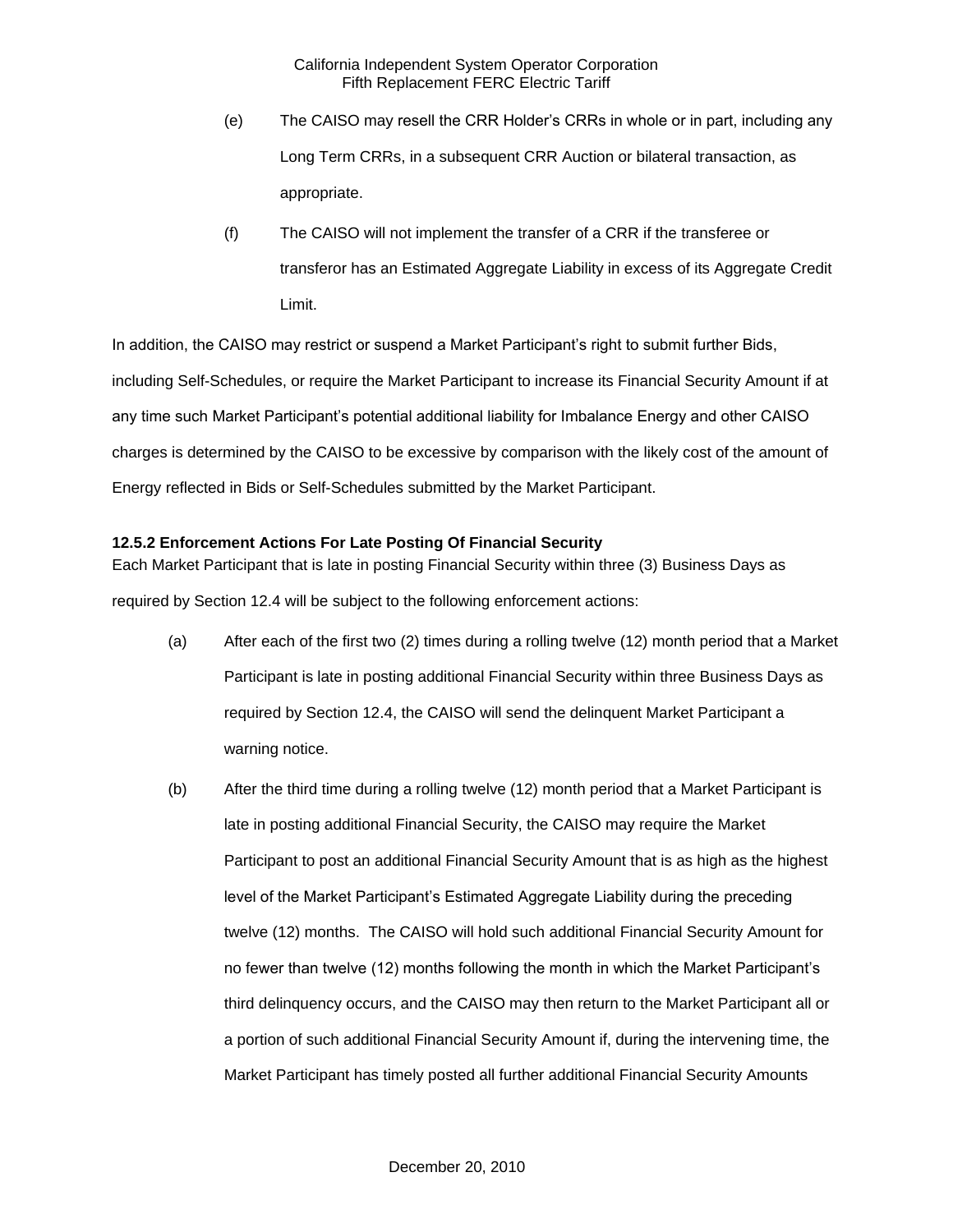requested by the CAISO and has timely paid all of the amounts set forth in the Invoices from the CAISO.

- (c) After the third time and each subsequent time during a rolling twelve (12) month period beginning no earlier than April 7, 2010 that a Market Participant is late in posting additional Financial Security, the CAISO will assess a penalty to the Market Participant equal to the greater of \$1,000 or two percent (2%) of the additional Financial Security Amount that the Market Participant has been late in posting, up to a maximum amount of \$20,000 per each late posting for which the CAISO assesses a penalty pursuant to this Section 12.5.2(c). This penalty will be included in the next Invoice to the Market Participant. Penalty amounts collected by the CAISO pursuant to this Section 12.5.2(c) will be treated as set forth in Section 11.29.9.6.4.
- (d) After the fourth and any subsequent times during a rolling twelve (12) month period that a Market Participant is late in posting additional Financial Security, the CAISO may extend the time period that it holds all or a portion of the additional Financial Security Amount resulting from the Market Participant's third delinquency during a rolling twelve (12) month period as described in Section 12.5.2(b).
- (e) After the fifth time during a rolling twelve (12) month period beginning no earlier than April 7, 2010 that a Market Participant is late in posting additional Financial Security, the CAISO may, notwithstanding any other provision of the CAISO Tariff, (i) suspend any and all rights of the Market Participant under the CAISO Tariff, effective immediately after the CAISO sends written notice of the suspension to the Market Participant, and (ii) terminate any agreement entered into between the CAISO and the Market Participant that allows the Market Participant to participate in the CAISO Markets, effective upon the date the CAISO sends written notice of the termination to the Market Participant or upon the date established in accordance with FERC rules if FERC rules require the CAISO to file the notice of termination with FERC. If the CAISO sends a notice of suspension or termination to a Market Participant pursuant to this Section 12.5.2(e), the Market Participant will not have the right to prevent such suspension or termination by curing its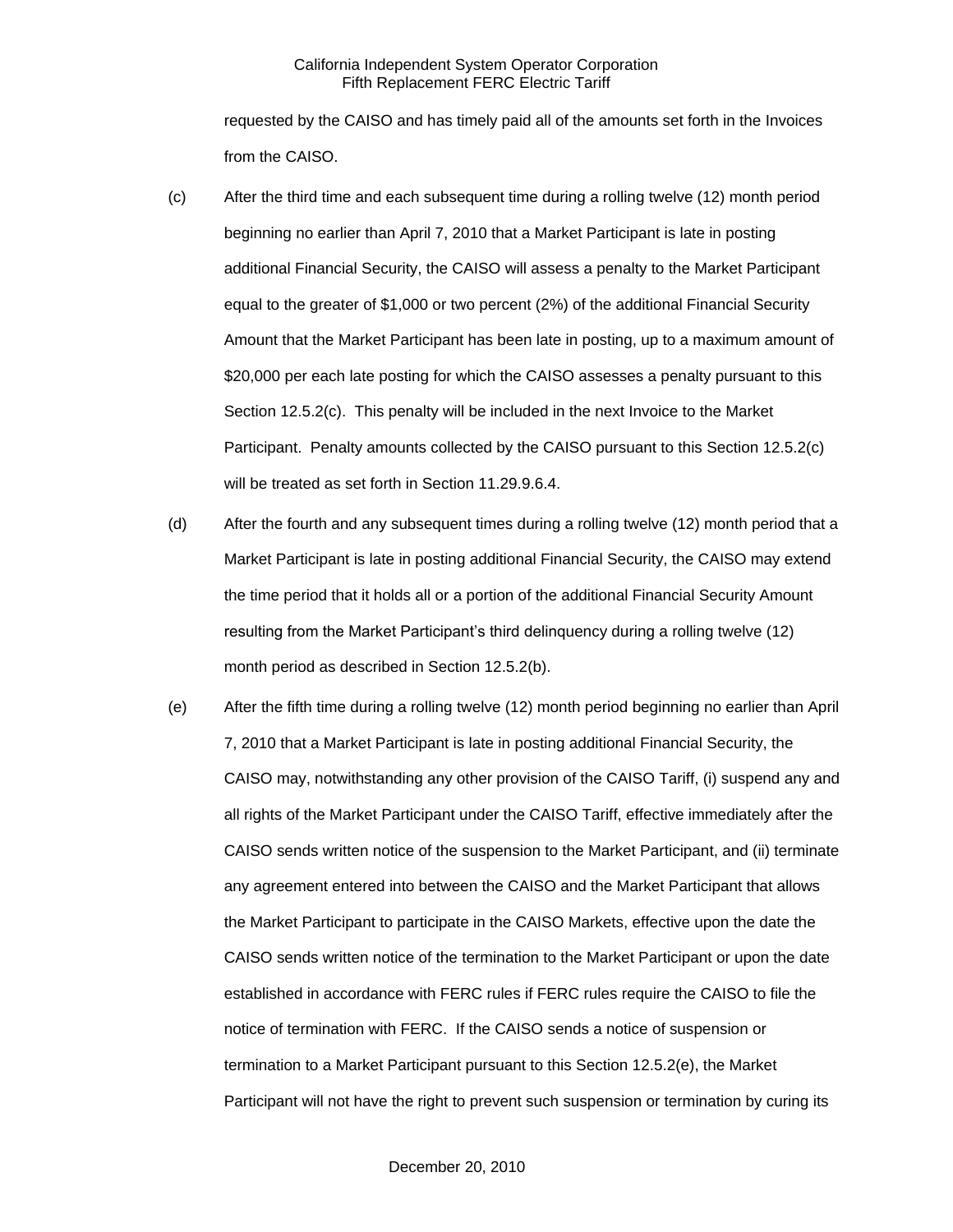late posting of additional Financial Security. The CAISO will, following termination of an agreement pursuant to this Section 12.5.2(e) and within thirty (30) days of being satisfied that no sums remain owing by the Market Participant under the CAISO Tariff, return or release to the Market Participant, as appropriate, any money or credit support provided by such Market Participant to the CAISO under Section 12.

(f) Any time that a Market Participant is late in posting additional Financial Security, the CAISO may also take other enforcement actions as described in this Section 12 and in the applicable Business Practice Manual, if deemed necessary by the CAISO to protect the financial integrity of the CAISO Markets.

#### **12.6 Credit Obligations Applicable To CRRs**

## **12.6.1 Credit Requirements For CRR Allocations**

Subject to applicable requirements of Section 36.9.2 concerning the prepayment of Wheeling Access Charges, Load Serving Entities eligible to participate in any CRR Allocation are not required to provide additional Financial Security in advance of a CRR Allocation.

#### **12.6.2 Credit Requirements For CRR Auctions**

To establish available credit for participating in any CRR Auction, each CRR Holder or Candidate CRR Holder must have an Unsecured Credit Limit or have provided Financial Security in a form consistent with Section 12.1.2. In order to participate in an annual CRR Auction, the CRR Holder or Candidate CRR Holder must have an Aggregate Credit Limit that exceeds its Estimated Aggregate Liability by the greater of \$500,000 or the sum of the maximum credit exposures of all of the CRR Holder's or Candidate CRR Holder's bids for CRRs submitted in the annual CRR Auction. In order to participate in a monthly CRR Auction, the CRR Holder or Candidate CRR Holder must have an Aggregate Credit Limit that exceeds its Estimated Aggregate Liability by the greater of \$100,000 or the sum of the maximum credit exposures of all of the CRR Holder's or Candidate CRR Holder's bids for CRRs submitted in the monthly CRR Auction. The maximum credit exposure of a positively valued CRR bid is the maximum value of the CRR Holder's or Candidate CRR Holder's bid quantity (MW) multiplied by the sum of the bid price corresponding to the bid quantity and the Credit Margin of the CRR within the range of the minimum and maximum bid quantities submitted by the CRR Holder or Candidate CRR Holder. The maximum credit exposure of a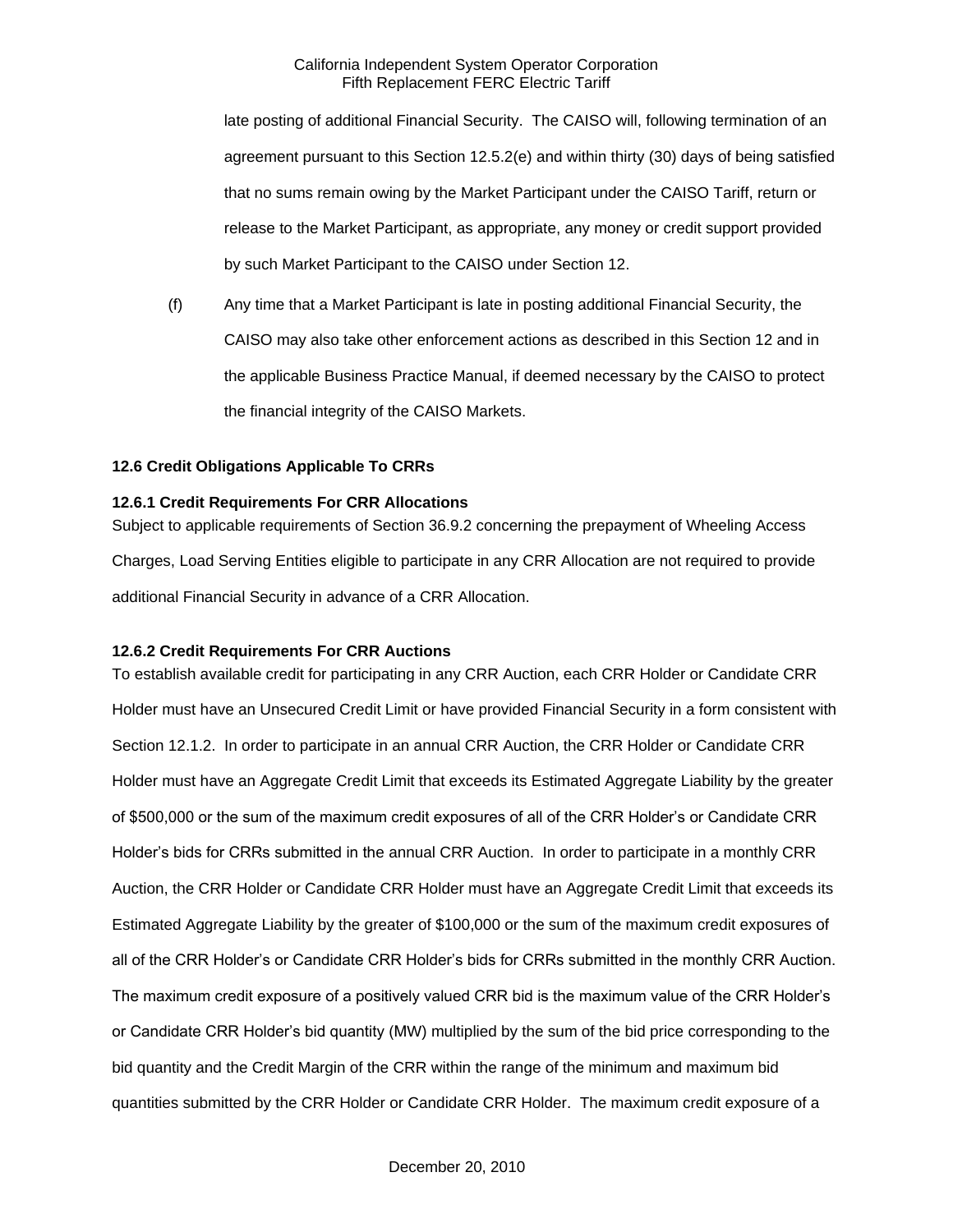negatively valued CRR bid is the maximum bid quantity (MW) submitted by the CRR Holder or Candidate CRR Holder multiplied by the Credit Margin of the CRR. A CRR Holder or Candidate CRR Holder that fails to satisfy this requirement shall not be permitted to participate in the relevant CRR Auction, or shall have bids exceeding its available Aggregate Credit Limit for participation in the CRR Auction, in accordance with the above formula, rejected by the CAISO on a last-in, first-out basis. The CAISO will retain the CRR Auction proceeds for negatively valued CRRs and will apply them to credit requirements of the applicable CRR Holder.

# **12.6.3 Credit Requirements For The Holding Of CRRs 12.6.3.1 Credit Requirements Generally**

- (a) Each CRR Holder, whether it obtains CRRs through a CRR Allocation or a CRR Auction, must maintain an Aggregate Credit Limit in excess of its Estimated Aggregate Liability including the credit requirement of the CRR portfolio determined as described in this Section 12.6.3.
- (b) Each CRR Holder shall be required to ensure that its Aggregate Credit Limit is sufficient to satisfy the credit requirements described in this Section 12.6.3. Except as provided in this paragraph, CRRs are evaluated on a portfolio basis as follows. If a CRR Holder owns more than one CRR, such CRR Holder shall be subject to an overall credit requirement that is equal to the sum of the individual credit requirements applicable to each of the CRRs held by such CRR Holder , which is calculated after the MW associated with any Offsetting CRRs are netted out. If this sum is positive, the amount will be added to the CRR Holder's Estimated Aggregate Liability. However, if the sum is negative, the CRR Holder's Estimated Aggregate Liability shall not be reduced. If a CRR Holder holds one or more CRRs obtained through a CRR Allocation and also holds one or more CRRs obtained through a CRR Auction, the individual credit requirements applicable to any of the CRRs obtained through a CRR Allocation may not be netted against the individual credit requirements applicable to any of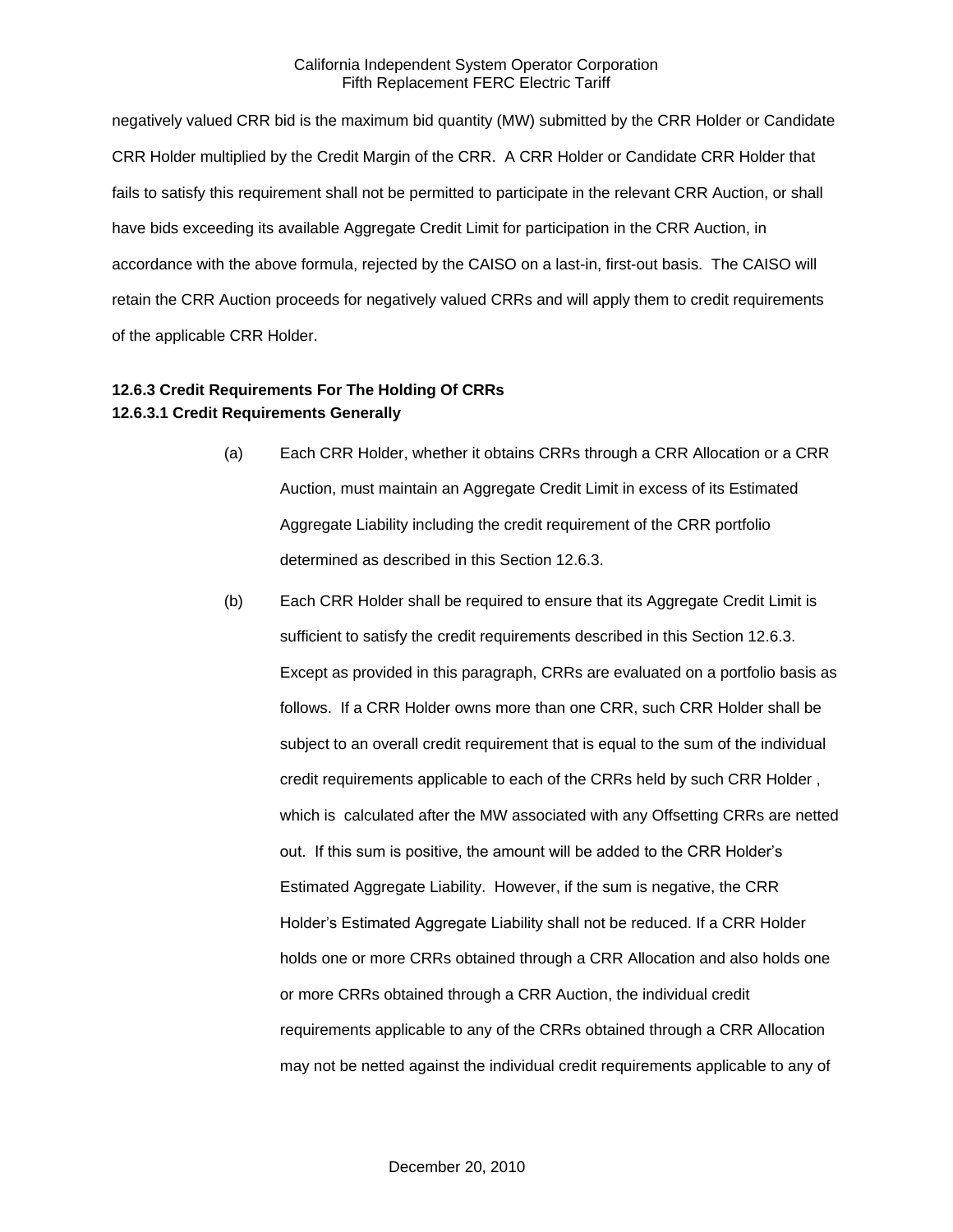the CRRs obtained through a CRR Auction in determining such CRR Holder's Estimated Aggregate Liability.

- (c) The CAISO shall reevaluate the credit requirements for holding CRRs, and shall adjust the credit requirements accordingly, not less than monthly. The CAISO may adjust the credit requirements for holding CRRs with terms of one year or less at the CAISO's discretion to account for changes in the monthly auction prices for CRRs and changes in the Historical Expected Values for CRRs, or more frequently than monthly if necessary if the CAISO finds that actual or anticipated market conditions indicate that CRR credit requirements may be inadequate to cover the financial risk of the CRRs. The CAISO may also adjust the credit requirements for holding Long Term CRRs annually to reflect the changes in auction prices of one-year CRRs in annual auctions and changes in the Historical Expected Values for CRRs, and to reflect updates to Credit Margins based on actual Locational Marginal Price data derived from market operations. Whenever the CAISO requests additional Financial Security from a Market Participant as a result of a change in CRR value that is not related to an adjustment due to the monthly CRR Auction Price or an adjustment related to Historical Expected Value, the CAISO will provide a written explanation of the reason for that request.
- (d) In cases where the ownership of a CRR is to be transferred through either the Secondary Registration System or through Load Migration, the CAISO shall evaluate and adjust the credit requirements for both the current owner of the CRR and the prospective owner of the CRR as appropriate prior to the transfer. If additional Financial Security is required from either the current or prospective owner, the transfer will not be completed until such Financial Security has been provided to and accepted by the CAISO. CRRs transferred through the Secondary Registration System will be treated like auctioned CRRs for the purpose of calculating the credit requirements for holding the CRRs, regardless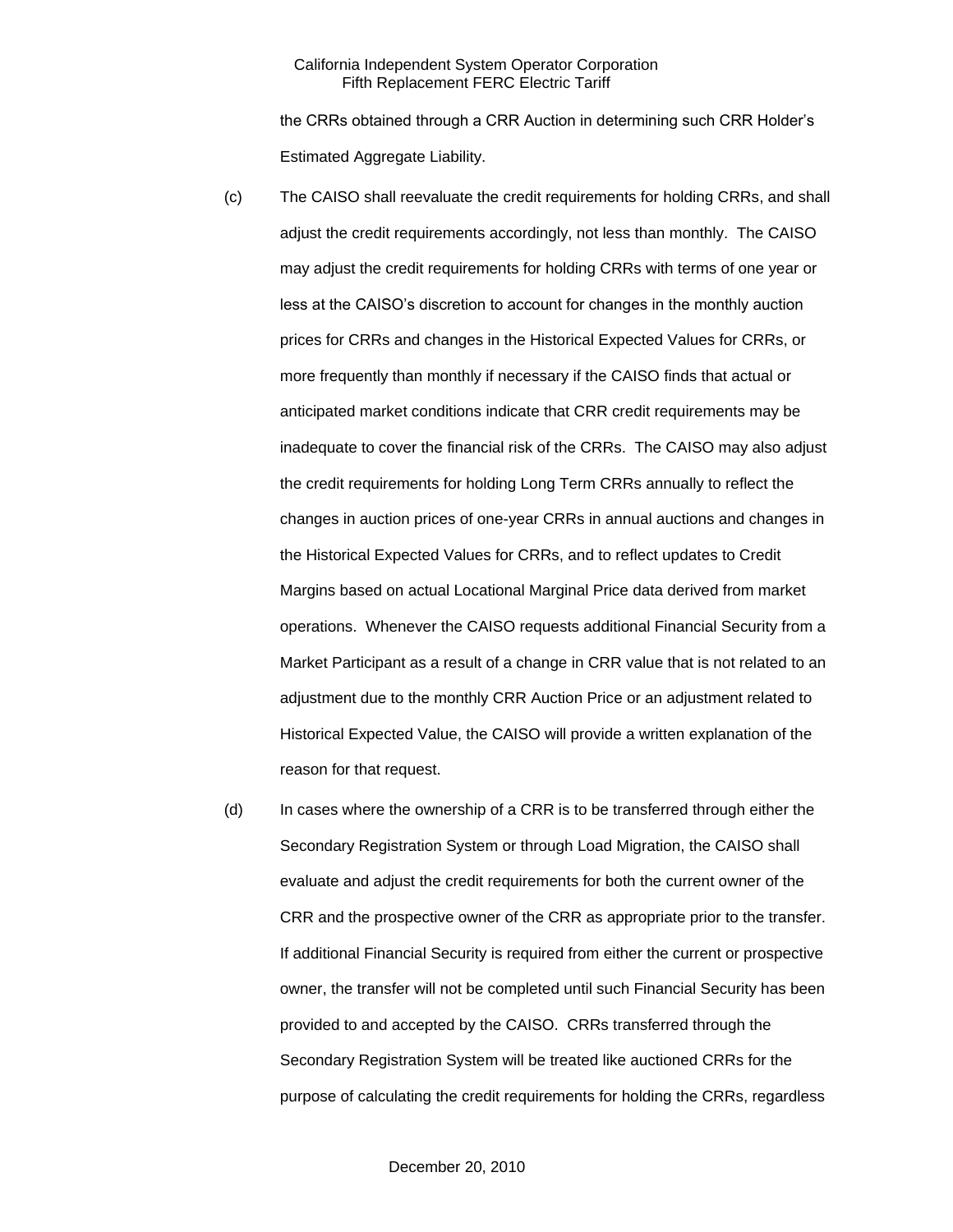of whether the CRRs were originally allocated or purchased at auction or acquired through the Secondary Registration System. CRRs assigned to Loadgaining or Load-losing Load Serving Entities as a result of Load Migration will be treated like allocated CRRs for the purpose of calculating the credit requirements for holding the CRRs.

# **12.6.3.2 Calculation of the Credit Amount Required to Hold a CRR With a Term of One Year or Less**

Each CRR Holder that holds a CRR with a term of one year or less shall be subject to a credit requirement (\$/MW) equal to the negative of the most recent CRR Auction Price of such CRR or the Historical Expected Value of such CRR, whichever is lower, plus the Credit Margin for such CRR. The CRR Auction Price will be used until twelve (12) months of historical market operations data are available.

## **12.6.3.3 Calculation of the Credit Amount Required to Hold a Long Term CRR**

Each CRR Holder that holds a Long Term CRR shall be subject to a credit requirement (\$/MW) equal to the negative of the most recent annual CRR Auction Price of a CRR with the same CRR Source and CRR Sink as the Long Term CRR or the Historical Expected Value of such a CRR, whichever is lower, plus the Credit Margin calculated for the CRR but with only a one-year term. If there is less than one year remaining in the term of a Long Term CRR, the credit requirement shall be determined pursuant to Section 12.6.3.2.

# **12.6.3.4 Calculation of Credit Margin**

The Credit Margin (\$/MW) for a CRR is equal to (i) the Expected Congestion Revenue minus (ii) the Fifth Percentile Congestion Revenue of such CRR. Both values will be based on the probability distribution of Congestion revenue of such CRR calculated using historical Locational Marginal Price data, when available, and proxy values, including data taken from Locational Marginal Price studies conducted by the CAISO, until such time as historical Locational Marginal Price data is available, with the details of such calculation published in a Business Practice Manual. The CAISO may reassess its determinations regarding the Credit Margin determination at any time and shall require additional Financial Security if the reassessment results in an increase in a CRR Holder's Estimated Aggregate Liability that is not covered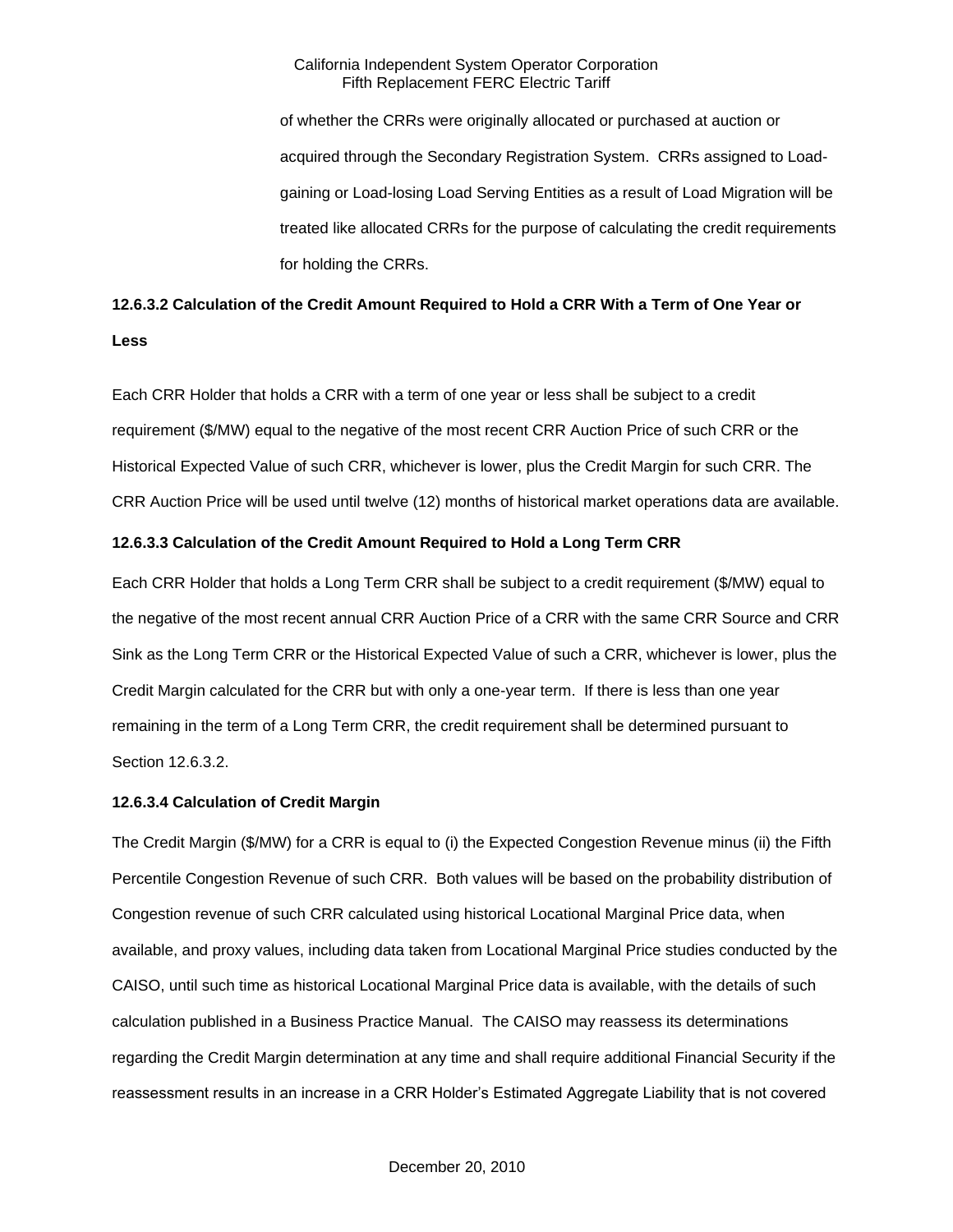by a CRR Holder's Aggregate Credit Limit (consisting of the CRR Holder's Unsecured Credit Limit and/or Financial Security).

# **12.6.4 Credit Requirements For Sales Of Allocated CRRs**

Each Load Serving Entity that sells a CRR obtained through a CRR Allocation shall, as a prerequisite to the sale of any such CRR, have an Aggregate Credit Limit with a sufficient margin to cover the credit requirement for holding the Offsetting CRR that the Load Serving Entity would be responsible for assuming in the event of Load Migration from the Load Serving Entity to another Load Serving Entity pursuant to Section 36.8.5.3. The credit requirement for holding the Offsetting CRR will be included in the Estimated Aggregate Liability of the Load Serving Entity upon the transfer of the allocated CRR.

# **12.7 Credit Obligation Of New Responsible Utilities For RMR Costs**

If a Responsible Utility first executed the TCA after April 1, 1998 (a New Responsible Utility) and if:

- (i) the senior unsecured debt of the New Responsible Utility is rated or becomes rated at less than A- from Standard & Poor's ("S&P") or A3 from Moody's Investment Services ("Moody's"), and
- (ii) Such ratings do not improve to A- or better from S&P or A3 or better from Moody's within 60 days,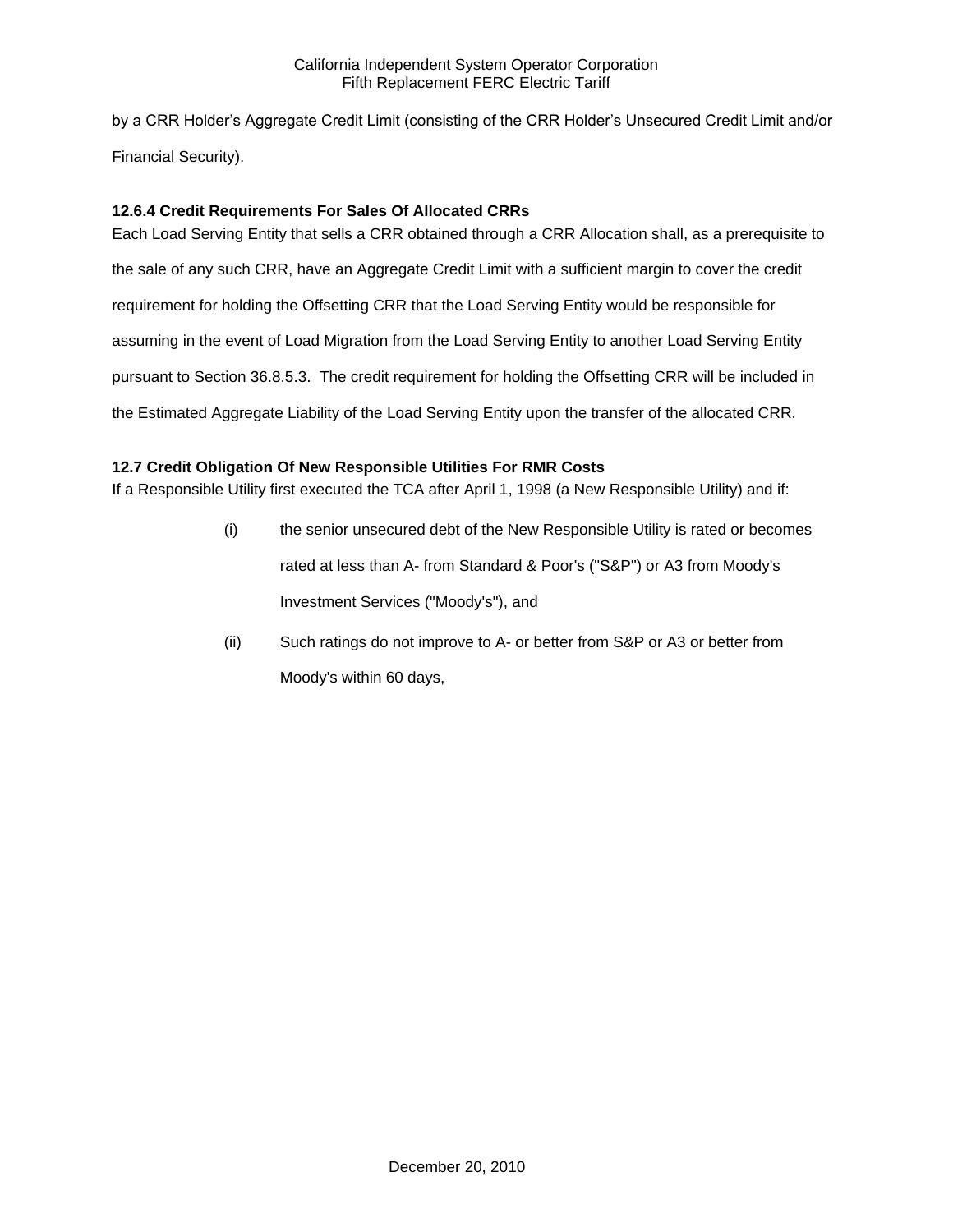the New Responsible Utility shall issue and confirm to the CAISO an irrevocable and unconditional letter of credit in an amount equal to three times the highest monthly payment invoiced by the CAISO to the New Responsible Utility (or the prior Responsible Utility) in connection with services under Reliability Must-Run Contracts in the last 3 months for which invoices have been issued. The letter of credit must be issued by a bank or other financial institution whose senior unsecured debt rating is not less than A from S&P and A2 from Moody's. The letter of credit shall be in such form as the CAISO may reasonably require from time to time by notice to the New Responsible Utility and shall authorize the CAISO or the RMR Owner to draw on the letter of credit for deposit solely into the RMR Owner Facility Trust Account in an amount equal to any amount due and not paid by the Responsible Utility under the CAISO Invoice. The security provided by the New Responsible Utility pursuant to this Section is intended to cover the New Responsible Utility's outstanding liability for payments it is liable to make to the CAISO under this Section, including monthly payments, any reimbursement for capital improvement, termination fees and any other payments to which the CAISO is liable under Reliability Must-Run Contracts.

#### **13. Dispute Resolution**

#### **13.1 Applicability**

#### **13.1.1 General Applicability**

Except as limited below or otherwise as limited by law (including the rights of any party to file a complaint with FERC under the relevant provisions of the FPA), the CAISO ADR Procedures shall apply to all disputes between parties which arise under the CAISO Documents except where the decision of the CAISO is stated in the provisions of this CAISO Tariff to be final. The CAISO ADR Procedures shall not apply to:

- (1) Disputes arising under contracts which pre-date the CAISO Operations Date, except as the disputing parties may otherwise agree;
- (2) Disputes as to whether rates and charges set forth in this CAISO Tariff are just and reasonable under the FPA.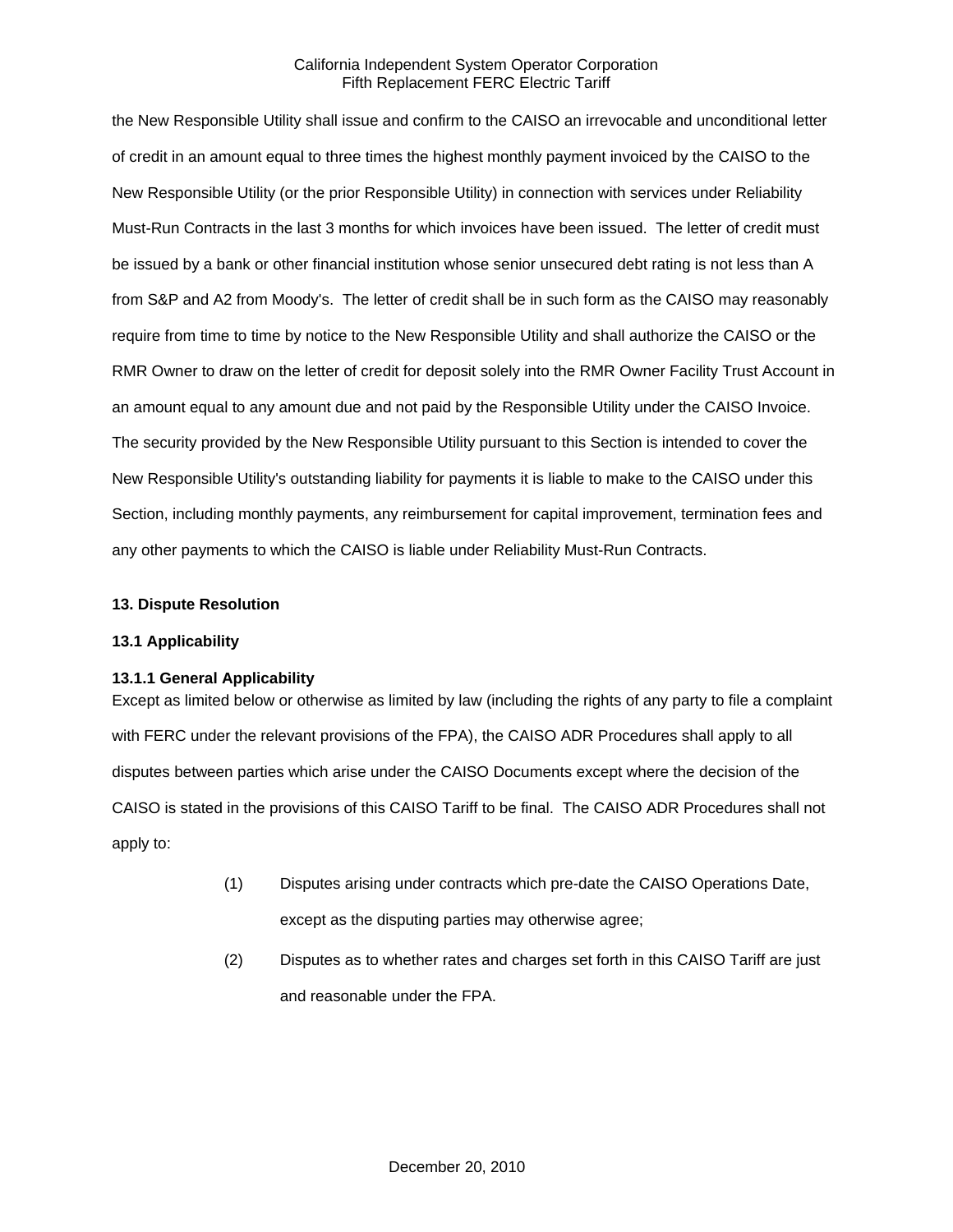## **13.1.2 Disputes Involving Government Agencies**

If a party to a dispute is a government agency the procedures herein that provide for the resolution of claims and arbitration of disputes are subject to any limitations imposed on the agency by law, including but not limited to the authority of the agency to effect a remedy. If the governmental agency is a federal entity, the procedures herein shall not apply to disputes involving issues arising under the United States Constitution.

## **13.1.3 Injunctive And Declaratory Relief**

Where the court having jurisdiction so determines, use of the CAISO ADR Procedures shall not be a condition precedent to a court action for injunctive relief nor shall the provisions of California Code of Civil Procedure sections 1281 et seq. apply to such court actions.

# **13.2 Negotiation And Mediation**

## **13.2.1 Negotiation**

The CAISO and Market Participants (party or parties) shall make good-faith efforts to negotiate and resolve any dispute between them arising under CAISO Documents prior to invoking the CAISO ADR Procedures outlined herein. Each party shall designate an individual with authority to negotiate the matter in dispute to participate in such negotiations.

#### **13.2.2 Statement Of Claim**

In the event a dispute is not resolved through such good-faith negotiations, any one of the parties may submit a statement of claim, in writing, to each other disputing party, and the CAISO ADR Coordinator, which submission shall commence the CAISO ADR Procedures. The statement of claim shall set forth in reasonable detail (i) each claim, (ii) the relief sought, including the proposed award, if applicable, (iii) a summary of the grounds for such relief and the basis for each claim, (iv) the parties to the dispute, and (v) the individuals having knowledge of each claim. The other parties to the dispute shall similarly submit their respective statements of claim within fourteen (14) days of the date of the initial statement of claim or such longer period as permitted by mutual agreement of the parties. If any responding party wishes to submit a counterclaim in response to the statement of claim, it shall be included in such party's responsive statement of claim. A summary of the statements of claim shall be published by the CAISO on the CAISO Website, by Market Notice, and any other method chosen by the CAISO ADR Coordinator.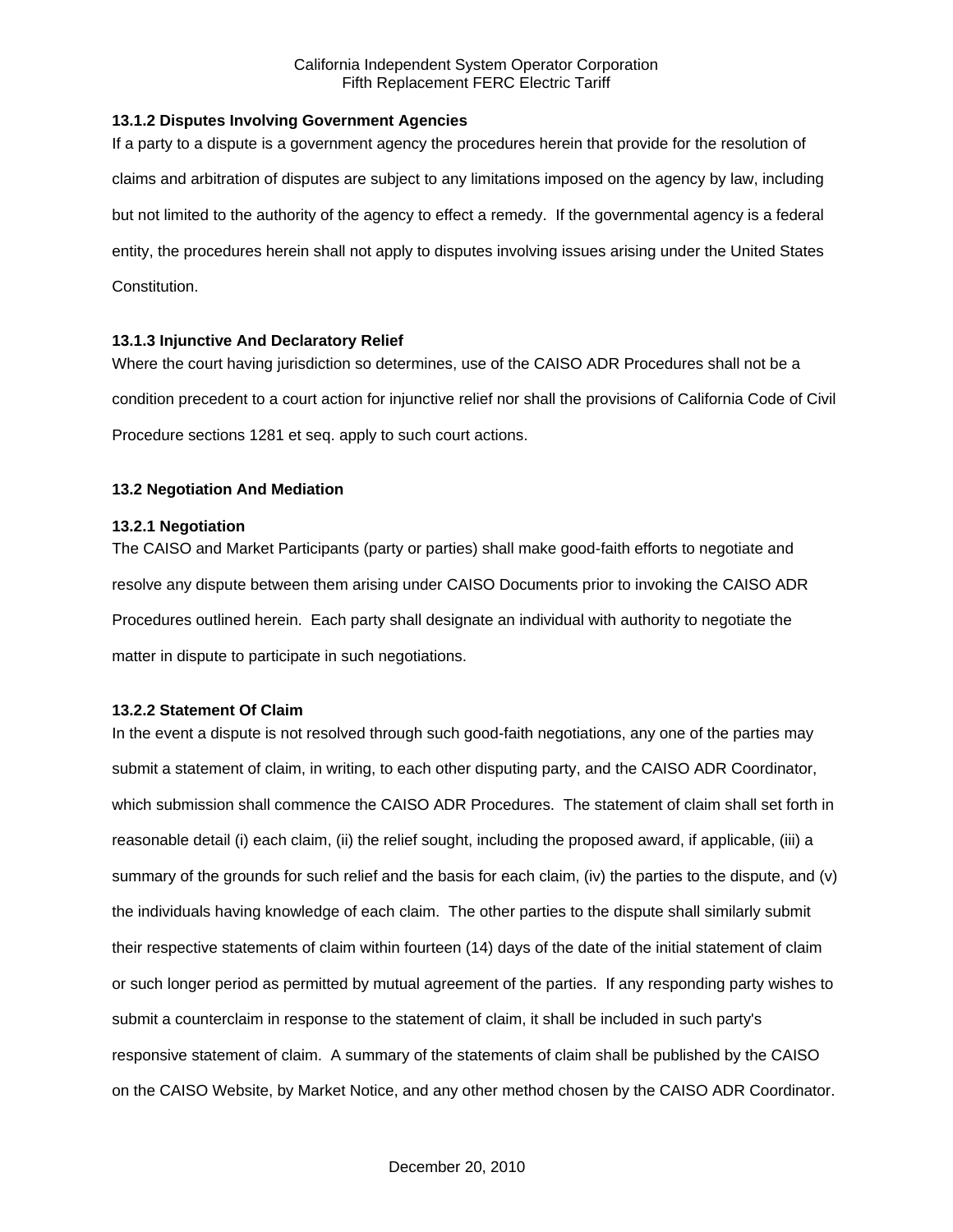No Market Participant shall be considered as having received notice of a claim decided or relief granted by a decision made under these procedures unless the summary of the statements of claim published by the CAISO includes such claim or relief.

#### **13.2.3 Selection Of Mediator**

After submission of the statements of claim, the parties may request mediation, if at least seventy-five percent (75%) of the disputing parties so agree, except that where a dispute involves three parties, at least two of the parties must agree to mediation. If the parties agree to mediate, the CAISO ADR Coordinator shall distribute to the parties by facsimile or other electronic means a list containing the names of at least seven prospective mediators with mediation experience, or with technical or business experience in the electric power industry, or both, as he or she shall deem appropriate to the dispute. The parties shall have seven days from receipt of the CAISO ADR Coordinator's list of prospective mediators to agree upon a mediator from the list provided or from any alternative source, , unless the time is extended by mutual agreement. If the parties cannot agree on a mediator, any party may request from the American Arbitration Association a list of at least seven mediators with technical or business experience in the electric power industry, or both. The parties will alternate in striking names from the list with the last name on the list becoming the mediator. The first party to strike off a name from the list shall be determined by lot. The parties shall have seven days from receipt of the list from the American Arbitration Association to complete the mediator selection process and appoint the mediator, unless the time is extended by mutual agreement. The mediator shall comply with the requirements of Section 13.3.2

#### **13.2.4 Mediation**

The mediator and representatives of the disputing parties, with authority to settle the dispute, shall within fourteen (14) days after the mediator's date of appointment schedule a date to mediate the dispute. Matters discussed during the mediation shall be confidential and shall not be referred to in any subsequent proceeding. With the consent of all disputing parties, a resolution may include referring the dispute directly to a technical body (such as a WECC technical advisory panel) for resolution or an advisory opinion, or referring the dispute directly to FERC. The CAISO shall publish notice of the referral of the dispute on the CAISO's Website, and any other method adopted by the CAISO ADR Coordinator.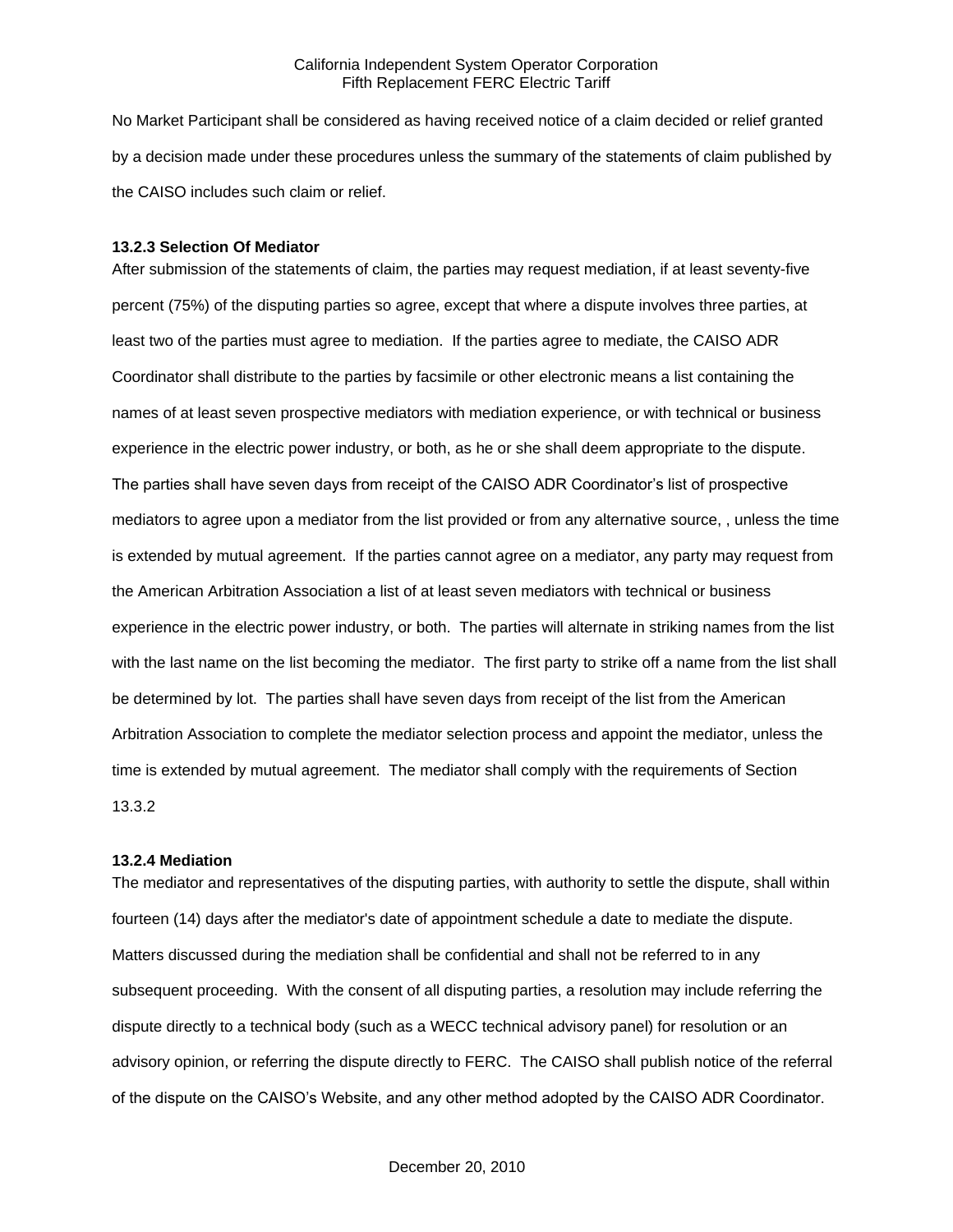#### **13.2.5 Demand For Arbitration**

If the disputing parties have not succeeded in negotiating a resolution of the dispute within thirty (30) days of the initial statement of claim or, if within that period the parties agreed to mediate, within thirty (30) days of the parties first meeting with the mediator, such parties shall be deemed to be at impasse and any such disputing party may then commence the arbitration process, unless the parties by mutual agreement agree to extend the time. A party seeking arbitration shall provide notice of its demand for arbitration to the other disputing parties, the CAISO ADR Coordinator, who shall publish notice of such demand on the CAISO Website, and any other method adopted by the CAISO ADR Coordinator.

# **13.3 Arbitration**

# **13.3.1 Selection Of Arbitrator 13.3.1.1 Disputes Under \$1,000,000**

Where the total amount of claims and counterclaims in controversy is less than \$1,000,000 (exclusive of costs and interest), the disputing parties shall select an arbitrator from a list containing the names of at least ten (10) qualified individuals supplied by the American Arbitration Association within fourteen (14) days following submission of the demand for arbitration. If the parties cannot agree upon an arbitrator within fourteen (the) stated time, they shall take turns striking names from the list of proposed arbitrators. The first party to strike-off a name shall be determined by lot. This process shall be repeated until one name remains on the list, and that individual shall be the designated arbitrator.

#### **13.3.1.2 Disputes of \$1,000,000 or Over**

Where the total amount of claims and counterclaims in controversy is \$1,000,000 or more (exclusive of interest and costs), the disputing parties may agree on any person to serve as a single arbitrator, or shall endeavor in good faith to agree on a single arbitrator from a list of ten (10) qualified individuals provided by the American Arbitration Association within fourteen (14) days following submission of the demand for arbitration. If the parties are unable to agree on a single arbitrator within the stated time, the party or parties demanding arbitration, and the party or parties responding to the demand for arbitration, shall each designate an arbitrator. Each designation shall be from the list of arbitrators no later than the tenth (10th) day thereafter. The two arbitrators so chosen shall then choose a third arbitrator.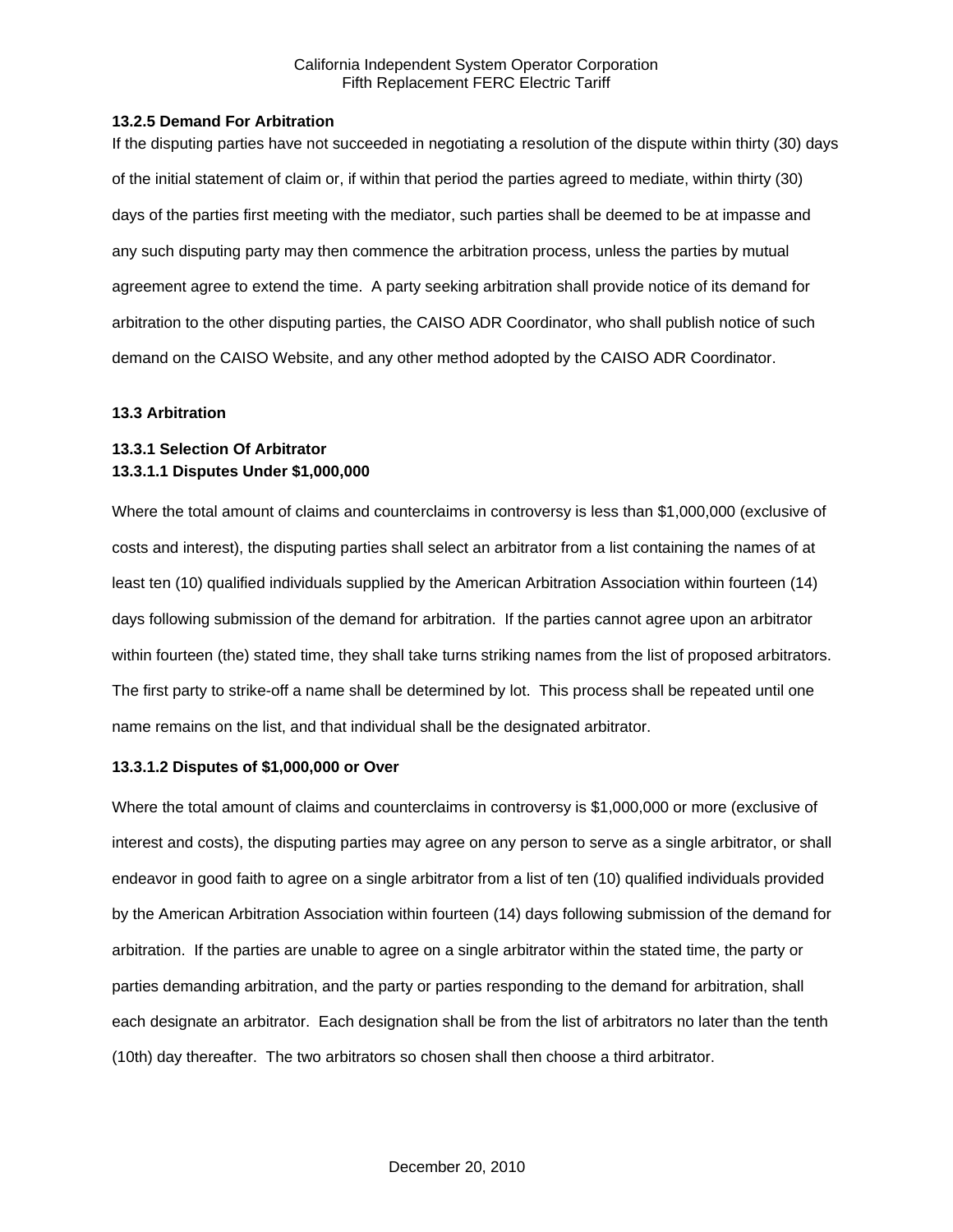#### **13.3.2 Disclosures Required Of Arbitrators**

The designated arbitrator(s) shall be required to disclose to the parties any circumstances which might preclude him or her from rendering an objective and impartial determination. Each designated arbitrator shall disclose:

- (a) Any direct financial or personal interest in the outcome of the arbitration;
- (b) Any information required to be disclosed by California Code of Civil Procedure Section 1281.9.; and
- (c) Any existing or past financial, business, professional, or personal interest that are likely to affect impartiality or might reasonably create an appearance of partiality or bias.

The designated arbitrator shall disclose any such relationships that he or she personally has with any party or its counsel, or with any individual whom he or she has been told will be a witness. Designated arbitrators should also disclose any such relationship involving members of their families or their current employers, partners, or business associates. All designated arbitrators shall make a reasonable effort to inform themselves of any interests or relationships described above. The obligation to disclose interests, relationships, or circumstances that might preclude an arbitrator from rendering an objective and impartial determination is a continuing duty that requires the arbitrator to disclose, at any stage of the arbitration, any such interests, relationships, or circumstances that arise, or are recalled or discovered. If, as a result of the continuing disclosure duty, an arbitrator makes a disclosure which is likely to affect his or her partiality, or might reasonably create an appearance of partiality or bias or if a party independently discovers the existence of such circumstances, a party wishing to object to the continuing use of the arbitrator must provide written notice of its objection to the other parties within ten (10) days of receipt of the arbitrator's disclosure or the date of a party's discovery of the circumstances giving rise to that party's objection. Failure to provide such notice shall be deemed a waiver of such objection. If a party timely provides a notice of objection to the continuing use of the arbitrator the parties shall attempt to agree whether the arbitrator should be dismissed and replaced in the manner described in Section 13.3.1. If within ten (10) days of a party's objection notice the parties have not agreed how to proceed, the matter shall be referred to the American Arbitration Association for resolution.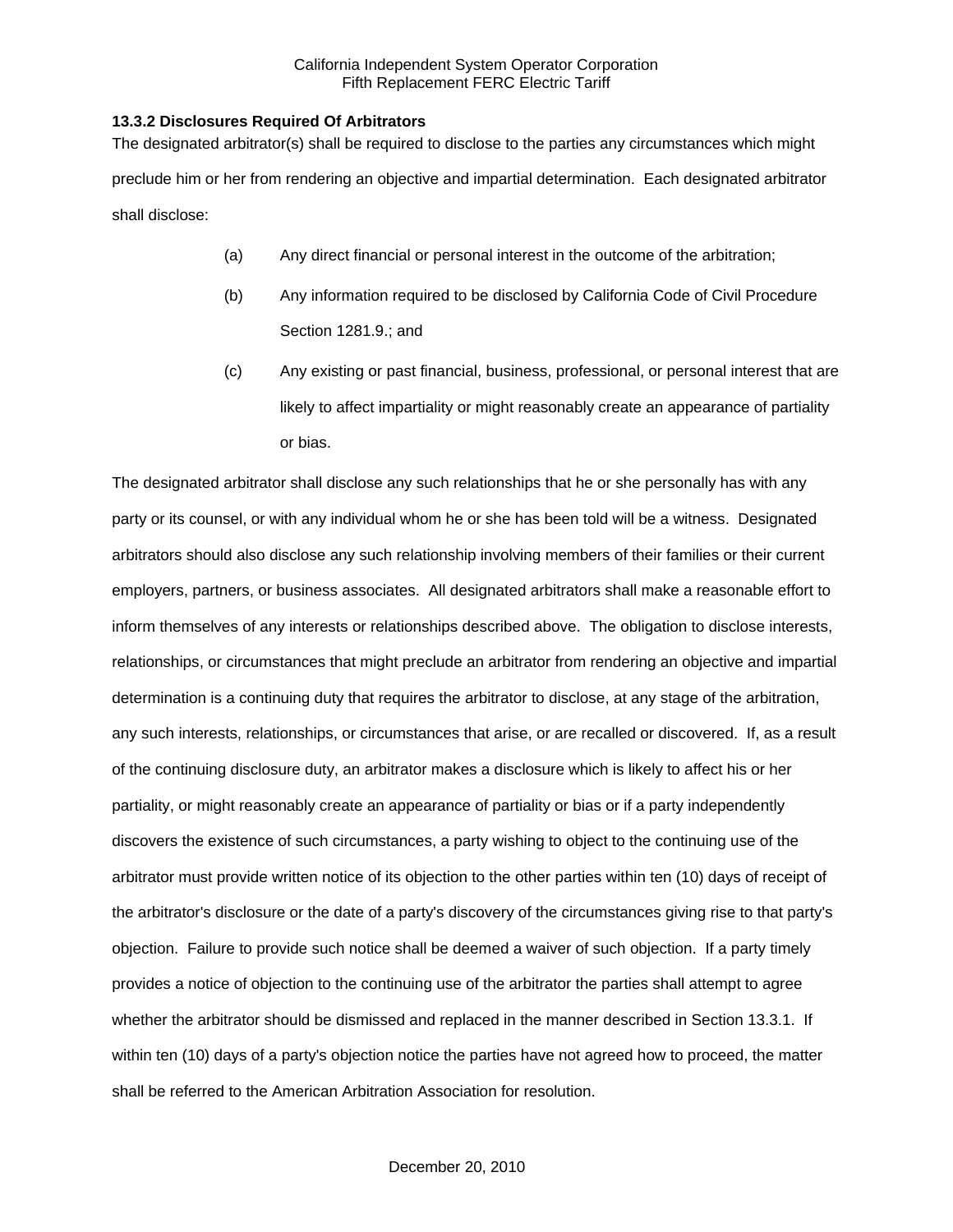#### **13.3.3 Arbitration Procedures**

The CAISO ADR Coordinator shall compile and make available to the arbitrator and the parties standard procedures for the arbitration of disputes, which procedures (i) shall include provision, upon good cause shown, for intervention or other participation in the proceeding by any party whose interests may be affected by its outcome, (ii) shall conform to the requirements specified herein, and (iii) may be modified or adopted for use in a particular proceeding as the arbitrator deems appropriate, in accordance with Section 13.3.4. The procedures adopted by the CAISO ADR Coordinator shall be based on the latest edition of the American Arbitration Association Commercial Arbitration Rules, to the extent such rules are not inconsistent with this Section 13. Except as provided herein, all parties shall be bound by such procedures.

## **13.3.4 Modification Of Arbitration Procedures**

In determining whether to modify the standard procedures for use in the pending matter, the arbitrator shall consider (i) the complexity of the dispute, (ii) the extent to which facts are disputed, (iii) the extent to which the credibility of witnesses is relevant to a resolution, (iv) the amount in controversy, and (v) any representations made by the parties. Alternatively, the parties may, by mutual agreement, modify the standard procedures. In the event of a disagreement between the arbitrator and the agreement of the parties regarding arbitration procedures to be utilized, the parties' agreement shall prevail.

# **13.3.5 Remedies 13.3.5.1 Arbitrator's Discretion**

The arbitrator shall have the discretion to grant the relief sought by a party, or determine such other remedy as is appropriate, unless the parties agree to conduct the arbitration "baseball" style. Unless otherwise expressly limited herein, the arbitrator shall have the authority to award any remedy or relief available from FERC, or any other court of competent jurisdiction. Where any CAISO Document leaves any matter to be agreed between the parties at some future time and provides that in default of agreement the matter shall be referred to the CAISO ADR Procedures, the arbitrator shall have authority to decide upon the terms of the agreement which, in the arbitrator's opinion, it is reasonable that the parties should reach, having regard to the other terms of the CAISO Document concerned and the arbitrator's opinion as to what is fair and reasonable in all the circumstances.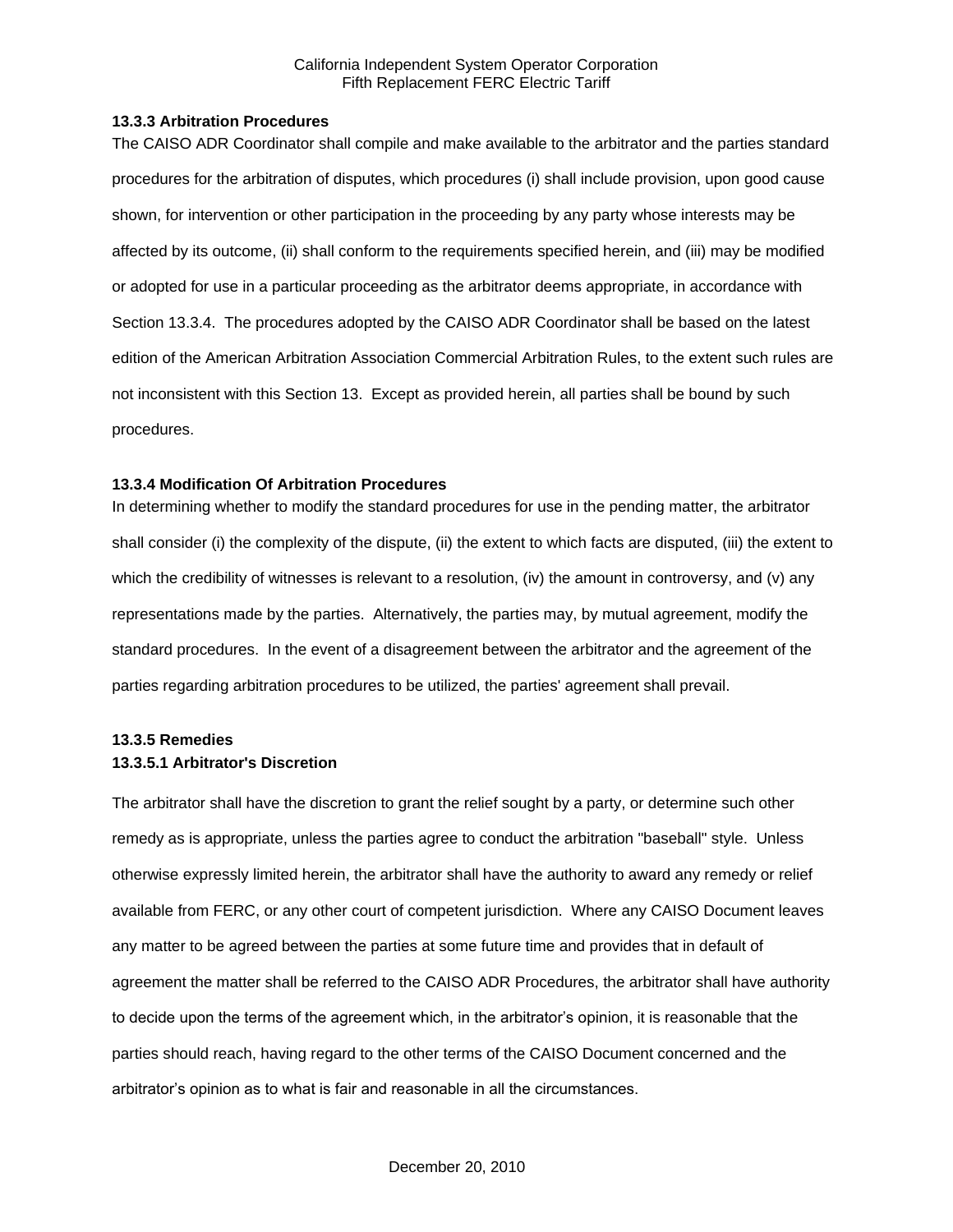## **13.3.5.2 "Baseball" Arbitration**

If the parties agree to conduct the arbitration "baseball" style, the parties shall submit to the arbitrator and exchange with each other their last best offers in the form of the award they consider the arbitrator should make, not less than seven (7) days in advance of the date fixed for the hearing, or such other date as the arbitrator may decide. If a party fails to submit its last best offer in accordance with this Section, that party shall be deemed to have accepted the offer proposed by the other party. The arbitrator shall be limited to awarding only one of the proposed offers, and may not determine an alternative or compromise remedy.

#### **13.3.6 Summary Disposition**

The procedures for arbitration of a dispute shall provide a means for summary disposition of a demand for arbitration, or a response to a demand for arbitration, that in the reasoned opinion of the arbitrator does not have a good faith basis in either law or fact. If the arbitrator determines that a demand for arbitration or response to a demand for arbitration does not have a good faith basis in either law or fact, the arbitrator shall have discretion to award the costs of the time, expenses, and other charges of the arbitrator to the prevailing party. A determination made under this Section is subject to appeal pursuant to Section 13.4.

#### **13.3.7 Discovery Procedures**

The procedures for the arbitration of a dispute shall include adequate provision for the discovery of relevant facts, including the taking of testimony under oath, production of documents and other things, the presentation of evidence, the taking of samples, conducting of tests, and inspection of land and tangible items. The nature and extent of such discovery shall be determined as provided herein and shall take into account (i) the complexity of the dispute, (ii) the extent to which facts are disputed, (iii) the extent to which the credibility of witnesses is relevant to a resolution, and (iv) the amount in controversy. The forms and methods for taking such discovery shall be as described in the Federal Rules of Civil Procedure, except as modified pursuant to Section 13.3.4.

#### **13.3.8 Evidentiary Hearing**

The arbitration procedures shall provide for an evidentiary hearing, with provision for the crossexamination of witnesses, unless all parties consent to the resolution of the matter on the basis of a written record. The forms and methods for taking evidence shall be determined by the arbitrator(s) and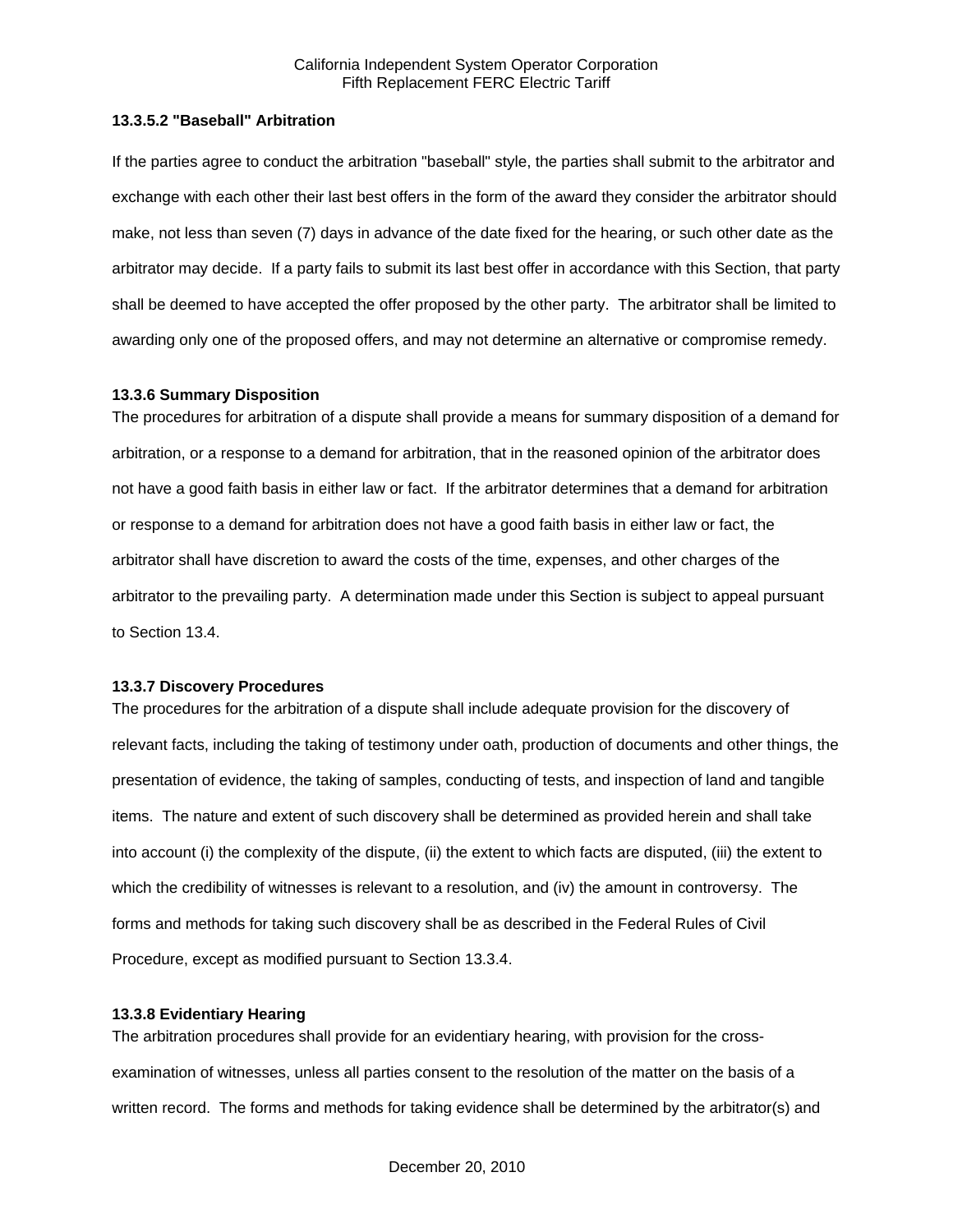modified pursuant to Section 13.3.4. The arbitrator may require such written or other submissions from the parties as he or she may deem appropriate, including submission of direct and rebuttal testimony of witnesses in written form. The arbitrator may exclude any evidence that is irrelevant, immaterial, unduly repetitious or prejudicial, or privileged. The arbitrator shall compile a complete evidentiary record of the arbitration which shall be available to the parties on its completion upon request.

#### **13.3.9 Confidentiality**

Subject to the other provisions of this CAISO Tariff, any party may claim that information contained in a document otherwise subject to discovery is "Confidential" if such information would be so characterized under the Federal Rules of Evidence. The party making such claim shall provide to the arbitrator in writing the basis for its assertion. If the claim of confidentiality is confirmed by the arbitrator, he or she shall establish requirements for the protection of such documents or other information designated as "Confidential" as may be reasonable and necessary to protect the confidentiality and commercial value of such information. Any party disclosing information in violation of these provisions or requirements established by the arbitrator, unless such disclosure is required by federal or state law or by a court order, shall thereby waive any right to introduce or otherwise use such information in any judicial, regulatory, or other legal or dispute resolution proceeding, including the proceeding in which the information was obtained.

#### **13.3.10 Timetable**

Promptly after the appointment of the arbitrator, the arbitrator shall set a date for the issuance of the arbitration decision, which shall be no later than six (6) months (or such date as the parties and the arbitrator may agree) from the date of the appointment of the arbitrator, with other dates, including the dates for an evidentiary hearing or other final submissions of evidence, set in light of this date. The date for the evidentiary hearing or other final submission of evidence shall not be changed, absent extraordinary circumstances. The arbitrator shall have the power to impose sanctions, including dismissal of the proceeding, for dilatory tactics or undue delay in completing the arbitration proceedings.

#### **13.3.11 Decision**

**13.3.11.1** Except as provided below with respect to "baseball" style arbitration, the arbitrator shall issue a written decision granting the relief requested by one of the parties, or such other remedy as is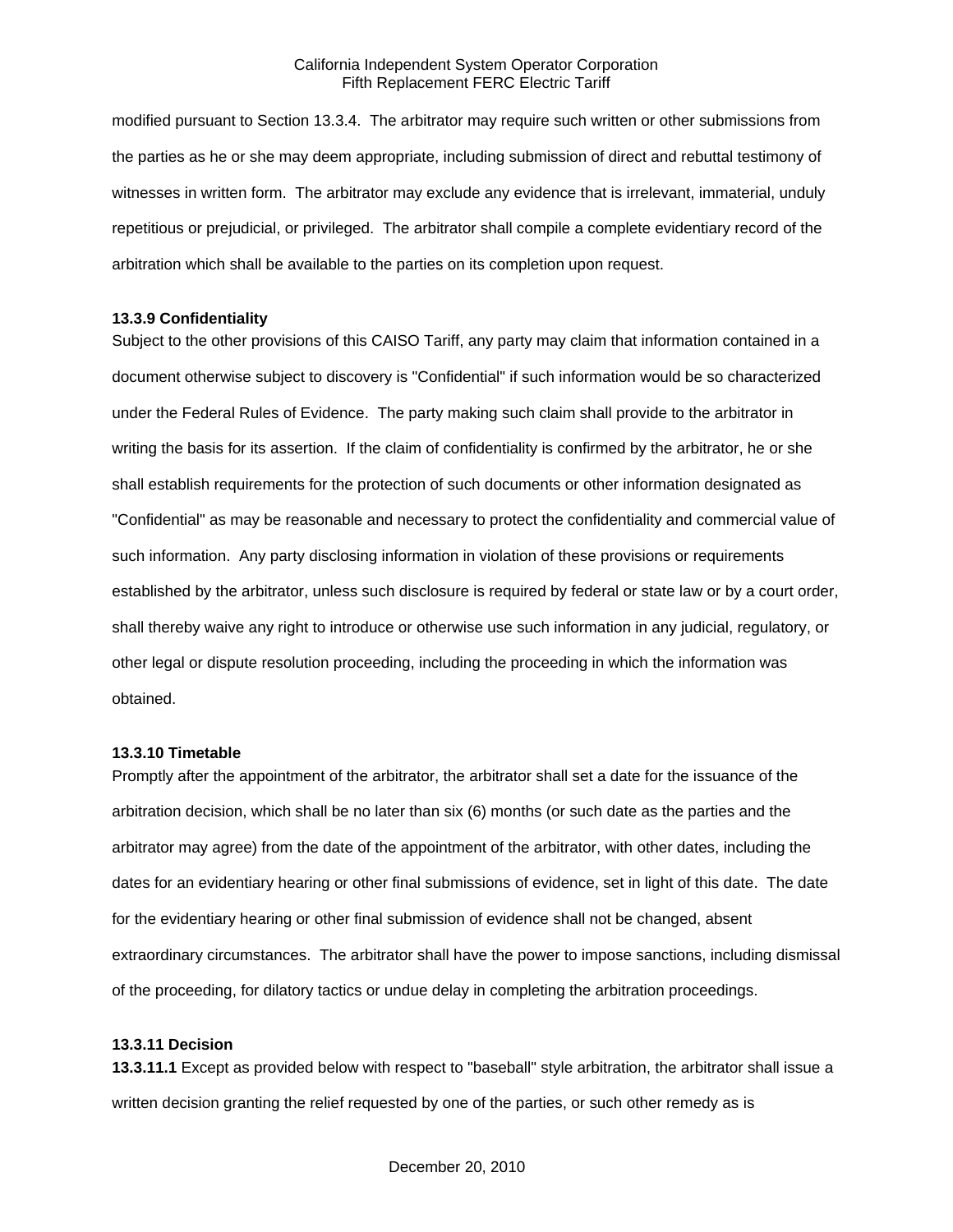appropriate, if any, and shall include findings of fact and law. The arbitration decision shall be based on (i) the evidence in the record, (ii) the terms of the relevant CAISO Documents, (iii) applicable United States federal law, including the FPA and any applicable FERC regulations and decisions, and international treaties or agreements as applicable, and (iv) applicable state law. Additionally, the arbitrator may consider relevant decisions in previous arbitration proceedings. A summary of the disputed matter and the arbitrator's decision shall be published on the CAISO Website and any other method chosen by the CAISO ADR Coordinator.

**13.3.11.2** In arbitration conducted "baseball" style, the arbitrator shall issue a written decision adopting one of the awards proposed by the parties, and shall include findings of fact and law. The arbitration decision shall be based on (i) the evidence in the record, (ii) the terms of the relevant CAISO Documents, (iii) applicable United States federal law, including the FPA and any applicable FERC regulations and decisions, and international treaties or agreements as applicable, and (iv) applicable state law. If the arbitrator concludes that no proposed award is consistent with the factors enumerated in (i) through (iv) above, or addresses all of the issues in dispute, the arbitrator shall specify how each proposed award is deficient and direct that the parties submit new proposed awards that cure the identified deficiencies. A summary of the disputed matter and the arbitrator's decision shall be published on the CAISO Website, and any other method chosen by the CAISO ADR Coordinator. An award shall not be deemed to be precedential.

**13.3.11.3** Where a panel of arbitrators is appointed pursuant to Section 13.3.1.2, a majority of the arbitrators must agree on the decision.

#### **13.3.12 Compliance**

Unless the arbitrator's decision is appealed under Section 13.4, the disputing parties shall, upon receipt of the decision, immediately take whatever action is required to comply with the award to the extent the award does not require regulatory action. An award that is not appealed shall be deemed to have the same force and effect as an order entered by the FERC or any court of competent jurisdiction.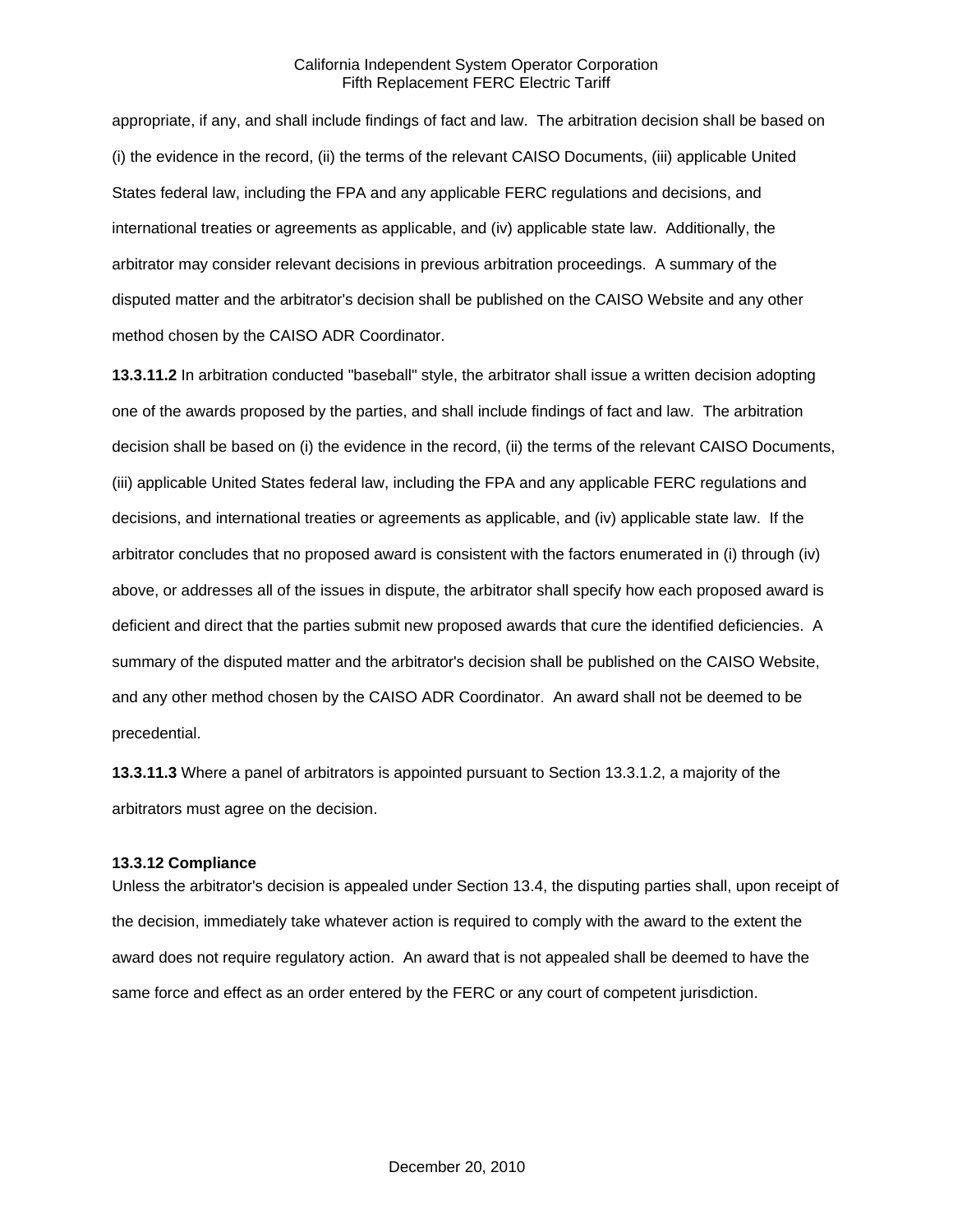## **13.3.13 Enforcement**

Following the expiration of the time for appeal of an award pursuant to Section 13.4.3, any party may apply to FERC or any court of competent jurisdiction for entry and enforcement of judgment based on the award.

## **13.3.14 Costs**

The costs of the time, expenses, and other charges of the arbitrator shall be borne by the parties to the dispute, with each side on an arbitrated issue bearing its pro-rata share of such costs, and each party to an arbitration proceeding bearing its own costs and fees. If the arbitrator determines that a demand for arbitration or response to a demand for arbitration was made in bad faith, the arbitrator shall have discretion to award the costs of the time, expenses, and other charges of the arbitrator to the prevailing party. Notwithstanding the above, at the discretion of the arbitrator, the winning party in any dispute which has resulted in the enforcement of an important right affecting the public interest shall not be required to pay any of the costs of the arbitrator and may recover such of its own reasonable attorney fees, expert witness fees and other reasonable costs from the losing party to the dispute if (a) a significant benefit, whether pecuniary or non-pecuniary, has been conferred on the general public, (b) the necessity and financial burden of private enforcement are such as to make the award appropriate, and (c) such fees should not, in the interest of justice, be paid out of the recovery.

# **13.4 Appeal Of Award**

#### **13.4.1 Basis For Appeal**

A party may apply to the FERC or any court of competent jurisdiction to hear an appeal of an arbitration award only upon the grounds that the award is contrary to or beyond the scope of the relevant CAISO Documents, United States federal law, including, without limitation, the FPA, and any FERC regulations and decisions, or state law. Appeals shall, unless otherwise ordered by FERC or the court of competent jurisdiction, conform to the procedural limitations set forth in this Section 13.4.

# **13.4.2 Appellate Record**

The parties intend that FERC or the court of competent jurisdiction should afford substantial deference to the factual findings of the arbitrator. No party shall seek to expand the record before the FERC or court of competent jurisdiction beyond that assembled by the arbitrator, except (i) by making reference to legal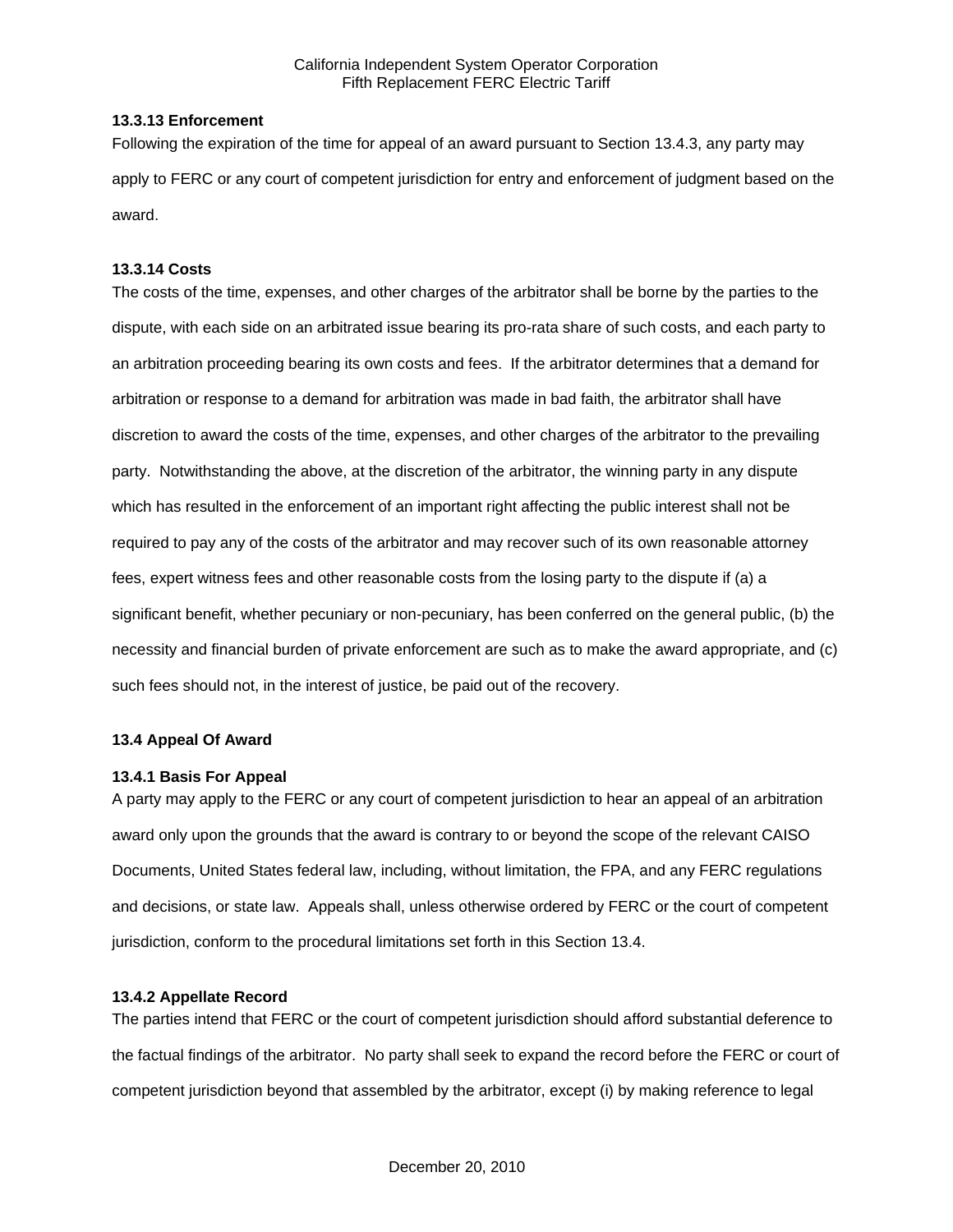authority which did not exist at the time of the arbitrator's decision, or (ii) if such party contends the decision was based upon or affected by fraud, collusion, corruption, misconduct or misrepresentation.

### **13.4.3 Procedures For Appeals**

**13.4.3.1** If a party to an arbitration desires to appeal an award, it shall provide a notice of appeal to the CAISO ADR Coordinator, all parties and the arbitrator within fourteen (14) days following the date of the award. The CAISO ADR Coordinator shall publish notice of the appeal on the CAISO Website, and any other method chosen by the CAISO ADR Coordinator.

Within ten (10) days of the filing of the notice of appeal, the appealing party must file an appropriate application, petition or motion with the FERC to trigger review under the FPA or with a court of competent jurisdiction. Such filing shall state that the subject matter has been the subject of an arbitration pursuant to the relevant CAISO Document.

**13.4.3.2** Within thirty (30) days of filing the notice of appeal (or such period as FERC or the court of competent jurisdiction may specify) the appellant shall file the complete evidentiary record of the arbitration and a copy of the award with FERC or with the court of competent jurisdiction. The appellant shall serve copies of a description of all materials included in the submitted evidentiary record.

#### **13.4.4 Award Implementation**

Implementation of the award shall be deemed stayed pending an appeal unless and until, at the request of a party, the FERC or the court of competent jurisdiction to which an appeal has been filed, issues an order dissolving, shortening, or extending such stay. However, a summary of each appeal shall be published on the CAISO Website, and any other method chosen by the CAISO ADR Coordinator.

#### **13.4.5 Judicial Review Of FERC Orders**

FERC orders resulting from appeals shall be subject to judicial review pursuant to the FPA.

## **13.5 Allocation Of Awards Payable By Or To The CAISO**

#### **13.5.1 Allocation Of An Award**

If the CAISO must pay an award to a party pursuant to good faith negotiations or the CAISO ADR Procedures, the CAISO will recover the amount of the award from Market Participants and Scheduling Coordinators. If the CAISO receives an award from a party pursuant to good faith negotiations or the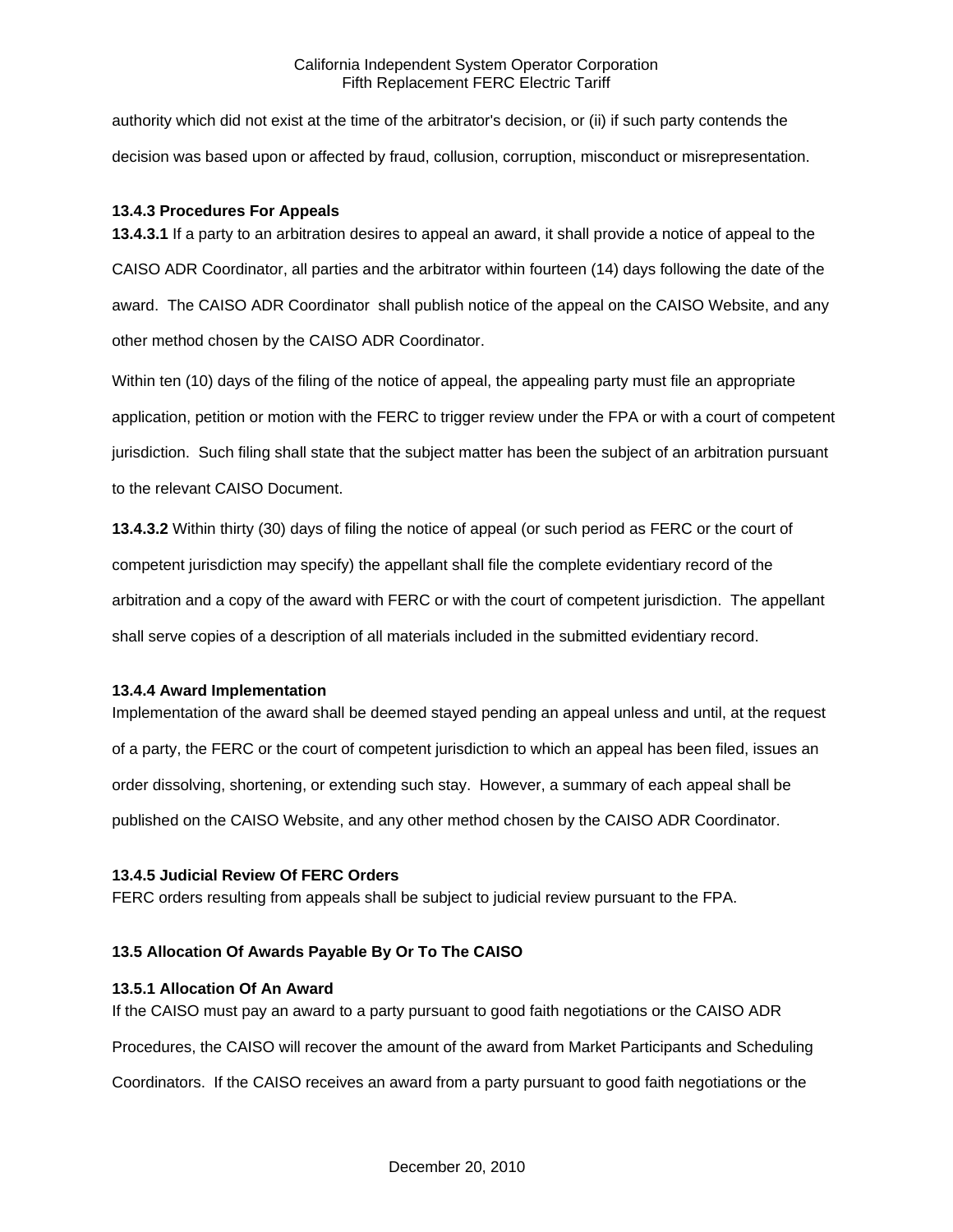CAISO ADR Procedures, the CAISO will flow back the amount of the award to Market Participants and Scheduling Coordinators.

## **13.5.2 Timing Of Adjustments**

Upon determination that an award is payable by or to the CAISO pursuant to good faith negotiations or the CAISO ADR Procedures, the CAISO shall calculate the amounts payable to and receivable from the party, Market Participants, and Scheduling Coordinators, as soon as reasonably practical, and shall show any required adjustments as a debit or a credit in a subsequent Initial Settlement Statement T+38BD or, in the case of an amount payable by the CAISO to a party, as soon as the CAISO and that party may agree.

# **13.5.3 Method Of Allocation 13.5.3.1 Allocation to Market Participants**

The CAISO will use best efforts to determine which Market Participant(s) is or are responsible for and/or benefit from payment of an award by or to the CAISO and to allocate receipt of or payment for the award equitably to such Market Participant(s). In undertaking the allocation, the CAISO shall consider the extent of a Market Participant's participation in affected markets and the CAISO Tariff in effect on the applicable Trading Day(s), and may consider any other relevant factor, including but not limited to, applicable contracts.

# **13.5.3.2 Residual Amounts**

Any awards for which the CAISO is unable to identify Market Participants in accordance with 13.5.3.1 and any award amounts that the CAISO is unable to collect that are not covered by Section 11.29.17.1 will be allocated to all Scheduling Coordinators through neutrality adjustments.

# **14. Force Majeure Indemnification And Limitations On Liability**

# **14.1 Uncontrollable Forces**

Neither the CAISO nor a Market Participant will be considered in default of any obligation under this CAISO Tariff if prevented from fulfilling that obligation due to the occurrence of an Uncontrollable Force.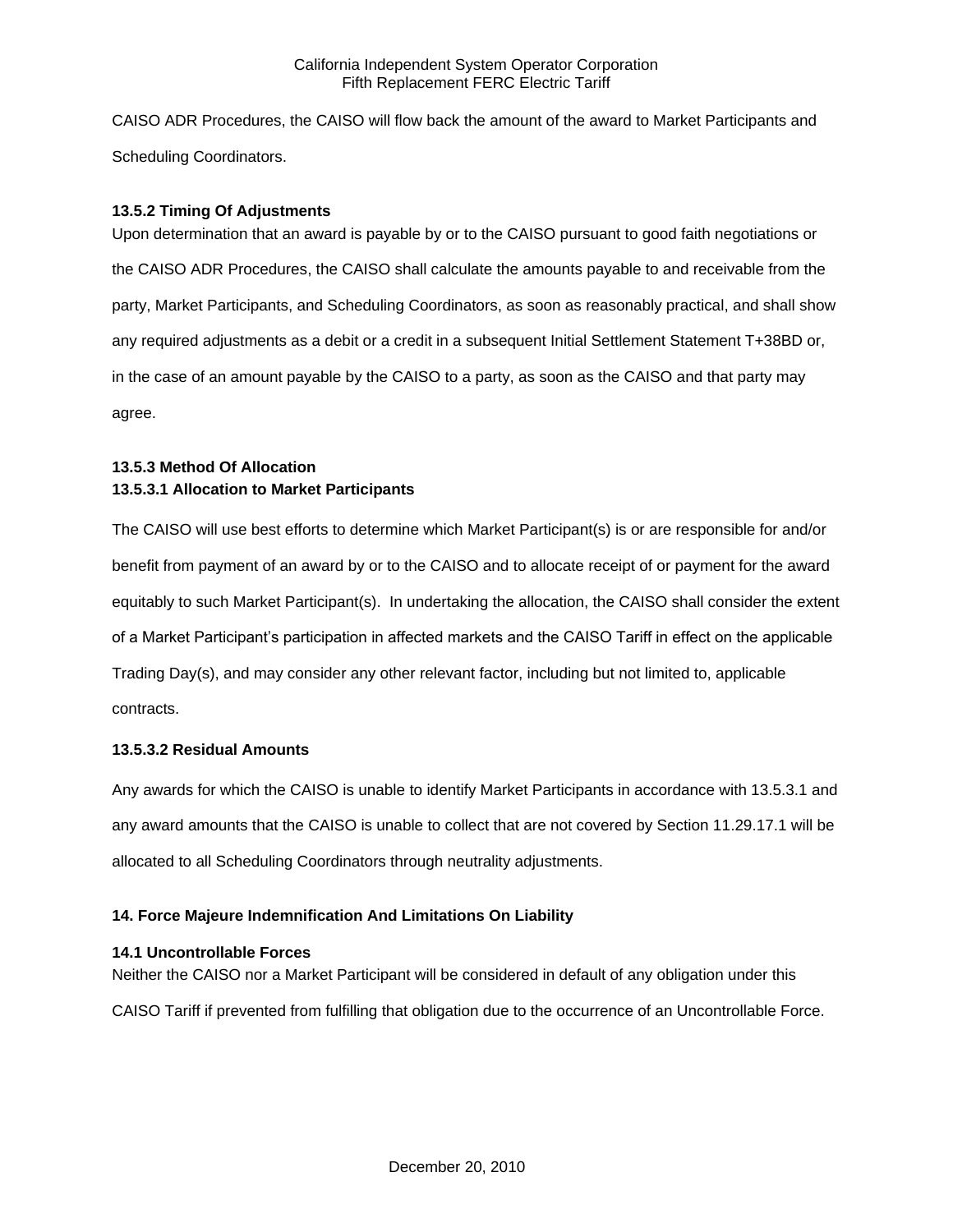### **14.2 Responsibilities Of Affected Entity**

In the event of the occurrence of an Uncontrollable Force, which prevents the CAISO or a Market Participant from performing any of its obligations under this CAISO Tariff, the affected entity shall (i) if it is the CAISO, immediately notify the Market Participants in writing of the occurrence of such Uncontrollable Force and, if it is a Market Participant, immediately notify the CAISO in writing of the occurrence of such Uncontrollable Force, (ii) not be entitled to suspend performance of its obligations under this CAISO Tariff in any greater scope or for any longer duration than is required by the Uncontrollable Force, (iii) use its best efforts to mitigate the effects of such Uncontrollable Force, remedy its inability to perform and resume full performance of its obligations hereunder, (iv) in the case of the CAISO, keep the Market Participants apprised of such efforts, and in the case of the Market Participants, keep the CAISO apprised of such efforts, in each case on a continual basis and (v) provide written notice of the resumption of its performance of its obligations hereunder.

### **14.3 Strikes, Lockouts Or Labor Disputes**

Notwithstanding any of the foregoing, the settlement of any strike, lockout or labor dispute constituting an Uncontrollable Force shall be within the sole discretion of the entity involved in such strike, lockout or labor dispute and the requirement that an entity must use its best efforts to mitigate the effects of the Uncontrollable Force and/or remedy its inability to perform and resume full performance of its obligations hereunder shall not apply to strikes, lockouts, or labor disputes.

#### **14.4 Market Participant's Indemnity**

Each Market Participant, to the extent permitted by law, shall indemnify the CAISO and hold it harmless against all losses, damages, claims, liabilities, costs or expenses (including legal expenses) arising from any act or omission of the Market Participant except to the extent that they result from the CAISO's default under this CAISO Tariff or gross negligence or intentional wrongdoing on the part of the CAISO or of its officers, directors or employees.

## **14.5 Limitation On Liability**

#### **14.5.1 Liability For Damages**

Except as provided for in Section 13.3.14, the CAISO shall not be liable in damages to any Market Participant for any losses, damages, claims, liability, costs or expenses (including legal expenses) arising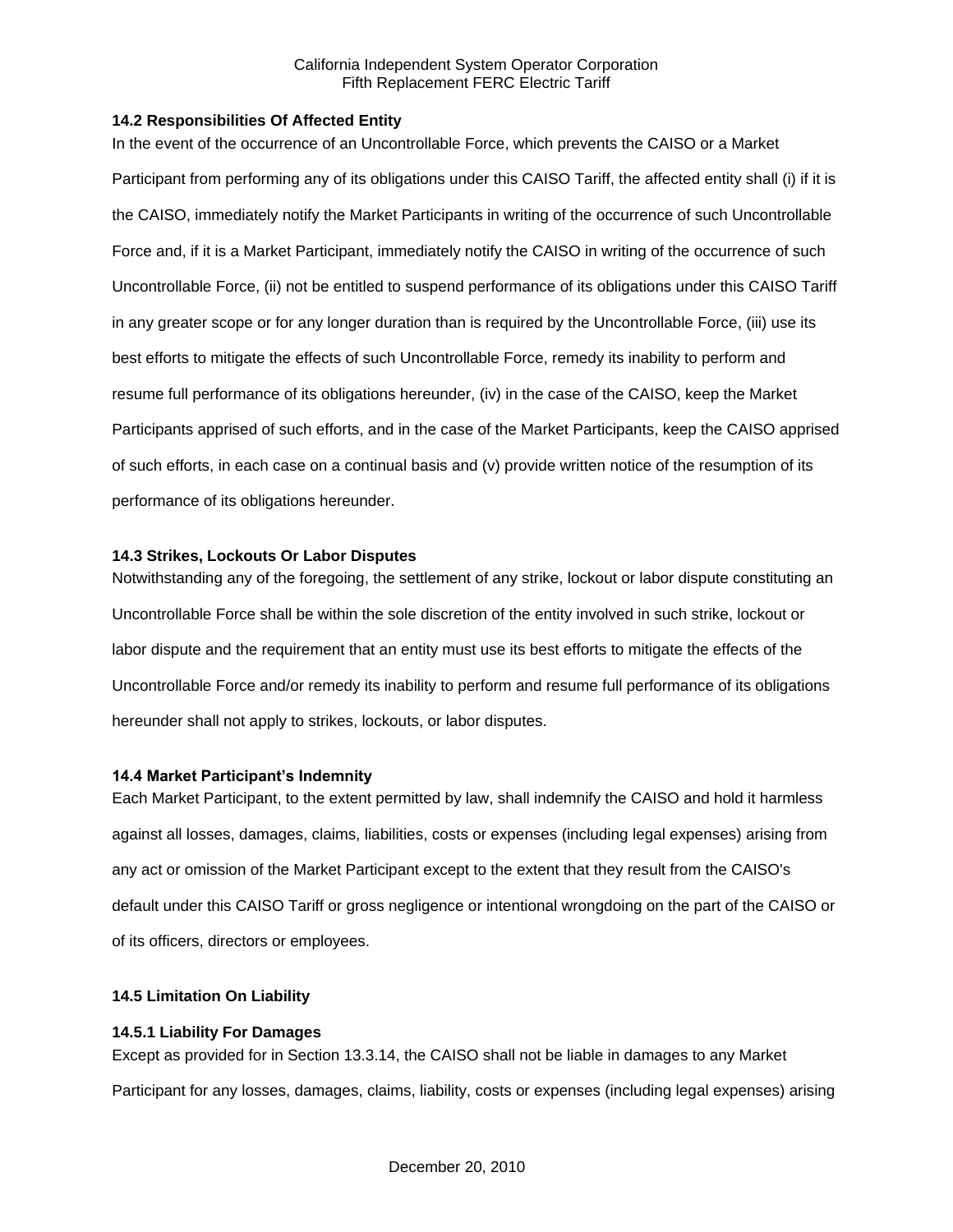from the performance or non-performance of its obligations under this CAISO Tariff, including but not limited to any adjustments made by the CAISO in Inter-SC Trades, except to the extent that they result from gross negligence or intentional wrongdoing on the part of the CAISO.

### **14.5.2 Exclusion Of Certain Types Of Loss**

The CAISO shall not be liable to any Market Participant under any circumstances for any consequential or indirect financial loss including but not limited to loss of profit, loss of earnings or revenue, loss of use, loss of contract or loss of goodwill except to the extent that it results from except to the gross negligence or intentional wrongdoing on the part of the CAISO.

### **14.6 Potomac Economics, Ltd. Limitation Of Liability**

Potomac Economics, Ltd. shall not be liable in damages to any Market Participant for any losses, damages, claims, liability, costs or expenses (including legal expenses) arising from its calculation of reference levels under its Consultant Agreement with the CAISO dated as of September 3, 2002, except to the extent that they result from gross negligence or intentional wrongdoing of Potomac Economics, Ltd.

### **15. Regulatory Filings**

Any amendment or other modification of any provision of this CAISO Tariff must be in writing and approved by the CAISO Governing Board in accordance with the bylaws of the CAISO. Any such amendment or modification shall be effective upon the date it is permitted to become effective by FERC. Nothing contained herein shall be construed as affecting, in any way, the right of the CAISO to furnish its services in accordance with this CAISO Tariff, or any tariff, rate schedule or Scheduling Coordinator Agreement which results from or incorporates this CAISO Tariff, or unilaterally to make an application to FERC for a change in rates, terms, conditions, charges, classifications of service, Scheduling Coordinator Agreement, rule or regulation under FPA Section 205 and pursuant to the FERC's rules and regulations promulgated thereunder. Nothing contained in this CAISO Tariff or any Scheduling Coordinator Agreement shall be construed as affecting the ability of any Market Participant receiving service under this CAISO Tariff to exercise its rights under Section 206 of the FPA and FERC's rules and regulations thereunder.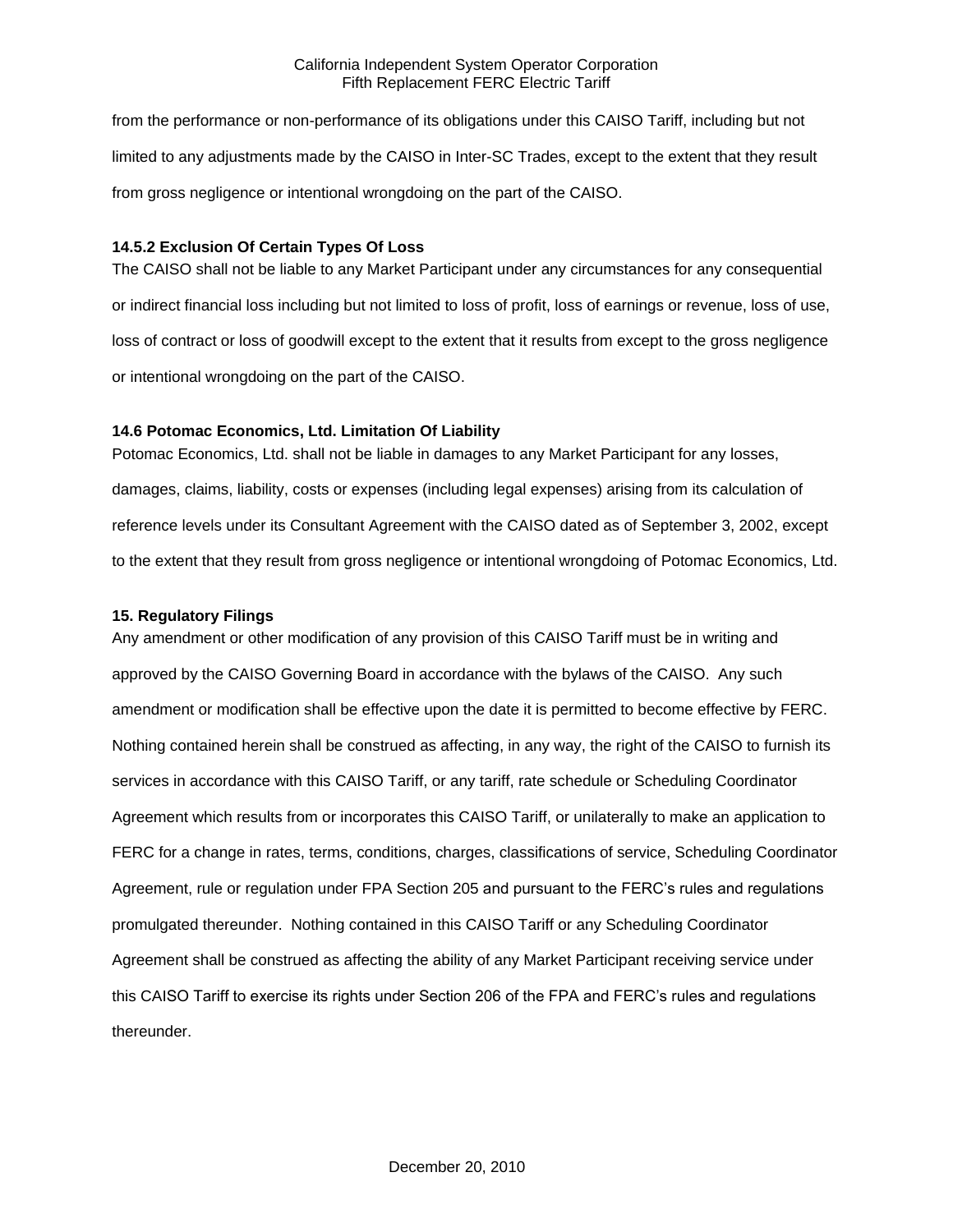## **16. Existing Contracts**

## **16.1 Continuation Of Existing Contracts For Non-Participating TOs**

The transmission service rights and obligations of Non-Participating TOs under Existing Contracts, including all terms, conditions and rates of the Existing Contracts, as they may change from time to time under the terms of the Existing Contracts, will continue to be honored by the parties to those contracts, for the duration of those contracts.

# **16.1.1 Participating TO Obligation**

If a Participating TO is a party to an Existing Contract under which Existing Rights are provided, the Participating TO shall attempt to negotiate changes to the Existing Contract to align the contract's scheduling and operating provisions with the CAISO's scheduling and operational procedures, rules and protocols, to align operations under the contract with CAISO operations, and to minimize the contract parties' costs of administering the contract while preserving their financial rights and obligations. In addition, the Participating TO shall attempt to negotiate changes to provisions in the Existing Contract to ensure that whenever transmission services under the Existing Contract are used to deliver power to a Market Participant that is subject to Access Charges under this CAISO Tariff, no duplicative charge for access to the CAISO Controlled Grid will be charged under the Existing Contract. For purposes of such negotiations, there shall be a presumption that any charges in an Existing Contract that were designed to recover the embedded cost of transmission facilities within the CAISO Controlled Grid will be fully recovered through the Access Charges established under Section 26.1.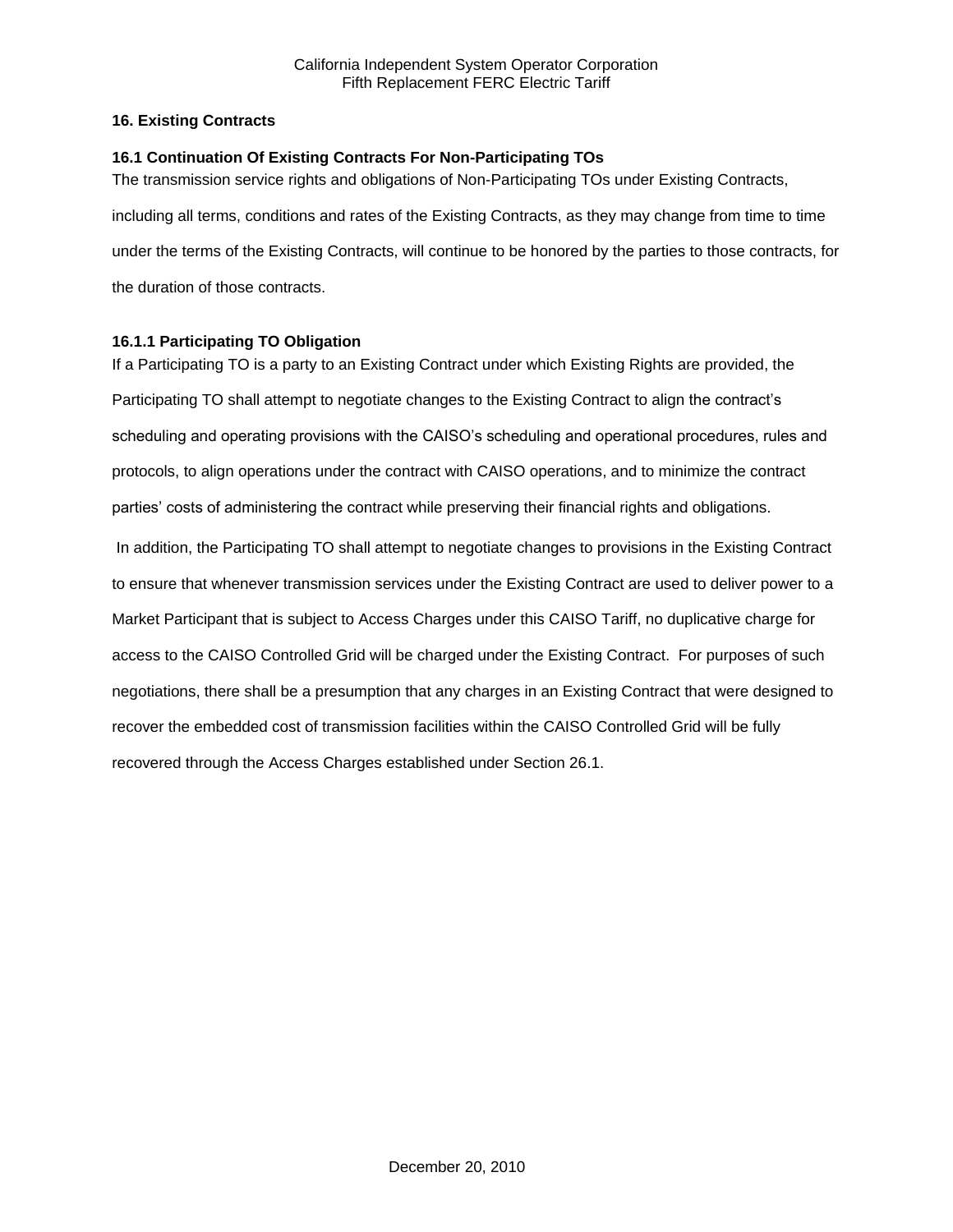### **16.1.2 Right To Use And Ownership Of Facilities**

If a Non-Participating TO has an Existing Contract with a Participating TO under which the Non-Participating TO's transmission facilities, or a portion thereof, are subject to use by the Participating TO, the Non-Participating TO's rights to the use and ownership of its facilities shall remain unchanged, regardless of the Participating TO's act of turning over the Participating TO's Entitlement to use the Non-Participating TO's facilities to the extent possible to the Operational Control of the CAISO. The CAISO will accept valid ETC Self-Schedules from a Participating TO that is the Scheduling Coordinator for the holder of Existing Rights, or from holders of Existing Rights that are Scheduling Coordinators, or that are represented by a Scheduling Coordinator other than the Participating TO. ETC Self-Schedules submitted by Scheduling Coordinators to the CAISO, which include the use of Existing Rights, must be submitted in accordance with Section 16.1 and Section 30. The CAISO may refuse to accept ETC Self-Schedules submitted pursuant to Existing Contracts that do not meet the requirements of the principles, protocols and rules referred to in this Section 16.1.

#### **16.1.3 Existing Contract Dispute Resolution**

The CAISO will, if requested, advise parties to Existing Contracts regarding the operational aspects of any Existing Contract renegotiations that they undertake.

If the parties to an Existing Contract are unable to reach agreement on the changes needed to meet the requirements of this CAISO Tariff, any disputes related thereto shall be addressed using the dispute resolution provisions of the Existing Contract, including any remedies as are provided by law. The rights of the parties to seek changes or to challenge such changes, under the FPA or as otherwise provided by law, are preserved consistent with the terms of the Existing Contract. Unless and until the necessary changes to the Existing Contract are made, all terms and conditions of the Existing Contracts will continue to be honored by the parties to the Existing Contracts.

## **16.1.4 Conversion Of PTOs' Rights Under Existing Contracts**

Parties who are entitled to transmission service rights under Existing Contracts and who choose to become Participating TOs must, at the time of becoming a Participating TO convert those rights to Converted Rights in accordance with Section 4.3.1.6.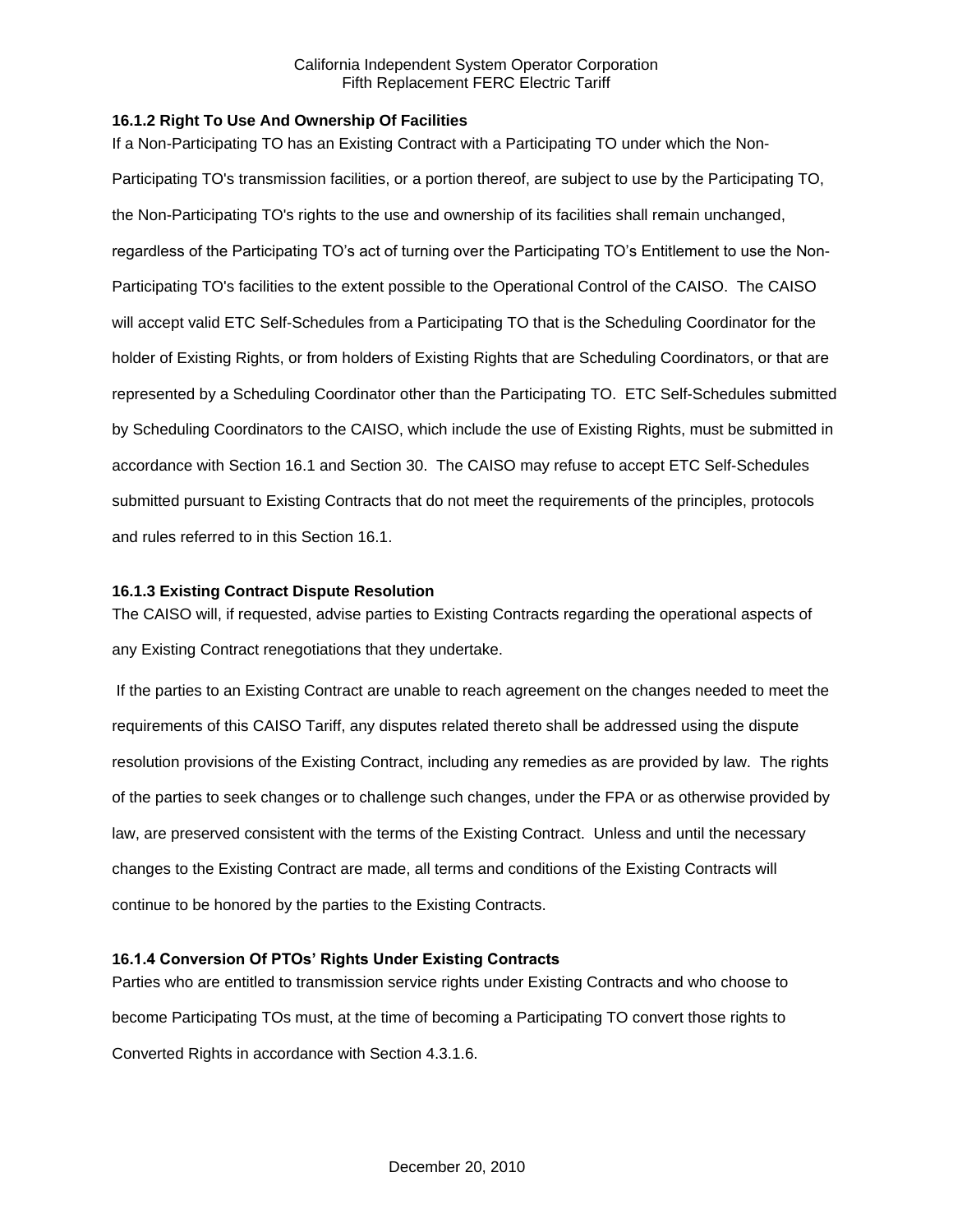### **16.2 [Not Used]**

### **16.3 [Not Used]**

### **16.4 TRTC Instructions**

### **16.4.1 Responsibility To Create TRTC Instructions**

Each Participating TO and Existing Rights holder will work with the CAISO to develop the Transmission Rights and Transmission Curtailment (TRTC) Instructions that allow Existing Contracts to be exercised in a way that: (i) maintains the existing scheduling and curtailment priorities under the Existing Contract; (ii) is minimally burdensome to the CAISO (i.e., creates the least impact on the CAISO's preferred operational policies and procedures); (iii) to the extent possible, imposes no additional financial burden on either the Participating TO or the holder of Existing Rights (beyond that in the Existing Contract); (iv) consistent with the terms of the Existing Contracts, makes as much transmission capacity not otherwise utilized by the holder of Existing Rights available as possible to the CAISO for allocation to Market Participants; (v) is minimally burdensome to the Participating TO and the Existing Rights holder from an operational point of view; and (vi) does not require the CAISO to interpret or underwrite the economics of the Existing Contract. The parties to Existing Contracts will attempt to jointly develop and agree on any TRTC Instructions that will be submitted to the CAISO. The parties to an Existing Contract shall also be responsible to submit to the CAISO any other necessary operating instructions based on their contract interpretations needed by the CAISO to enable the CAISO to perform its duties.

#### **16.4.2 Responsible PTO Re Multiple PTO Parties To Existing Contract**

To the extent there is more than one Participating TO providing transmission service under an Existing Contract or there is a set of Existing Contracts which are interdependent from the point of view of submitting instructions to the CAISO involving more than one Participating TO, the relevant Participating TOs will designate a single Participating TO as the responsible PTO and will notify the CAISO accordingly. If no such responsible PTO is designated by the relevant Participating TOs or the CAISO is not notified of such designation, the CAISO shall designate one of them as the responsible PTO and notify the relevant Participating TOs accordingly. The responsible PTO designated pursuant to this section shall have the same responsibility as the Participating TO under this Section 16.4.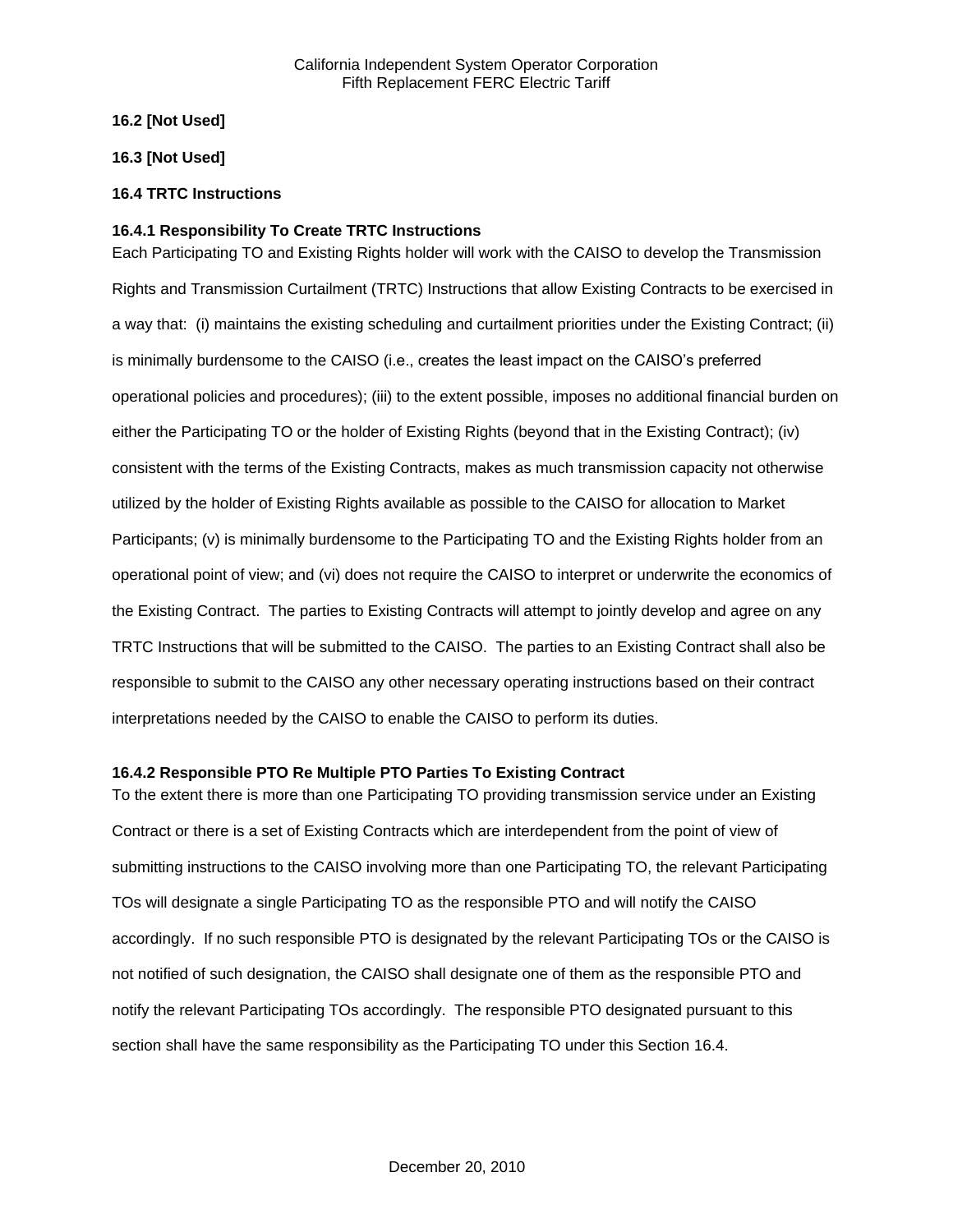### **16.4.3 Scheduling Coordinator Responsibilities**

The Scheduling Coordinator designated by the parties to an Existing Contract as the responsible entity for submitting ETC Self-Schedules for the relevant Existing Contract shall submit ETC Self-Schedules consistent with the terms and conditions specified in the TRTC Instructions.

### **16.4.4 Submission Of TRTC Instructions**

For each Existing Contract, the Participating TO providing transmission service under the Existing Contract (or the Responsible PTO identified in Section 16.4.2) shall be obligated to submit the TRTC Instructions to the CAISO electronically on behalf of the holders of Existing Rights, unless the parties to the Existing Contract agree otherwise. The Participating TO shall notify the CAISO in writing the identity of the responsible party for submission of the TRTC Instructions as decided by the parties to the Existing Contract and the term of such agreement between the parties to the Existing Contract. The Participating TO shall undertake all obligations with respect to the submission of the TRTC Instructions to the CAISO and any subsequent obligations that follow with respect to the creation, management and updates to the TRTC Instructions. The CAISO is responsible for implementing only one set of TRTC Instructions for each Existing Contract and only those TRTC Instructions that have been received and accepted by the CAISO. The Participating TO shall submit the TRTC Instructions to the CAISO associated with Existing Contracts or sets of interdependent Existing Contracts thirty (30) days prior to the date on which the scheduling or curtailment of the use of the Existing Rights is to change or commence.

### **16.4.5 TRTC Instructions Content**

TRTC Instructions will include the following information at a minimum and such other information as the CAISO may reasonably require the Participating TO to provide to enable the CAISO to carry out its functions under the CAISO Tariff, Operating Procedures and Business Practice Manuals:

> (1) A unique Contract Reference Number for each source and sink combination applicable to the Existing Contract (i.e., the CRN that will be assigned by the CAISO and communicated to the Participating TO that references a single Existing Contract or a set of interdependent Existing Contracts for each source and sink combination);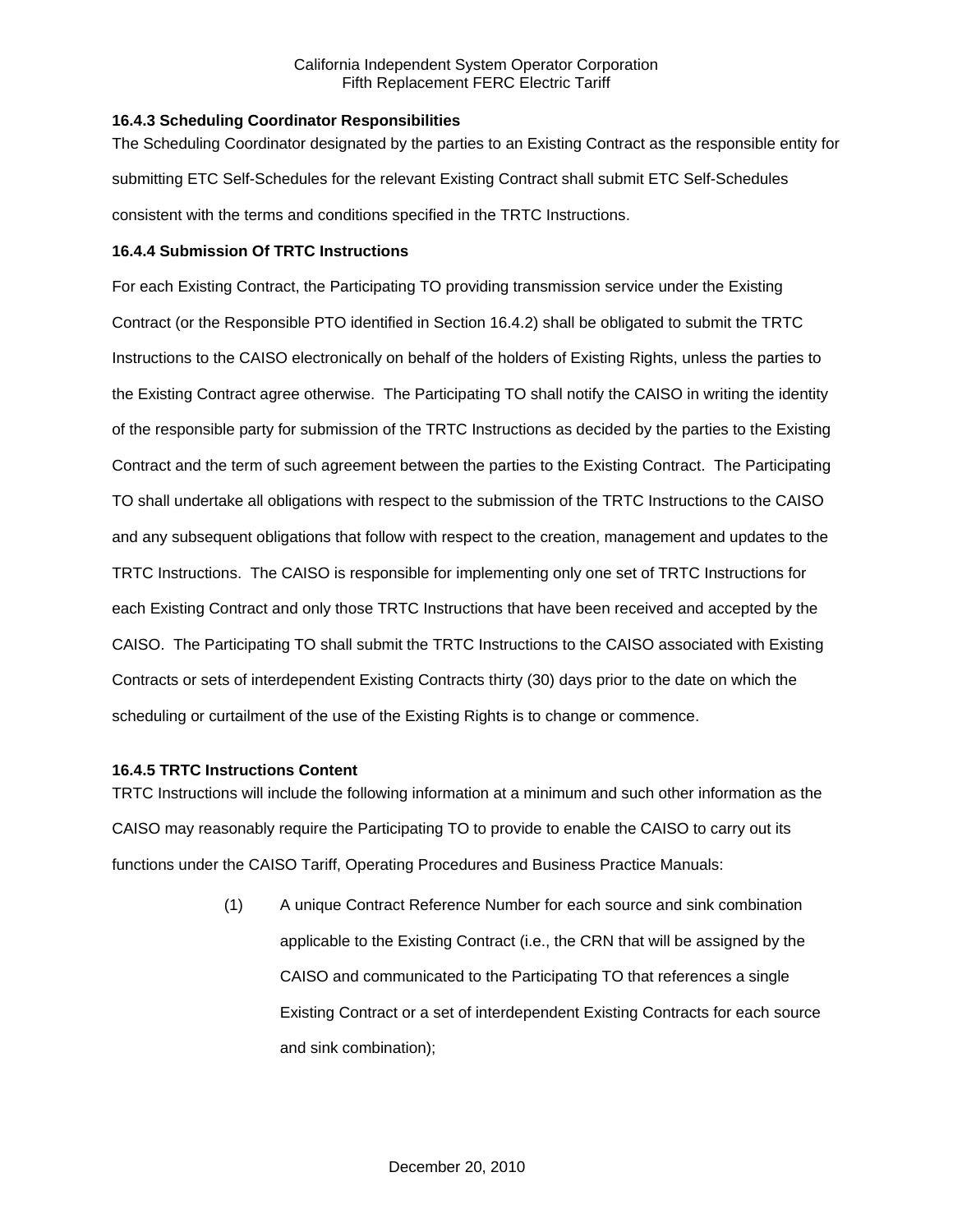- (2) Whether the instruction can be exercised independent of the CAISO's day-to-day involvement ("Yes/No");
- (3) Name of an operational single point of contact for instructions and a 24-hour a day telephone number for the Participating TO contact for Existing Contract issues or the agreed upon party;
- (4) Name(s) and number(s) of Existing Contract(s) that are represented by the unique CRN;
- (5) The following information as stored in the Master File: (a) the applicable Point(s) of Receipt and Point(s) of Delivery); (b) for each Point of Receipt, the resource names for the physical resources as the eligible sources (eligible physical sources include Generating Units and System Resources), and for each Point of Delivery, the resource names for the physical resources as the eligible sinks (eligible physical sinks include Load PNodes, Custom Load Aggregation Points and System Resources); (c) for each physical source or sink, the maximum Existing Rights capacity (MW) that can be scheduled as an Existing Right under the Existing Contract; and (d) for each physical source and sink, the Scheduling Coordinator(s) and their Business Associate Identification (BAID) that is(are) eligible to submit ETC Self-Schedules utilizing these sources and sinks;
- (6) Names of the party(ies) to the Existing Contract(s);
- (7) The Scheduling Coordinator BAID that is entitled to the Settlement of reversal of Congestion Charges;
- (8) Type(s) of service rights by the holder of the Existing Rights, by type of service (firm, conditional firm, or non-firm), with priorities for firm and conditional firm transmission services and maximum amounts of service rights in MW;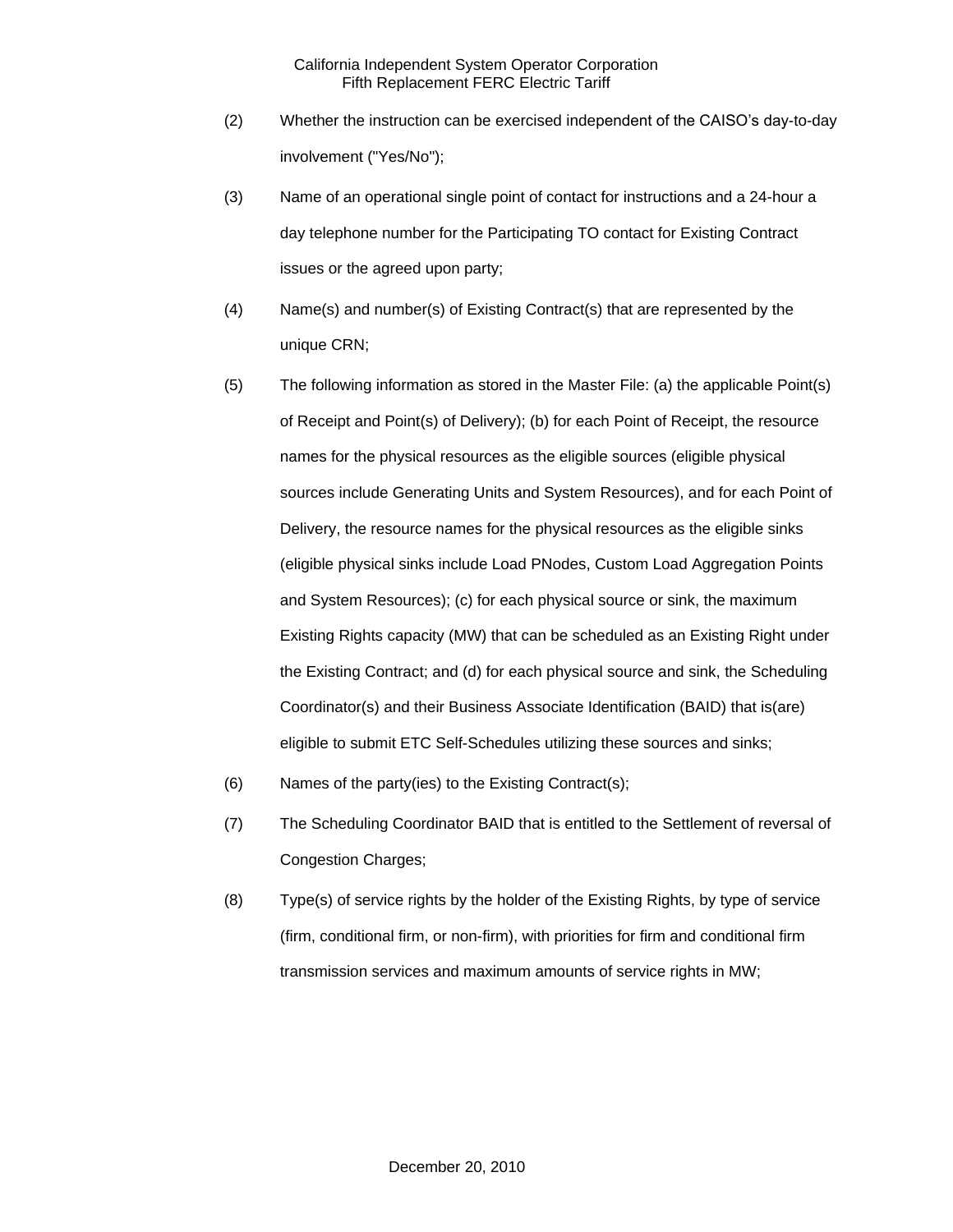- (9) Instructions for the allowable timeframes at which the ETC Self-Schedules and ETC Self-Schedule changes may be submitted to the CAISO, which include whether the Scheduling Coordinator may submit ETC Self-Schedules or ETC Self-Schedule changes: (a) into the DAM; (b) into the HASP and the RTM; (c) after the close of submitting Bids into the HASP and the RTM, but before twenty (20) minutes before the applicable Trading Hour of the Trading Day; and (d) at or after twenty (20) minutes before the applicable Trading Hour of the Trading Day; in addition, the TRTC Instructions may also include any additional comments and restrictions on the submission time of ETC Self-Schedules and ETC Self-Schedule changes;
- (10) Term or service period(s) of the Existing Contract(s);
- (11) Any special procedures that would require the CAISO to implement curtailments in any manner different from pro rata reduction of the transfer capability of the transmission line; any such TRTC Instructions submitted to the CAISO must be clear, unambiguous, and not require the CAISO to make any judgments or interpretations as to the meaning intent, results, or purpose of the curtailment procedures or the Existing Contract and the section of the Existing Contract that provides this right for reference, otherwise, they will not be accepted by the CAISO;
- (12) The forecasted usage patterns for each Existing Contract for the upcoming annual period of the annual CRR release processes as well as for the upcoming monthly period of the monthly CRR release processes, which will consist of hourly MWh data over the whole year for those resources that will use the Existing Contract; this information will be considered by the CAISO in managing its accounting for usage of Existing Rights in the release of CRRs; this information shall not be used by the CAISO to validate ETC Self-Schedules when submitted by Scheduling Coordinators and therefore shall not affect the Existing Rights holder's ability to utilize its rights under the Existing Contract;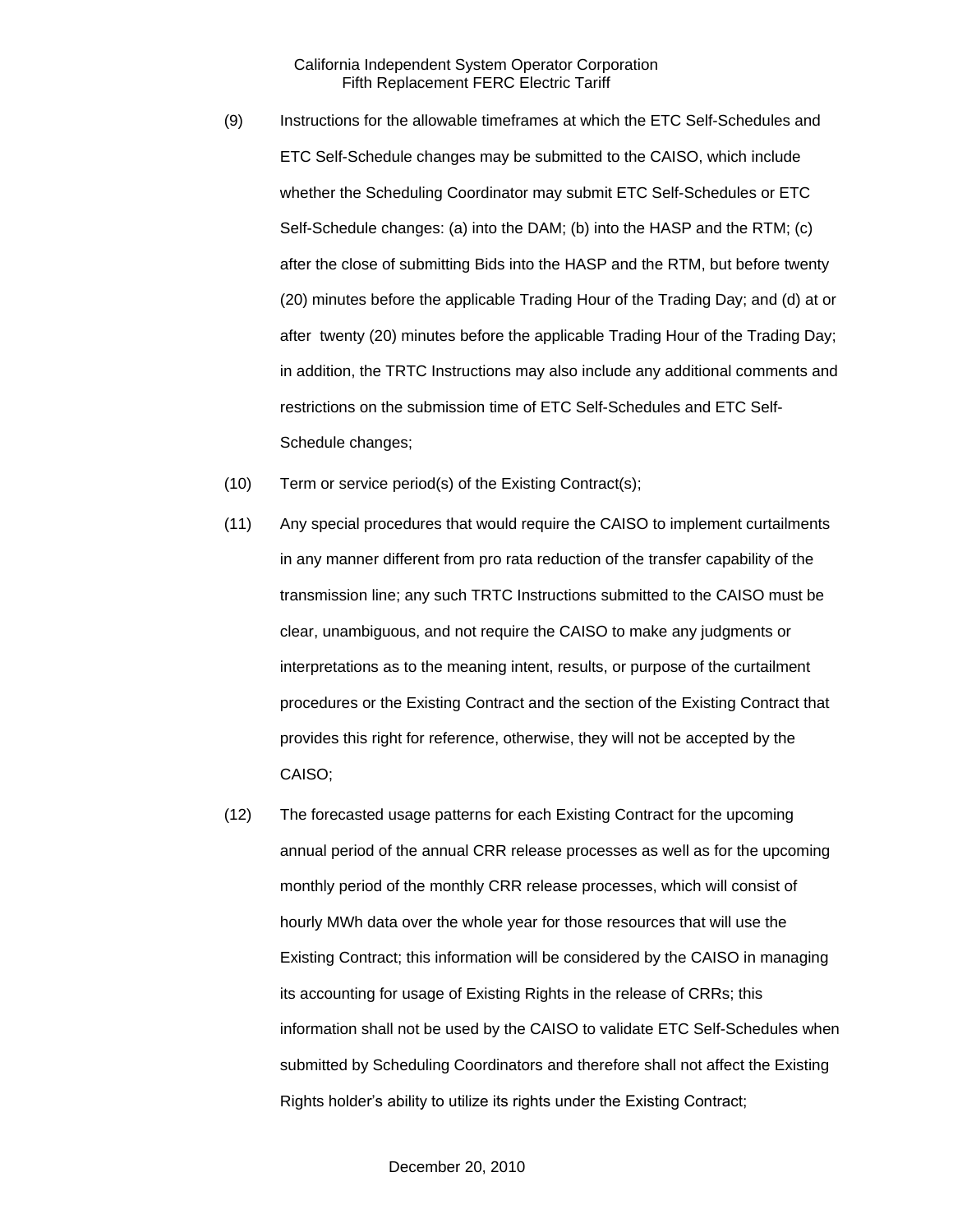- (13) Whether or not the Existing Contract provides for the right to self-provide Ancillary Services; and
- (14) Specification of any contract requirements in the ETC that warrants special consideration in the implementation of the physical rights under the ETC.

## **16.4.6 Changes And Updates To TRTC Instructions**

Updates or changes to the TRTC Instructions must be submitted to the CAISO through a revised set of TRTC Instructions by the Participating TO, on an as needed or as required basis determined by the parties to the Existing Contracts. The CAISO will implement the updated or changed TRTC Instructions as soon as practicable but no later than seven (7) days after receiving clear and unambiguous details of the updated or changed instructions under normal conditions. If the CAISO finds the TRTC Instructions to be inconsistent with the CAISO Tariff, the CAISO will notify the Participating TO within forty-eight (48) hours after receipt of the updated or changed TRTC Instructions indicating the nature of the problem and allowing the Participating TO to resubmit the TRTC Instructions as if they were new, updated or changed TRTC Instructions. If the CAISO finds the updated or changed TRTC Instructions to be acceptable, the CAISO will time-stamp the updated TRTC Instructions as received, confirm such receipt to the Participating TO, and indicate the time at which the updated TRTC Instructions take effect if prior to the seven (7) day deadline referred to above. In the event of a System Emergency, the CAISO will implement such submitted changes to the TRTC Instructions as soon as practical.

## **16.4.7 Treatment Of TRTC Instructions 16.4.7.1 TRTC Instructions Can Be Exercised Independently**

To the extent that the TRTC Instructions can be exercised independently of the CAISO by the parties to the Existing Contract and the results forwarded to the CAISO, the TRTC Instructions shall be exercised by the Participating TOs, and the outcomes shall be forwarded to the CAISO. The determination of whether the TRTC Instructions can be "exercised independently of the CAISO by the parties to the Existing Contract" shall be made using the same procedures described in Section 16.4.8.

#### **16.4.7.2 TRTC Instructions Cannot Be Exercised Independently**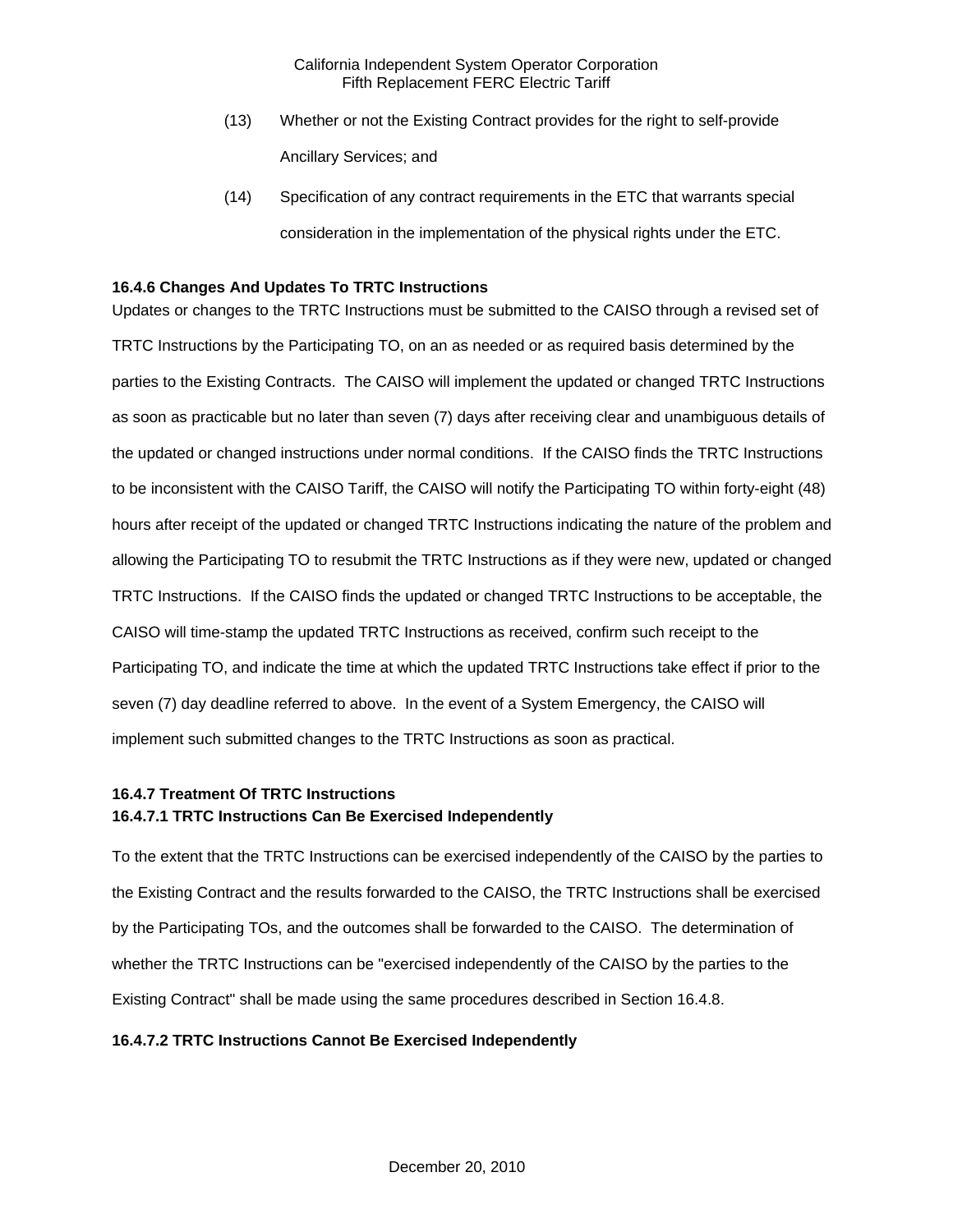To the extent that the TRTC Instructions cannot be exercised independently of the CAISO and the results forwarded to the CAISO (because, for example, they require iteration with the CAISO's Bid submission and scheduling process, would unduly interfere with the CAISO's management of the Real-Time Market, including curtailments, or would unduly interfere with the ability of the holder of rights to exercise its rights), the TRTC Instructions will be provided to the CAISO for day-to-day implementation. The TRTC Instructions will be provided by the Participating TO to the CAISO for implementation unless the parties to the Existing Contracts otherwise agree that the holder of the Existing Rights will do so. For these TRTC Instructions, the Scheduling Coordinators representing the holders of Existing Rights will submit their Bids to the CAISO for implementation in accordance with the TRTC Instructions. In this case, the CAISO shall act as the scheduling agent for the Participating TO with regard to Existing Rights.

### **16.4.8 CAISO Role In Existing Contracts**

The CAISO will have no role in interpreting Existing Contracts. The parties to an Existing Contract will, in the first instance, attempt jointly to agree on any TRTC Instructions that will be submitted to the CAISO. In the event that the parties to the Existing Contract cannot agree upon the TRTC Instructions submitted by the parties to the Existing Contract, the dispute resolution provisions of the Existing Contract, if applicable, shall be used to resolve the dispute; provided that, until the dispute is resolved, and unless the Existing Contract specifies otherwise, the CAISO shall implement the Participating TO's TRTC Instructions. If both parties to an Existing Contract are Participating TOs and the parties cannot agree to the TRTC Instructions submitted by the parties, until the dispute is resolved, and unless the Existing Contract specifies otherwise, the CAISO shall implement the TRTC Instructions of the first Participating TO for which the Existing Contract is an Encumbrance. The CAISO shall not be responsible for resolution of any disputes that arise over the accuracy of the TRTC Instructions consistent with its obligations in Section 16.4.5.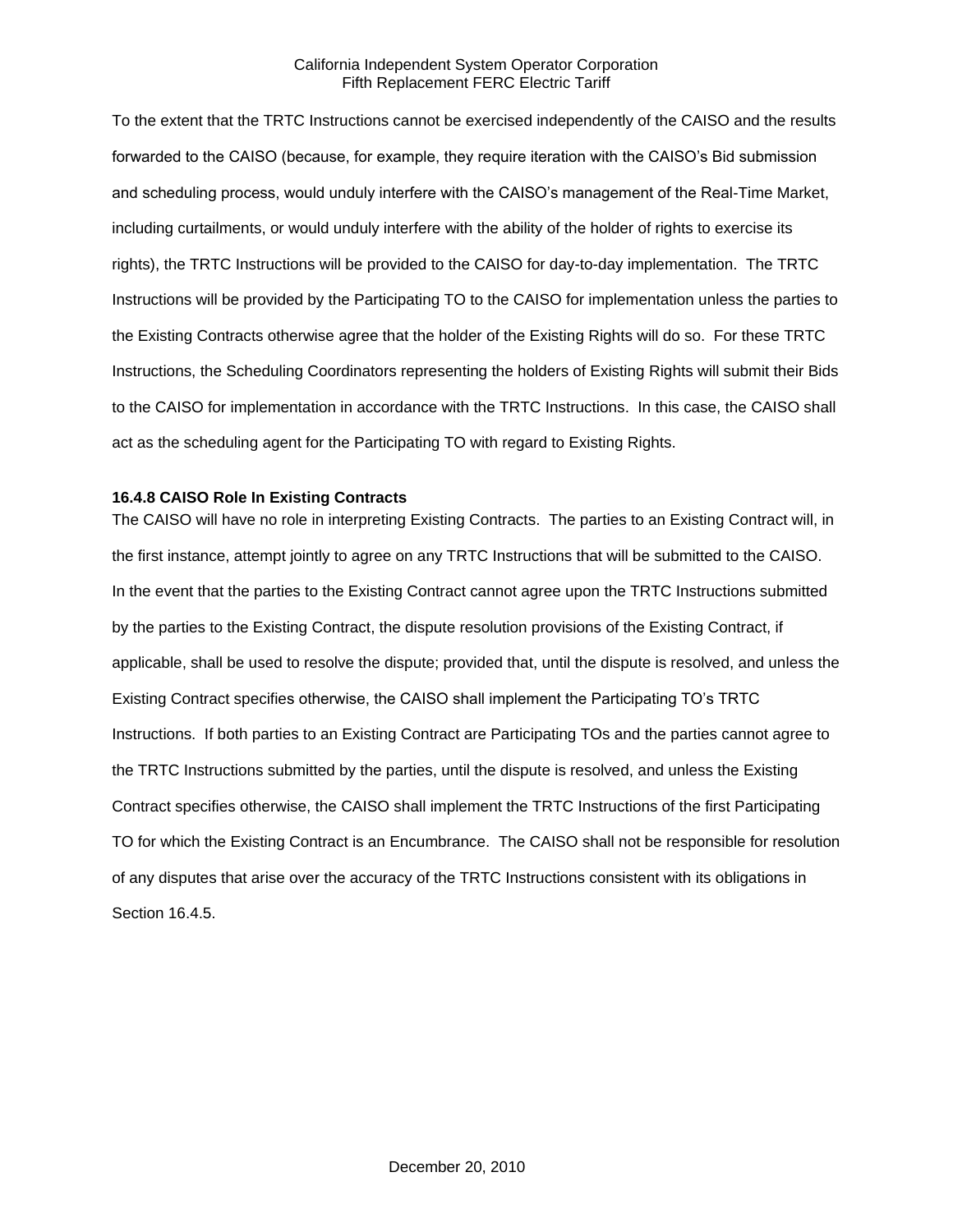### **16.4.9 Implementation Of TRTC Instructions**

The CAISO shall determine, based on the information provided by the Participating TOs under TRTC Instructions, the transmission capacities that (i) must be reserved for firm Existing Rights at Scheduling Points, (ii) may be allocated for use as CAISO transmission service (i.e., new firm uses), (iii) must be reserved by the CAISO for conditional firm Existing Rights, and (iv) remain for any non-firm Existing Rights for which a Participating TO has no discretion over whether or not to provide such non-firm service.

The CAISO shall coordinate the scheduling of Existing Rights with the scheduling of CAISO transmission service, using the CAISO's Bid submission rules. In doing so, the CAISO shall create an automated dayto-day verification process based on parameters provided by the Participating TO for the Existing Contract to serve as the basis for ETC Self-Schedule validation. The Participating TO will be responsible for: (1) the accuracy of the data files against which the CAISO will validate the ETC Self-Schedule; and (2) providing the data file to the holder of Existing Rights as well as the CAISO.

The CAISO shall recognize that the obligations, terms or conditions of Existing Contracts may not be changed without the voluntary consent of all parties to the contract (unless such contract may be changed pursuant to any applicable dispute resolution provisions in the contract or pursuant to Section 205 or Section 206 of the FPA and the FERC's Rules and Regulations or as otherwise provided by law). The parties to Existing Contracts shall remain liable for their performance under the Existing Contracts. The CAISO shall be liable in accordance with the provisions of this CAISO Tariff for any damage or injury caused by its non-compliance with the TRTC Instructions submitted to it pursuant to this Section 16.4. Unless specified otherwise, in the event that the dispute resolution mechanisms prescribed in an Existing Contract, including all recourses legally available under the contract, cannot, in the first instance, result in a resolution of such a dispute, the CAISO ADR Procedures will be used to resolve any disputes between the CAISO and the Participating TO regarding any aspects of the implementation of this Section 16.4, including the reasonableness of a Participating TO's TRTC Instructions or any other decision rules which the Participating TO may submit to the CAISO as part of the TRTC Instructions. The holders of Existing Rights under the Existing Contract shall have standing to participate in the CAISO ADR Procedures.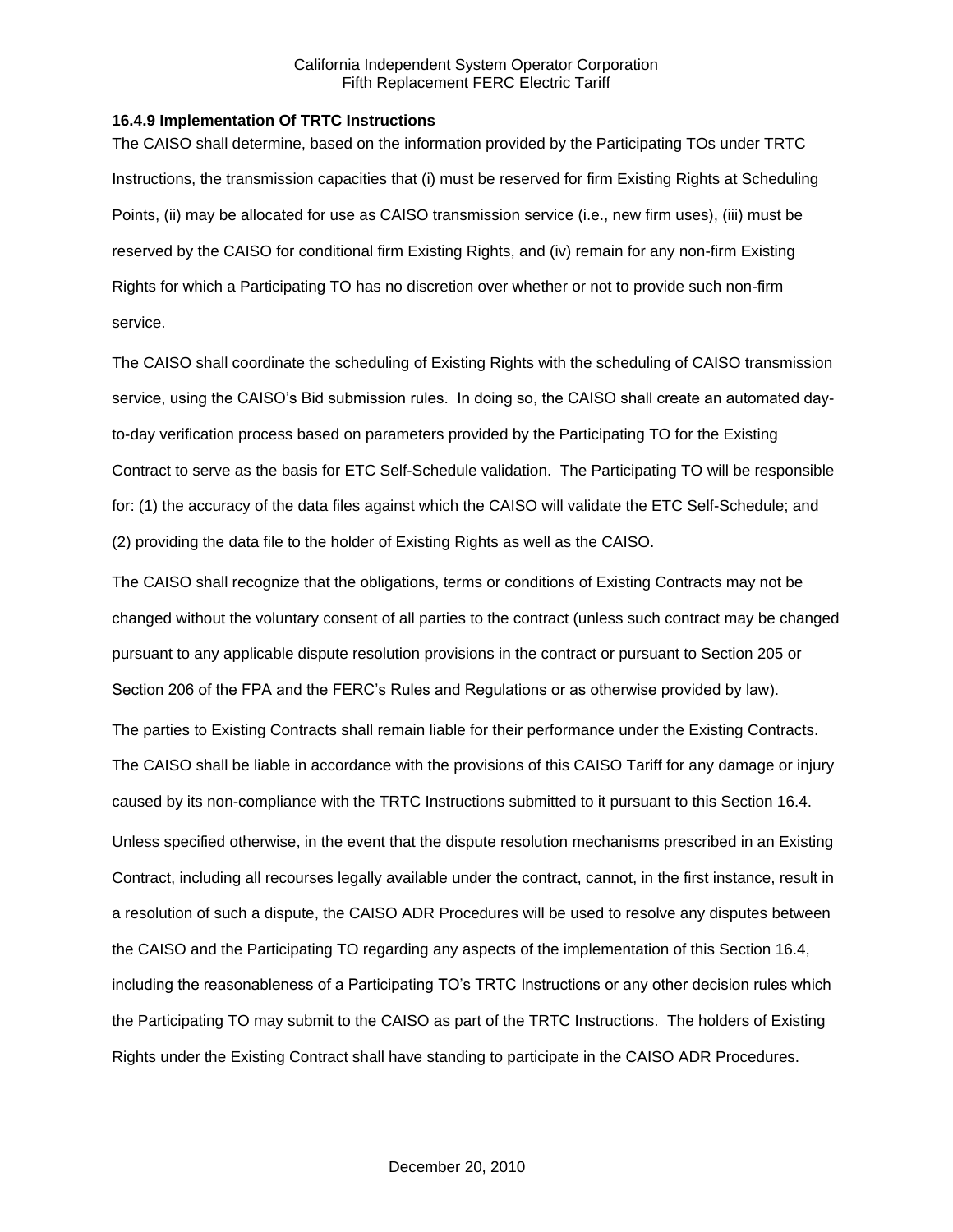### **16.5 Treatment Of Existing Contracts For Transmission Service**

The CAISO will accommodate Existing Rights, so that the holders of Existing Rights will receive the same priorities (in scheduling, curtailment, assignment and other aspects of transmission system usage) to which they are entitled under their Existing Contracts.

In addition, scheduling deadlines and operational procedures associated with Existing Rights will be honored by the CAISO, provided such information is explicitly included in the TRTC Instructions. The CAISO will accommodate and honor Existing Rights as follows:

- (1) For Existing Rights that permit Interchange Schedule changes over Scheduling Points with other Balancing Authority Areas, the CAISO will reserve transmission capacity equal to the Existing Rights transmission capacity and make a corresponding adjustment in its determination of ATC. For Existing Rights that permit Interchange Schedule changes after the Market Close of the Day-Ahead Market, the CAISO will reserve transmission capacity equal to the unscheduled ETC amount of transmission capacity for that Scheduling Point.
- (2) For Existing Rights within the CAISO Balancing Authority Area, the CAISO will not set-aside capacity associated with the Existing Rights transmission capacity.
- (3) In the HASP, the CAISO will give valid ETC Self-Schedules priority over other non-ETC Day-Ahead Schedules and HASP Bids. In the event of a reduction in capacity on the transmission path associated with the Existing Right, the CAISO will honor the Existing Rights priority in accordance with this Section 16.
- (4) When the Existing Contract permits, the CAISO will allow the holder of Existing Rights to make changes to the scheduled amounts of Supply after the submission of HASP ETC Self-Schedules in accordance with the TRTC Instructions established for such changes. The CAISO will, as necessary, redispatch non-ETC resources to accommodate valid ETC Self-Schedule changes in Real-Time.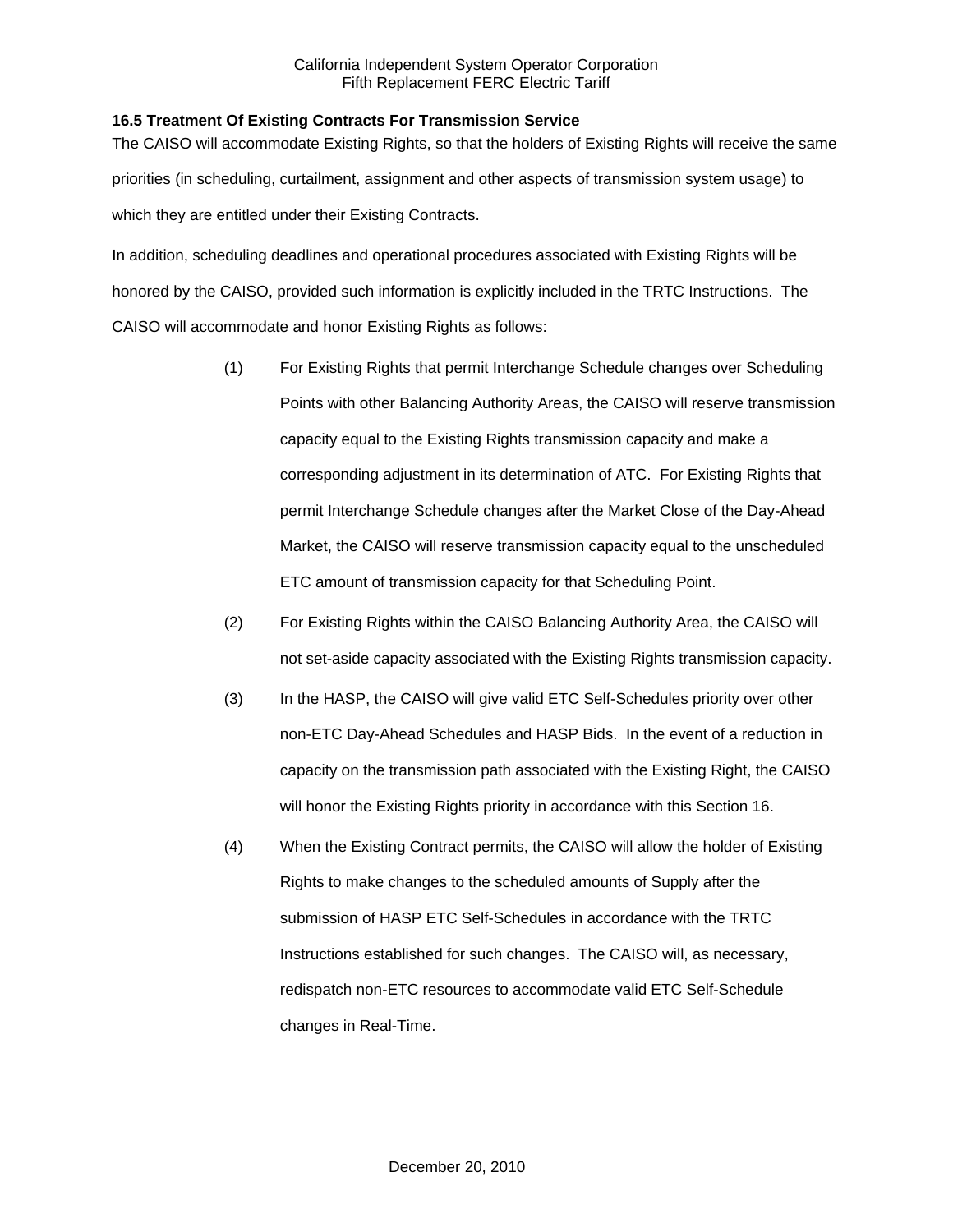(5) All contractual provisions that have been communicated to the CAISO in writing in accordance with this Section 16 by the parties to the Existing Contracts, shall be honored by the CAISO and the parties to the Existing Contracts and shall be implemented by the CAISO in accordance with the terms and conditions of the relevant Existing Contracts so notified.

#### **16.5.1 System Emergency Exceptions**

As set forth in Section 4.2.1, all Market Participants, including Scheduling Coordinators, Utility Distribution Companies, Participating TOs, Participating Generators, Participating Loads, Demand Response Providers, Balancing Authorities (to the extent the agreement between the Balancing Authority and the CAISO so provides), and MSS Operators within the CAISO Balancing Authority Area and all System Resources must comply fully and promptly with CAISO Dispatch Instructions and operating orders, unless such operation would impair public health or safety. The CAISO will honor the terms of Existing Contracts, provided that in a System Emergency and circumstances in which the CAISO considers that a System Emergency is imminent or threatened, holders of Existing Rights must follow CAISO operating orders even if those operating orders directly conflict with the terms of Existing Contracts, unless such operating orders are inconsistent with the terms of an agreement between the CAISO and a Balancing Authority. In the event of a conflict between the CAISO Tariff and an agreement between the CAISO and a Balancing Authority, the agreement will govern. For this purpose CAISO operating orders to shed Load shall not be considered as an impairment to public health or safety. This section does not prohibit a Scheduling Coordinator from modifying its Bid or re-purchasing Energy in the HASP or Real-Time Market.

#### **16.6 Valid ETC Self-Schedules**

The CAISO will accept a valid ETC Self-Schedule from a Scheduling Coordinator. That Scheduling Coordinator shall be either the holder of Existing Rights or its designee, the Participating TO, (in the case that no Scheduling Coordinator has been so identified by the parties to the Existing Contract, the Participating TO shall be the Scheduling Coordinator for the holder of the Existing Contract). ETC Self-Schedules submitted by Scheduling Coordinators to the CAISO, which use Existing Rights, must be submitted in accordance with this CAISO Tariff.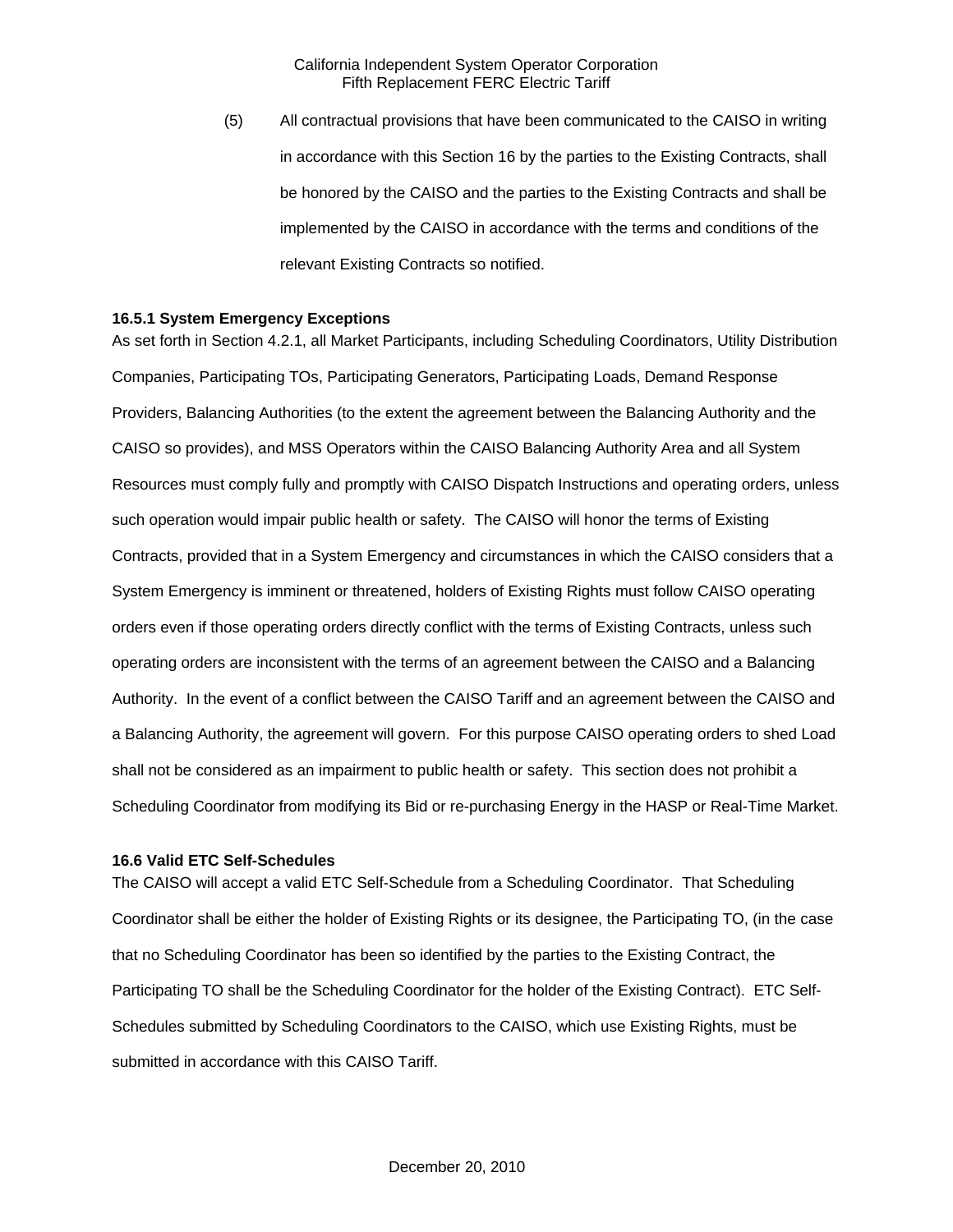### **16.6.1 Validation Of ETC Self-Schedules**

An ETC Self-Schedule is a valid ETC Self-Schedule when the CAISO has determined that the ETC Self-Schedule, submitted to the CAISO pursuant to the requirements for Bids in Sections 30, properly reflects Existing Rights consistent with the TRTC Instructions, is labeled with a unique Existing Contract identifier, and includes balanced sources and sinks, within the ETC's capacity limits.

# **16.6.2 Treatment Of Invalid ETC Self-Schedules 16.6.2.1 Inconsistent with the TRTC Instructions**

Except for the reasons listed below in 16.6.2, if the CAISO finds that the ETC Self-Schedule is not consistent with the TRTC Instructions, the CAISO shall find that the ETC Self-Schedule is not valid. If the CAISO finds the ETC Self-Schedule to be invalid, the CAISO shall notify the Scheduling Coordinator and convert the ETC Self-Schedule to an ordinary Self-Schedule and treat the ETC Self-Schedule as an ordinary Self-Schedule as such for terms of scheduling priority and Settlements. Where multiple ETC, TOR or Converted Rights Self-Schedules are submitted in an ETC, TOR or Converted Rights chain, in order for all ETC, TOR, or Converted Rights Self-Schedules in the chain to continue to remain valid, all individual ETC, TOR, or Converted Rights Self-Schedules links in the chain must remain individually valid, including the simultaneous but separate use of an individual ETC, TOR or Converted Rights Self-Schedule, in order for the chain to remain valid.

## **16.6.2.2 Unbalanced ETC Self-Schedules**

If the ETC Self-Schedule is not balanced, the ETC Self-Schedule will not be a valid ETC Self-Schedule and the CAISO will: (i) remove any scheduling priority for the entire ETC Self-Schedule; (ii) apply the ETC Settlement treatment pursuant to Sections 11.2.1.5 and 11.5.7.1 to the valid balanced portions only; and (iii) assess any charges, and make any payments, consistent with the treatment of ordinary Self-Schedules for the unbalanced portions.

## **16.6.2.3 Exceeds Capacity Limits in Existing Contracts as Reflected in TRTC Instructions**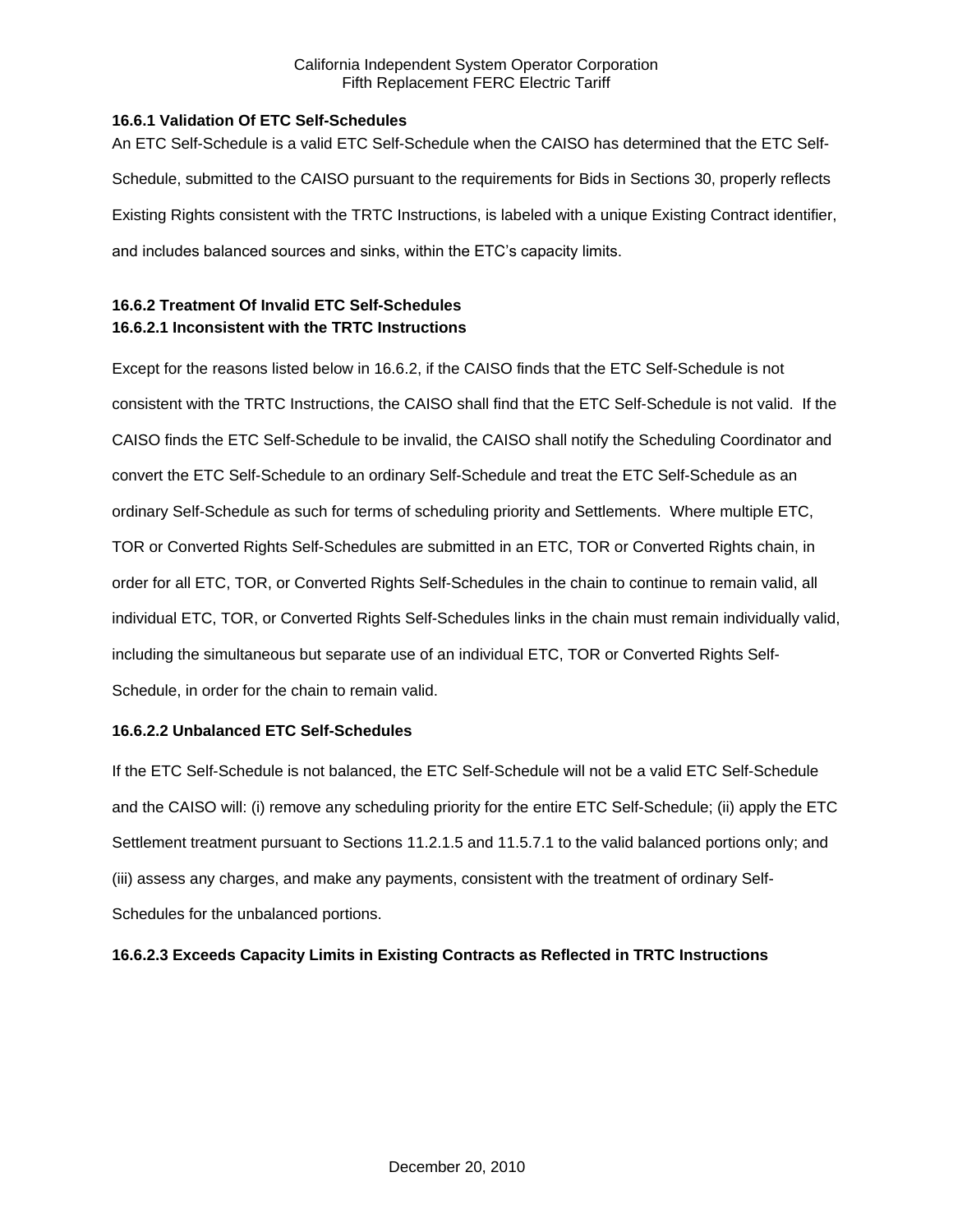If the ETC Self-Schedule exceeds the capacity limits in Existing Contracts as reflected in TRTC Instructions, the ETC Self-Schedule will not be a valid ETC-Self-Schedule and the CAISO will: (i) remove any scheduling priority for the entire ETC Self-Schedule; (ii) apply the ETC Settlement treatment pursuant to Sections 11.2.1.5 and 11.5.7.1 to the valid balanced portions within the capacity limits of the Existing Contract as reflected in the TRTC Instructions; and (iii) assess any charges, and make any payments, consistent with the treatment of ordinary Self-Schedules for the portions in excess of the capacity limits of the Existing Contract as reflected in the TRTC Instructions.

### **16.6.3 Treatment Of Valid ETC Self-Schedules**

The resulting valid ETC Self-Schedules shall have the following Settlement treatment:

- (1) The CAISO will apply the ETC Settlement treatment in Sections 11.2.1.5 and 11.5.7.1.
- (2) The CAISO shall base the Marginal Cost of Losses on LMP differentials at the Existing Contract source(s) and sink(s) identified in the valid ETC Self-Schedule.
- (3) The holders of Existing Rights will not be entitled to an allocation of revenues from the CAISO, including Access Charge revenue related to those Existing Rights.
- (4) Parties with Existing Rights shall continue to pay for Transmission Losses or Ancillary Services requirements in accordance with such Existing Contracts as they may be modified or changed in accordance with the terms of the Existing Contract. The Participating TOs shall continue to provide Transmission Losses and any other Ancillary Services to the holder of the rights under an Existing Contract as may be required by the Existing Contract. The CAISO will charge Scheduling Coordinators submitting the ETC Self-Schedule for Transmission Losses and Ancillary Services in accordance with the CAISO Tariff and any shortfall or surplus between the CAISO charges and the Existing Rights shall be settled bilaterally between the Existing Contract parties or through the relevant TO Tariff. To enable holders of Existing Rights to determine whether the CAISO's calculations result in any associated shortfall or surplus and to enable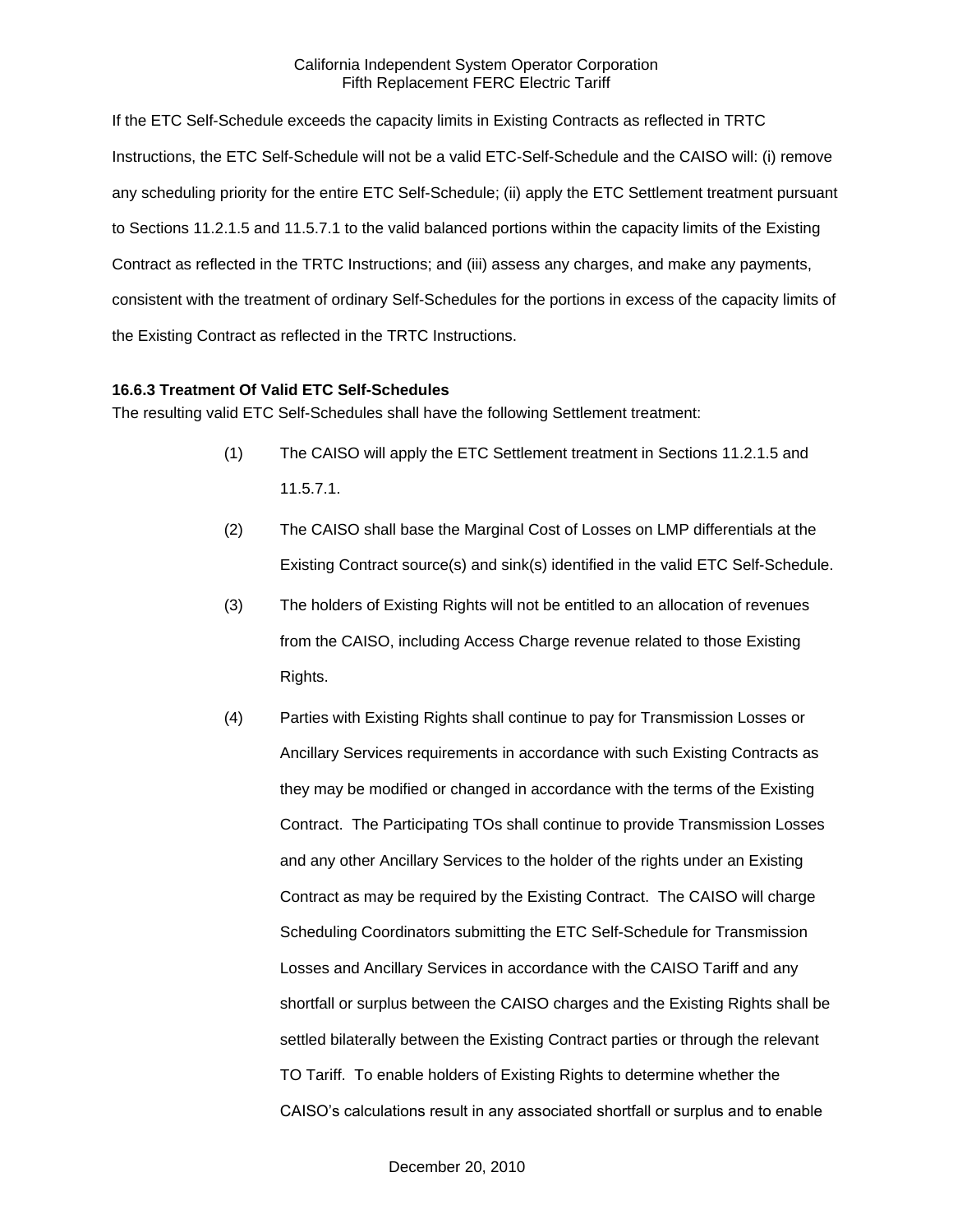the parties to the Existing Contracts to settle the differences bilaterally or through the relevant TO Tariff, the CAISO shall calculate and provide the Scheduling Coordinator's Settlements the amounts paid for the MCL for the amounts of MWh submitted with a valid ETC Self-Schedule. Each Participating TO will be responsible for recovering any deficits or crediting any surpluses associated with differences in Transmission Losses and Transmission Loss requirements and/or Ancillary Services requirements, through its bilateral arrangements or its Transmission Owner Tariff.

### **16.6.4 Notification To SCs Of CAISO Determination**

After performing validation of the ETC Self-Schedule, and prior to taking any action pursuant to Section 16.6.2, the CAISO will make an automated validation notice available to the Scheduling Coordinator indicating whether the ETC Self-Schedule is valid or invalid. If an ETC Self-Schedule involves more than one Scheduling Coordinator, the complete validation of the chain of ETC Self-Schedules will occur when the last Scheduling Coordinator submits its ETC Self-Schedule. At that time, the CAISO will make an automated validation notice available to each Scheduling Coordinator registered as associated with the chain of ETC Self-Schedules. The CAISO can accommodate corrections submitted by a Scheduling Coordinator to an ETC Self-Schedule up to Market Close of the Day-Ahead Market as further described in the applicable Business Practice Manual.

**16.7 [Not Used]**

**16.8 [Not Used]**

**16.9 The HASP**

#### **16.9.1 Scheduling Deadlines**

Those holders of Existing Rights who have Existing Rights as reflected in the TRTC Instructions that allow scheduling after the close of the Day-Ahead Market may submit ETC Self-Schedules for the use of those rights by the deadline for the Market Close for the HASP. Submission of schedule changes beyond the Market Close for the HASP permitted by the ETC will be treated as provided in Section 33.3.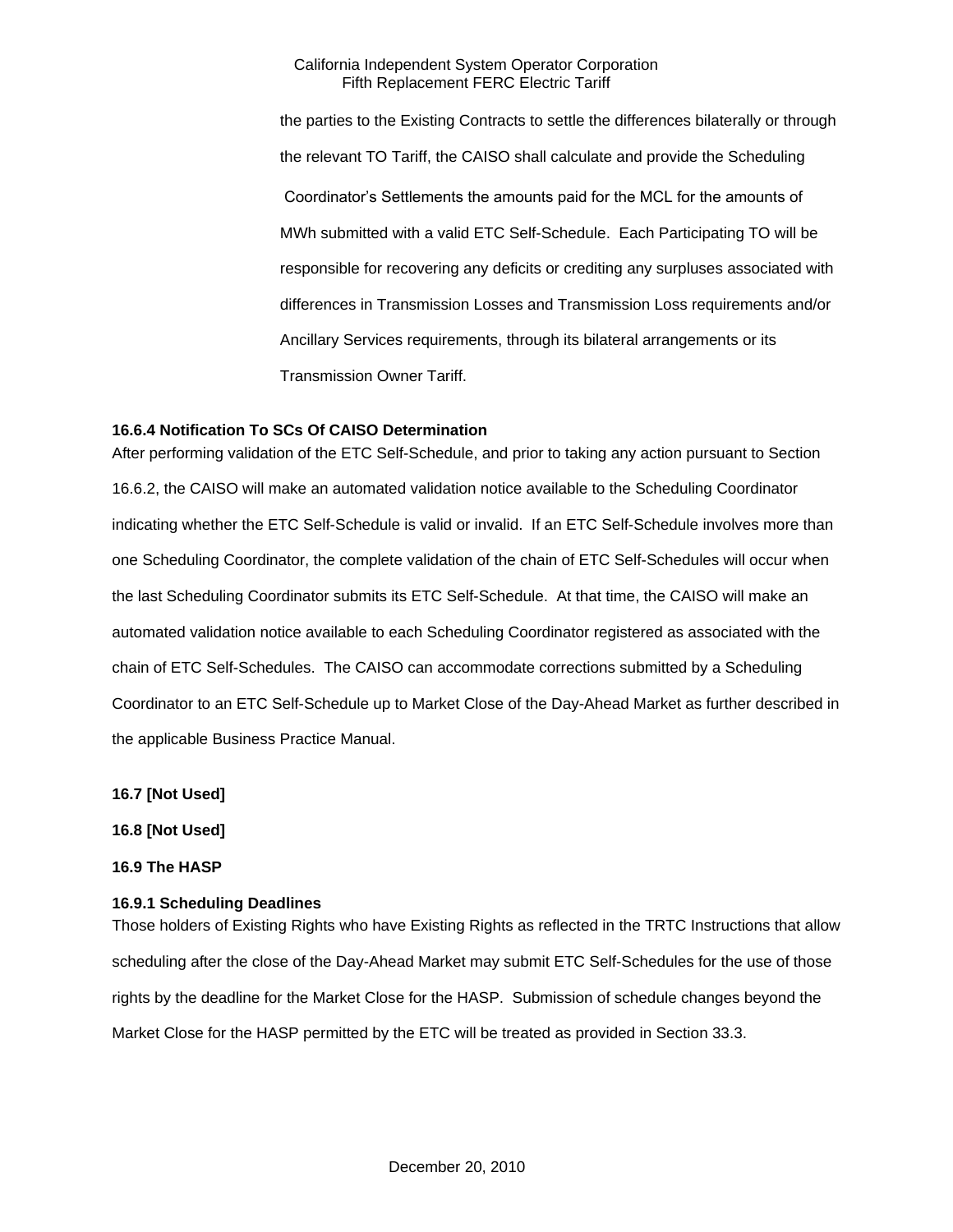## **16.10 The CAISO'S Real-Time Process**

Consistent with this Section 16, the CAISO will honor those scheduling flexibilities that may be exercised by holders of Existing Rights through their respective Scheduling Coordinators during the CAISO's Real-Time Market to the extent that such flexibilities do not interfere with or jeopardize the safe and reliable operation of the CAISO Controlled Grid or Balancing Authority Area operations.

### **16.11 Inter-Balancing Authority Area ETC Self-Schedule Bid Changes**

Changes to ETC Self-Schedules that occur during the CAISO's Real-Time Market that involve changes to CAISO Balancing Authority Area imports or exports with other Balancing Authority Areas (that is, inter-Balancing Authority Area changes to ETC Self-Schedules) will be allowed and will be recorded by the CAISO based upon notification received from the Scheduling Coordinator representing the holder of the Existing Rights. The Scheduling Coordinator representing the holder of the Existing Right must notify the CAISO of any such changes to external import/export in submitted ETC Self-Schedules. The Scheduling Coordinator representing the holder of the Existing Right must notify the CAISO of Real-Time Market changes to external import/export Interchange Schedules in submitted ETC Self-Schedules, by telephone. The timing and content of any such notification must be consistent with the TRTC Instructions previously submitted to the CAISO by the Responsible PTO. The CAISO will manually adjust or update the HASP Intertie Schedule for the Scheduling Coordinator to conform with the other Balancing Authority Area's net ETC Self-Schedule in Real-Time, and the notifying Scheduling Coordinator will be responsible for and manage any resulting Energy imbalance. These Imbalance Energy deviations will be priced and charged to the Scheduling Coordinator representing the holder of Existing Rights in accordance with the Real-Time LMP.

## **16.12 Intra-Balancing Authority Area ETC Self-Schedule Changes**

Changes to ETC Self-Schedules that occur during the CAISO's Real-Time processes that do not involve changes to CAISO Balancing Authority Area imports or exports with other Balancing Authority Areas (that is, intra-Balancing Authority Area changes to Schedules) will be allowed and will give rise to Imbalance Energy deviations. These Imbalance Energy deviations will be priced and charged to the Scheduling Coordinator representing the holder of Existing Rights in accordance with the Real-Time LMP.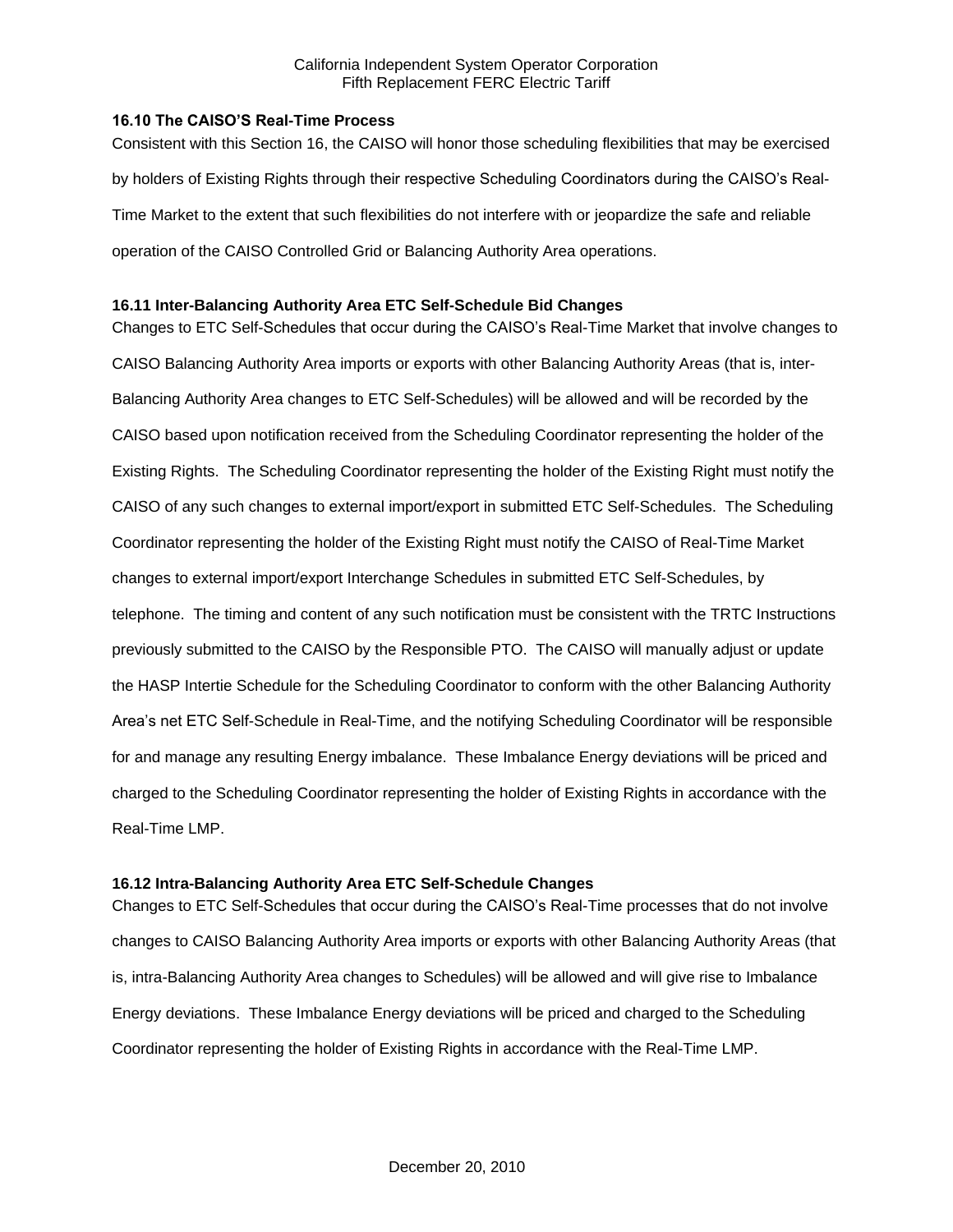## **17. Transmission Ownership Rights (TORs)**

Transmission Ownership Rights represent transmission capacity on facilities that are located within the CAISO Balancing Authority Area that are either wholly or partially owned by an entity that is not a Participating TO. This Section 17 shall apply to the TORs of Non-Participating TOs. In any case in which (i) the CAISO has entered into a bilateral agreement with a Non-Participating TO regarding its TORs or (ii) a Participating TO has entered into a bilateral agreement with a Non-Participating TO regarding its TORs, the provisions of the agreement shall prevail over any conflicting provisions of this Section 17. Where the provisions of this Section 17 do not conflict with the provisions of the agreement, the provisions of this Section 17 shall apply to the subject TORs.

### **17.1 TRTC Instructions**

### **17.1.1 Responsibility To Create TRTC Instructions**

To enable the CAISO to exercise its responsibilities as Balancing Authority in accordance with Applicable Reliability Criteria, each Non-Participating TO holding a TOR must work with the CAISO to develop the TRTC Instructions that allow the TOR to be accommodated in a way that: (i) maintains the existing scheduling and curtailment priorities of the TOR holder; (ii) is minimally burdensome to the CAISO (i.e., creates the least impact on the CAISO's preferred operational policies and procedures); (iii) to the extent possible, imposes no additional financial burden on the TOR holder (beyond that set forth in an applicable Existing Contract or any other contract pertaining to the TOR); (iv) is minimally burdensome to the TOR holder from an operational point of view; and (v) does not require the CAISO to interpret or underwrite the economics of any applicable Existing Contract. To enable the CAISO to exercise its responsibilities as Balancing Authority in accordance with Applicable Reliability Criteria, the parties holding joint ownership interests and Entitlements in facilities including TORs must attempt to jointly develop and agree on any TRTC Instructions that will be submitted to the CAISO, as provided in Section 17.1.6.

## **17.1.2 TOR Scheduling Coordinator Responsibilities**

To enable the CAISO to exercise its responsibilities as Balancing Authority in accordance with Applicable Reliability Criteria, each TOR holder must designate a Scheduling Coordinator as the responsible entity for submitting TOR Self-Schedules for the relevant TOR. The designated Scheduling Coordinator shall submit TOR Self-Schedules consistent with the terms and conditions specified in the TRTC Instructions.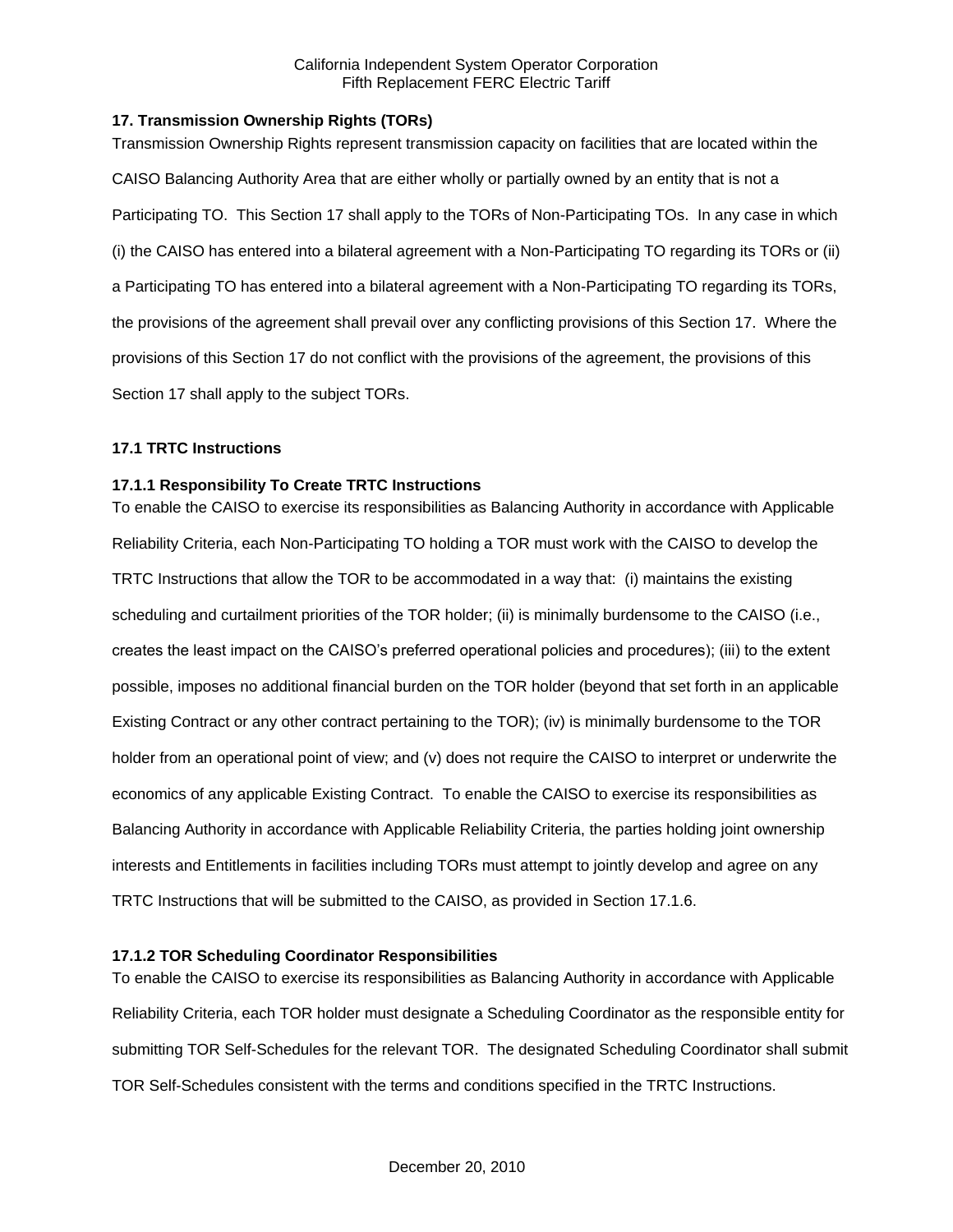### **17.1.3 Submission Of TRTC Instructions**

For each TOR, the Non-Participating TO holding the TOR shall be obligated to submit TRTC Instructions to the CAISO electronically, unless the Non-Participating TO specifies to the CAISO otherwise. The Non-Participating TO shall notify the CAISO in writing the identity of the responsible party for submission of the TRTC Instructions, subject to the terms of any applicable Existing Contract that may specify the responsible party for submission of the TRTC Instructions and the term of such agreement between the parties to the Existing Contract. The Non-Participating TO shall undertake all obligations with respect to the submission of the TRTC Instructions to the CAISO and any subsequent obligations that follow with respect to the creation, management and updates to the TRTC Instructions. The CAISO is responsible for implementing only one set of TRTC Instructions for each TOR and for implementing only those TRTC Instructions that have been received and accepted by the CAISO. The Non-Participating TO shall submit the TRTC Instructions to the CAISO associated with its TORs thirty (30) days prior to the date on which the scheduling or curtailment of the use of the TORs is to change or commence.

### **17.1.4 TRTC Instructions Content**

TRTC Instructions will include the following information at a minimum and such other information as the CAISO may reasonably require the Non-Participating TO holder of a TOR to provide to enable the CAISO to carry out its functions under the CAISO Tariff, Operating Procedures and Business Practice Manuals:

- (1) A unique Contract Reference Number for each source and sink combination applicable to the TOR (i.e., the CRN that will be assigned by the CAISO and communicated to the Non-Participating TO that references a single TOR or a set of interdependent TORs for each source and sink combination);
- (2) Whether the instruction can be exercised independent of the CAISO's day-to-day involvement ("Yes/No");
- (3) Name of an operational single point of contact for instructions and a 24-hour a day telephone number for the Non-Participating TO contact for TOR issues or the agreed upon party;
- (4) Name(s) and number(s) of TOR(s) that are represented by the unique CRN;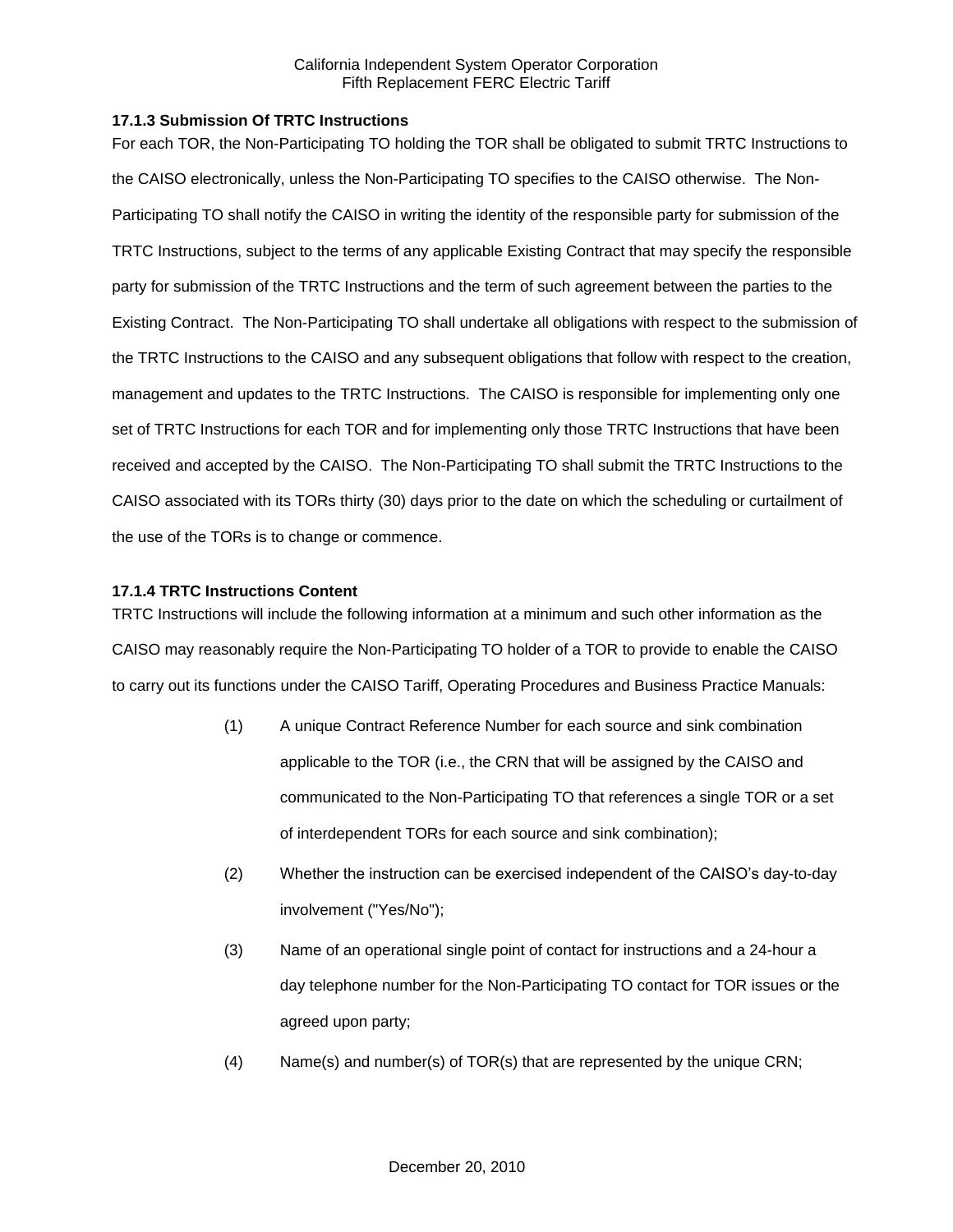- (5) The following information, as stored in the Master File: (a) the applicable Point(s) of Receipt and Point(s) of Delivery); (b) for each Point of Receipt, the resource names for the physical resources as the eligible sources (eligible physical sources include Generating Units and System Resources), and for each Point of Delivery, the resource names for the physical resources as the eligible sinks (eligible physical sinks include Load PNodes, Custom Load Aggregation Points and System Resources); (c) for each physical source or sink, the maximum capacity (MW) that can be scheduled as a TOR; and (d) for each physical source and sink, the Scheduling Coordinator(s) and their Business Associate Identification (BAID) that is (are) eligible to submit TOR Self-Schedules utilizing these sources and sinks;
- (6) Names of the party(ies) holding the TOR(s) and the parties to any agreements applicable to the TORs;
- (7) The Scheduling Coordinator BAID that is entitled to the Settlement of reversal of Congestion Charges;
- (8) Amount of TORs, in maximum MW, that may be utilized under the relevant TRTC Instructions;
- (9) Instructions for the allowable timeframes at which the TOR Self-Schedules and TOR Self-Schedule changes may be submitted to the CAISO, which include whether the Scheduling Coordinator may submit TOR Self-Schedules or TOR Self-Schedule changes: (a) into the DAM; (b) into the HASP and the RTM; (c) after the close of submitting Bids into the HASP and the RTM, but before twenty (20) minutes before the applicable Trading Hour of the Trading Day; and (d) at or after twenty (20) minutes before the applicable Trading Hour of the Trading Day; in addition, the Non-Participating TO may also provide any additional comments and restrictions on the submission time of TOR Self-Schedules and TOR Self-Schedule changes;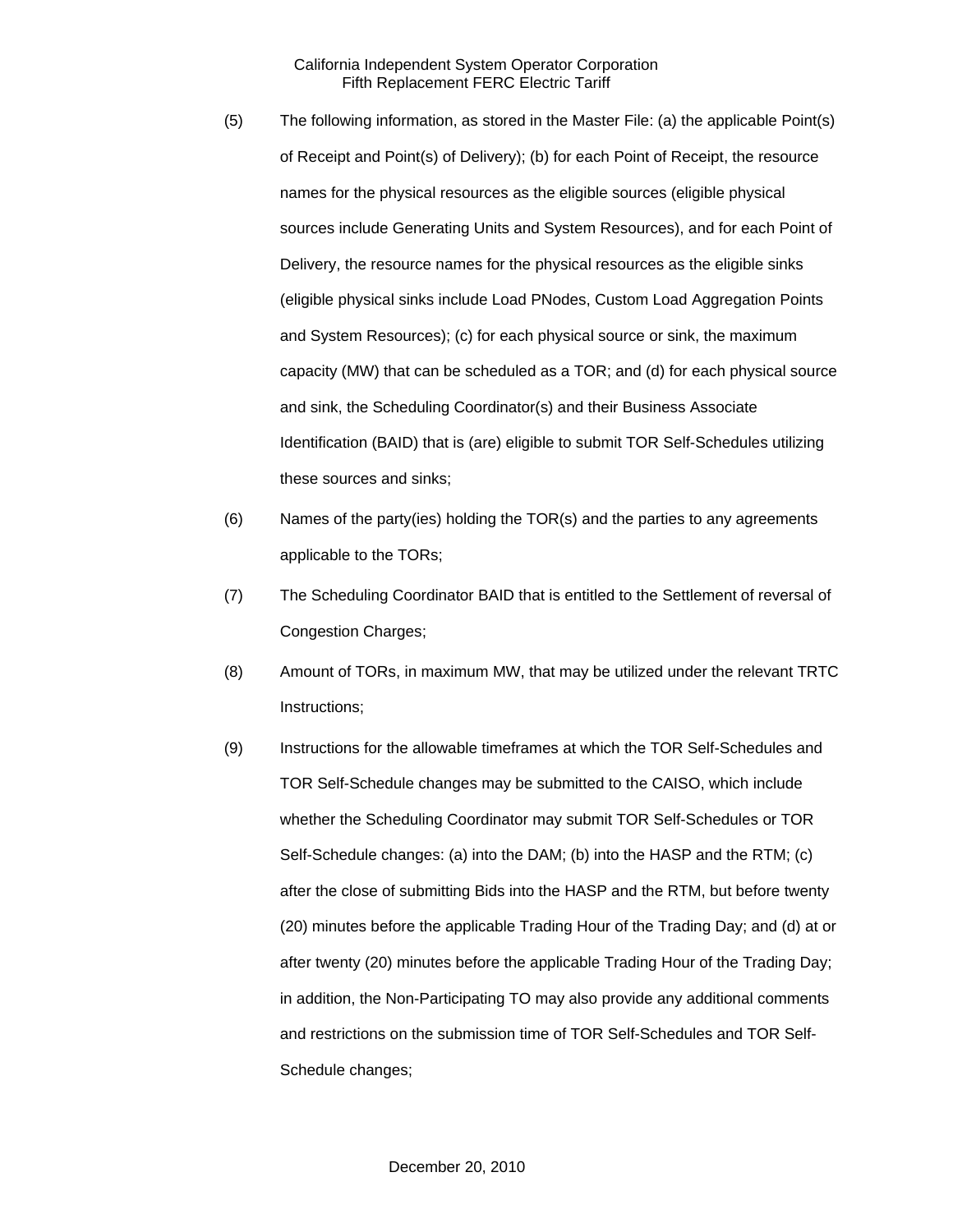- (10) Term of ownership interest in the TOR(s) and of any agreements applicable to the TOR(s);
- (11) Any special procedures that would require the CAISO to implement curtailments in any manner different than pro rata reduction of the transfer capability of the transmission line; any such instructions submitted to the CAISO must be clear, unambiguous, and not require the CAISO to make any judgments or interpretations as to the meaning, intent, results, or purpose of the curtailment procedures or of any applicable Existing Contract, otherwise, they will not be accepted by the CAISO; and
- (12) Whether or not the TOR provides the right to self-provide Ancillary Services.

### **17.1.5 Changes And Updates To TRTC Instructions**

Updates or changes to the TRTC Instructions must be submitted to the CAISO through a revised set of TRTC Instructions by the Non-Participating TO, on an as needed or as required basis. The CAISO will implement the updated or changed TRTC Instructions as soon as practicable but no later than seven (7) days after receiving clear and unambiguous details of the updated or changed instructions under normal conditions. If the CAISO finds the TRTC Instructions to be inconsistent with the CAISO Tariff, the CAISO will notify the Non-Participating TO within forty-eight (48) hours after receipt of the updated or changed TRTC Instructions indicating the nature of the problem and allowing the Non-Participating TO to resubmit the TRTC Instructions as if they were new, updated or changed TRTC Instructions. If the CAISO finds the updated or changed TRTC Instructions to be acceptable, the CAISO will time-stamp the updated TRTC Instructions as received, confirm such receipt to the Non-Participating TO, and indicate the time at which the updated instructions take effect if prior to the seven (7) day deadline referred to above. In the event of a System Emergency, the CAISO will implement such submitted changes to the TRTC Instructions as soon as practical.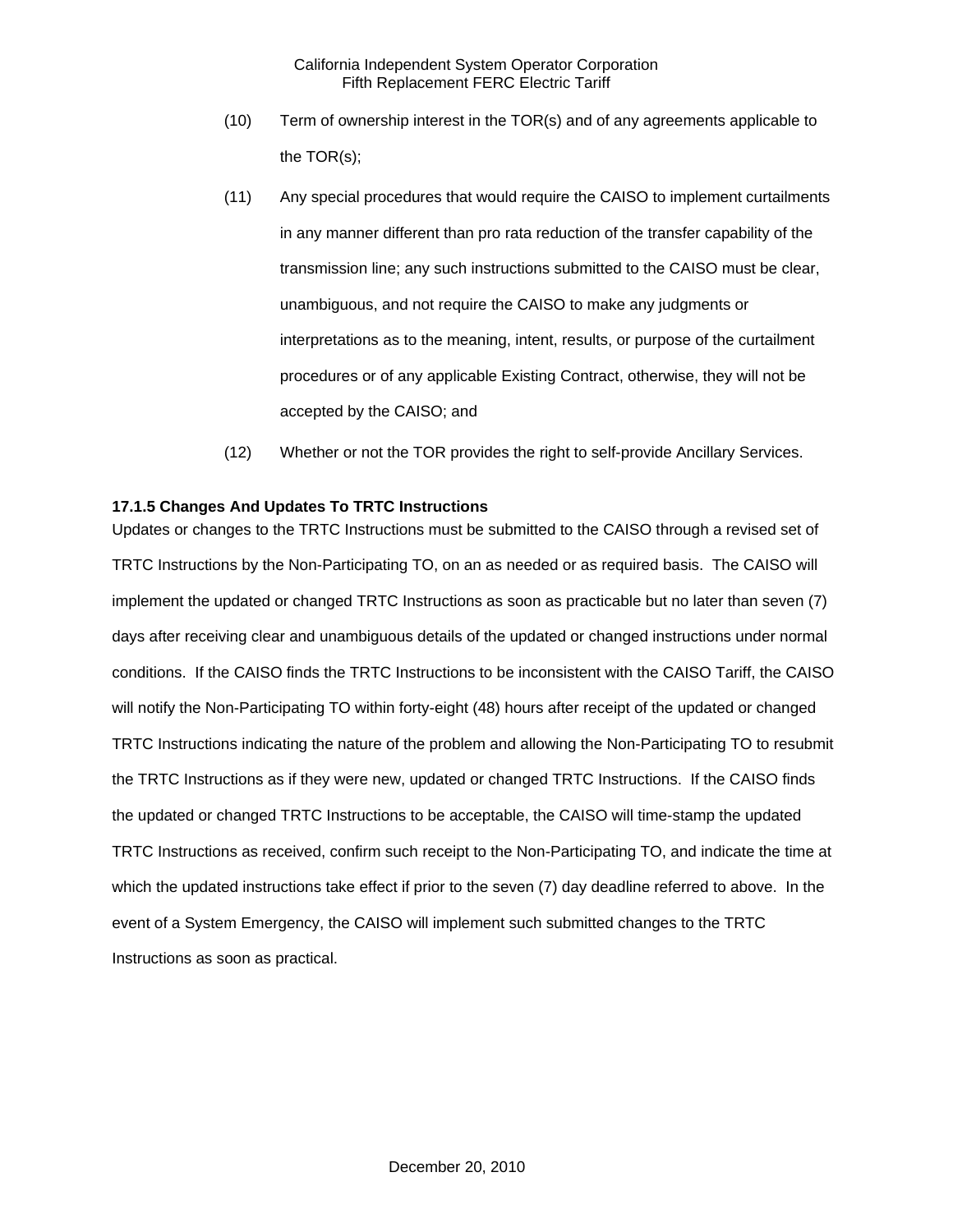### **17.1.6 CAISO Role In Accepting TRTC Instructions**

The parties holding joint ownership interests and Entitlements in a facility including a TOR must, in the first instance, attempt jointly to agree on any TRTC Instructions that will be submitted to the CAISO. In the event that the parties holding joint ownership interests and Entitlements in a facility including a TOR cannot agree upon the TRTC Instructions, the dispute resolution provisions of any applicable Existing Contract shall be used to resolve the dispute; provided that, until the dispute is resolved, and unless the applicable Existing Contract specifies otherwise, the CAISO shall implement the Participating TO's TRTC Instructions, if one of the parties holding a joint ownership interest or an Entitlement in the facility is a Participating TO. If no party holding a joint ownership interest or Entitlement in a facility including a TOR is a Participating TO and the parties cannot agree to the TRTC Instructions to be submitted by the parties, until the dispute is resolved, the CAISO shall implement the TRTC Instructions of the Non-Participating TO with the greatest ownership interest in the TOR. The CAISO shall not be responsible for resolution of any disputes that arise over the accuracy of the TRTC Instructions consistent with its obligations in Section 17.1.4.

#### **17.1.7 Implementation Of TRTC Instructions**

The CAISO shall determine, based on the information provided by the Non-Participating TOs under TRTC Instructions, the transmission capacities that must be reserved for TORs at Scheduling Points.

The CAISO shall coordinate the scheduling of TORs with the scheduling of CAISO transmission service, using the CAISO's Bid submission rules. In doing so, the CAISO shall create an automated day-to-day verification process based on parameters provided by the Non-Participating TO for the TOR to serve as the basis for TOR Self-Schedule validation. The Non-Participating TO will be responsible for: (1) the accuracy of the data files against which the CAISO will validate the TOR Self-Schedule; and (2) providing the data file to the CAISO.

The TOR holders shall remain liable for their performance under any applicable Existing Contracts or other agreements pertaining to their TORs. The CAISO shall be liable in accordance with the provisions of this CAISO Tariff for any damage or injury caused by its non-compliance with the TRTC Instructions submitted to it pursuant to this Section 17.1.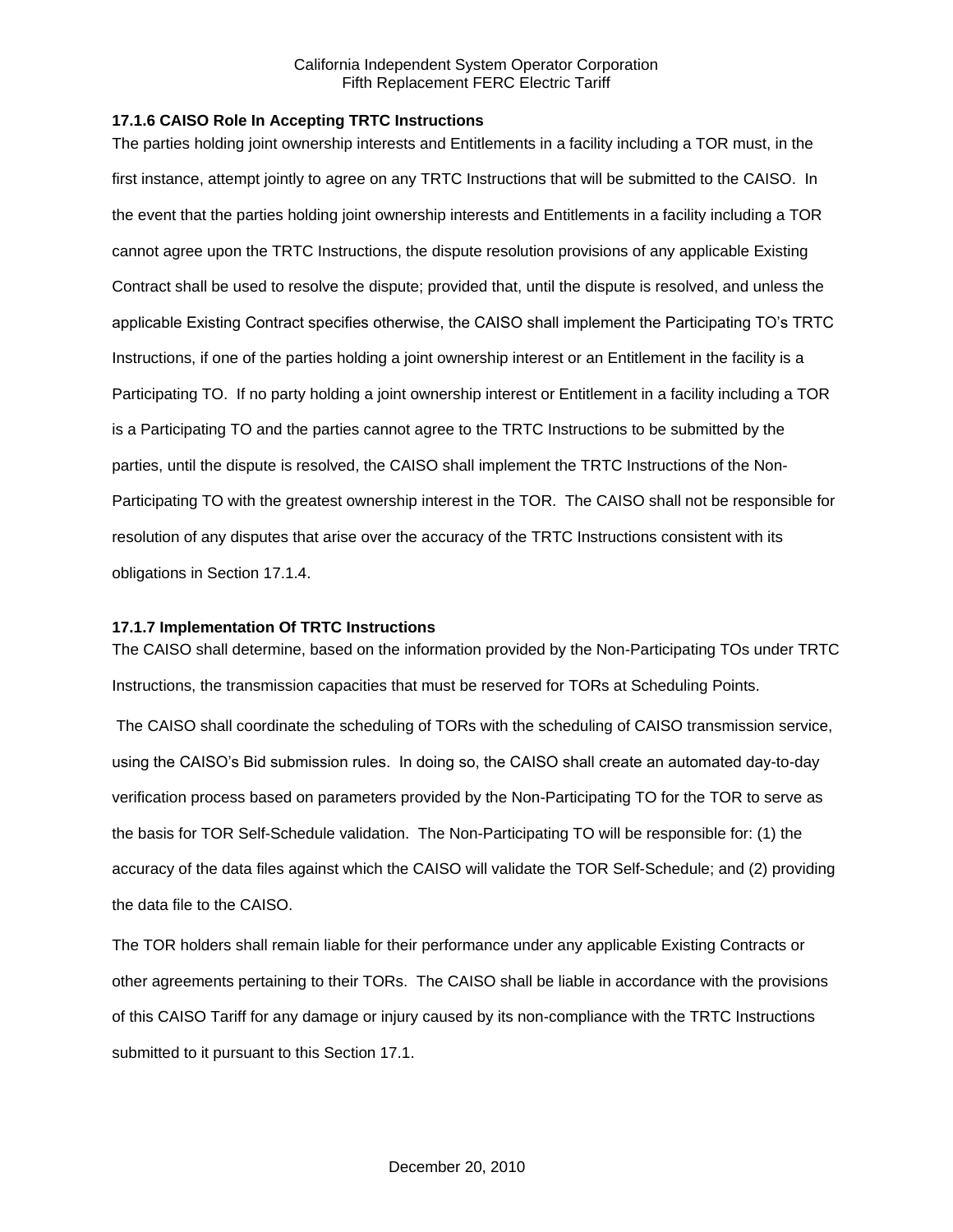Unless specified otherwise, in the event that the dispute resolution mechanisms prescribed in an Existing Contract applicable to a TOR, including all recourses legally available under the contract, cannot, in the first instance, result in a resolution of such a dispute, the CAISO ADR Procedures will be used to resolve any disputes between the CAISO and the Non-Participating TO regarding any aspects of the implementation of this Section 17.1, including the reasonableness of a Non-Participating TO's TRTC Instructions or any other decision rules which the Non-Participating TO may submit to the CAISO as part of the TRTC Instructions. The holders of TORs shall have standing to participate in the CAISO ADR Procedures.

#### **17.2 Treatment Of TORs**

The CAISO will accommodate TORs, so that the holders of TORs will receive the same priorities (in scheduling, curtailment, assignment and other aspects of transmission system usage) to which they are entitled under any applicable Existing Contracts or other agreements pertaining to the operation of their TORs.

In addition, scheduling deadlines and operational procedures associated with TORs will be honored by the CAISO, provided such information is explicitly included in the TRTC Instructions. The CAISO will accommodate and honor TORs as follows:

- (1) The CAISO will reserve transmission capacity equal to the TOR transmission capacity and make a corresponding adjustment in its determination of ATC. The CAISO will not limit parallel flow from flowing on TOR transmission capacity consistent with the redispatch provisions of Section 17.2(3), just as the CAISO does not limit TOR Self-Schedules from flowing on non-TOR transmission. There shall be no compensation for parallel flow for either the CAISO or the TOR holder.
- (2) In the HASP, the CAISO will give valid TOR Self-Schedules priority over other non-TOR Day-Ahead Schedules and HASP Bids. In the event of a reduction in capacity on the transmission path associated with the TOR, the CAISO will honor the TOR priority in accordance with this Section 17.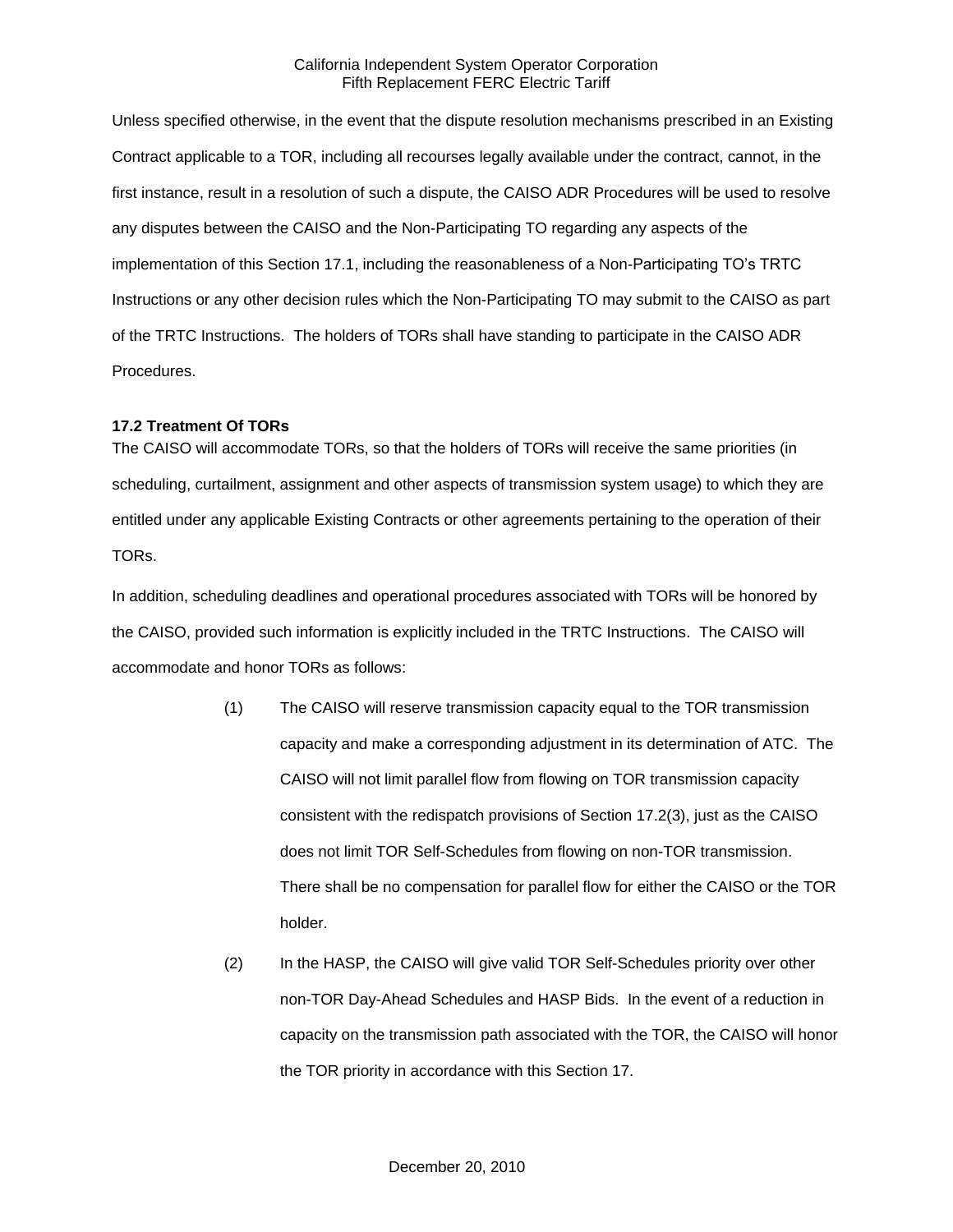- (3) The CAISO will allow the holder of a TOR to make changes to the scheduled amounts of supply after the submission of HASP TOR Self-Schedules in accordance with the TRTC Instructions established for such changes. The CAISO will, as necessary, redispatch non-TOR resources to accommodate valid TOR Self-Schedule changes in Real-Time.
- (4) The CAISO will allow the holder of a TOR to self-provide Ancillary Services, which will include the ability of the holder of a TOR to import Ancillary Services at Scheduling Points with the CAISO.
- (5) The submission of a TOR Self-Schedule change that is authorized pursuant to an applicable existing agreement shall not affect the application of the IFM Congestion Credit or the HASP and RTM Congestion Credit, and the IFM Marginal Cost of Losses Credit for Eligible TOR Self-Schedules or the RTM Marginal Cost of Losses Credit for Eligible TOR Self-Schedules for a TOR Self-Schedule that satisfies the applicable requirements of Sections 17.4.1 and 17.5.

### **17.2.1 System Emergency Exceptions**

As set forth in Section 4.2.1, all Market Participants, including Scheduling Coordinators, Utility Distribution Companies, Participating TOs, Participating Generators, Participating Loads, Demand Response Providers, Balancing Authorities (to the extent the agreement between the Balancing Authority and the CAISO so provides), and MSS Operators within the CAISO Balancing Authority Area and all System Resources must comply fully and promptly with the CAISO's Dispatch Instructions and operating orders, unless such operation would impair public health or safety. The CAISO will honor the terms of TORs, provided that in a System Emergency and circumstances in which the CAISO considers that a System Emergency is imminent or threatened, to enable the CAISO to exercise its responsibilities as Balancing Authority in accordance with Applicable Reliability Criteria, holders of TORs must follow CAISO operating orders even if those operating orders directly conflict with the terms of applicable Existing Contracts or any other contracts pertaining to the TORs, unless such operating orders are inconsistent with the terms of an agreement between the CAISO and a Balancing Authority. In the event of a conflict between the CAISO Tariff and an agreement between the CAISO and a Balancing Authority, the agreement will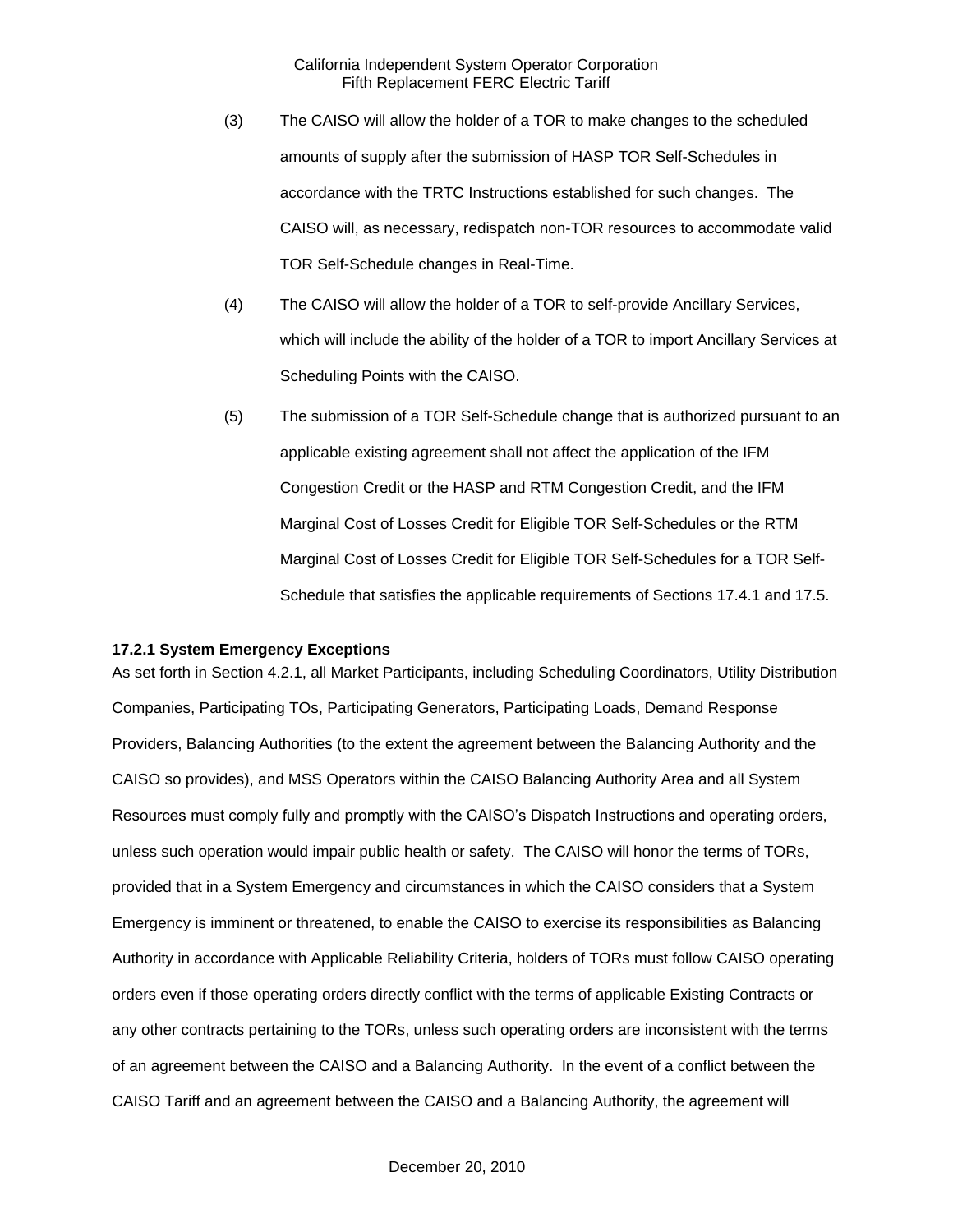govern. For this purpose CAISO operating orders to shed Load shall not be considered as an impairment to public health or safety. This section does not prohibit a Scheduling Coordinator from modifying its Bid or re-purchasing Energy in the HASP or RTM.

### **17.3 Valid TOR Self-Schedules**

The CAISO will accept a valid TOR Self-Schedule from a Scheduling Coordinator. That Scheduling Coordinator shall be either the holder of the TOR or its designee. TOR Self-Schedules submitted by Scheduling Coordinators to the CAISO must be submitted in accordance with this CAISO Tariff.

### **17.3.1 Validation Of TOR Self-Schedules**

A TOR Self-Schedule is a valid TOR Self-Schedule when the CAISO has determined that the TOR Self-Schedule, submitted to the CAISO pursuant to the requirements for Bids in Section 30, properly reflects TORs consistent with the TRTC Instructions, is labeled with a unique TOR identifier, and includes balanced sources and sinks, within the TOR capacity limits.

# **17.3.2 Treatment Of Invalid TOR Self-Schedules 17.3.2.1 Inconsistent with the TRTC Instructions**

Except for the reasons listed below in 17.3.2, if the CAISO finds that the TOR Self-Schedule is not consistent with the TRTC Instructions, the CAISO shall find that the TOR Self-Schedule is not valid. If the CAISO finds the TOR Self-Schedule to be invalid, the CAISO shall notify the Scheduling Coordinator and convert the TOR Self-Schedule to an ordinary Self-Schedule and treat the TOR Self-Schedule as an ordinary Self-Schedule as such for terms of scheduling priority and Settlements. Where multiple ETC, TOR or Converted Rights Self-Schedules are submitted in an ETC, TOR or Converted Rights chain, in order for all ETC, TOR, or Converted Rights Self-Schedules in the chain to continue to remain valid, all individual ETC, TOR, or Converted Rights Self-Schedules links in the chain must remain individually valid, including the simultaneous but separate use of an individual ETC, TOR or Converted Rights Self-Schedule, in order for the chain to remain valid.

# **17.3.2.2 Unbalanced TOR Self-Schedules**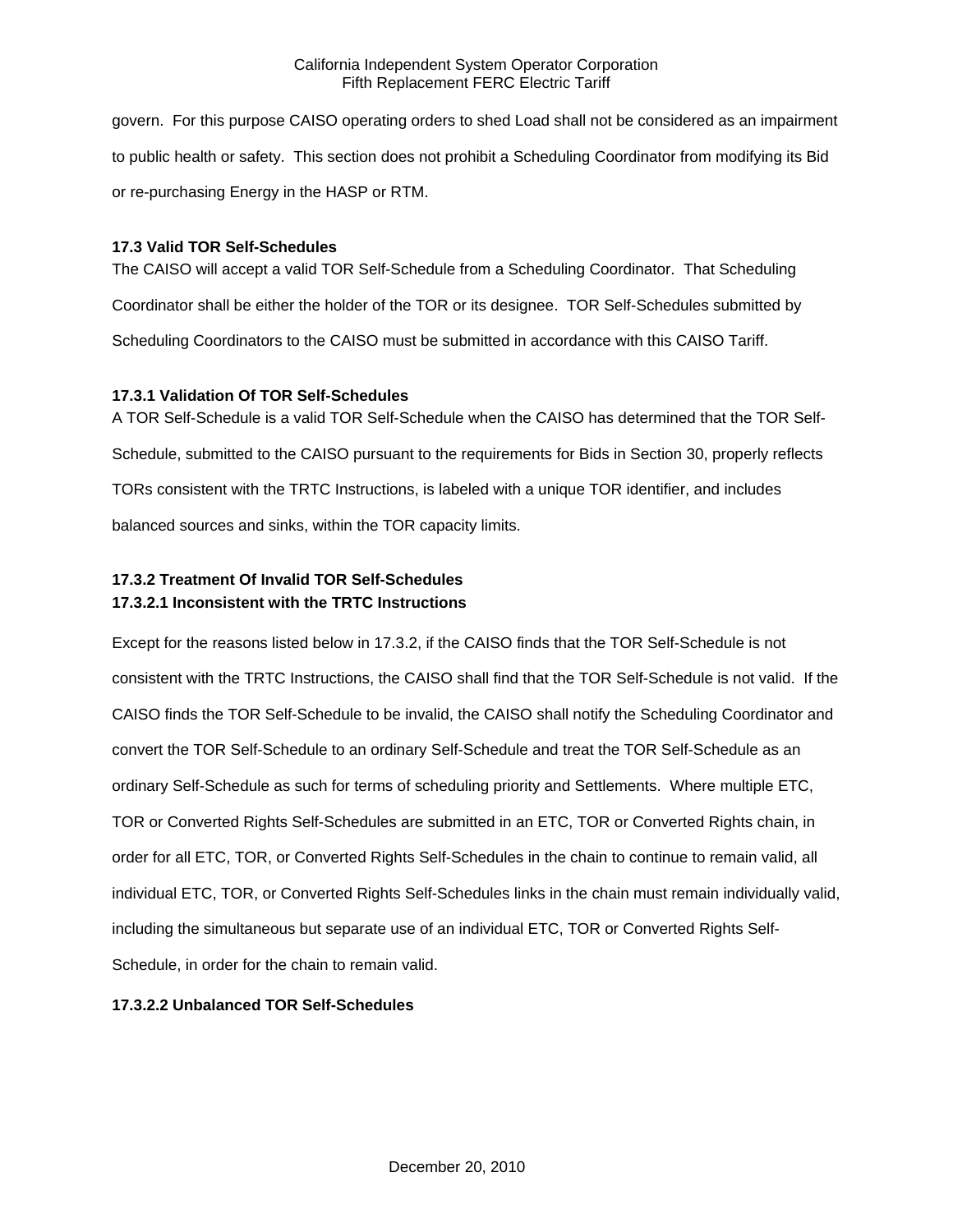If the TOR Self-Schedule is not balanced, the TOR Self-Schedule will not be a valid TOR Self-Schedule and the CAISO will: (i) remove any scheduling priority for the entire TOR Self-Schedule; (ii) apply the TOR Settlement treatment pursuant to Sections 11.2.1.5 and 11.5.7.1 to the valid balanced portions only; and (iii) assess any charges and make any payments consistent with the treatment of ordinary Self-Schedules for the unbalanced portions.

### **17.3.2.3 Exceeds Capacity Limits for TORs as Reflected in TRTC Instructions**

If the TOR Self-Schedule exceeds the capacity limits of the TOR as reflected in TRTC Instructions, the TOR Self-Schedule will not be a valid TOR-Self-Schedule and the CAISO will: (i) remove any scheduling priority for the entire TOR Self-Schedule; (ii) apply the TOR Settlement treatment pursuant to Sections 11.2.1.5 and 11.5.7.1 to the valid balanced portions within the capacity limits of the TOR as reflected in the TRTC Instructions; and (iii) assess any charges and make any payments consistent with the treatment of ordinary Self-Schedules for the portions in excess of the capacity limits of the TOR as reflected in the TRTC Instructions.

#### **17.3.3 Settlement Treatment Of Valid TOR Self-Schedules**

The resulting valid TOR Self-Schedules shall have the following Settlement treatment:

- (1) The CAISO will apply the TOR Settlement treatment in Sections 11.2.1.5 and 11.5.7.
- (2) The CAISO shall base the Marginal Cost of Losses on LMP differentials at the Points of Receipt and Points of Delivery identified in the valid TOR Self-Schedule; provided, however, that if a specific loss percentage exists in an applicable agreement between the TOR holder and the CAISO or an existing agreement between the TOR holder and a Participating TO, the CAISO will apply the IFM and RTM Marginal Cost of Losses Credit as provided in Sections 11.2.1.7 and 11.5.7.2. In any case in which the TOR holder has an existing agreement regarding its TORs with either the CAISO or a Participating TO, the provisions of the agreement shall prevail over any conflicting provisions of this Section 17.3.3(2). Where the provisions of this Section 17.3.3(2) do not conflict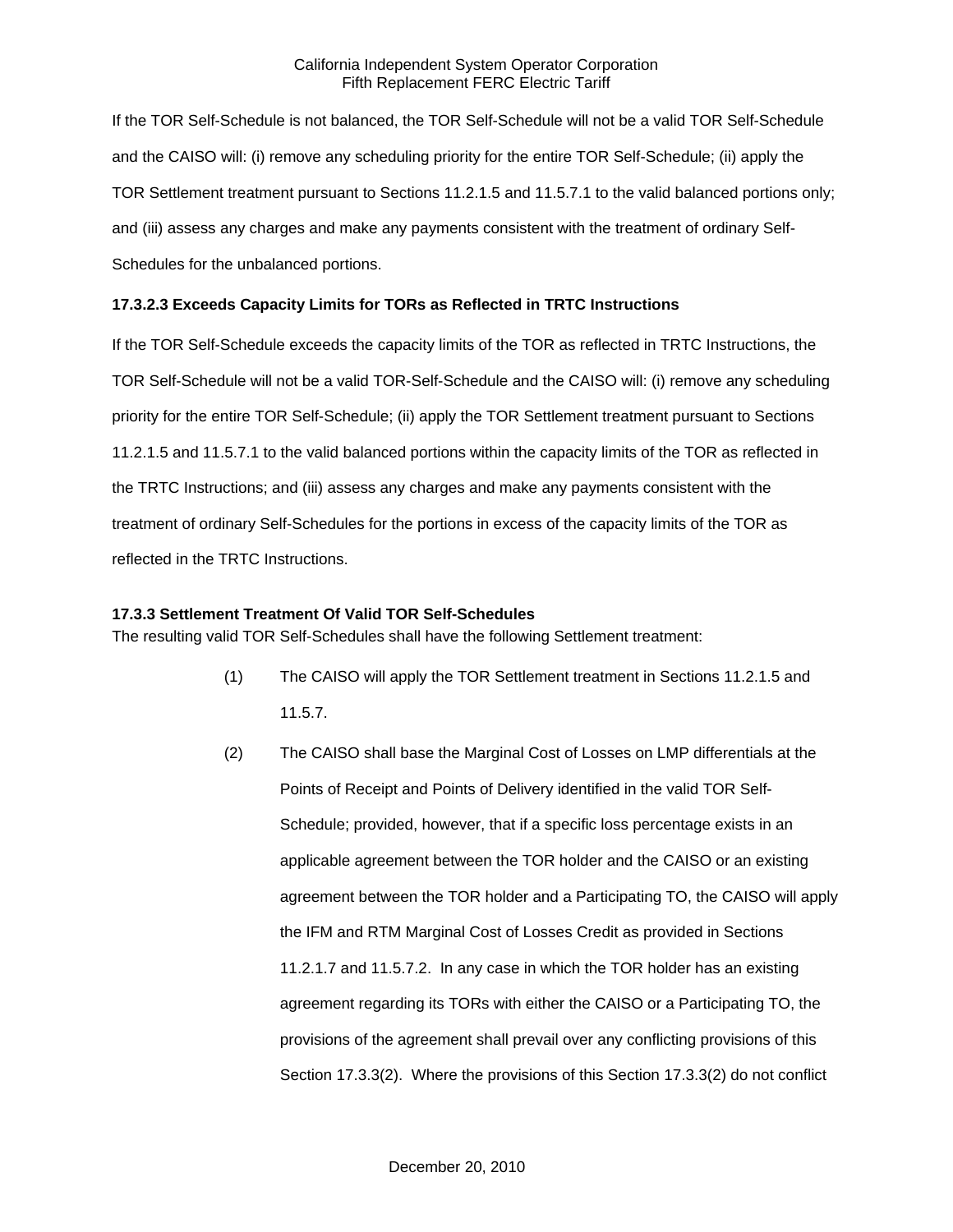with the provisions of the agreement, the provisions of this Section 17.3.3(2) shall apply to the subject TORs.

- (3) The CAISO will assess only charges applicable to Ancillary Services, Imbalance Energy, Transmission Losses, and Grid Management Charges for the use of a TOR and will not assess charges for neutrality, UFE, transmission Access Charges, Minimum Load Costs, or other charges that might otherwise be applicable to the Demand or exports served solely over the TOR. The CAISO will assess charges applicable to Ancillary Services for the use of a TOR only to the extent that the CAISO must procure Ancillary Services for the TOR holder because Ancillary Services are not self-provided by the TOR holder. The CAISO will assess charges applicable to Imbalance Energy for the use of a TOR only if the CAISO must procure Imbalance Energy for the TOR holder. The CAISO will assess Grid Management Charges for the use of a TOR only in accordance with the provisions of Section 11.22 and Appendix F, Schedule 1.
- (4) The holders of TORs will not be entitled to an allocation of revenues from the CAISO, including Access Charge revenues; provided that the Scheduling Coordinator for the TOR holder shall be allocated the applicable amount of IFM Marginal Losses Surplus Credit in accordance with the provisions of Section 11.2.1.6, except for any TOR Self-Schedule that received the IFM Marginal Cost of Losses Credit.
- (5) Parties with TORs shall continue to pay for Transmission Losses or Ancillary Services requirements in accordance with any Existing Contracts applicable to those TORs as they may be modified or changed in accordance with the terms of the Existing Contract. Any affected Participating TOs shall continue to provide Transmission Losses and any other Ancillary Services to the holder of a TOR subject to an Existing Contract as may be required by the Existing Contract. As described in Section 17.3.3(3) above, the CAISO will charge Scheduling Coordinators submitting the TOR Self-Schedule the charges applicable to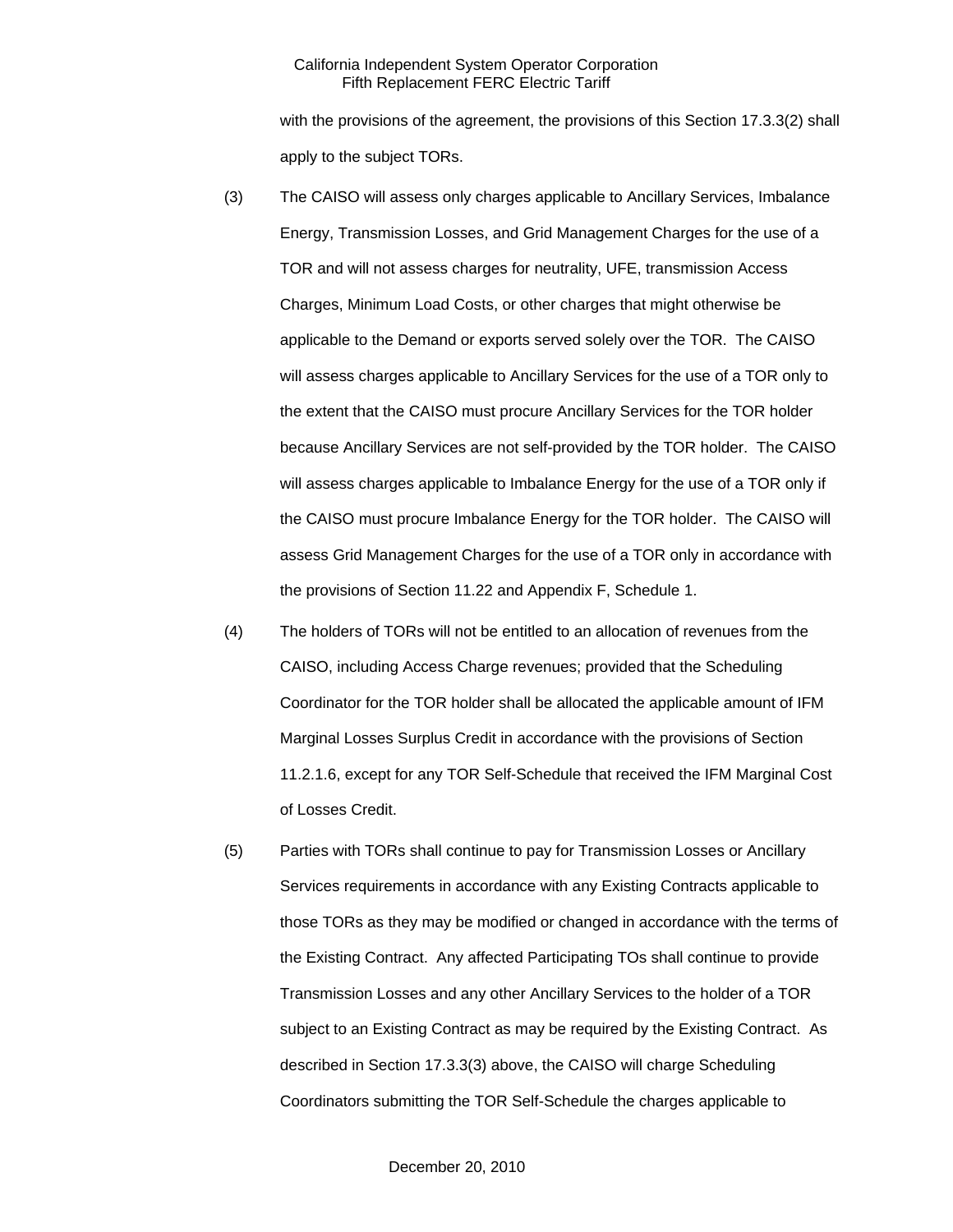Transmission Losses, Ancillary Services, and Imbalance Energy in accordance with the CAISO Tariff (e.g., the Transmission Losses Charge based on the Marginal Cost of Losses), and any shortfall or surplus between the CAISO charges and the provisions of any applicable Existing Contract shall be settled bilaterally between the Existing Contract parties or through the relevant TO Tariff. To enable holders of TORs to determine whether the CAISO's calculations result in any associated shortfall or surplus and to enable the parties to the Existing Contracts to settle the differences bilaterally or through the relevant TO Tariff, the CAISO shall calculate and provide the Scheduling Coordinator's Settlements the amounts paid for the MCL for the amounts of MWh submitted with a valid TOR Self-Schedule. Each Participating TO will be responsible for recovering any deficits or crediting any surpluses associated with differences in Transmission Losses and Transmission Loss requirements and/or Ancillary Services requirements, through its bilateral arrangements or its Transmission Owner Tariff.

### **17.3.4 Notification To SCs Of CAISO Determination**

After performing validation of the TOR Self-Schedule, and prior to taking any action pursuant to 17.6.2, the CAISO will make an automated validation notice available to the Scheduling Coordinator indicating whether the TOR Self-Schedule is valid or invalid. If a TOR Self-Schedule involves more than one Scheduling Coordinator, the complete validation of the chain of TOR Self-Schedules will occur when the last Scheduling Coordinator submits its TOR Self-Schedule. At that time, the CAISO will make an automated validation notice available to each Scheduling Coordinator registered as associated with the chain of TOR Self-Schedules. The CAISO can accommodate corrections submitted by a Scheduling Coordinator to a TOR Self-Schedule up to Market Close of the Day-Ahead Market as further described in the applicable Business Practice Manual.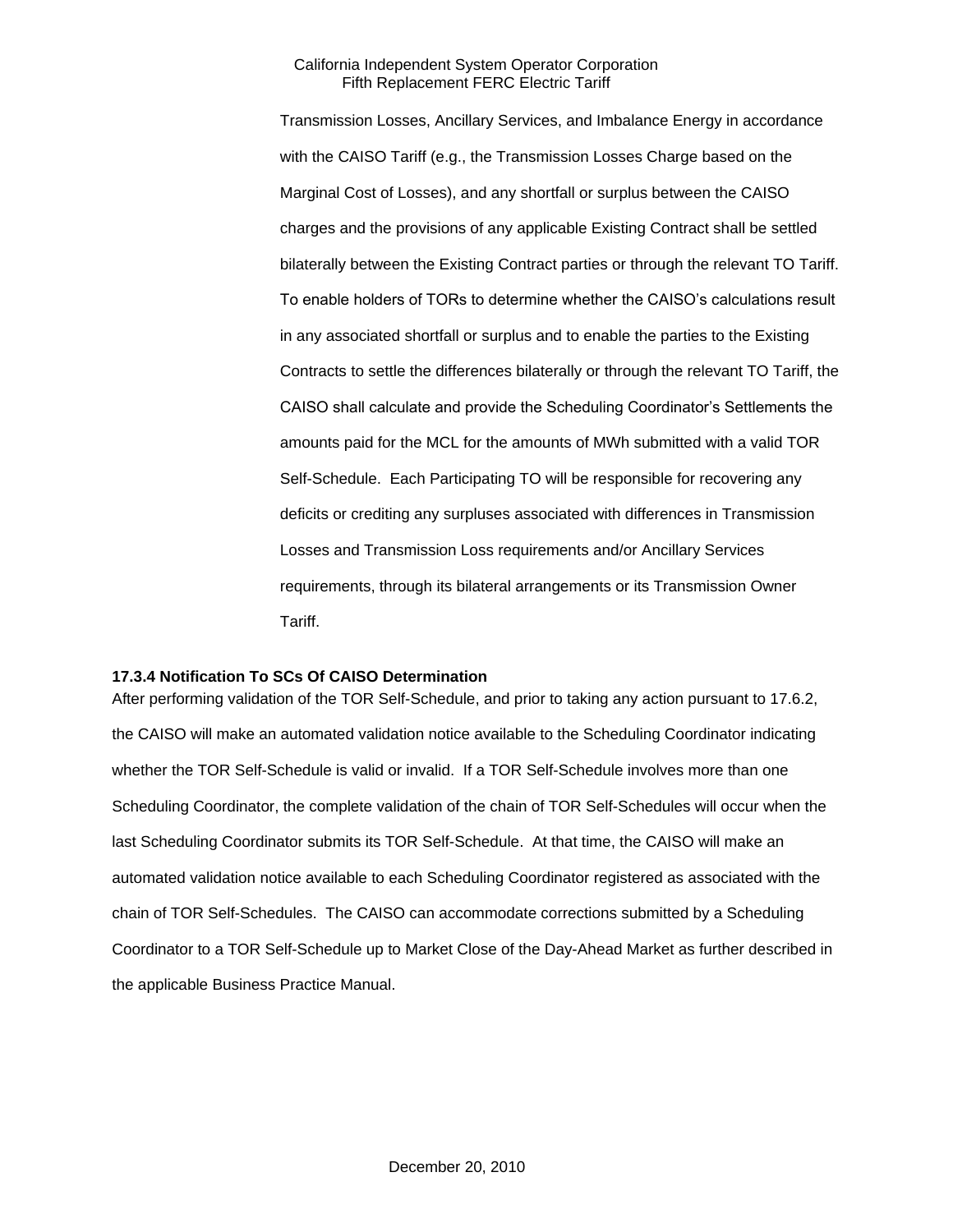### **17.4 The HASP**

### **17.4.1 Scheduling Deadlines**

Holders of TORs may submit TOR Self-Schedules for the use of those rights by the deadline for the

Market Close for the HASP.

### **17.5 The CAISO'S Real-Time Process**

Consistent with this Section 17, the CAISO will honor those scheduling flexibilities that may be exercised by holders of TORs through their respective Scheduling Coordinators during the CAISO's Real-Time Market to the extent that such flexibilities do not interfere with or jeopardize the safe and reliable operation of the CAISO Controlled Grid or Balancing Authority Area operations.

### **17.6 Inter-Balancing Authority Area TOR Self-Schedule Bid Changes**

Changes to TOR Self-Schedules that occur during the CAISO's Real-Time Market that involve changes to CAISO Balancing Authority Area imports or exports with other Balancing Authority Areas (that is, inter-Balancing Authority Area changes to TOR Self-Schedules) will be allowed and will be recorded by the CAISO based upon notification received from the Scheduling Coordinator representing the holder of the TOR. The Scheduling Coordinator representing the holder of the TOR must notify the CAISO of any such changes to external import/export in submitted TOR Self-Schedules. The Scheduling Coordinator representing the holder of the TOR must notify the CAISO of Real-Time Market changes to external import/export Interchange Schedules in submitted TOR Self-Schedules, by telephone. The timing and content of any such notification must be consistent with the TRTC Instructions previously submitted to the CAISO by the Non-Participating TO. The CAISO will manually adjust or update the HASP Intertie Schedule for the Scheduling Coordinator to conform with the other Balancing Authority Area's net TOR Self-Schedule in Real-Time, and the notifying Scheduling Coordinator will be responsible for and manage any resulting Energy imbalance. These Imbalance Energy deviations will be priced and charged to the Scheduling Coordinator representing the holder of the TOR in accordance with the Real-Time LMP.

## **17.7 Intra-Balancing Authority Area TOR Self-Schedule Changes**

Changes to TOR Self-Schedules that occur during the CAISO's Real-Time processes that do not involve changes to CAISO Balancing Authority Area imports or exports with other Balancing Authority Areas (that is, intra-Balancing Authority Area changes to Schedules) will be allowed and will give rise to Imbalance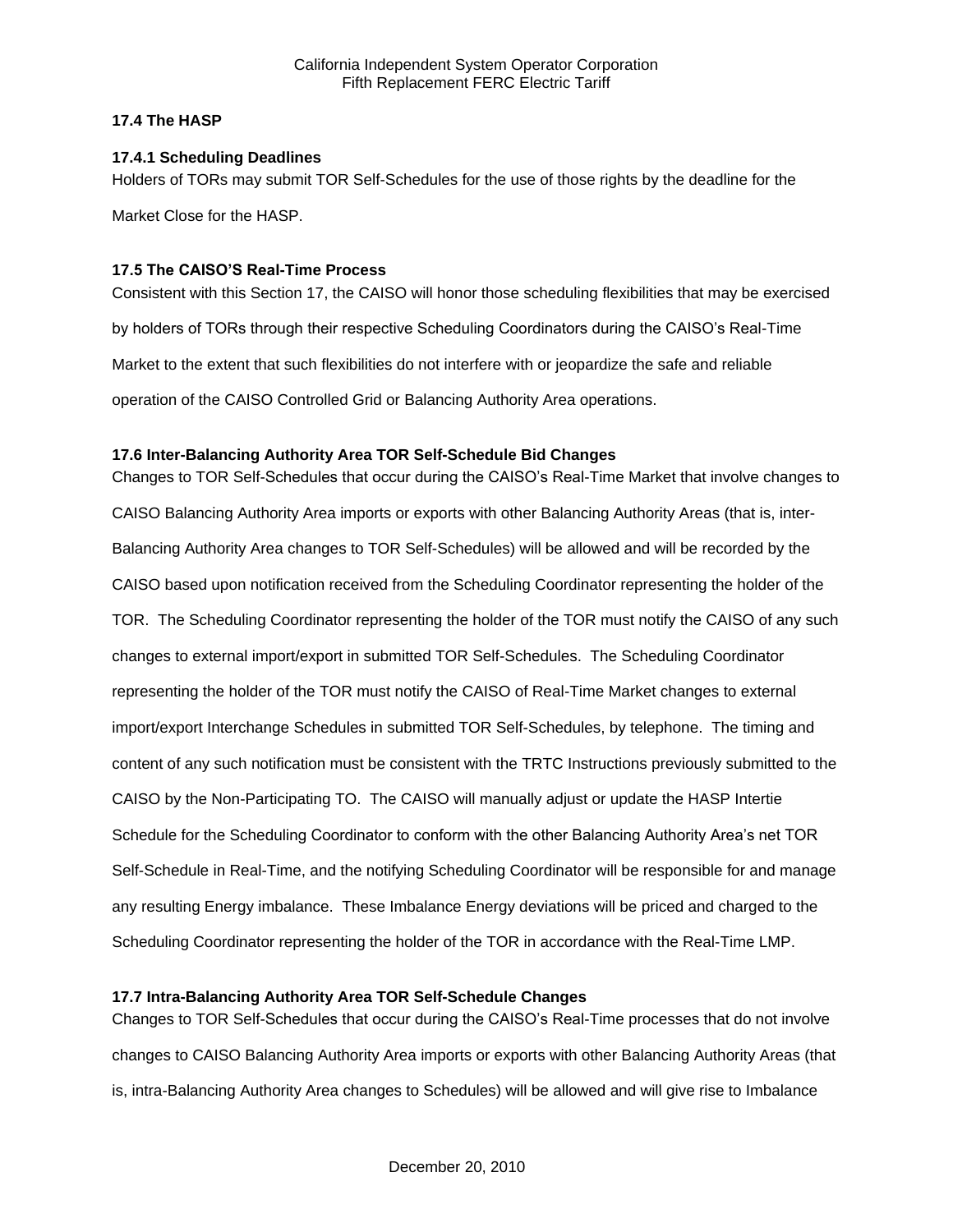Energy deviations. These Imbalance Energy deviations will be priced and charged to the Scheduling Coordinator representing the holder of the TOR in accordance with the Real-Time LMP.

## **17.8 Existing Contracts Re TORs For Non-Participating TOs**

Continuation of Rights and Obligations of Non-Participating TOs Regarding TORs and Under Existing

Contracts Applicable to TORs.

The transmission service rights and obligations of Non-Participating TOs under Existing Contracts applicable to their TORs, including all terms, conditions and rates of the Existing Contracts, as they may change from time to time under the terms of the Existing Contracts, will continue to be honored by the parties to those contracts, for the duration of those contracts.

## **17.8.1 Participating TO Obligation**

If a Participating TO is a party to an Existing Contract with provisions applicable to a TOR of a Non-Participating TO, the Participating TO shall attempt to negotiate changes to the Existing Contract to align the contract's scheduling and operating provisions with the CAISO's scheduling and operational procedures, rules and protocols, to align operations under the contract with CAISO operations, and to minimize the contract parties' costs of administering the contract while preserving their financial rights and obligations.

## **17.8.2 Right To Use And Ownership Of TORs**

If a Non-Participating TO has an Existing Contract with a Participating TO under which the Non-Participating TO's TORs, or a portion thereof, are subject to use by the Participating TO, the Non-Participating TO's rights to the use and ownership of its TORs shall remain unchanged, regardless of the Participating TO's act of turning over the Participating TO's Entitlement to use the Non-Participating TO's TORs to the extent possible to the Operational Control of the CAISO.

The CAISO will accept valid TOR Self-Schedules from holders of TORs that are Scheduling Coordinators or that are represented by a Scheduling Coordinator. TOR Self-Schedules submitted by Scheduling Coordinators to the CAISO must be submitted in accordance with Sections 17 and 30. The CAISO may refuse to accept TOR Self-Schedules that do not meet the requirements of the principles, protocols and rules referred to in this Section 17.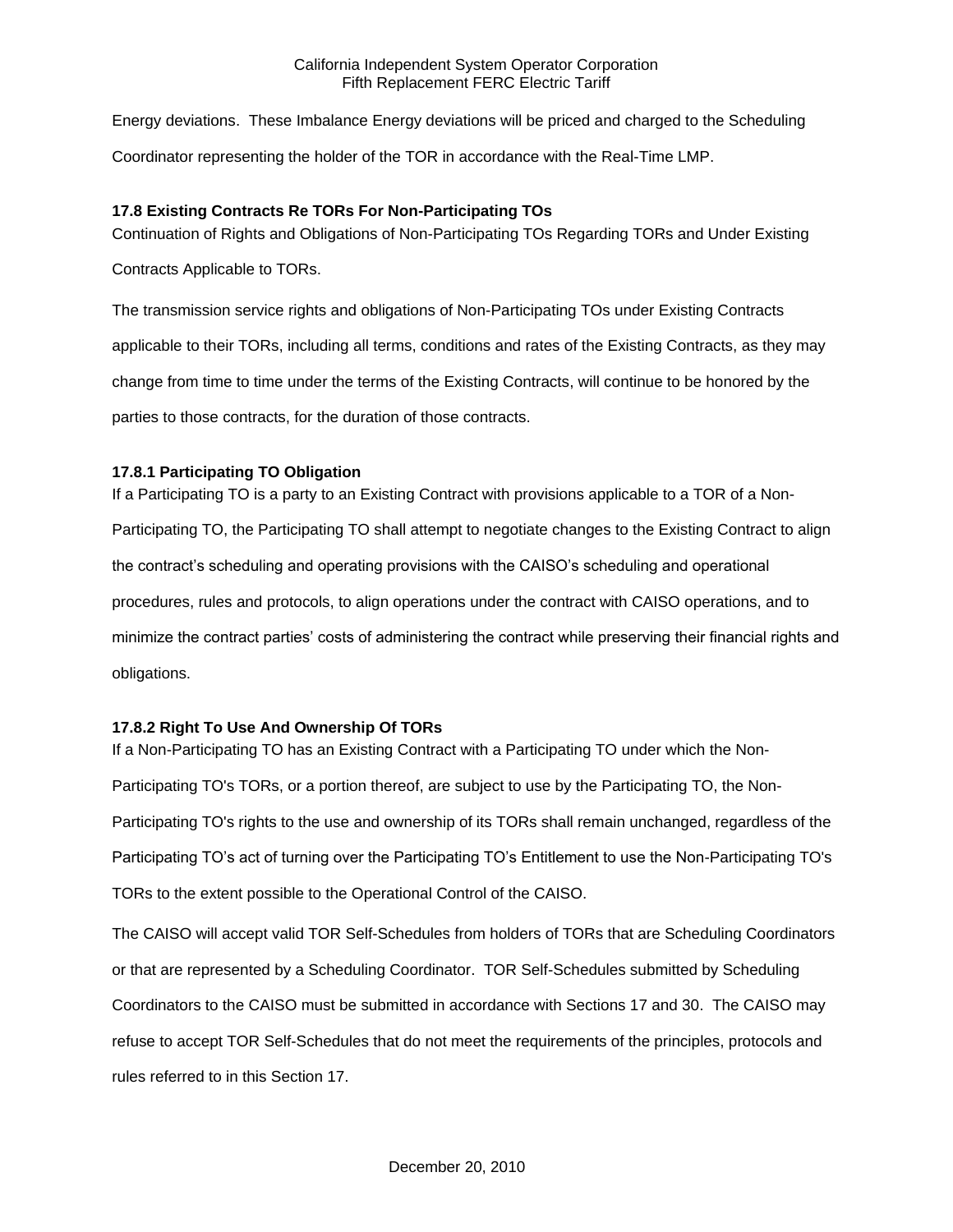## **17.8.3 Dispute Resolution For Existing Contracts Applicable To TORs**

The CAISO will, if requested, advise parties to Existing Contracts applicable to TORs regarding the operational aspects of any Existing Contract renegotiations that they undertake.

If the parties to an Existing Contract applicable to a TOR are unable to reach agreement on the changes needed to meet the requirements of this CAISO Tariff, any disputes related thereto shall be addressed using the dispute resolution provisions of the Existing Contract, including any remedies as are provided by law. The rights of the parties to seek changes or to challenge such changes, under the FPA or as otherwise provided by law, are preserved consistent with the terms of the Existing Contract. Unless and until the necessary changes to the Existing Contract are made, all terms and conditions of the Existing Contracts will continue to be honored by the parties to the Existing Contracts.

# **17.9 Conversion Of PTOs' Rights Under Existing Contracts Re TORs**

Non-Participating TOs holding TORs and who choose to become Participating TOs must, at the time of becoming a Participating TO, turn over Operational Control of those TORs to the CAISO in accordance with Section 4.3.1 and convert any Existing Contract rights associated with those TORs to Converted Rights in accordance with Section 4.3.1.6.

## **17.10 TOR Operational Obligations**

To enable the CAISO to exercise its responsibilities as Balancing Authority in accordance with Applicable Reliability Criteria, each Non-Participating TO must operate its ownership interests in facilities in which it holds a TOR in accordance with Good Utility Practice and Applicable Reliability Criteria.

## **18. [Not Used]**

## **19. Demand Forecasts**

## **19.1 SC And Load Serving Entity Demand Forecast Responsibilities**

## **19.1.1 Applicability To SCs And Load Serving Entities**

This Section 19.1 shall apply to each Scheduling Coordinator that must submit a Demand Forecast pursuant to Section 4.5.3.7 or the provisions of Section 40, and each Load Serving Entity on whose

behalf such Demand Forecasts are submitted.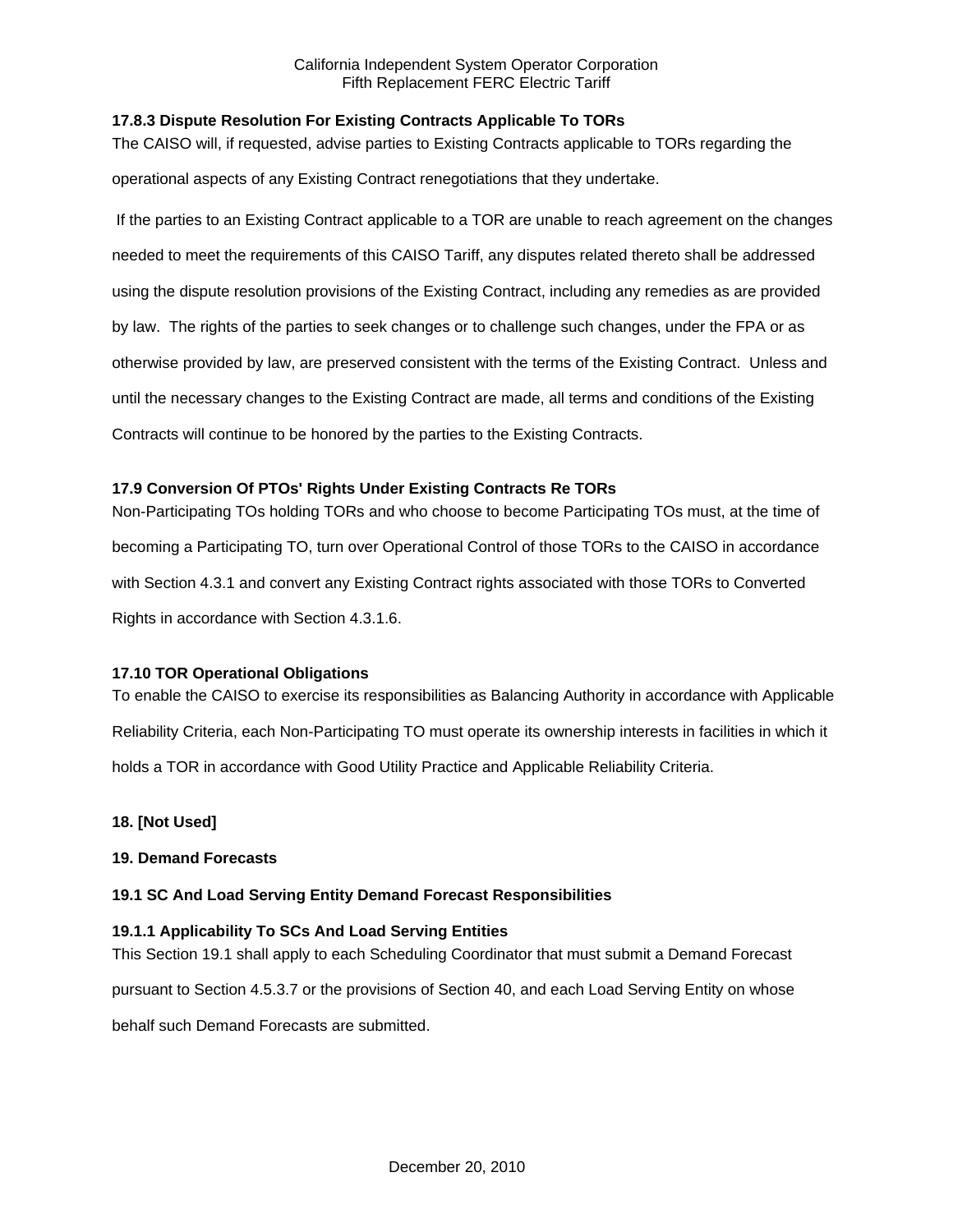### **19.1.2 Avoiding Duplication**

Each Scheduling Coordinator submitting a Demand Forecast to the CAISO, and each Load Serving Entity on whose behalf such Demand Forecast is submitted, shall ensure, to the best of their ability, that any Demand Forecast submitted to the CAISO is not duplicated in another Scheduling Coordinator's Demand Forecast.

## **19.1.3 Required Performance**

Each Scheduling Coordinators submitting a Demand Forecast to the CAISO, and each Load Serving Entity on whose behalf such Demand Forecast is submitted, shall take all necessary actions to provide a Demand Forecasts that reflects reasonable forecast accuracy standards.

### **19.2 [Not Used]**

### **20. Confidentiality**

### **20.1 CAISO**

The CAISO shall maintain the confidentiality of all of the documents, data and information provided to it by any Market Participant that are treated as confidential or commercially sensitive under Section 20.2; provided, however, that the CAISO need not keep confidential: (1) information that is explicitly subject to public data exchange pursuant to Section 6; (2) information that the CAISO or the Market Participant providing the information is required to disclose pursuant to this CAISO Tariff, or applicable regulatory requirements (provided that the CAISO shall comply with any applicable limits on such disclosure); or (3) information that becomes available to the public on a non-confidential basis (other than as a result of the CAISO's breach of this CAISO Tariff).

#### **20.2 Confidential Information**

The following information provided to the CAISO shall be treated by the CAISO as confidential:

- (a) individual Bids;
- (b) CRR bids and other CRR Allocation nomination information;
- (c) transactions between Scheduling Coordinators, including Inter-SC Trades;
- (d) individual Generator Outage programs unless a Generator makes a change to its Generator Outage program which causes Congestion in the short term (i.e. one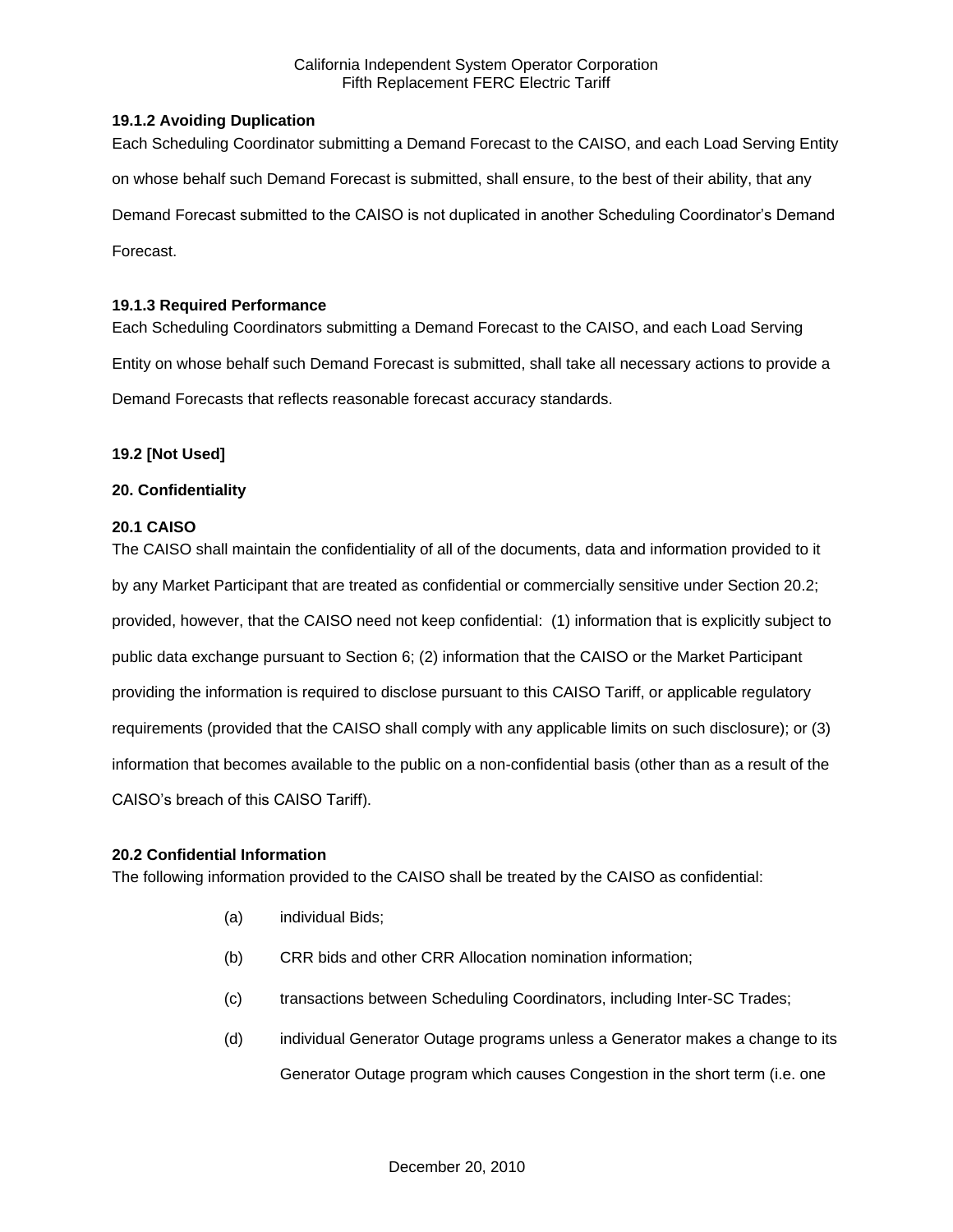month or less), in which case, the CAISO may publish the identity of that Generator; and

- (e) The following information related to the resource adequacy program in accordance with Section 40:
	- (i) Annual and monthly Resource Adequacy Plans and Supply Plans;
	- (ii) Demand Forecasts; and
	- (iii) Information on existing import contracts.
- (f) The following information related to the Transmission Planning Process in accordance with Section 24:
	- (i) Information received under Sections 24.2.3.2 and 24.2.3.3 to the extent such information has been designated as confidential in accordance with the Business Practice Manual;
	- (ii) Information deemed confidential by DMM, per Section 8.6 of Appendix P;
	- (iii) Information received by the CAISO pursuant to agreements and contracts, executed prior to December 21, 2007, that preclude the release of the information;
	- (iv) Information that involves proprietary analytical tools, computer codes, or any other material that is protected by intellectual property rights held by the CAISO, Project Sponsor, Market Participant or other third-party; and
	- (v) Critical Energy Infrastructure Information.

However, composite documents, data, and other information that may be developed based on confidential information under this Section shall not be deemed confidential if the composite documents, data, and other information do not disclose any confidential information of any individual Scheduling Coordinator, Market Participant, or other third-party or Critical Energy Infrastructure Information.

#### **20.3 Other Parties**

No Market Participant shall have the right hereunder to receive from the CAISO or to review any documents, data or other information of another Market Participant to the extent such documents, data or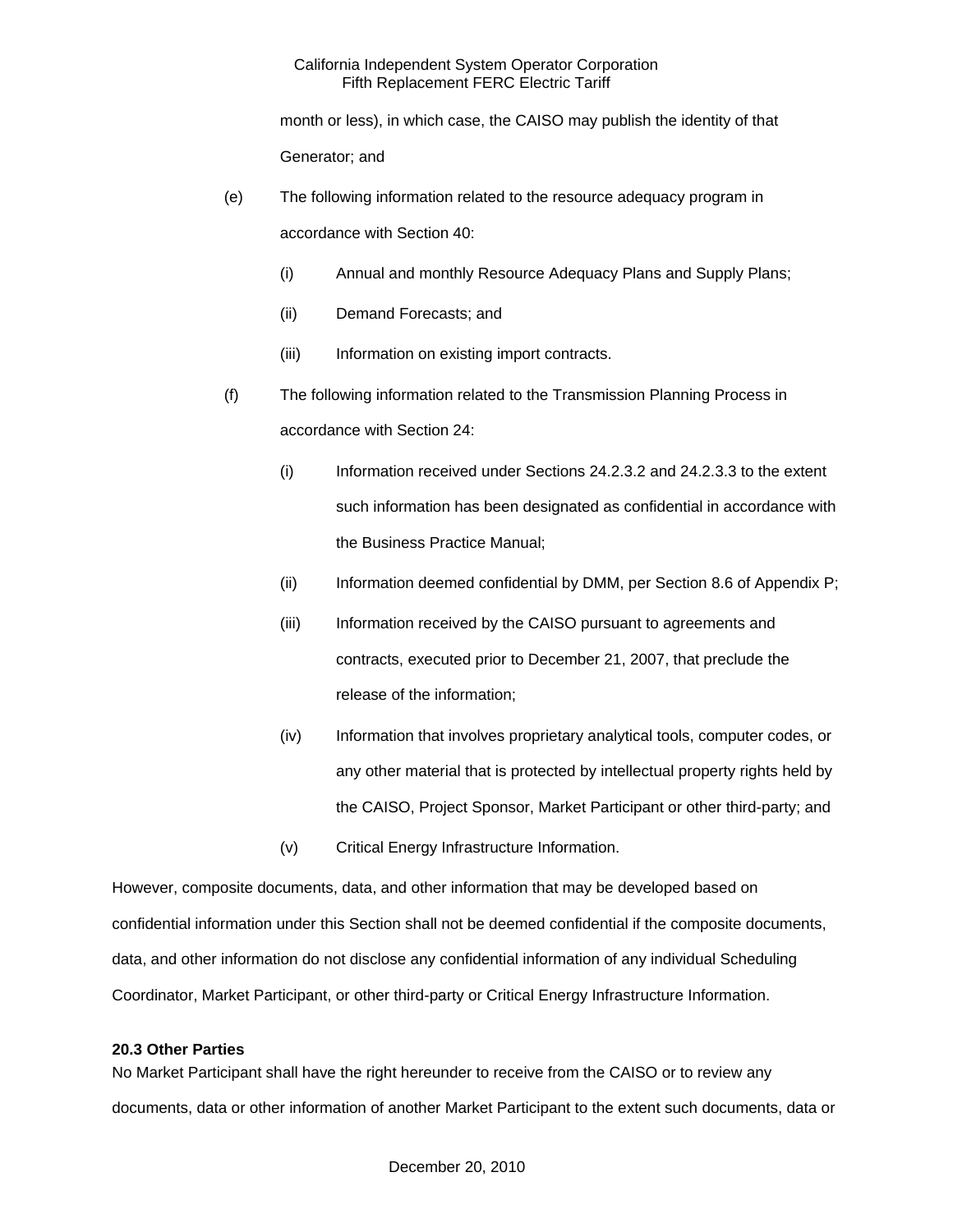information is to be treated as in accordance with Section 20.2; provided, however, a Market Participant may receive and review any composite documents, data, and other information that may be developed based upon such confidential documents, data, or information, if the composite document does not disclose such confidential data or information relating to an individual Market Participant and provided, however, that the CAISO may disclose information as provided for in its bylaws.

#### **20.4 Disclosure**

Notwithstanding anything in this Section 20 to the contrary,

- (a) The CAISO: (i) shall publish individual bids ninety (90) days after the Trading Day with respect to which the bid was submitted and in a manner that does not reveal the specific resource or the name of the Scheduling Coordinator submitting the bid, but that allows the bidding behavior of individual, unidentified resources and Scheduling Coordinators to be tracked over time; and (ii) may publish data sets analyzed in any public report issued by the CAISO or by the MSC, provided that such data sets shall be published no sooner than six (6) months after the latest Trading Day to which data in the data set apply, and in a manner that does not reveal any specific resource or the name of any Scheduling Coordinator submitting bids included in such data sets.
- (b) If the CAISO is required by applicable laws or regulations, or in the course of administrative or judicial proceedings, to disclose information that is otherwise required to be maintained in confidence pursuant to this Section 20, the CAISO may disclose such information; provided, however, that as soon as the CAISO learns of the disclosure requirement and prior to making such disclosure, the CAISO shall notify any affected Market Participant of the requirement and the terms thereof. The Market Participant may, at its sole discretion and own cost, direct any challenge to or defense against the disclosure requirement and the CAISO shall cooperate with such affected Market Participant to the maximum extent practicable to minimize the disclosure of the information consistent with applicable law. The CAISO shall cooperate with the affected Market Participant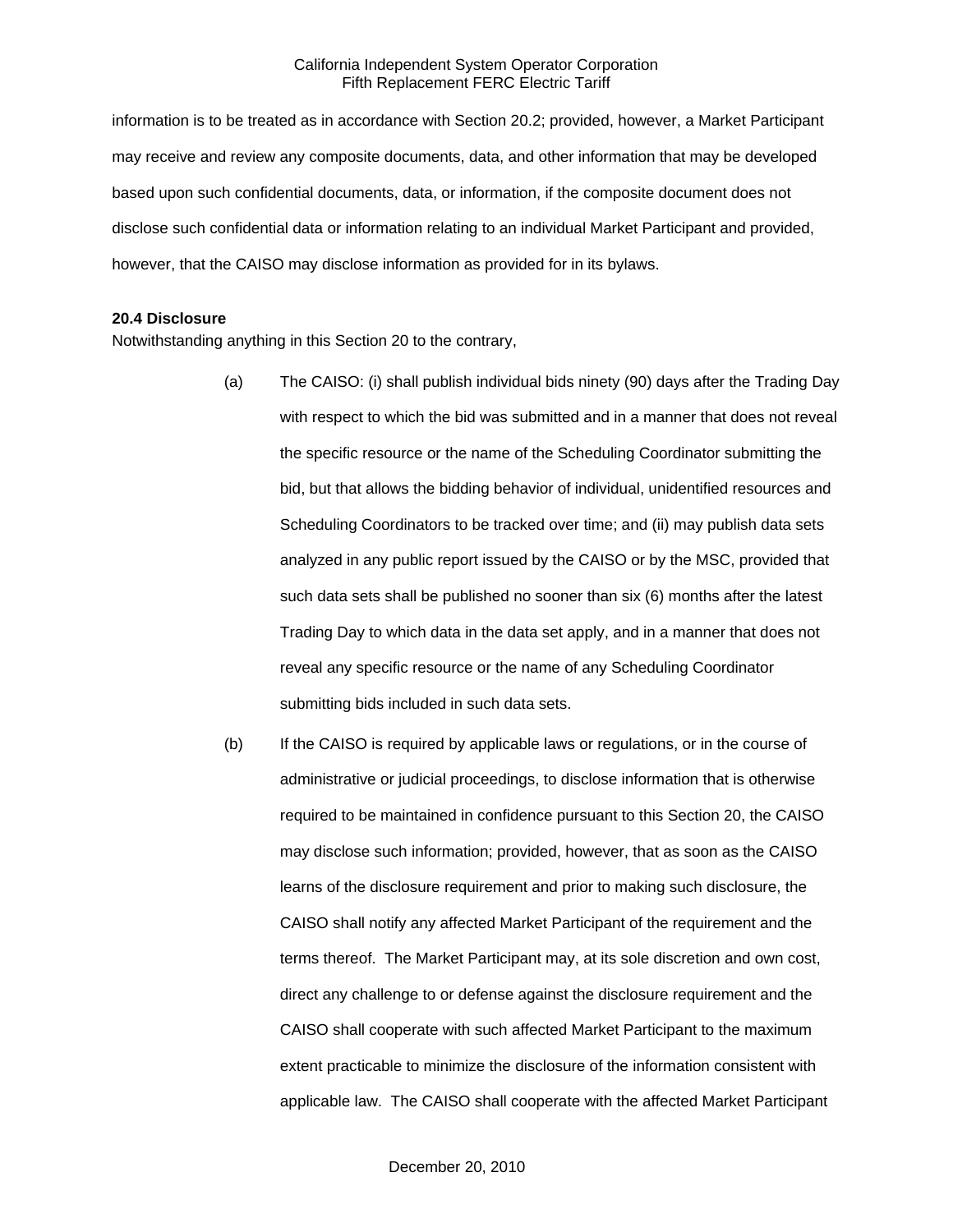to obtain proprietary or confidential treatment of confidential information by the person to whom such information is disclosed prior to any such disclosure.

- (c) The CAISO may disclose confidential or commercially sensitive information, without notice to an affected Market Participant, in the following circumstances:
	- (i) If the FERC, or its staff, during the course of an investigation or otherwise, requests information that is confidential or commercially sensitive. In providing the information to FERC or its staff, the CAISO shall take action consistent with 18 C.F.R. §§ 1b.20 and 388.112, and request that the information be treated as confidential and non-public by the FERC and its staff and that the information be withheld from public disclosure. The CAISO shall provide the requested information to the FERC or its staff within the time provided for in the request for information. The CAISO shall notify an affected Market Participant within a reasonable time after the CAISO is notified by FERC or its staff that a request for disclosure of, or decision to disclose, the confidential or commercially sensitive information has been received, at which time the CAISO and the affected Market Participant may respond before such information would be made public; or
	- (ii) In order to maintain reliable operation of the CAISO Balancing Authority Area, the CAISO may share critical operating information, system models, and planning data with the WECC Reliability Coordinator that has executed the Western Electricity Coordinating Council Confidentiality Agreement for Electric System Data, or is subject to similar confidentiality requirements; or
	- (iii) In order to maintain reliable operation of the CAISO Balancing Authority Area, the CAISO may share individual Generating Unit Outage information with the operations engineering and the outage coordination division(s) of other Balancing Authorities, Participating TOs, MSS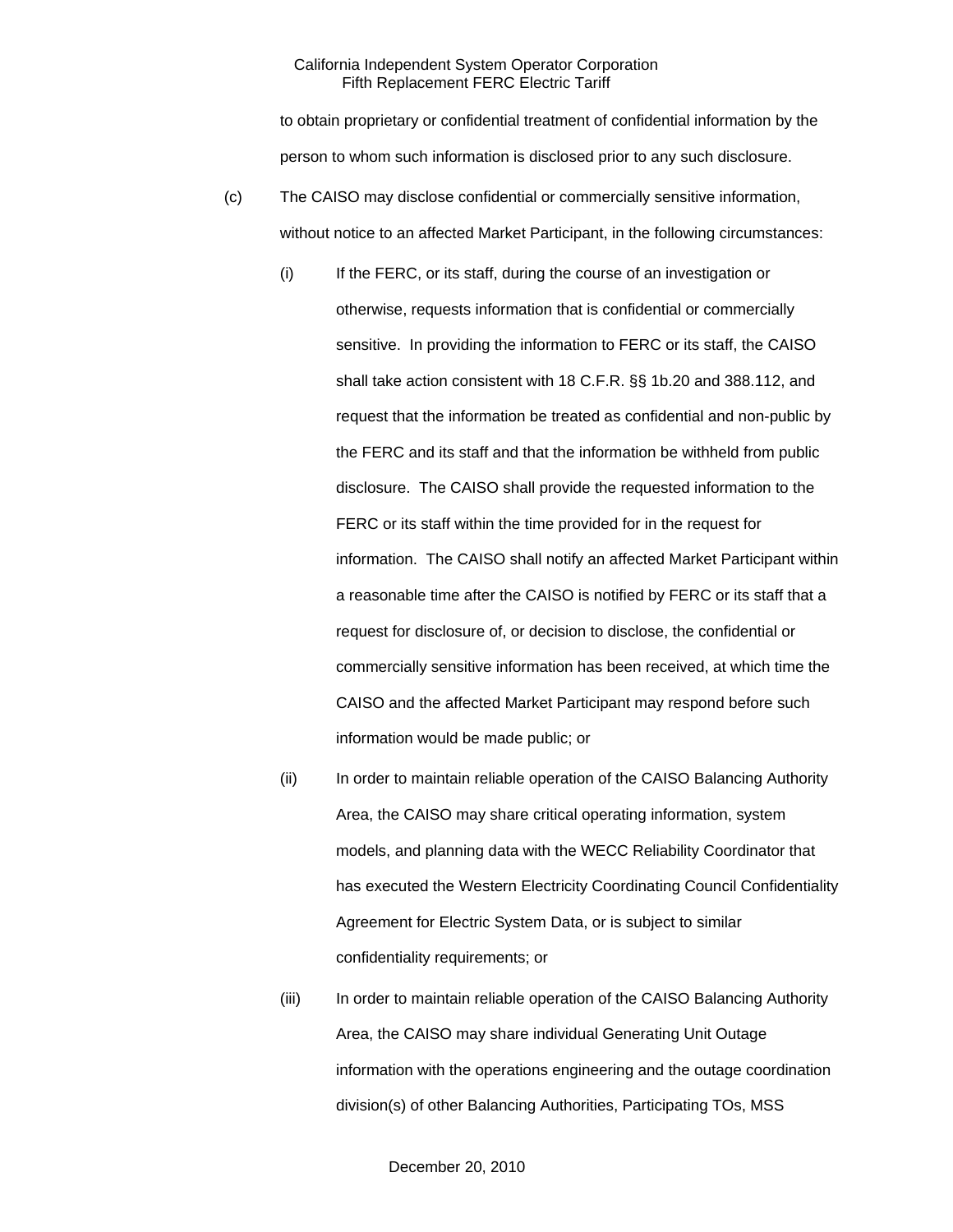Operators and other transmission system operators engaged in the operation and maintenance of the electric supply system whose system is significantly affected by the Generating Unit and who have executed the Western Electricity Coordinating Council Confidentiality Agreement for Electric System Data.

- (d) Notwithstanding the provisions of Section 20.2(e), information submitted through Resource Adequacy Plans and Supply Plans in accordance with Section 40 may be provided to:
	- (i) the Scheduling Coordinator(s) and/or Market Participant(s) involved in a dispute or discrepancy as to whether a resource is properly identified in a Resource Adequacy Plan or a Supply Plan only to the limited extent necessary to identify the disputed transaction and the relevant counterparty or counterparties.
	- (ii) the regulatory entity, whether the CPUC, other Local Regulatory Authority, or federal agency, with jurisdiction over a Load Serving Entity involved in a dispute or discrepancy as to whether a resource is properly identified in a Resource Adequacy Plan or the Supply Plan, or otherwise identified by the CAISO as exhibiting a potential deficiency in demonstrating compliance with resource adequacy requirements adopted by the CPUC, other Local Regulatory Authority, or federal agency, as applicable. The information provided shall be limited to the particular dispute, discrepancy, or deficiency.
	- (iii) the California Energy Commission with respect to Demand Forecast information provided to the CAISO under Sections 40.2.2.3 and 40.2.3.3(b) to the extent the CAISO seeks, and the California Energy Commission grants, confidential treatment of such information pursuant to California Public Resources Code Section 25322 and related regulations.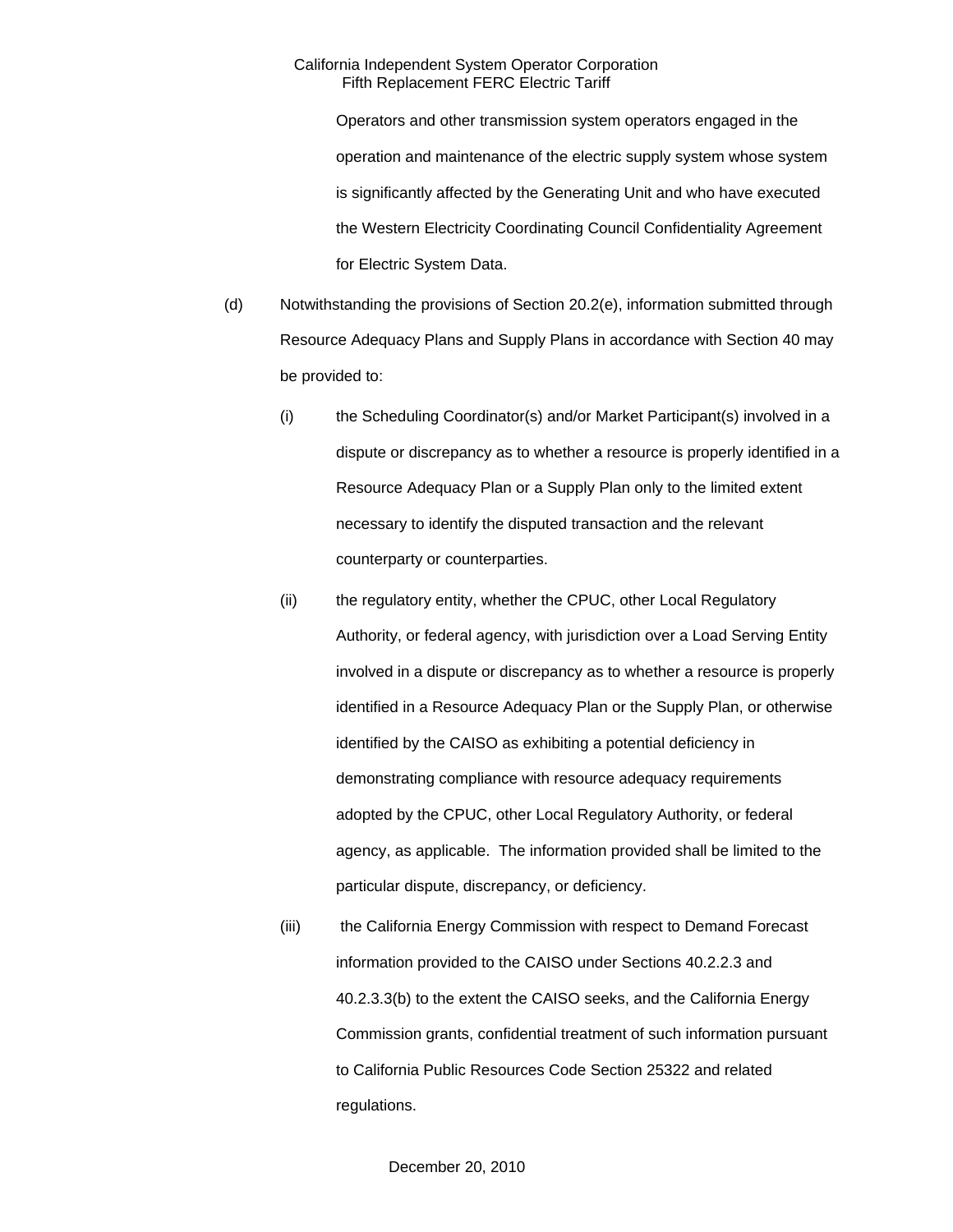- (e) Notwithstanding the provisions of Section 20.2(f), information submitted through the Transmission Planning Process shall be disclosed as follows:
	- (i) Critical Energy Infrastructure Information may be provided to a requestor where such person is employed or designated to receive CEII by: (a) a Market Participant; (b) an electric utility regulatory agency within California; (c) an Interconnection Customer that has submitted an Interconnection Request to the CAISO under the CAISO's Large Generator Interconnection Procedure or Small Generator Interconnection Procedure (LGIP or SGIP); (d) a developer having a pending or potential proposal for development of a Generating Facility or transmission addition, upgrade or facility and that is performing studies in contemplation of filing an Interconnection Request or submitting a transmission infrastructure project through the ISO Transmission Planning Process; or (e) a not-for-profit organization representing consumer regulatory or environmental interests before Local Regulatory Authority or federal regulatory agency. To obtain Critical Energy Infrastructure Information, the requestor must submit a statement as to the need for the CEII, and must execute and return to the CAISO the form of the non-disclosure agreement and non-disclosure statement included as part of the Business Practice Manual. The CAISO may, at its sole discretion, reject a request for CEII and upon such rejection, the requestor will be directed to utilize the FERC procedures for access to the requested CEII.
	- (ii) Information that is confidential under Section 20.2(f)(i) or 20.2.(f)(ii) may be disclosed to any individual designated by a Market Participant, electric utility regulatory agency within California, or other stakeholder that signs and returns to the CAISO the form of the non-disclosure agreement, nondisclosure statement and certification that the individual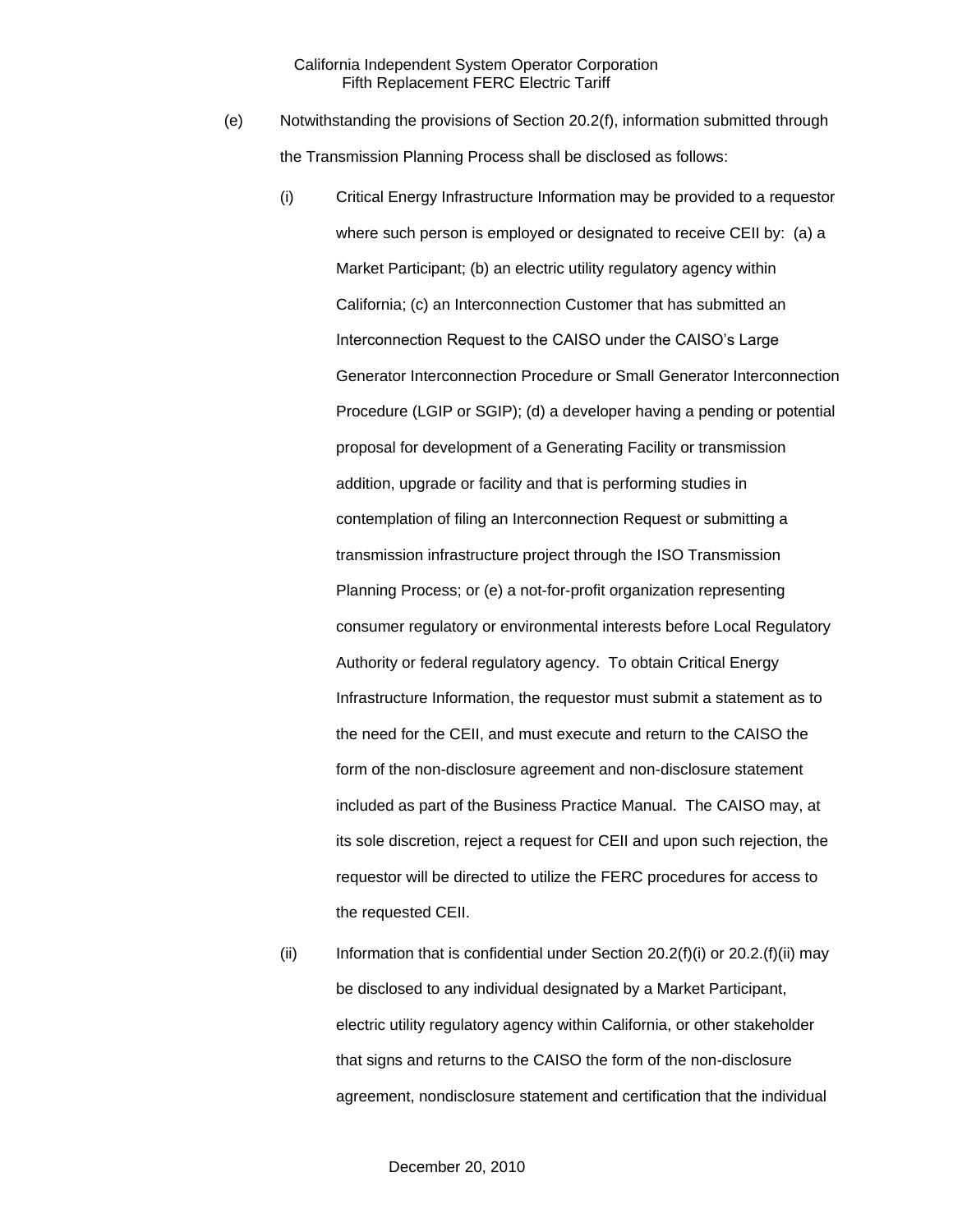is a non-Market Participant, which is any person or entity not involved in a marketing, sales, or brokering function as market, sales, or brokering are defined in FERC's Standards of Conduct for Transmission Providers (18 C.F.R. § 358 et seq.), included as part of the Business Practice Manual; provided, however, that information obtained pursuant to 20.2(f)(ii) will be provided only in composite form so that information related to individual Load Serving Entities or Scheduling Coordinators will not be disclosed; and

(iii) Data base and other transmission planning information obtained from the WECC, or its successor, may be disclosed to individuals designated by a Market Participant, electric utility regulatory agency within California, or other stakeholder in accordance with the procedures set forth in the Business Practice Manual.

Nothing in this Section 20 shall limit the ability of the CAISO to aggregate data for public release about the adequacy of supply.

# **20.5 Confidentiality**

The CAISO shall implement and maintain a system of communications with Scheduling Coordinators that includes the strict use of passwords for access to data to ensure compliance with Section 20. Access within the CAISO to such data on CAISO's communications systems, including databases and backup files, shall be strictly limited to authorized CAISO personnel through the use of passwords and other appropriate means.

# **21. [Not Used]**

# **22. Miscellaneous**

# **22.1 Audits**

### **22.1.1 Materials Subject To Audit**

The CAISO's financial books, cost statements, accounting records and all documentation pertaining to its

operation as a state chartered independent institution which controls the operation of the CAISO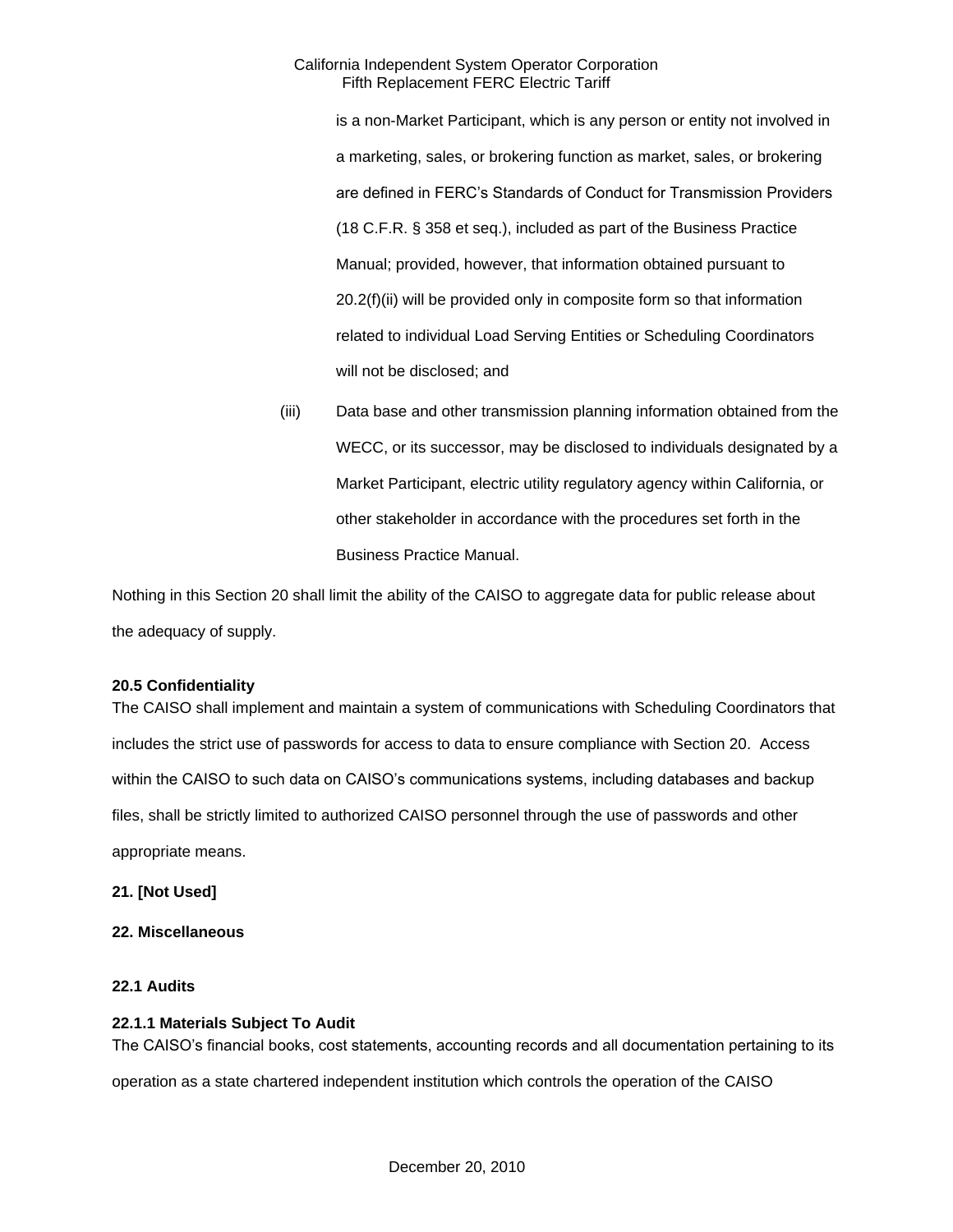Controlled Grid to ensure open, non-discriminatory transmission access to all Market Participants and promotes the efficient use and reliable operation of the CAISO Controlled Grid in accordance with this CAISO Tariff, are subject to audit in the manner prescribed below:

# **22.1.2 CAISO Audit Committee**

The CAISO Governing Board shall have overall audit responsibility for the CAISO. The CAISO Audit Committee shall make recommendations to the CAISO Governing Board in relation to the approval, initiation and scheduling of the following audits:

# **22.1.2.1 Certified Financial Statement Audit**

Each year, an audit by an external independent certified public accounting firm shall be performed. This audit will be conducted in accordance with generally accepted auditing standards to verify that the CAISO's financial statements are in compliance with generally accepted accounting principles and fairly present, in all material respects, the financial position, results of operation and cash flows for the audit period. The audit report will be addressed to the CAISO Governing Board, copies will be provided to the CAISO Audit Committee, and, upon request, to Market Participants.

# **22.1.2.2 Review of Compliance with Operations Policies and Procedures**

Each year, an independent review shall be conducted of the CAISO management's compliance with its operations policies and procedures. The CAISO Audit Committee will appoint an independent party to perform this review. This review may also include material issues raised by Market Participants and approved by the CAISO Audit Committee for inclusion in the review. The report will be addressed to the CAISO Governing Board, copies provided to the CAISO Audit Committee, and upon request, to Market Participants.

# **22.1.2.3 Code of Conduct Audits**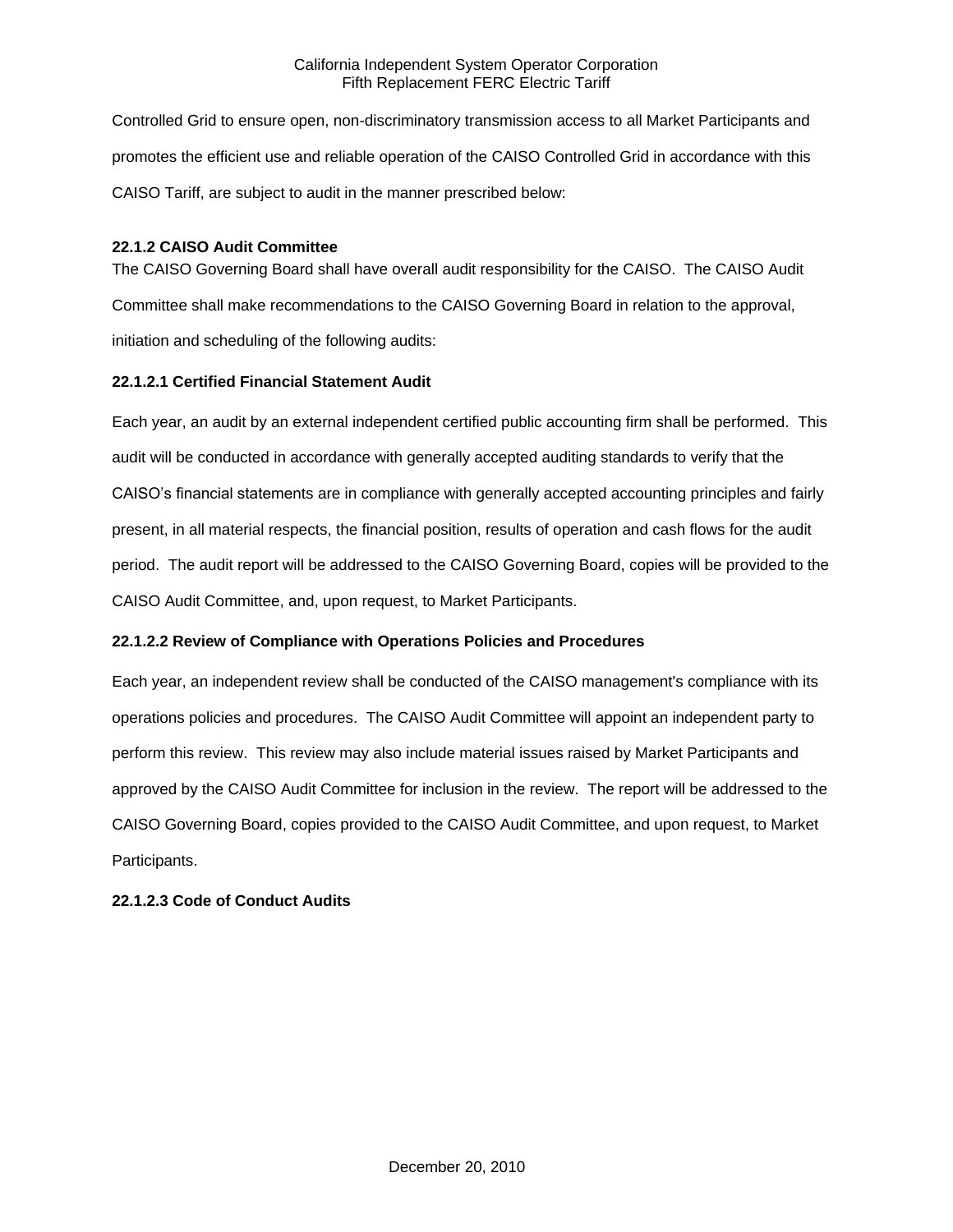On a periodic basis, but not less than once a year, an independent accounting firm shall conduct a management review of governors, officers, employees, substantially full-time consultants, or contractors of the CAISO for compliance with the CAISO Code of Conduct to ensure adherence to the highest standards of lawful and ethical conduct in their activities. The audit report shall be addressed to the CAISO Audit Committee with copies provided to the CAISO Governing Board and, upon request, to Market Participants.

### **22.1.2.4 Interim Audits**

At such other intervals agreed upon by a majority of the CAISO Audit Committee members, audits may be undertaken for specific issues and concerns of Market Participants that the CAISO Audit Committee believes, at its sole discretion, to be of significant and critical magnitude to the CAISO. Such audits will be conducted by an independent accounting firm. The costs of such an audit will be borne by the requesting Market Participant(s), unless the CAISO Audit Committee determines otherwise. Interim audits will be conducted during normal business hours, after reasonable notice has been given to the CAISO, and in accordance with the guidelines to be established by the CAISO Audit Committee.

### **22.1.3 Audit Results**

Exceptions identified as a result of an audit will be reviewed with the CAISO Audit Committee. The results of the audits and actions to be taken by the CAISO as a result of the audit shall be mailed to Market Participants upon request.

### **22.1.4 Availability Of Records**

The CAISO will provide full and complete access to all financial books, cost statements, accounting records, and all documentation pertaining to the requirements of the specific audits being performed. Records relating to audits will be retained until the records retention requirements of the CAISO are satisfied or until the audit issues are fully resolved, whichever is the later. The right of access to records does not require the creation of new records, reports, studies, or evaluations not already available.

# **22.1.5 Confidentiality Of Information**

All proprietary information obtained through any audits will remain strictly confidential. All auditors shall sign a confidentiality agreement prior to being accepted as auditors by the CAISO Audit Committee.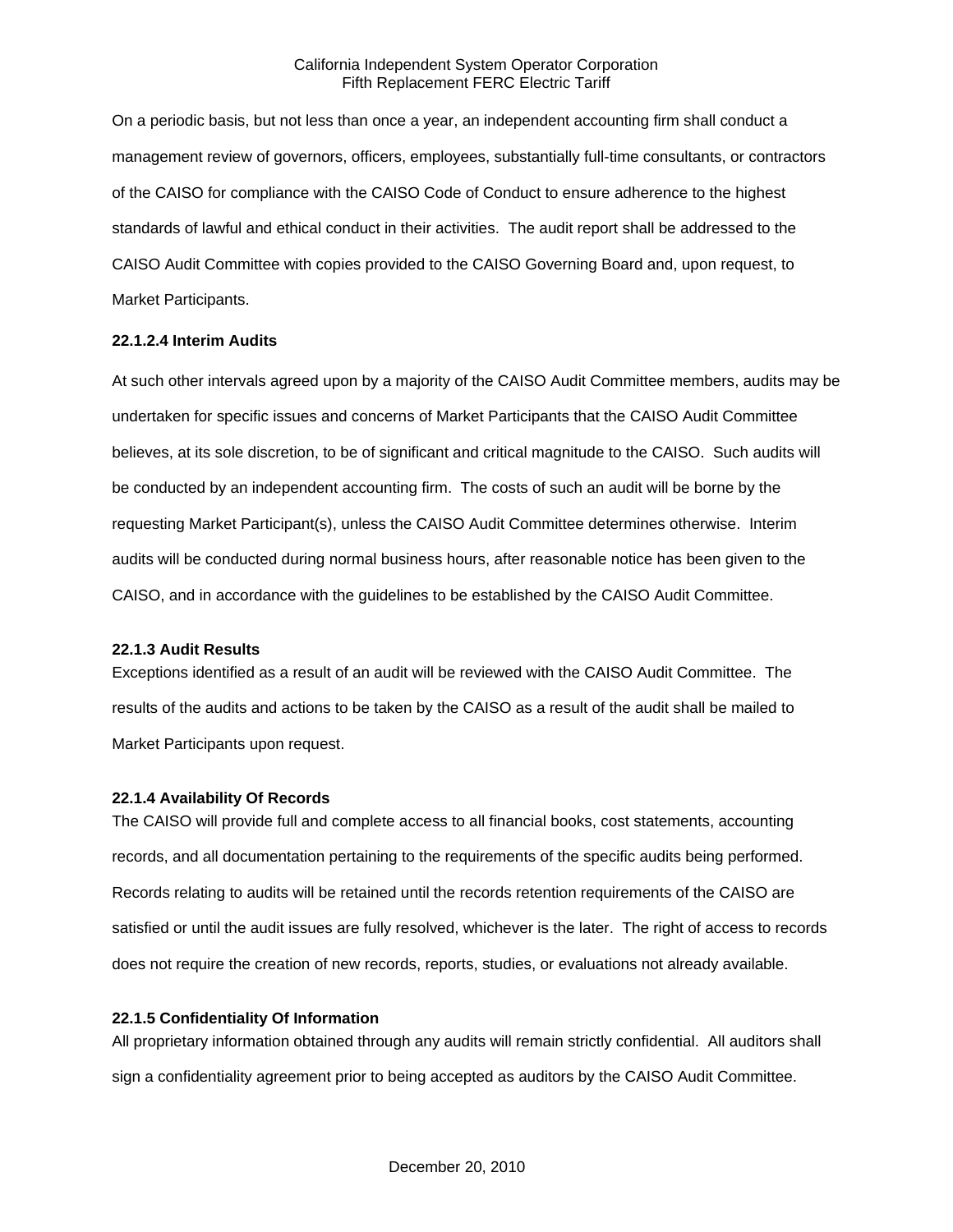## **22.1.6 Payments**

Any payments agreed to between Market Participants and the CAISO as a result of an audit, or directed by FERC, or disclosed by the CAISO in reviews of its own books and records shall include Interest computed at the rate calculated in accordance with the methodology specified for interest on refunds in FERC's regulations at 18 C.F.R. § 35.19a(a)(2)(iii) (as amended from time to time) from the due date to the date such adjustments are due.

# **22.2 Assignment**

Obligations and liabilities under this CAISO Tariff and any Scheduling Coordinator Agreement or other agreements giving contractual effect to this CAISO Tariff shall be binding on the successors and assigns of the parties to such agreements. No assignment of any Scheduling Coordinator Agreement or other agreements giving contractual effect to this CAISO Tariff shall relieve the original party from its obligations or liabilities to the CAISO under this CAISO Tariff or any such agreement arising or accruing due prior to the date of assignment.

# **22.3 Term And Termination**

# **22.3.1 Effective Date Of CAISO Tariff**

This CAISO Tariff shall become effective on the date it is permitted to become effective by the FERC.

## **22.3.2 Termination Of CAISO Tariff With Board And FERC Approval**

This CAISO Tariff shall terminate upon approval of termination by the CAISO Governing Board in

accordance with the bylaws of the CAISO and receipt of any necessary regulatory approval from FERC.

# **22.4 Notice**

### **22.4.1 Effectiveness**

Any notice, demand, or request in accordance with this CAISO Tariff, unless otherwise provided in this CAISO Tariff, shall be in writing and shall be deemed properly served, given, or made: (a) upon delivery if delivered in person, (b) five (5) days after deposit in the mail if sent by first class United States mail, postage prepaid, (c) upon receipt of confirmation by return facsimile if sent by facsimile, or (d) upon delivery if delivered by prepaid commercial courier service.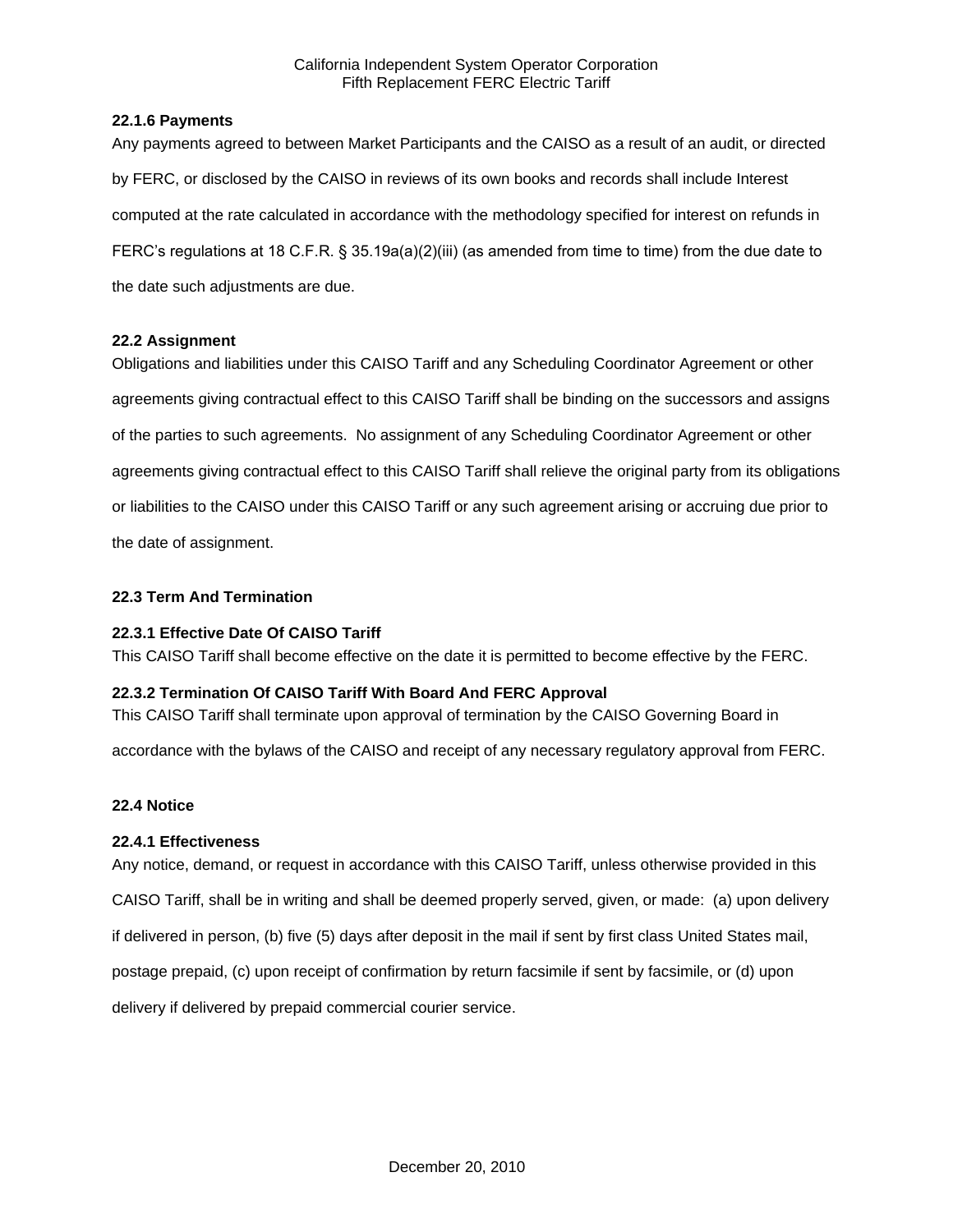#### **22.4.2 Addresses**

Notices to the CAISO shall be sent to such address as shall be notified by the CAISO to Market Participants from time to time. Notices issued by the CAISO to any Scheduling Coordinator shall be delivered to the address of the representative designated to receive notices for the Scheduling Coordinator included in the Scheduling Coordinator Agreement. Notices to any Market Participant other than a Scheduling Coordinator shall be delivered by the CAISO to the address given to it by the Market Participant. The CAISO and any Market Participant may at any time change their address for notice by notifying the other party in writing.

## **22.4.3 Notice Of Changes In Operating Procedures And BPMs**

The CAISO will issue notice of any proposed changes to any Operating Procedure or Business Practice Manual. The effective date of any change or proposed change in any Operating Procedure or Business Practice Manual shall be established as part of the change management process set forth in Section 22.11 but will be no earlier than at least thirty (30) days from the date of publication of a Market Notice describing the change or proposed change, unless: (1) a different notice period is specified by state or federal law, (2) the change is reasonably required to address an emergency affecting the CAISO Controlled Grid or its operations, or (3) the change is to a provision of a Business Practice Manual that is necessitated by emergency circumstances specific to that Business Practice Manual. Such circumstances include, but are not limited to, any change necessary to ensure that the Business Practice Manual is consistent with the CAISO Tariff or any applicable law, regulation, NERC or WECC operating policies, guidelines and standards, or FERC order, in which case the CAISO shall give Market Participants as much notice as is reasonably practicable. Any notices issued under this provision shall be issued in accordance with the procedures set out in Section 22.11.

#### **22.5 Waiver**

Any waiver at any time by the CAISO or any Market Participant of its rights with respect to any default under this CAISO Tariff, or with respect to any other matter arising in connection with this CAISO Tariff, shall not constitute or be deemed a waiver with respect to any subsequent default or other matter arising in connection with this CAISO Tariff. Any delay short of the statutory period of limitations in asserting or enforcing any right shall not constitute or be deemed a waiver.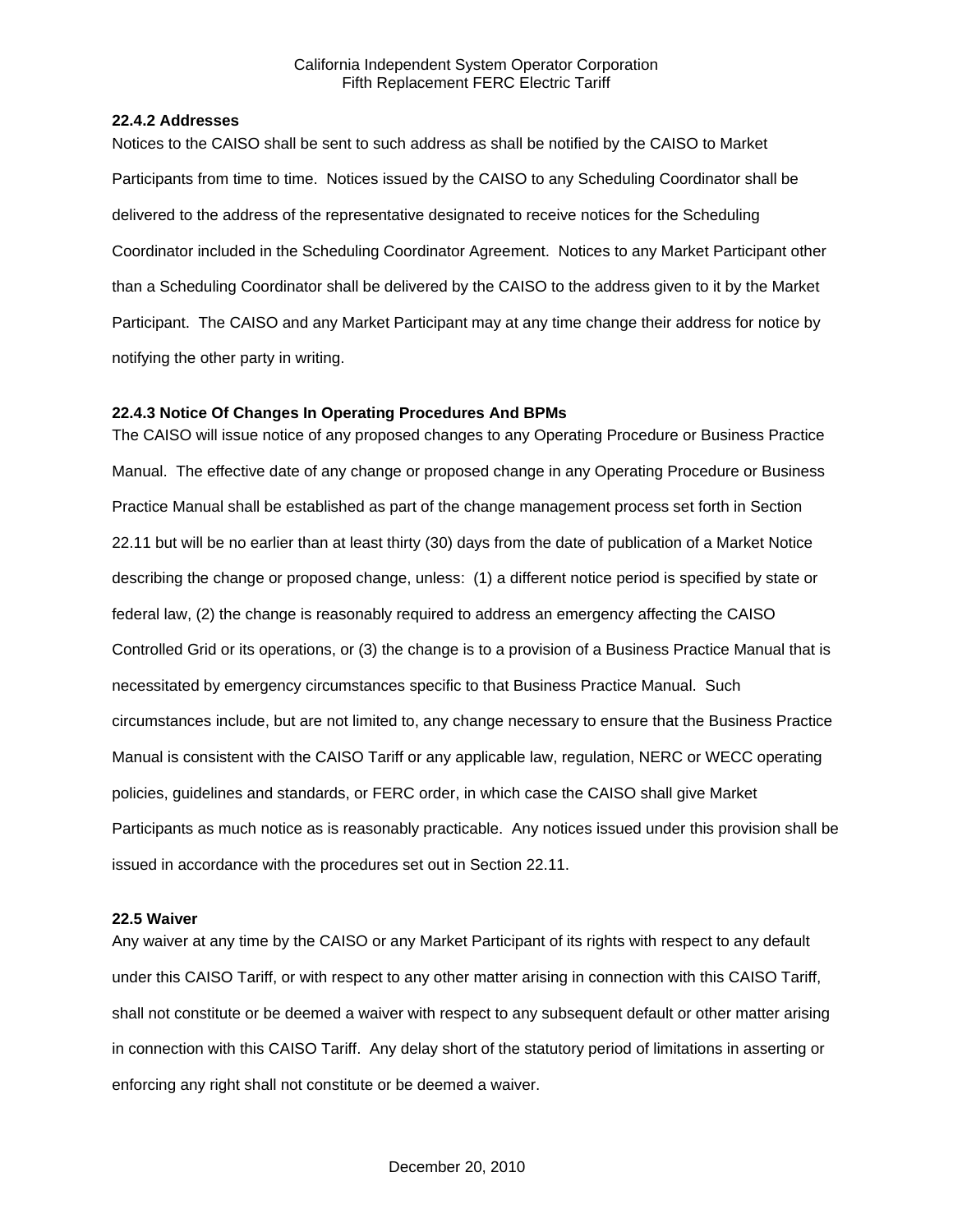## **22.6 Staffing And Training To Meet Obligations**

The CAISO shall engage sufficient staff to perform its obligations under this CAISO Tariff in a satisfactory manner consistent with Good Utility Practice. The CAISO shall make its own arrangements for the engagement of all staff and labor necessary to perform its obligations hereunder and for their payment. The CAISO shall employ (or cause to be employed) only persons who are appropriately qualified, skilled and experienced in their respective trades or occupations. CAISO employees and contractors shall abide by the CAISO Code of Conduct for employees contained in the CAISO bylaws and approved by FERC.

# **22.7 Accounts And Reports**

The CAISO shall notify Market Participants of any significant change in the accounting treatment or methodology of any costs or any change in the accounting procedures, which is expected to result in a significant cost increase to any Market Participant. Such notice shall be given at the earliest possible time, but no later than, sixty (60) days before implementation of such change.

# **22.8 Applicable Law And Forum**

This CAISO Tariff shall be governed by and construed in accordance with the laws of the State of California, except its conflict of laws provisions. Market Participants irrevocably consent that any legal action or proceeding arising under or relating to this CAISO Tariff to which the CAISO ADR Procedures do not apply, shall be brought in any court of the State of California or any federal court of the United States of America located in the State of California. Market Participants irrevocably waive any objection that they may have now or in the future to said courts in the State of California as the proper and exclusive forum for any legal action or proceeding arising under or related to this CAISO Tariff.

### **22.9 Consistency With Federal Laws And Regulations**

(a) Nothing in the CAISO Tariff shall compel any person or federal entity to: (1) violate federal statutes or regulations; or (2) in the case of a federal agency, to exceed its statutory authority, as defined by any applicable federal statutes, regulations, or orders lawfully promulgated thereunder. If any provision of this CAISO Tariff is inconsistent with any obligation imposed on any person or federal entity by federal law or regulation to that extent, it shall be inapplicable to that person or federal entity. No person or federal entity shall incur any liability by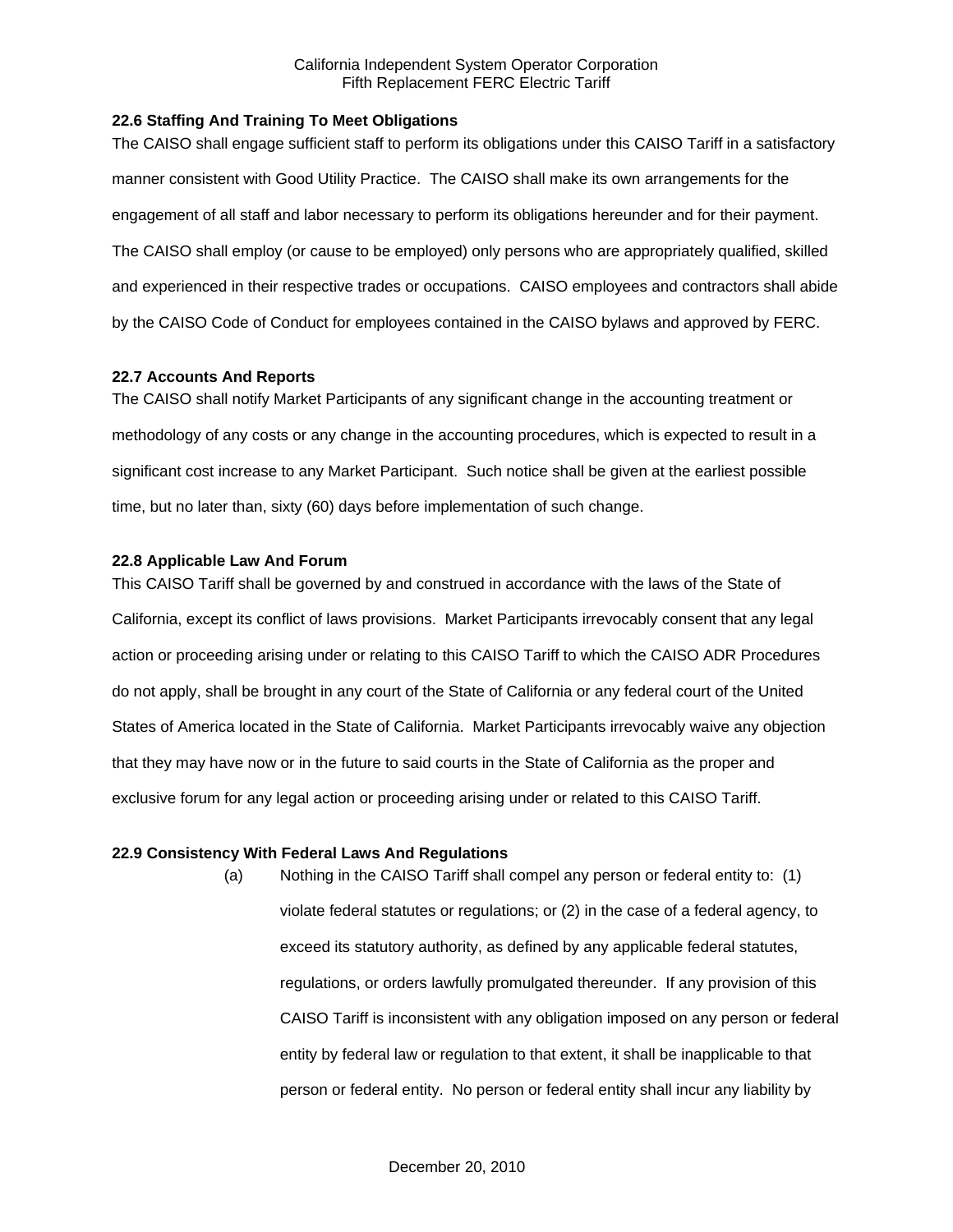failing to comply with a CAISO Tariff provision that is inapplicable to it by reason of being inconsistent with any federal statutes, regulations, or orders lawfully promulgated thereunder; provided, however, that such person or federal entity shall use its best efforts to comply with the CAISO Tariff to the extent that applicable federal laws, regulations, and orders lawfully promulgated thereunder permit it to do so.

- (b) If any provision of this CAISO Tariff requiring any person or federal entity to give an indemnity or impose a sanction on any person is unenforceable against a federal entity, the CAISO shall submit to the Secretary of Energy or other appropriate Departmental Secretary a report of any circumstances that would, but for this provision, have rendered a federal entity liable to indemnify any person or incur a sanction and may request the Secretary of Energy or other appropriate Departmental Secretary to take such steps as are necessary to give effect to any provisions of this CAISO Tariff that are not enforceable against the federal entity.
- (c) To the extent that the CAISO suffers any loss as a result of being unable to enforce any indemnity as a result of such enforcement being in violation of federal laws or regulations to which it is entitled under the CAISO Tariff under this Section or otherwise, it shall be entitled to recover such loss through the Grid Management Charge.

### **22.10 [Not Used]**

# **22.11 Operating Procedures And BPM Development And Amendment**

The CAISO shall prepare, maintain, promulgate and update the Operating Procedures and Business Practice Manuals. The Operating Procedures and Business Practice Manuals shall be consistent with the CAISO Tariff, and any NERC or WECC operating policies, guidelines and standards, and shall be available on the CAISO Website, provided that the CAISO shall not make available on the CAISO Website any portions of CAISO Operating Procedures that are confidential. The CAISO shall establish a stakeholder process as set forth in Section 22.11.1 and in a Business Practice Manual for BPM change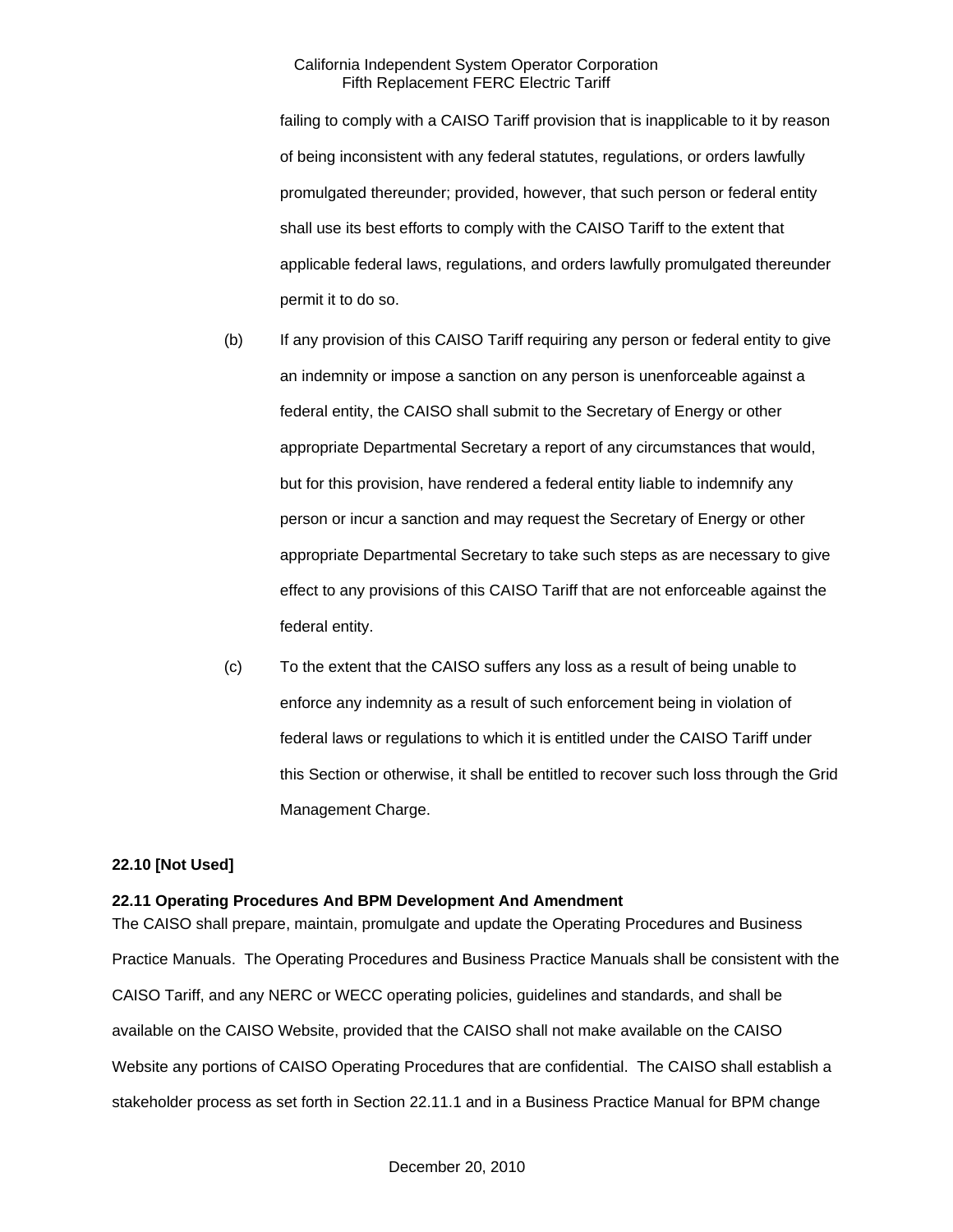management in order to ensure that all affected parties have an opportunity to comment on and shape the proposed nature of any proposed changes to any Business Practice Manual. Under that process, the CAISO and stakeholders shall consider whether any amendments to the CAISO Tariff are necessary in order to ensure the consistency of the CAISO Tariff and the Business Practice Manuals.

# **22.11.1 Process For Revisions Of Business Practice Manuals**

Revisions of Business Practice Manuals shall be made in accordance with the process set forth in this Section 22.11.1, provided that the details and procedures for submittal and consideration of a BPM Proposed Revision Request (PRR) and other elements of the BPM change management process shall be set forth in a separate Business Practice Manual for BPM change management.

# **22.11.1.1 BPM Proposed Revision Request Submittal**

A request to make any change to a BPM, including any attachments thereto that are incorporated by reference, and any changes to the BPM PRR must be initiated through a submittal of a BPM PRR, except as provided in Section 22.4.3 or 22.11.1.2.

The following entities may submit a BPM PRR:

- (1) Any Market Participant;
- (2) Local Regulatory Authority;
- (3) CAISO management; and
- (4) Any other entity that meets the following qualifications:
	- (a) The entity must represent a Market Participant in dealings with the CAISO or operate in the CAISO Markets, and
	- (b) The entity must demonstrate that the entity (or those it represents) is affected by the subject section(s) of the BPM.

BPM PRRs shall be submitted electronically to the CAISO in the form and manner described in the Business Practice Manual for BPM change management. The BPM PRR shall include a description of the requested revision, the reason for the suggested change, the impacts and benefits of the suggested change (including any impact on the CAISO Market structure, CAISO operations and Market Participants, to the extent the submitter may know this information), a list of affected BPM sections and subsections,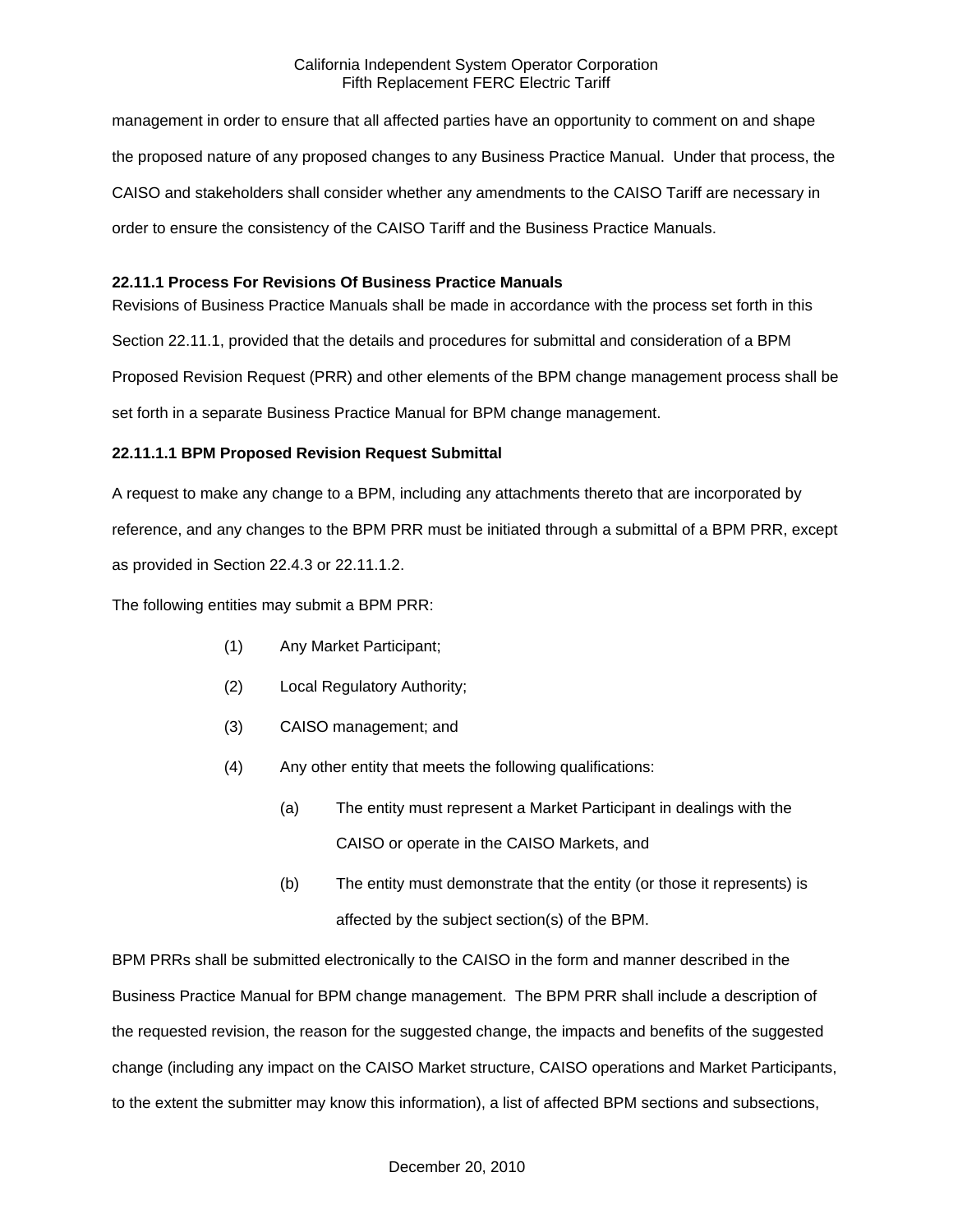general administrative information, suggested language for the requested revision, and for BPM PRRs submitted by CAISO management, a BPM PRR impact analysis.

## **22.11.1.2 BPM Proposed Revision Request Processing**

The CAISO shall review the BPM PRR for completeness and shall notify the submitter if the BPM PRR is incomplete, including the reasons for its determination, based upon the timelines provided in the BPM for BPM change management. An incomplete BPM PRR shall not receive further consideration until it is completed. In order to pursue the revision requested, a submitter must submit a completed version of the BPM PRR with the deficiencies corrected. If a submitted BPM PRR is complete or once a BPM PRR is corrected, the CAISO shall post the completed or corrected BPM PRR to the CAISO Website and publish a Market Notice of such posting.

### **22.11.1.3 BPM PRR Coordinator**

The consideration and disposition of BPM PRRs shall be led by a BPM change management coordinator. The BPM change management coordinator shall be an identified employee of the CAISO with responsibility for ensuring that BPM PRRs are processed and reviewed in accordance with the provisions of the Business Practice Manual for BPM change management. The BPM change management coordinator shall also be responsible for submitting a report to the CAISO Governing Board at each regularly scheduled CAISO Governing Board meeting that includes (1) the status of pending BPM PRRs, (2) a summary of proposed revisions that have been accepted, and (3) a summary of proposed revisions that have been rejected and the reason(s) that the proposed revisions have been rejected, including the positions of stakeholders, and any decision on appeal as provided in Section 22.11.1.6.

### **22.11.1.4 Types and Treatment of BPM PRRs**

Each BPM PRR shall be preliminarily classified by the BPM change management coordinator as either a Category A revision or a Category B or C revision. After further consultation with internal CAISO business units, the submitter (if not the CAISO), and representatives from potentially affected stakeholders in the BPM PRR review process, the BPM change management coordinator may reclassify the BPM PRR as appropriate. Types of BPM PRRs include: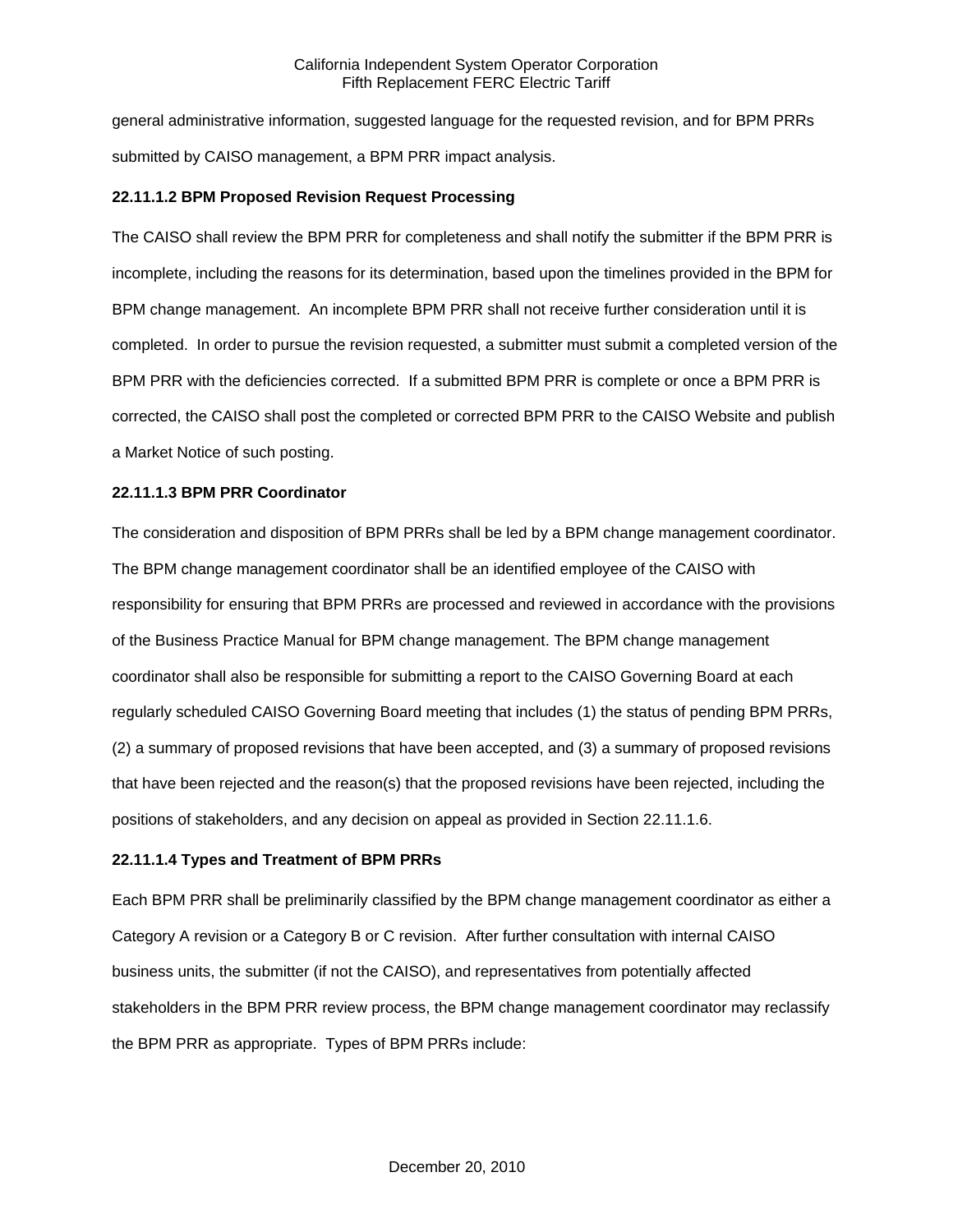(a) Category A – Clarifications of existing BPM language, grammatical errors, and revisions with minor significance.

In the event the CAISO receives no comments or no adverse comments within the specified time frame, the CAISO may incorporate the proposed changes into the BPM, if reasonably acceptable to the CAISO, before the next BPM change management meeting. These changes may be placed into effect at any time after the comment period expires.

> (b) Category B – Revisions of substantial significance or revisions that require changes to CAISO or Market Participants' systems.

For proposals falling in this category, the CAISO will, unless urgent or emergency circumstances exist, delay implementation until after the next regularly scheduled BPM change management meeting even if no comments or no adverse comments are received. In the case of a proposed change affecting the CAISO's systems, the CAISO will prepare a BPM PRR impact analysis, if not already prepared, in accordance with the procedures set forth in the Business Practice Manual. The CAISO shall post the completed BPM PRR impact analysis to the CAISO Website and publish a Market Notice of such posting. Comments may be filed concerning the BPM PRR impact analysis. The comments must be delivered electronically to the CAISO within ten (10) Business Days or otherwise as specified in a Market Notice. Comments shall be posted to the CAISO Website.

> (c) Category C – Revisions implementing significant new CAISO policies and/or potentially requiring revisions to the CAISO Tariff.

Proposed revisions implementing significant new CAISO policies may have implications outside the scope of a proposed change to a BPM and may require alternative treatment. For proposals falling in this category, the CAISO will, unless urgent or emergency circumstances exist, delay implementation until after the next regularly scheduled BPM change management meeting. If the CAISO concludes that a Category C BPM PRR cannot be implemented without an amendment to the CAISO Tariff, the CAISO will provide a written explanation and indicate its support for or opposition to the need or appropriateness of a tariff amendment. The written explanation shall also indicate a lead department or business unit within the CAISO that would have responsibility for leading any stakeholder process necessary for the tariff amendment.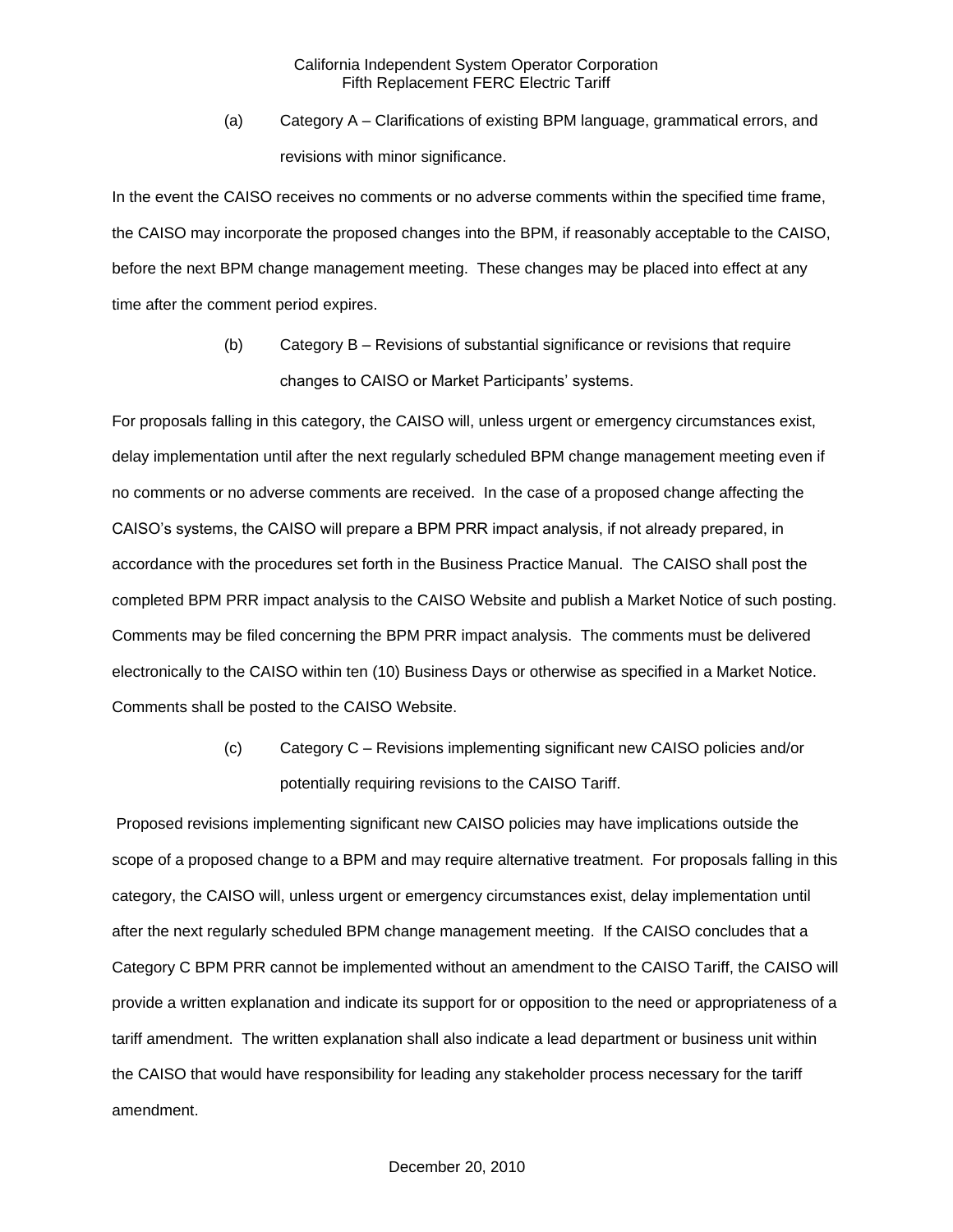## **22.11.1.5 BPM PRR Review and Action**

Any interested stakeholder or CAISO management may comment on a posted BPM PRR in accordance with the process set forth in the Business Practice Manual for BPM change management. To receive consideration, comments must be delivered electronically to the CAISO within ten (10) Business Days, or within any shorter period determined to be necessary or appropriate pursuant to the provisions of either Sections 22.11.1.7 or 22.11.1.8. Comments shall be posted to the CAISO Website. After their comment periods have expired, BPM PRRs shall be considered by the CAISO at a regularly established monthly public meeting or specially-noticed meeting dedicated to that purpose. Following any meeting to consider pending BPM PRRs and subject to the standards set forth in Section 22.11.1.4, the BPM change management coordinator shall issue a recommendation for action on each pending BPM PRR and shall publish for public comment a report on the recommendation in accordance with the procedures set forth in the Business Practice Manual for BPM change management. The report shall be sufficiently detailed and shall be published in a timeframe that allows interested stakeholders a meaningful opportunity to provide written comment. The BPM change management coordinator shall publish a final decision on any BPM PRR after considering stakeholder comments and all relevant impacts on their business needs and after the PRR recommendation report and comments concerning it have been discussed at a BPM change management meeting, in accordance with procedures set forth in the Business Practice Manual for BPM change management.

#### **22.11.1.6 Right to Appeal to CAISO**

Any entity eligible to submit a BPM PRR under Section 22.11.1.1 may, within ten (10) Business Days, appeal in writing the outcome of any BPM PRR to a committee comprising at least three CAISO executives established in accordance with procedures set forth in the Business Practice Manual for BPM change management. The CAISO will establish a standing meeting time for the BPM appeals committee to be used if needed and will establish the composition of the BPM appeals committee, including alternates in the case of schedule or other conflicts. Standing meeting dates and the BPM appeals committee composition will be established at least three months in advance. The CAISO may change the meeting time with ten (10) Business Days notice if required to accommodate schedules of the members of the BPM appeals committee. The executive sponsor of a BPM PRR may not sit in review of any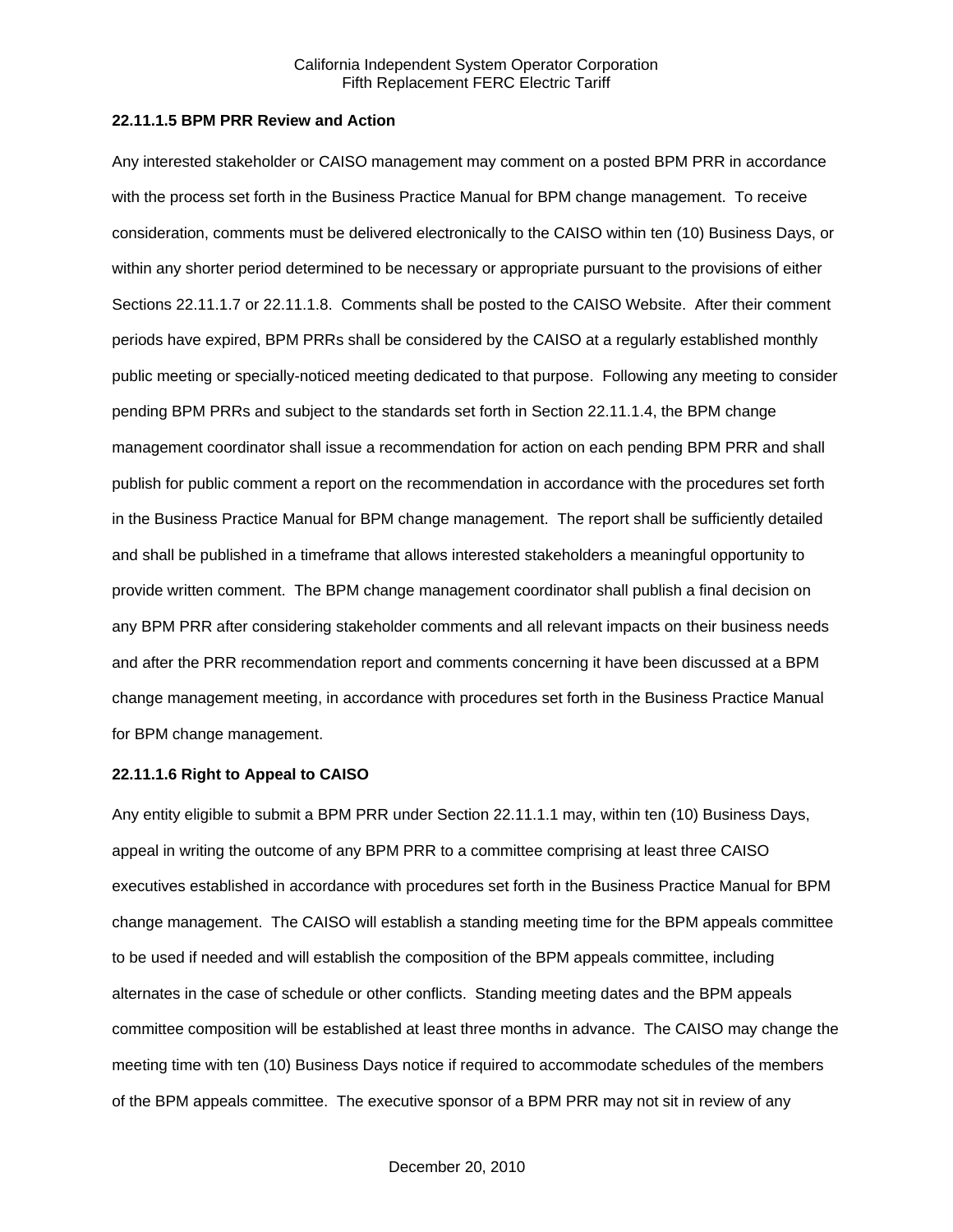appeal of a final decision regarding that same BPM PRR but may participate in and be present during the public discussion of any appeal. The CAISO committee will review the appeal and publish its decision to the appealing party and to the CAISO Website. If not satisfied with the decision on appeal, the appellant may raise concerns it may have with the CAISO Governing Board at the next regularly scheduled Board meeting through the public comment period or through prior letter to the Governing Board.

#### **22.11.1.7 CAISO Expedited Action in Emergency Circumstances**

Notwithstanding the provisions of Section 22.11.1.1, the CAISO may take expedited action to change or clarify a provision of a BPM under emergency circumstances. In addition to the circumstances identified in Section 22.4.3, emergency circumstances exist whenever the CAISO determines in good faith that (i) failure to implement a change or clarification to a BPM on an expedited basis would substantially and adversely affect System Reliability or security or the competitiveness of the CAISO Markets, and (ii) there is insufficient time to comply with the BPM PRR procedures set forth in Section 22.11.1. The CAISO shall take reasonable steps to communicate with Market Participants and any other directly-affected entities prior to taking expedited action if practicable. If the CAISO takes expedited action to change or clarify a provision of a BPM in emergency circumstances, the CAISO shall promptly issue a Market Notice and submit a BPM PRR to examine the necessity of the change and its impacts.

#### **22.11.1.8 Urgent Requests by Entities for BPM Revisions**

An entity submitting a BPM PRR may request that the BPM PRR be considered on an urgent basis and may be required to show reasonable necessity for such an urgent request. The BPM change management coordinator may designate a BPM PRR for urgent consideration if the BPM change management coordinator determines that such BPM PRR (1) requires immediate attention due to (i) serious concerns about CAISO System Reliability or market operations under the unmodified language or (ii) the crucial nature of Settlement activity conducted pursuant to any Settlement formula, and (2) is of a nature that allows for rapid implementation without negative consequences to the reliability and integrity of the CAISO's system or market operations. The BPM change management coordinator shall consider the urgent BPM PRR at its next regularly scheduled meeting, or at a special meeting called by the BPM change management coordinator to consider the urgent BPM PRR. Any revisions to a BPM that take effect pursuant to an urgent BPM PRR shall be subject to a BPM PRR impact analysis.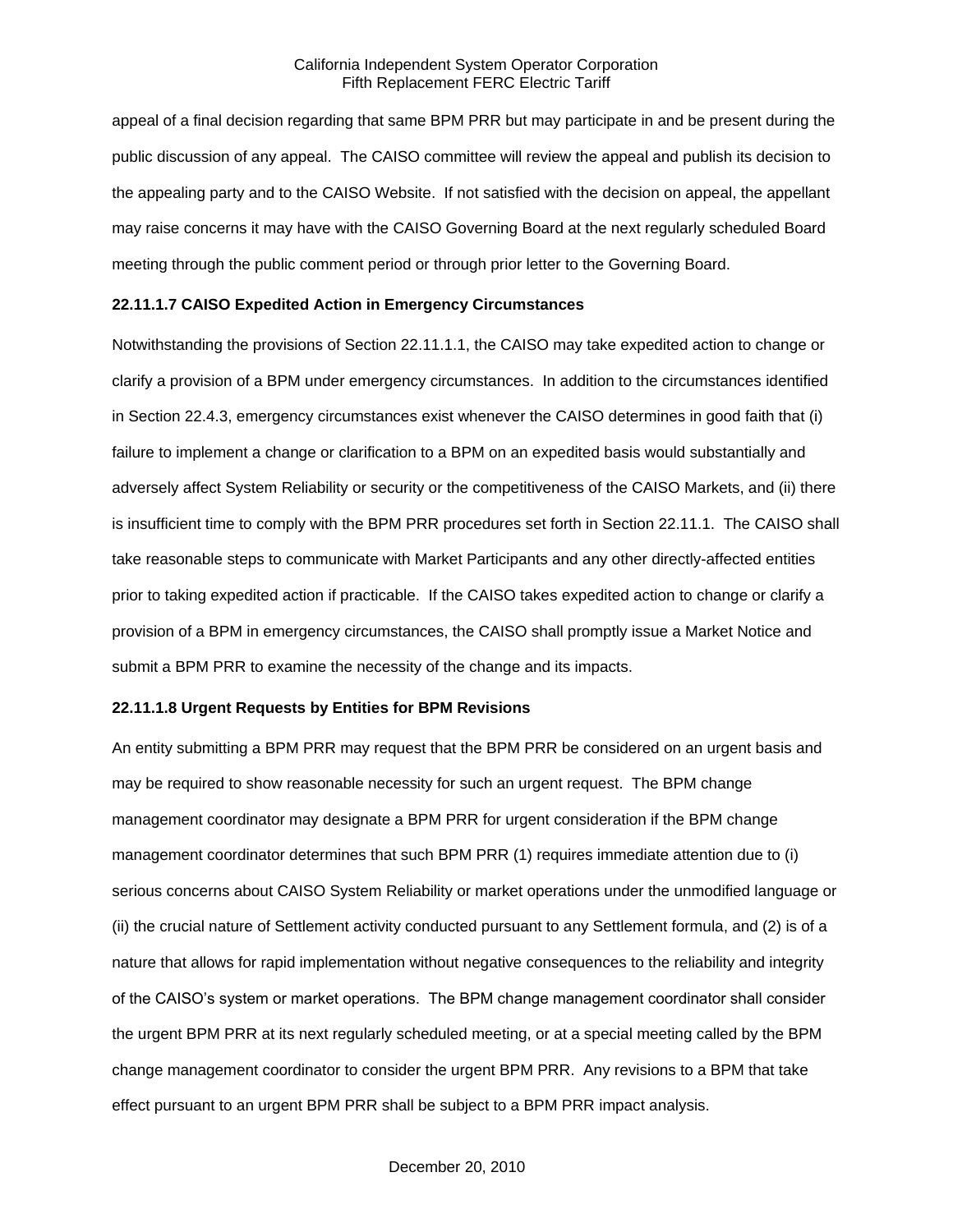#### **22.11.2 Changes To BPM For BPM Change Management**

Any changes to the Business Practice Manual for BPM change management shall require CAISO Governing Board approval.

#### **22.11.3 Requests For And Access To Nonpublic Operating Procedures**

Non-public Operating Procedures contain information that is either market sensitive, system security sensitive, or proprietary to third parties. The CAISO may limit access to these non-public Operating Procedures. Subject to agreed upon controls, the CAISO will make non-public CAISO Operating Procedures or portions thereof available to entities that are operationally affected by implementation of the Operating Procedure or any proposed changes to the Operating Procedure. Such controls may include execution of a nondisclosure agreement or other measures to limit access, disclosure and use of any non-public information. Subject to agreed upon controls, the CAISO will provide access to employees or representatives acting as agents of the requesting entity. For purposes of this tariff section an entity is "operationally affected" if (1) the entity is a party to the Transmission Control Agreement, a neighboring Balancing Authority or a Market Participant and (2) the Operating Procedure, if implemented, would require a change outside of the CAISO Markets in the operation of that entity's facilities that are part of or interconnected to the CAISO Controlled Grid. An entity that may merely be affected economically or financially by implementation or revision of a non-public Operating Procedure or portion thereof is not entitled to access to that Operating Procedure or portion thereof pursuant to this Section 22.11.3.

Any entity that believes it is operationally affected by a non-public CAISO Operating Procedure may seek access to that Operating Procedure by providing a written request to the CAISO. Any such request must identify the specific Operating Procedure to which the entity seeks access, the name and position of the employees and representatives of the entity that seek to review the non-public Operating Procedure, a representation that each employee or representative needs to review the non-public Operating Procedure or portion thereof to perform their employment responsibilities and a representation that each employee or representative does not perform a market function on behalf of the requesting entity. The CAISO shall respond in writing to a request for access to a non-public Operating Procedure or portion thereof within ten (10) Business Days after receipt of the request. The CAISO will state whether it will allow access to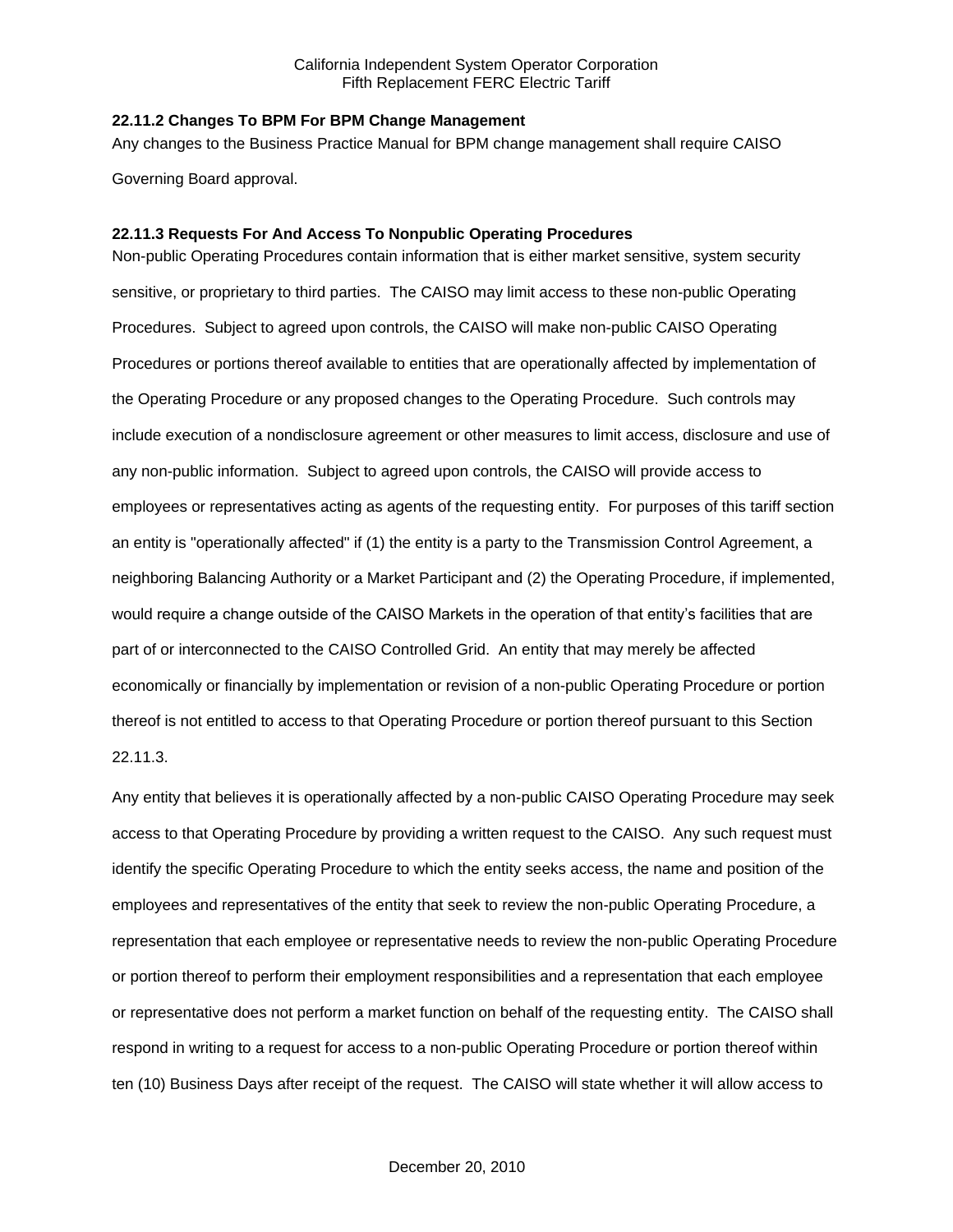review the non-public Operating Procedure and under what set of proposed controls. The CAISO will determine whether to provide access to review the non-public Operating Procedure based on whether the entity is operationally affected as a result of implementation of the Operating Procedure or a portion thereof. If the CAISO determines that the entity is operationally affected by the Operating Procedure or portion thereof, the CAISO will, subject to agreed-upon controls, provide access to the non-public Operating Procedure within thirty (30) days of the entity's written request. If the CAISO determines that the entity is not operationally affected by the Operating Procedure or portion thereof, the CAISO will explain the reason for its determination in its written response. If the CAISO denies a request for access to a non-public Operating Procedure or portion thereof, the requesting entity shall have the right to invoke the CAISO ADR Procedures in Section 13.

## **22.12 [Not Used]**

#### **22.13 Scheduling Responsibilities And Obligations**

Nothing in this CAISO Tariff is intended to permit or require the violation of federal or California law concerning hydro-generation and Dispatch, including but not limited to fish release requirements, minimum and maximum dam reservoir levels for flood control purposes, and in-stream flow levels. In carrying out its functions, the CAISO will comply with and will have the necessary authority to give instructions to Participating TOs and Market Participants to enable it to comply with requirements of environmental legislation and environmental agencies having authority over the CAISO in relation to Environmental Dispatch and will expect that submitted Bids, including Self-Schedules will support compliance with the requirements of environmental legislation and environmental agencies having authority over Generators in relation to Environmental Dispatch. In contracting for Ancillary Services and Imbalance Energy the CAISO will not act as principal but as agent for and on behalf of the relevant Scheduling Coordinators.

### **23. Categories Of Transmission Capacity**

References to new firm uses shall mean any use of CAISO transmission service, except for uses associated with Existing Rights or TORs. Prior to the start of the Day-Ahead Market, for each Balancing Authority Area Transmission Interface, the CAISO will allocate the forecasted Total Transfer Capability of the Transmission Interface to four categories. This allocation will represent the CAISO's best estimates at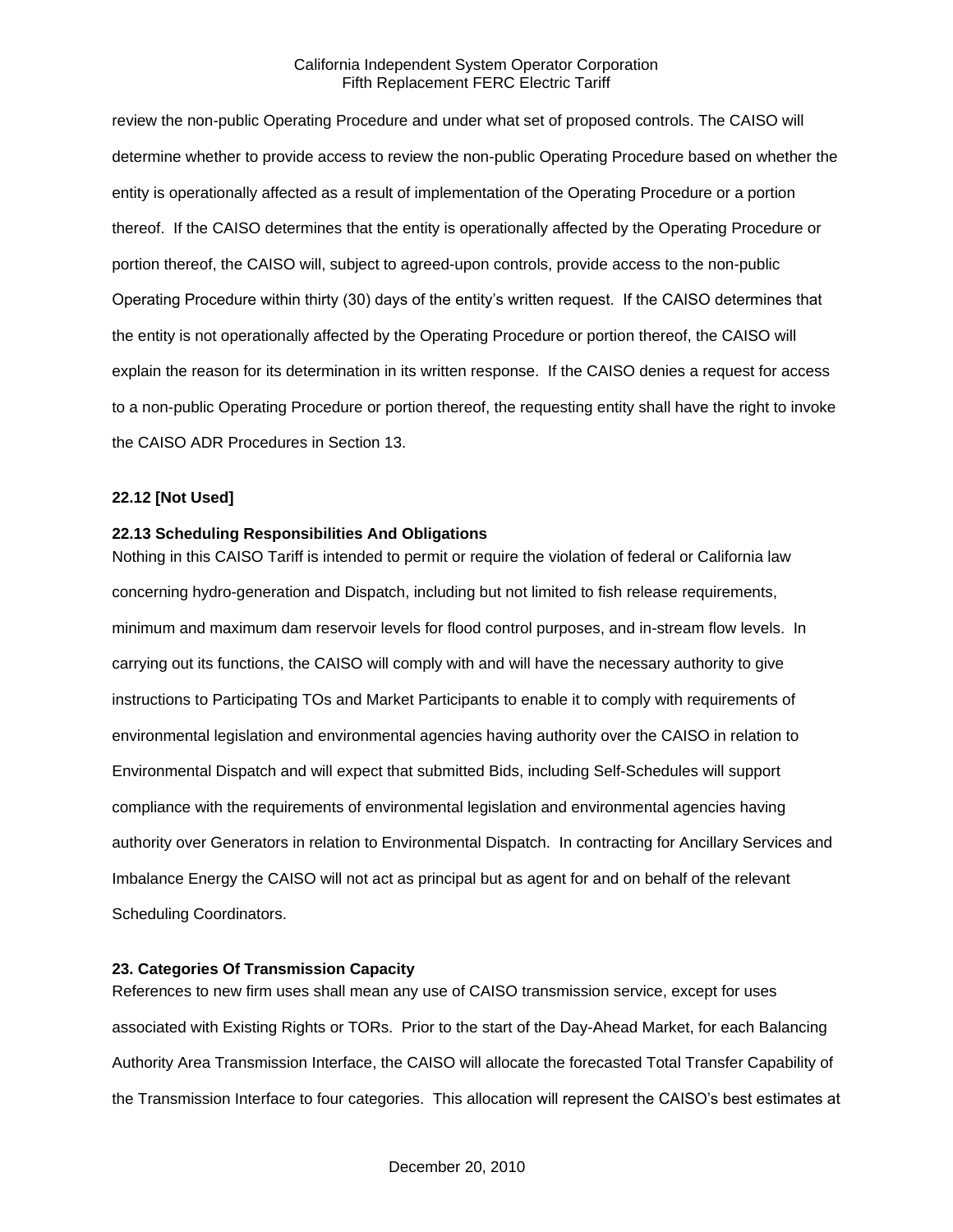the time, and is not intended to affect any rights provided under Existing Contracts or TORs. The CAISO's forecast of Total Transfer Capability for each Balancing Authority Area Transmission Interface will depend on prevailing conditions for the relevant Trading Day, including, but not limited to, the effects of parallel path (unscheduled) flows and/or other limiting operational conditions. This information will be posted on OASIS in accordance with this CAISO Tariff. The four categories are as follows:

- (a) transmission capacity that must be reserved for firm Existing Rights;
- (b) transmission capacity that may be allocated for use as CAISO transmission service (i.e., "new firm uses");
- (c) transmission capacity that may be allocated by the CAISO for conditional firm Existing Rights; and
- (d) transmission capacity that may remain for any other uses, such as non-firm Existing Rights for which the Responsible PTO has no discretion over whether or not to provide such non-firm service.

## **24. Comprehensive Transmission Planning Process**

### **24.1 Overview**

The CAISO will develop a comprehensive Transmission Plan and approve transmission upgrades or additions using the Transmission Planning Process set forth in this Section 24. The CAISO will analyze the need for transmission upgrades and additions in accordance with the methodologies and criteria set forth in this Section 24, the Transmission Control Agreement, and the applicable Business Practice Manuals. The comprehensive Transmission Plan will identify transmission upgrade or addition projects associated with Approved Project Sponsors that are Merchant Transmission Facilities or are needed: (1) to maintain System Reliability; (2) to satisfy the requirements of a Location Constrained Resource Interconnection Facility; (3) to maintain the simultaneous feasibility of allocated Long-Term CRRs; and (4) as LGIP Network Upgrades identified pursuant to Section 24.4.6.5. The comprehensive Transmission Plan will identify transmission addition and upgrade elements with no approved Project Sponsors needed to (1) meet state and federal policy requirements and directives that are not inconsistent with the Federal Power Act, including renewable portfolio standards policies; and (2) reduce congestion costs, production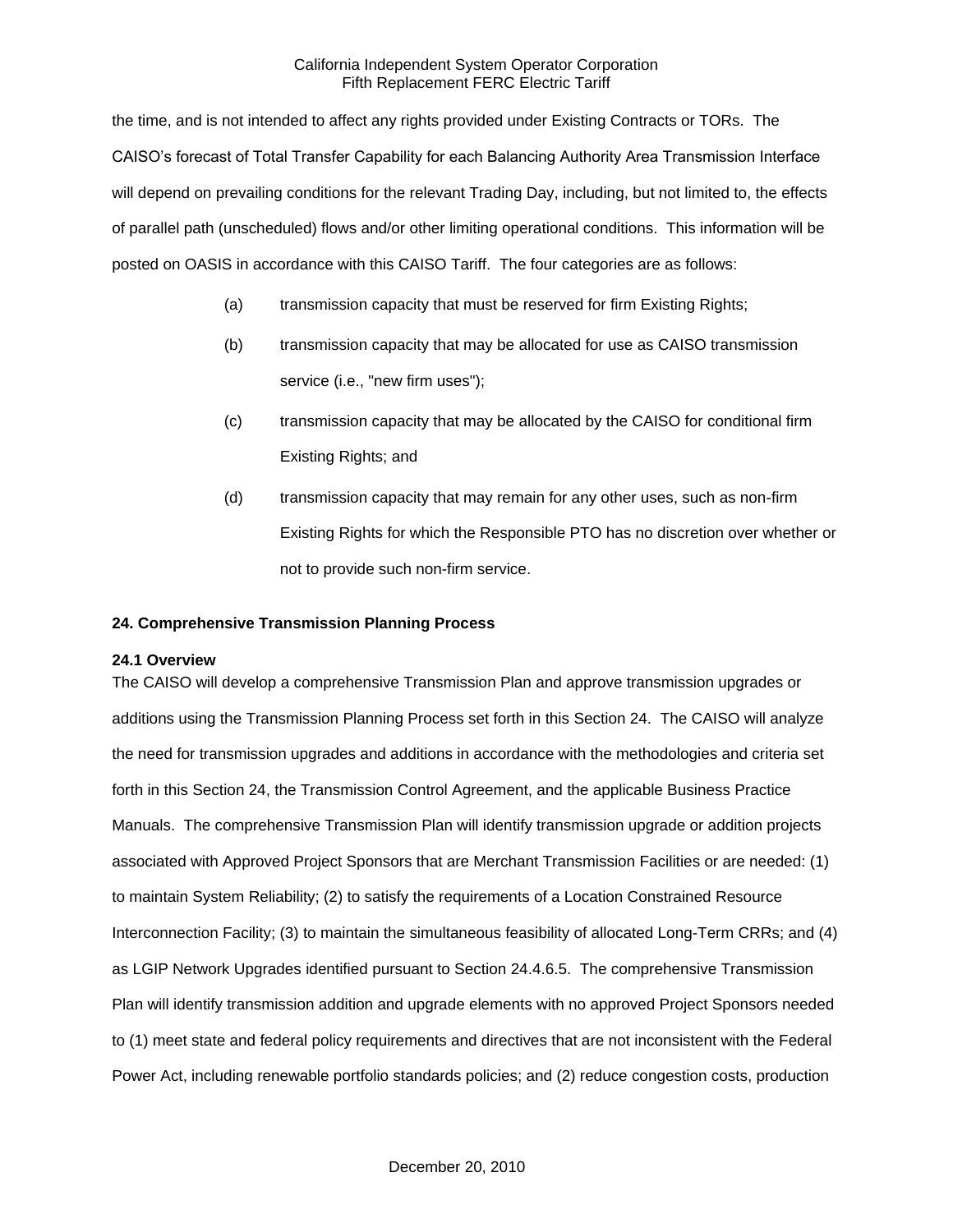supply costs, transmission losses, or other electric supply costs resulting from improved access to costeffective resources. For purposes of this Section 24, the term "the year X/(X+1) planning cycle" will refer to the Transmission Planning Process initiated during year X to complete a comprehensive Transmission Plan in year X+1.

#### **24.2 Nature of the Transmission Planning Process**

The CAISO will develop the annual comprehensive Transmission Plan and approve transmission upgrades or additions using a shall perform the CAISO's Transmission Planning Process with three (3) phases. In Phase 1, the CAISO will develop and complete the Unified Planning Assumptions and Study Plan and, in parallel, begin development of a conceptual statewide plan. In Phase 2, the CAISO will complete the comprehensive Transmission Plan. In Phase 3, the CAISO will evaluate proposals to construct and own specific transmission upgrade or addition elements specified in the comprehensive Transmission Plan.on an annual cycle in accordance with the terms of this CAISO Tariff, the Transmission Control Agreement, and the Business Practice Manual. The Transmission Planning Process shall, at a minimum:

- (a) Coordinate and consolidate in a single plan the transmission needs of the CAISO Balancing Authority Area for into a single plan, which will be assessed on the basis of maintaining the reliability of the CAISO Controlled Grid in accordance with Applicable Reliability Criteria and CAISO Planning Standards, in a manner that promotes the economic efficiency of the CAISO Controlled Grid and considers federal and state environmental and other policies affecting the provision of Energy.
- (b) Reflect a planning horizon covering a minimum of ten (10) years that considers previously approved transmission upgrades and additionstransmission enhancements and expansions, Demand Forecasts, Demand-side management, and capacity forecasts relating to generation technology type, additions and retirements, and such other factors as the CAISO determines are relevant.
- (c) Seek to avoid unnecessary duplication of facilities and ensure the simultaneous feasibility of the CAISO Transmission Plan and the transmission plans of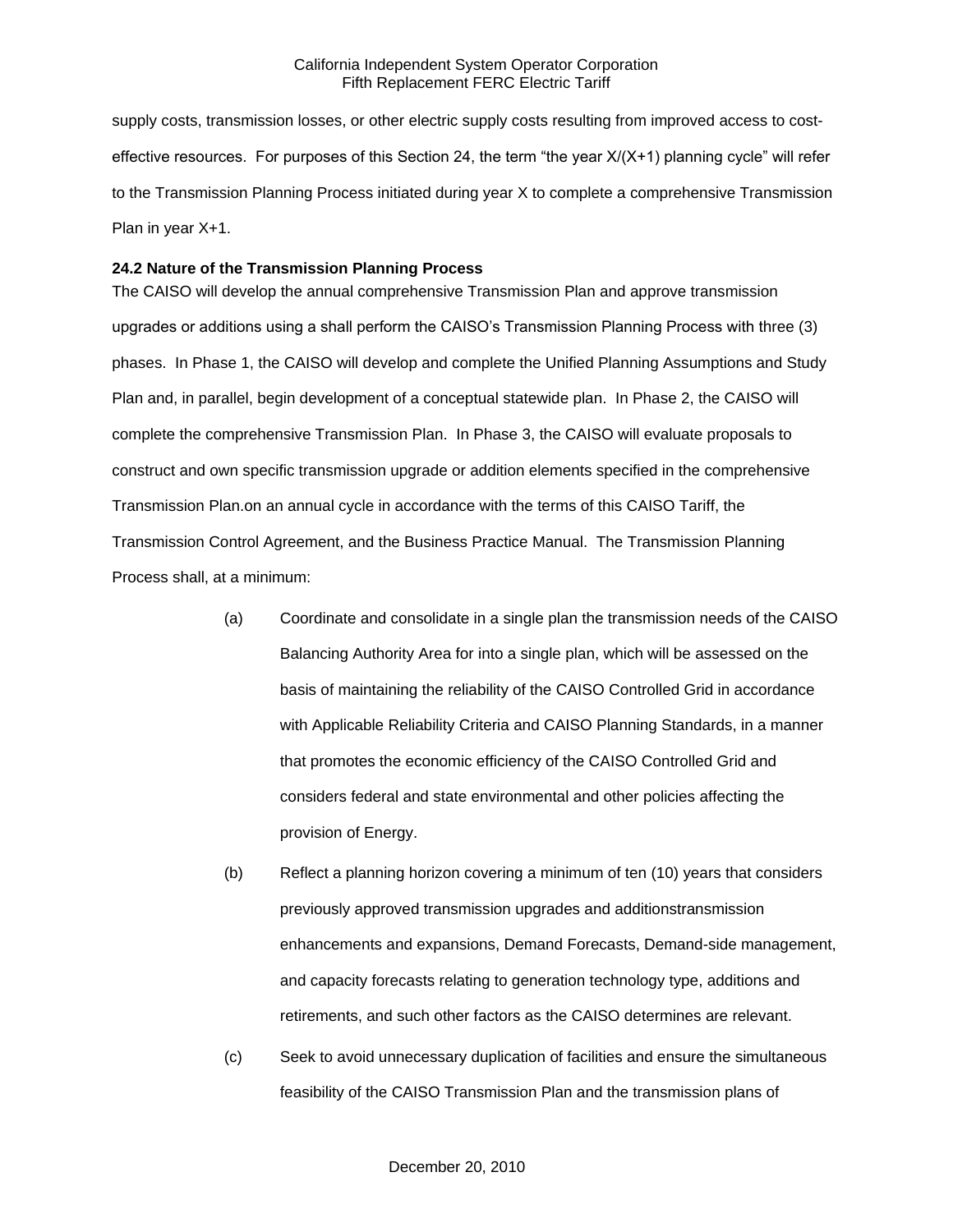interconnected Balancing Authority Areas, and otherwise coordinate with regional and sub-regional transmission planning processes and entities, including interconnected Balancing Authority Areas. in accordance with Section 24.8.

- (d) Identify existing and projected limitations of the CAISO Controlled Grid's physical, economic or operational capability or performance and identify transmission upgrades and additions, including alternatives thereto, deemed needed in accordance with Section 24.1 to address the existing and projected limitations.
- (e) Account for any effects on the CAISO Controlled Grid of the interconnection of Generating Units on the Distribution System under the Wholesale Distribution Access Tariffs of the Participating TOs, including an assessment of the deliverability of such Generating Units in a manner consistent with CAISO interconnection procedures. on a basis comparable to the Deliverability Assessment performed under Appendix U or Appendix Y, as applicable

# **24.3 Transmission Planning Process Phase 1**

Phase 1 consists of two (2) parallel processes: (1) the development of the Unified Planning Assumptions and Study Plan; and, (2) initiation of the development of the statewide conceptual transmission plan, as discussed in Section 24.4.4.

# **24.3.1 Inputs to the Unified Planning Assumptions and Study Plan**

The CAISO will develop Unified Planning Assumptions and a Study Plan using information and data from the approved Transmission Plan developed in the previous planning cycle. The CAISO will consider the following in the development of the Unified Planning Assumptions and Study Plan:

- (a) WECC base cases, as may be modified for the relevant planning horizon;
- (b) Transmission upgrades and additions approved by the CAISO in past Transmission Planning Process cycles, including upgrades and additions which the CAISO has determined address transmission elements in comprehensive Transmission Plan developed in the previous planning cycle;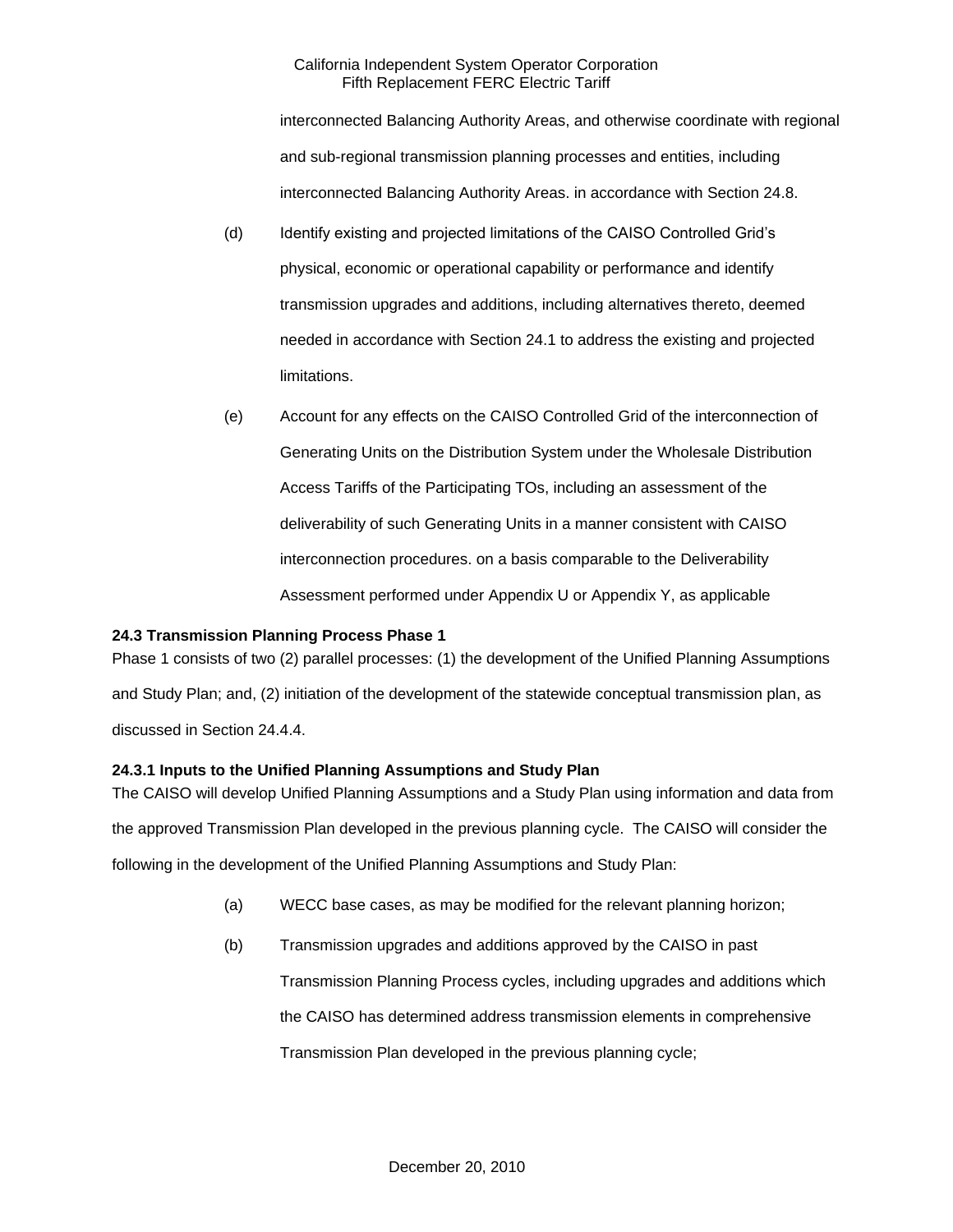- (c) Category 2 policy-driven transmission upgrade and addition elements from a prior planning cycle as described in Section 24.4.6.6;
- (d) Location Constrained Resource Interconnection Facilities conditionally approved under Section 24.4.6.3;
- (e) Network Upgrades identified pursuant to Section 25, Appendix U, Appendix V, Appendix Y or Appendix Z relating to the CAISO's Large Generator Interconnection Procedures and Appendices S and T relating to the CAISO's Small Generator Interconnection Procedures that were not otherwise included in the comprehensive Transmission Plan from the previous annual cycle;
- (f) Operational solutions validated by the CAISO in the Local Capacity Technical Study under Section 40.3.1;
- (g) Policy requirements and directives, as appropriate, including programs initiated by state and federal regulatory agencies;
- (h) Energy Resource Areas or similar resource areas identified by Local Regulatory Authorities;
- (i) Demand response programs that are proposed for inclusion in the base case or assumptions for the comprehensive Transmission Plan;
- (j) Generation and other non-transmission projects that are proposed for inclusion in long-term planning studies as alternatives to transmission additions or upgrades;
- (k) Beginning with the 2011/2012 planning cycle, Economic Planning Study requests submitted in comments on the draft Unified Planning Assumptions and Study.
- (l) Planned facilities in interconnected Balancing Authority Areas.

# **24.3.2 Contents of the Unified Planning Assumptions and Study Plan**

The Unified Planning Assumptions and Study Plan shall, at a minimum, provide:

(a) The planning data and assumptions to be used in the Transmission Planning

Process cycle, including, but not limited to, those related to Demand Forecasts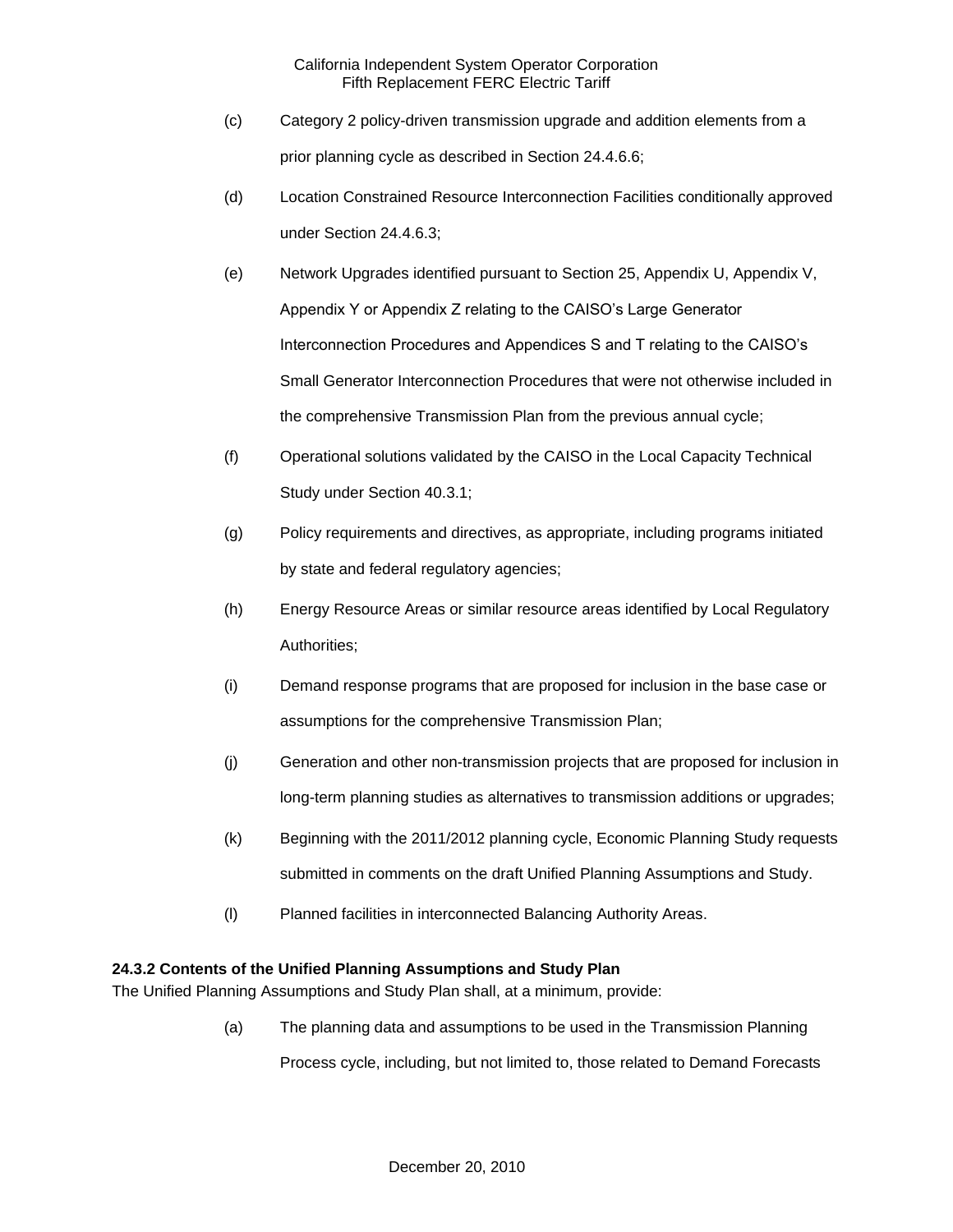and distribution, potential generation capacity additions and retirements, and transmission system modifications;

- (b) A description of the computer models, methodology and other criteria used in each technical study performed in the Transmission Planning Process cycle;
- (c) A list of each technical study to be performed in the Transmission Planning Process cycle and a summary of each technical study's objective or purpose;
- (d) A description of significant modifications to the planning data and assumptions as allowed by Section 24.3.1(a) and consistent with Section 24.3.2;
- (e) The identification of any entities directed to perform a particular technical study or portions of a technical study;
- (f) A proposed schedule for all stakeholder meetings to be held as part of the Transmission Planning Process cycle and the means for notification of any changes thereto, the location on the CAISO Website of information relating to the technical studies performed in the Transmission Planning Process cycle, and the name of a contact person at the CAISO for each technical study performed in the Transmission Planning Process cycle;
- (g) To the maximum extent practicable, and where applicable, appropriate sensitivity analyses, including project or solution alternatives, to be performed as part of technical studies;
- (h) Descriptions of the High Priority Economic Planning Studies as determined by the CAISO under section 24.3.5; and
- (i) Identification of state or federal requirements or directives that the CAISO will utilize, pursuant to Section 24.4.6.6, to identify policy-driven transmission elements.

# **24.3.3 Stakeholder Input - Unified Planning Assumptions/Study Plan**

(a) Beginning with the 2011/2012 planning cycle and in accordance with the schedule set forth in the Business Practice Manual, the CAISO will provide a comment period during which Market Participants, electric utility regulatory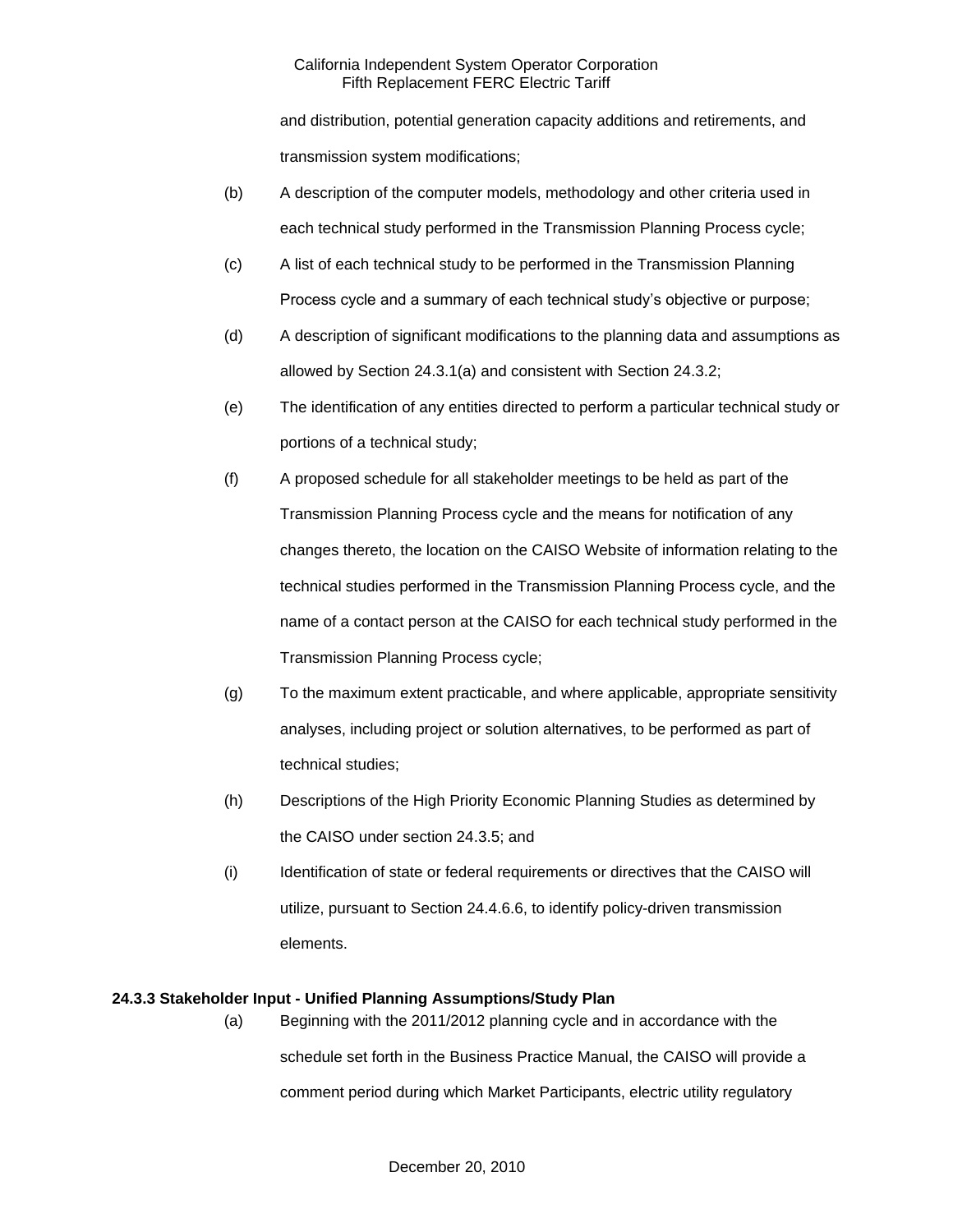agencies and all other interested parties may submit the following proposals for consideration in the development of the draft Unified Planning Assumptions and Study Plan:

- (i) Demand response programs for inclusion in the base case or assumptions; and
- (ii) Generation and other non-transmission alternatives, consistent with Section 24.3.2(a) proposed as alternatives to transmission additions or upgrades.
- (b) Following review of relevant information, including stakeholder comments submitted pursuant to Section 24.3.3(a), the CAISO will prepare and post on the CAISO Website a draft of the Unified Planning Assumptions and Study Plan. The CAISO will issue a Market Notice announcing the availability of such draft, soliciting comments, and scheduling a public conference(s) as required by Section 24.3.3(c).
- (c) No less than one (1) week subsequent to the posting of the draft Unified Planning Assumptions and Study Plan, the CAISO will conduct a minimum of one (1) public meeting open to Market Participants, electric utility regulatory agencies, and other interested parties to review, discuss, and recommend modifications to the draft Unified Planning Assumptions and Study Plan. Additional meetings, web conferences, or teleconferences may be scheduled as needed. All stakeholder meetings, web conferences, or teleconferences shall be noticed by Market Notice.
- (d) Interested parties will be provided a minimum of two (2) weeks following the first public meeting to provide comments on the draft Unified Planning Assumptions and Study Plan. Such comments may include Economic Planning Study requests based on the comprehensive Transmission Plan from the prior cycle. All comments on the draft Unified Planning Assumptions and the Study Plan will be posted by the CAISO to the CAISO Website.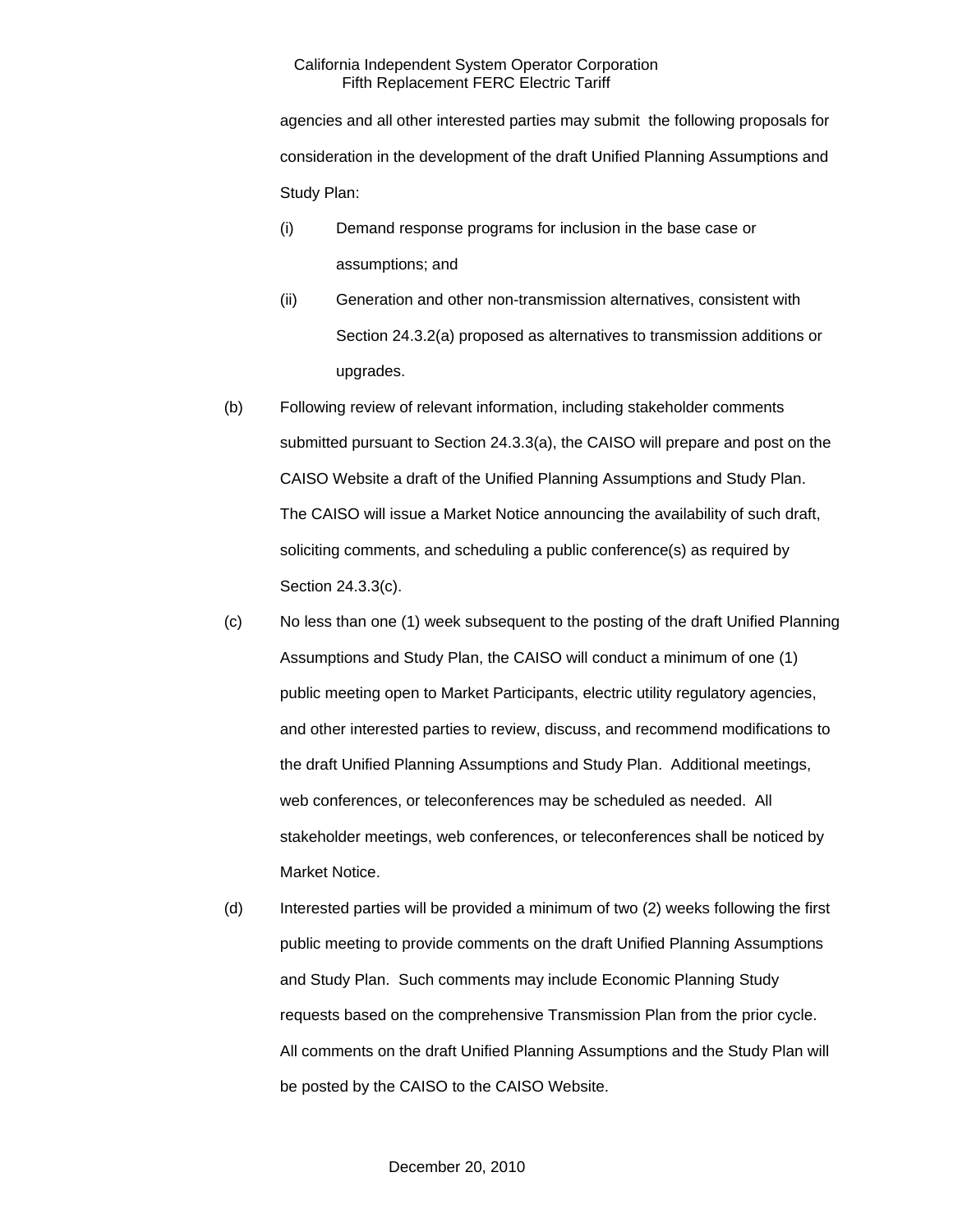(e) Following the public conference(s), and under the schedule set forth in the Business Practice Manual, the CAISO will determine and publish to the CAISO Website the final Unified Planning Assumptions and Study Plan in accordance with the procedures set forth in the Business Practice Manual. The CAISO will post the base cases to be used in the technical studies to its secured website as soon as possible after the final Unified Planning Assumptions and Study Plan have been published.

### **24.3.4 Economic Planning Studies**

### **24.3.4.1 CAISO Assessment of Requests for Economic Planning Studies**

Following the submittal of a request for an Economic Planning Study, the CAISO will determine whether the request shall be designated as a High Priority Economic Planning Study for consideration in the development of the comprehensive Transmission Plan. In making the determination, the CAISO will consider:

- (a) Whether the requested Economic Planning Study seeks to assess Congestion not identified or identified and not mitigated by the CAISO in previous Transmission Planning Process cycles;
- (b) Whether the requested Economic Planning Study addresses delivery of Generation from Location Constrained Resource Interconnection Generators or network transmission facilities intended to access Generation from an Energy Resource Area or similar resource area assigned a high priority by the CPUC or CEC;
- (c) Whether the requested Economic Planning Study is intended to address Local Capacity Area Resource requirements;
- (d) Whether resource and Demand information indicates that Congestion described in the Economic Planning Study request is projected to increase over the planning horizon used in the Transmission Planning Process and the magnitude of that Congestion; or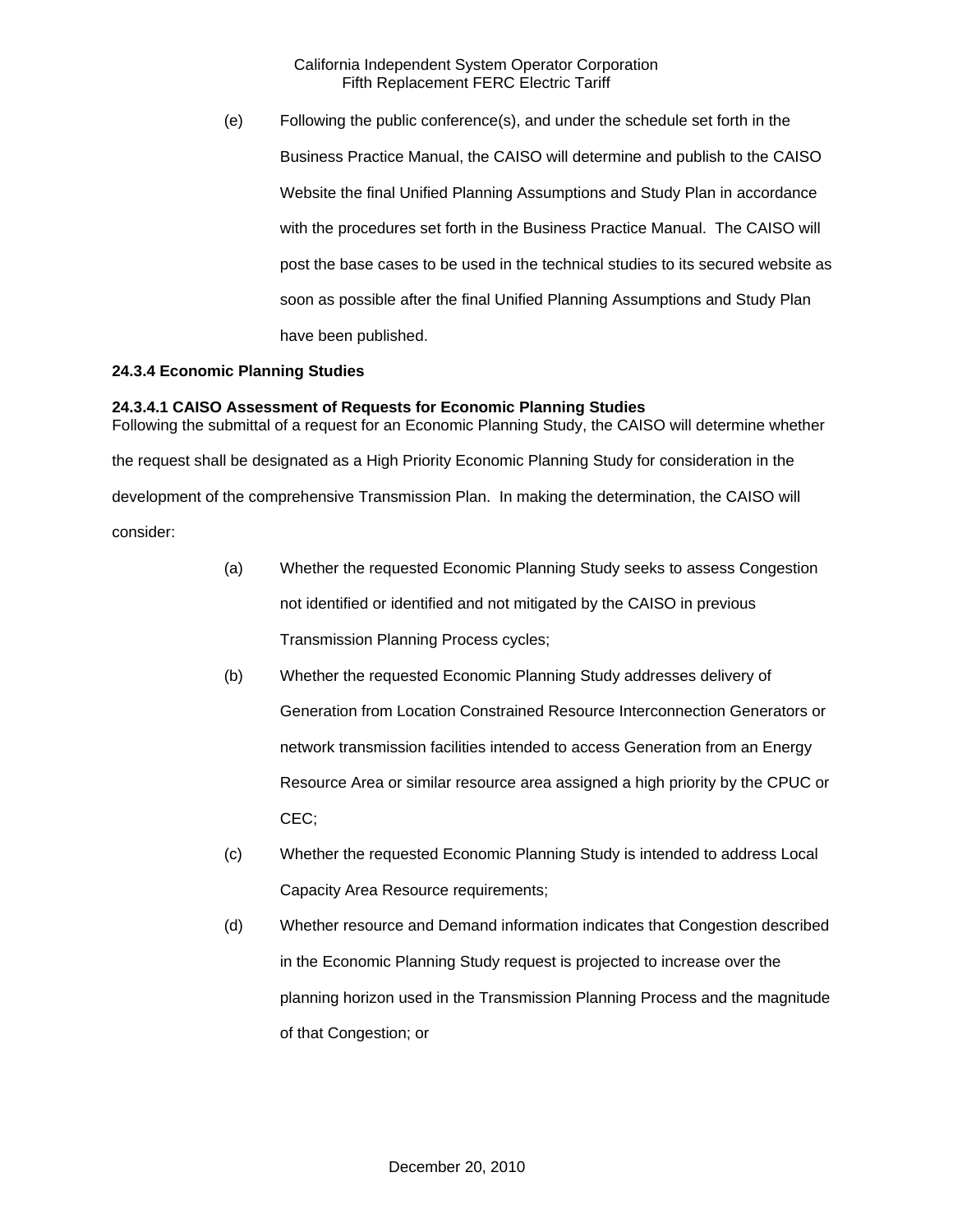(e) Whether the Economic Planning Study is intended to encompass the upgrades necessary to integrate new generation resources or loads on an aggregated or regional basis.

#### **24.3.4.2 Selection of High Priority Economic Planning Studies**

In accordance with the schedule and procedures set forth in the Business Practice Manual, the CAISO will post to the CAISO Website the list of selected High Priority Economic Planning Studies to be included in the draft Unified Planning Assumptions and Study Plan. The CAISO may assess requests for Economic Planning Studies individually or in combination where such requests may have common or complementary effects on the CAISO Controlled Grid. As appropriate, the CAISO will perform requested High Priority Economic Planning Studies, up to five (5); however, the CAISO retains discretion to perform more than five (5) High Priority Economic Planning Studies should stakeholder requests or patterns of Congestion or anticipated Congestion so warrant. Market Participants may, consistent with Section 24.3.1 and 24.3.2, conduct Economic Planning Studies that have not been designated as High Priority Economic Planning Studies at their own expense and may submit such studies for consideration in the development of the comprehensive Transmission Plan.

#### **24.4 Transmission Planning Process Phase 2**

#### **24.4.1 Conducting Technical Studies**

(a) In accordance with the Unified Planning Assumptions and Study Plan and with the procedures and deadlines in the Business Practice Manual, the CAISO will perform, or direct the performance by third parties of, technical studies and other assessments necessary to develop the comprehensive Transmission Plan, including such technical studies and other assessments as are necessary in order to determine whether and how to include elements from the conceptual statewide transmission plan or other alternative elements identified by the CAISO during the Phase 2 studies in the comprehensive Transmission Plan. According to the schedule set forth in the applicable Business Practice Manual, the CAISO will post the preliminary results of its technical studies and proposed mitigation solutions on the CAISO Website. The CAISO's technical study results and mitigation solutions shall be posted not less than one-hundred and twenty (120)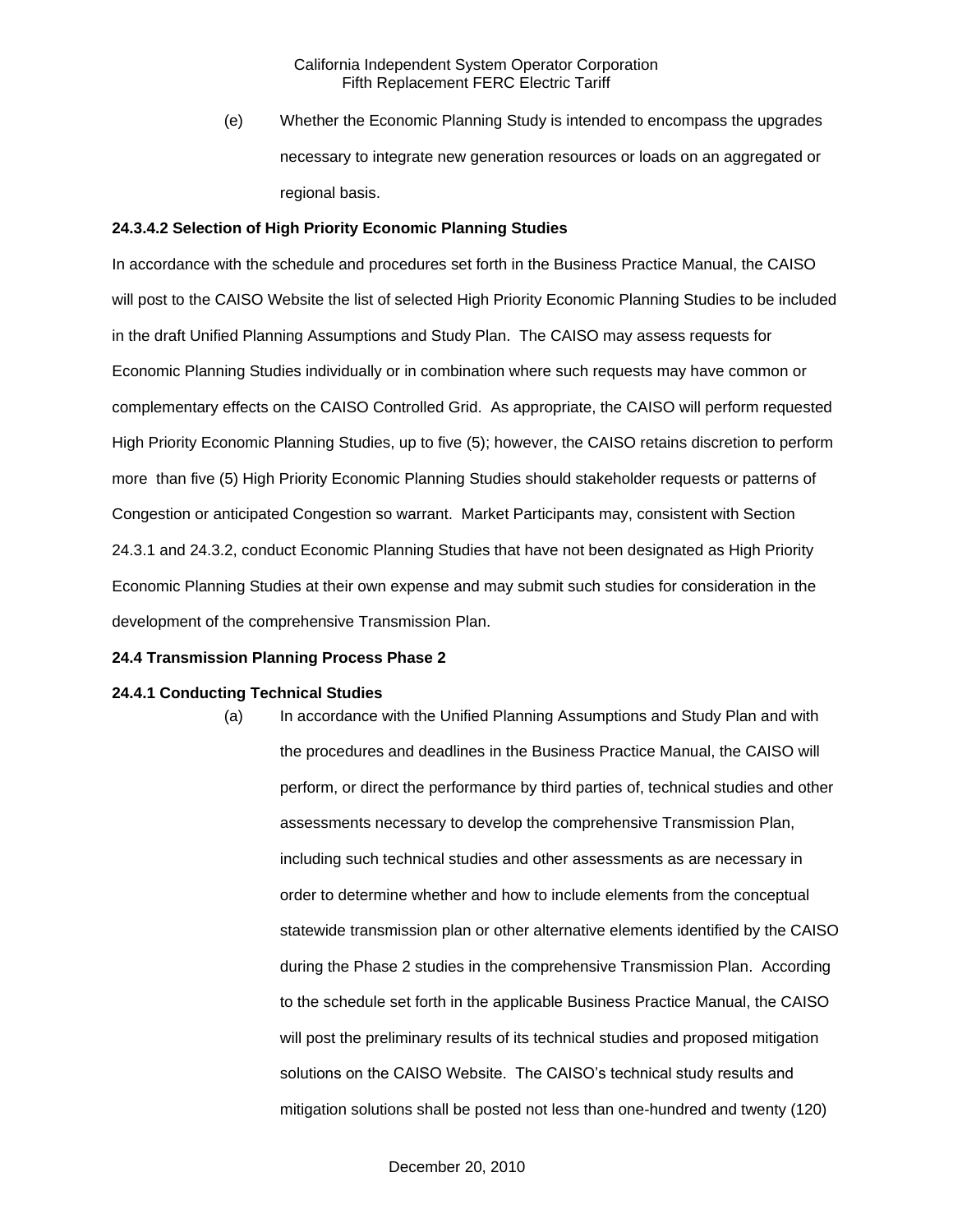days after the final Unified Planning Assumptions and Study Plan are published, along with the results of the technical studies conducted by Participating TOs or other third parties at the direction of the CAISO.

- (b) All technical studies, whether performed by the CAISO, the Participating TOs or other third parties under the direction of the CAISO, must utilize the Unified Planning Assumptions for the particular technical study to the maximum extent practical, and deviations from the Unified Planning Assumptions for the particular technical study must be documented in results of each technical study. The CAISO will measure the results of the studies against Applicable Reliability Criteria, the CAISO Planning Standards, and other criteria established by the Business Practice Manual. After consideration of the comments received on the preliminary results, the CAISO will complete, or direct the completion of, the technical studies and post the final study results on the CAISO Website.
- (c) The CAISO technical study results will identify needs and proposed solutions to meet Applicable Reliability Criteria, CAISO planning standards, and other applicable planning standards. The CAISO and Participating TOs shall coordinate their respective transmission planning responsibilities required for compliance with the NERC Reliability Standards and for the purposes of developing the annual Transmission Plan according to the requirements and time schedules set forth in the Business Practice Manual.

#### **24.4.2 Submission of Reliability Driven Projects**

Pursuant to the schedule described in the Business Practice Manual and based on the technical study results, the CAISO*,* CEC, CPUC, and other interested parties may propose any transmission upgrades or additions deemed necessary to ensure System Reliability consistent with Applicable Reliability Criteria and CAISO Planning Standards through the Phase 2 Request Window. Participating TOs will submit such project proposals through the Phase 2 Request Window within thirty (30) days after the CAISO posts its preliminary technical study results. The substantive description of reliability driven projects is set forth in Section 24.4.6.2.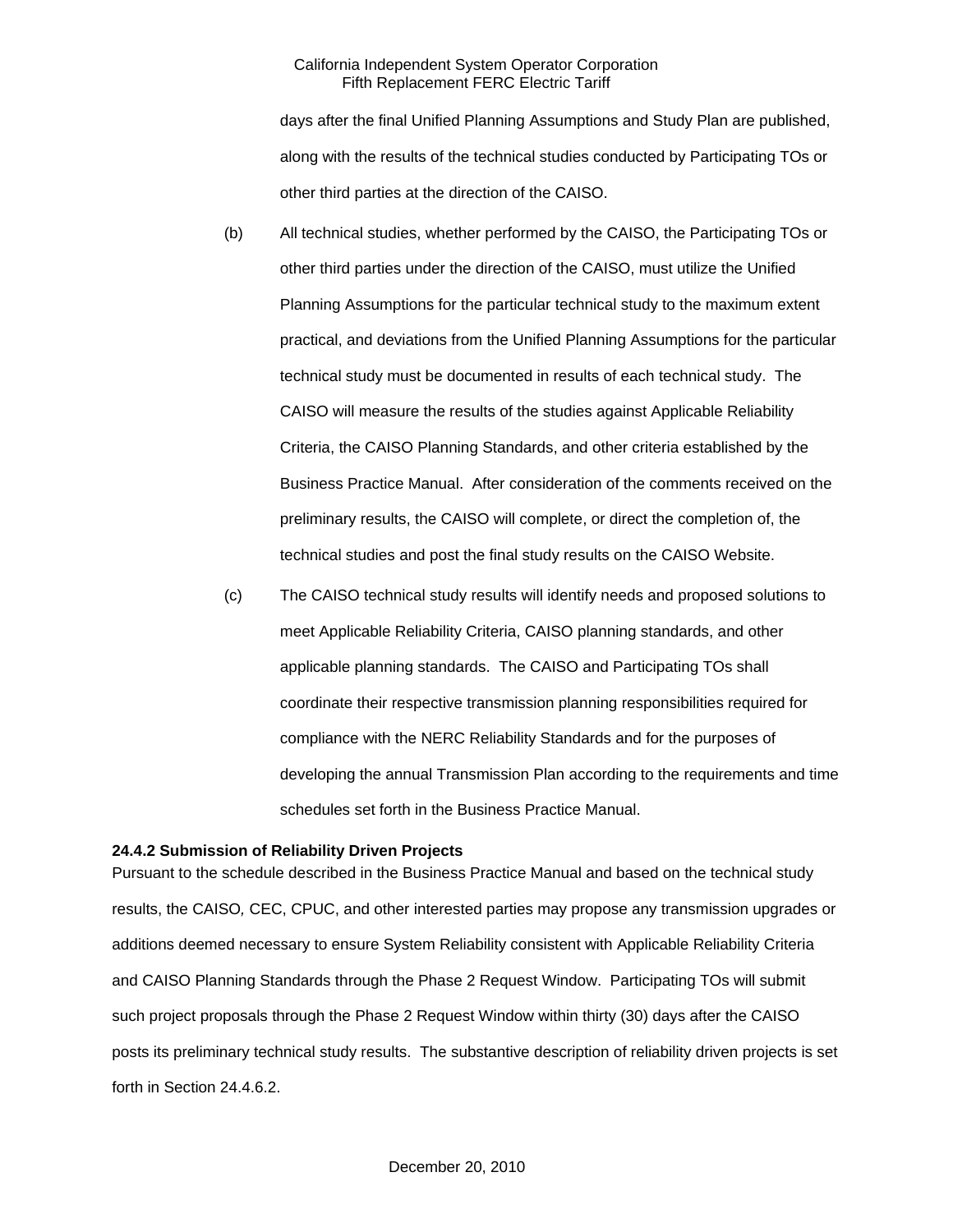#### **24.4.3 Phase 2 Request Window**

- (a) Following publication of the results of the technical studies, and in accordance with the schedule set forth in the Business Practice Manual, the CAISO will open a Request Window during Phase 2 for the submission of proposals for reliabilitydriven projects, Location Constrained Resource Interconnection Facility projects, demand response or generation proposals proposed as alternatives to transmission additions or upgrades to meet reliability needs and proposals for Merchant Transmission Facility projects.
- (b) All facilities proposed during the Request Window must use the forms and satisfy the information and technical requirements set forth in the Business Practice Manual. Proposals for these transmission additions or upgrades must be within or connect to the CAISO Balancing Authority Area or CAISO Controlled Grid. The CAISO will determine whether each of these proposals will be considered in the development of the comprehensive Transmission Plan. In accordance with the schedule and procedures set forth in the Business Practice Manual, the CAISO will notify the party submitting the proposal of any deficiencies in the proposal and provide the party an opportunity to correct the deficiencies. A proposal can only be considered in the development of the comprehensive Transmission Plan if the CAISO determines that:
	- (i) the proposal satisfies the information requirements for the particular type of project submitted as set forth in templates included in the Business Practice Manual;
	- (ii) the proposal is not functionally duplicative of transmission upgrades or additions that have previously been approved by the CAISO; and
	- (iii) the proposal, if a sub-regional or regional project that affects other interconnected Balancing Authority Areas, has been reviewed by the appropriate sub-regional or regional planning entity, is not inconsistent with such sub-regional or regional planning entity's preferred solution or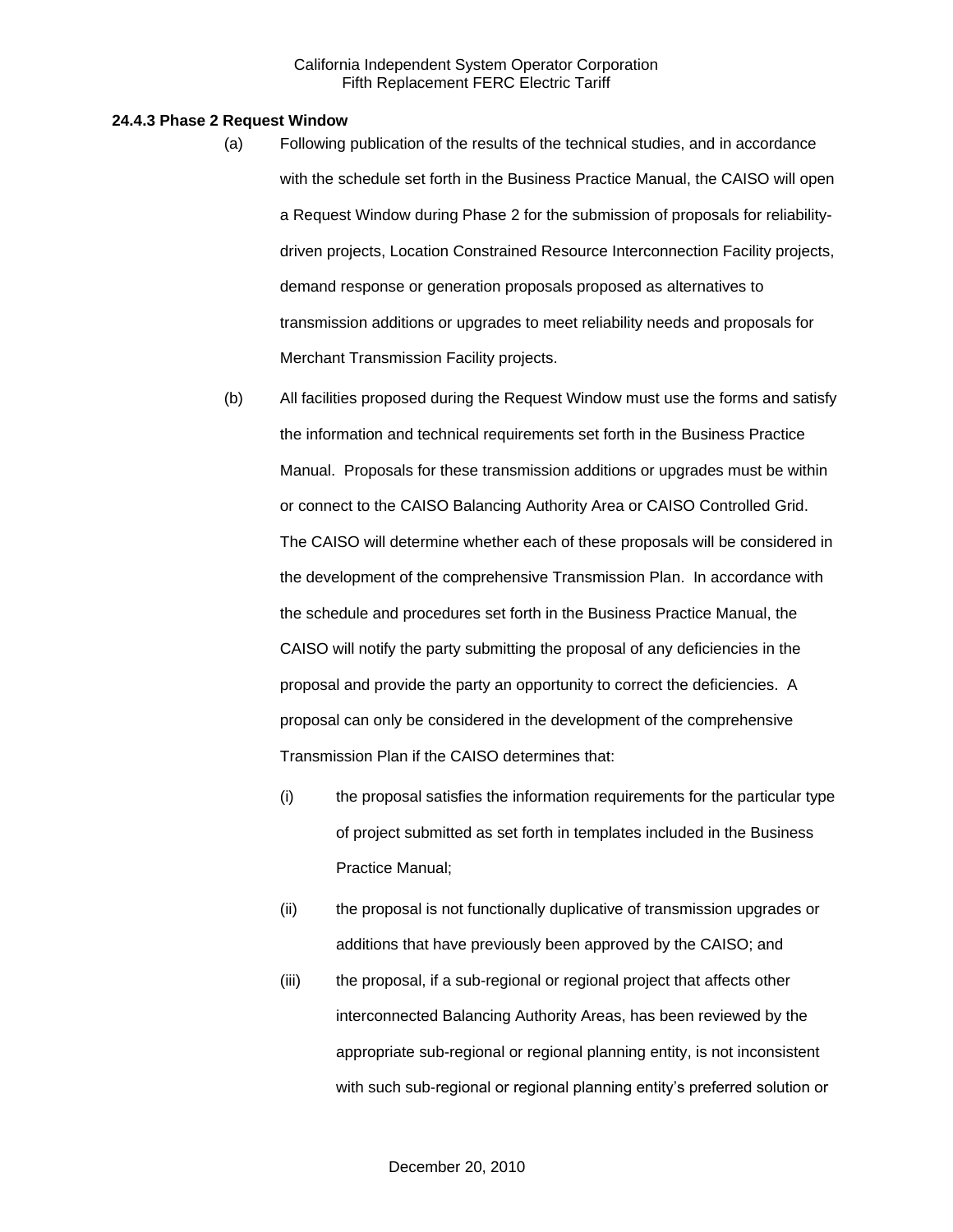project, and has been determined to be appropriate for inclusion in the CAISO Study Plan, rather than, or in addition to, being included in or deferred to the planning process of the sub-regional or regional planning entity.

(c) The duration of the Request Window will be set forth in the Business Practice Manual.

### **24.4.4 Comment Period of Conceptual Statewide Plan**

Beginning in Phase 1, the CAISO will develop, or, in coordination with other regional or sub-regional transmission planning groups or entities, including interconnected Balancing Authority Areas, will participate in the development of a conceptual statewide transmission plan that, among other things, may identify potential transmission upgrade or addition elements needed to meet state and federal policy requirements and directives. The conceptual statewide transmission plan will be an input into the CAISO's Transmission Planning Process. The CAISO will post the conceptual statewide transmission plan to the CAISO Website and will issue a Market Notice providing notice of the availability of such plan. In the month immediately following the publication of the conceptual statewide transmission plan, the CAISO will provide an opportunity for interested parties to submit comments and recommend modifications to the conceptual statewide transmission plan and alternative transmission elements, including potential interstate transmission lines and proposals for access to resources located in areas not identified in the conceptual statewide transmission plan, and non-transmission elements.

### **24.4.5 Determination of Needed Transmission Projects and Elements**

To determine which projects and additional elements should be included in the comprehensive Transmission Plan, the CAISO will evaluate the conceptual transmission elements identified in the statewide conceptual transmission plan or other alternative elements identified by the CAISO during the Phase 2 studies, reliability project proposals, LCRIF projects proposals, project proposals required to maintain the feasibility of long term CRRs, proposed Network Upgrades pursuant to Section 24.4.6.5 and the results of Economic Planning Studies or other economic studies the CAISO has performed and will consider potential alternative transmission upgrade and addition elements and non-transmission or generation solutions proposed by interested parties.

### **24.4.6 Categories of Transmission Projects**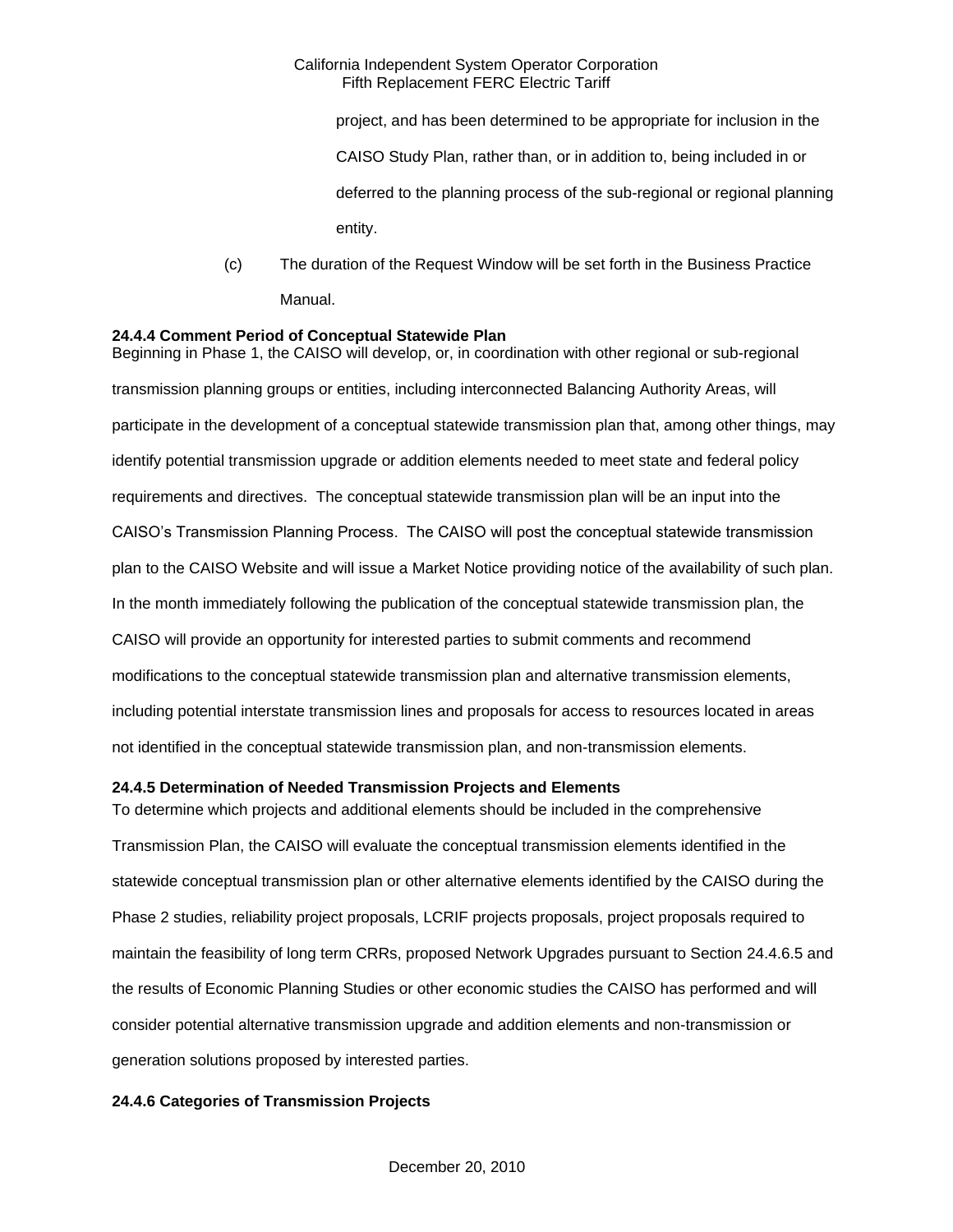### **24.4.6.1 Merchant Transmission Project Proposals**

The CAISO may include a transmission addition or upgrade in the comprehensive Transmission Plan if a Project Sponsor proposes a Merchant Transmission Facility and demonstrates to the CAISO the financial capability to pay the full cost of construction and operation of the Merchant Transmission Facility. The Merchant Transmission Facility must mitigate all operational concerns identified by the CAISO to the satisfaction of the CAISO, in consultation with the Participating TO(s) in whose PTO Service Territory the Merchant Transmission Facility will be located, and ensure the continuing feasibility of allocated Long Term CRRs over the length of their terms. To ensure that the Project Sponsor is financially able to pay the construction and operating costs of the Merchant Transmission Facility, and where the Participating TO is not the Project Sponsor and is to construct the Merchant Transmission Facility under Section 24.4.1, the CAISO in cooperation with the Participating TO may require (1) a demonstration of creditworthiness (e.g., an appropriate credit rating), or (2) sufficient security in the form of an unconditional and irrevocable letter of credit or other similar security sufficient to meet its responsibilities and obligations for the full costs of the transmission addition or upgrade.

#### **24.4.6.2 Reliability Driven Projects**

The CAISO, in coordination with each Participating TO with a PTO Service Territory will, as part of the Transmission Planning Process and consistent with the procedures set forth in the Business Practice Manual, identify the need for any transmission additions or upgrades required to ensure System Reliability consistent with all Applicable Reliability Criteria and CAISO Planning Standards. In making this determination, the CAISO, in coordination with each Participating TO with a PTO Service Territory and other Market Participants, shall consider lower cost alternatives to the construction of transmission additions or upgrades, such as acceleration or expansion of existing projects, Demand-side management, Remedial Action Schemes, appropriate Generation, interruptible Loads or reactive support. The CAISO shall direct each Participating TO with a PTO Service Area, as a registered Transmission Planner with NERC, to perform the necessary studies, based on the Unified Planning Assumptions and Study Plan and any applicable Interconnection Study, and in accordance with the Business Practice Manual, to determine the facilities needed to meet all Applicable Reliability Criteria and CAISO Planning Standards. The Participating TO with a PTO Service Area shall provide the CAISO and other Market Participants with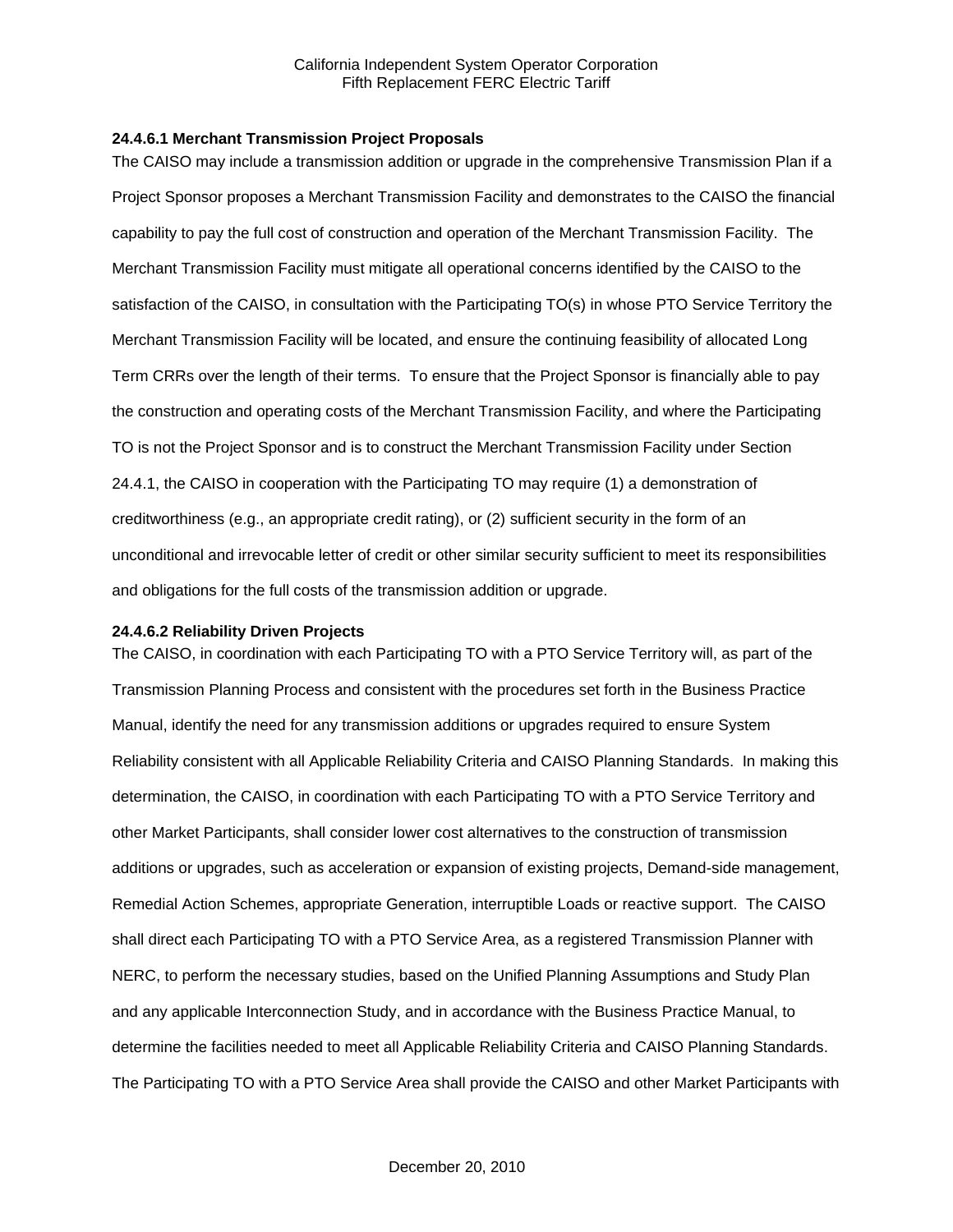all information relating to the studies performed under this Section, subject to any limitation provided in Section 20.2 or the applicable LGIP. The Participating TO with a PTO Service Territory in which the transmission upgrade or addition deemed needed under this Section 24 will have the responsibility to construct, own and finance, and maintain such transmission upgrade or addition.

# **24.4.6.3 LCRIF Projects**

# **24.4.6.3.1 Proposals for LCRIFs**

The CAISO, CPUC, CEC, a Participating TO, or any other interested parties may propose a transmission addition as a Location Constrained Resource Interconnection Facility. A proposal shall include the following information, to the extent available:

- (a) Information showing that the proposal meets the requirements of Section 24.4.6.3.2; and
- (b) A description of the proposed facility, including the following information:
	- (1) Transmission studies demonstrating that the proposed facility satisfies Applicable Reliability Criteria and CAISO Planning Standards;
	- (2) Identification of the most feasible and cost-effective alternative transmission additions, which may include network upgrades, that would accomplish the objective of the proposal;
	- (3) A planning level cost estimate for the proposed facility and all proposed alternatives;
	- (4) An assessment of the potential for the future connection of further transmission additions that would convert the proposed facility into a network transmission facility, including conceptual plans;
	- (5) The estimated in-service date of the proposed facility; and
	- (6) A conceptual plan for connecting potential LCRIGs, if known, to the proposed facility.

# **24.4.6.3.2 Criteria for Qualification as a LCRIF**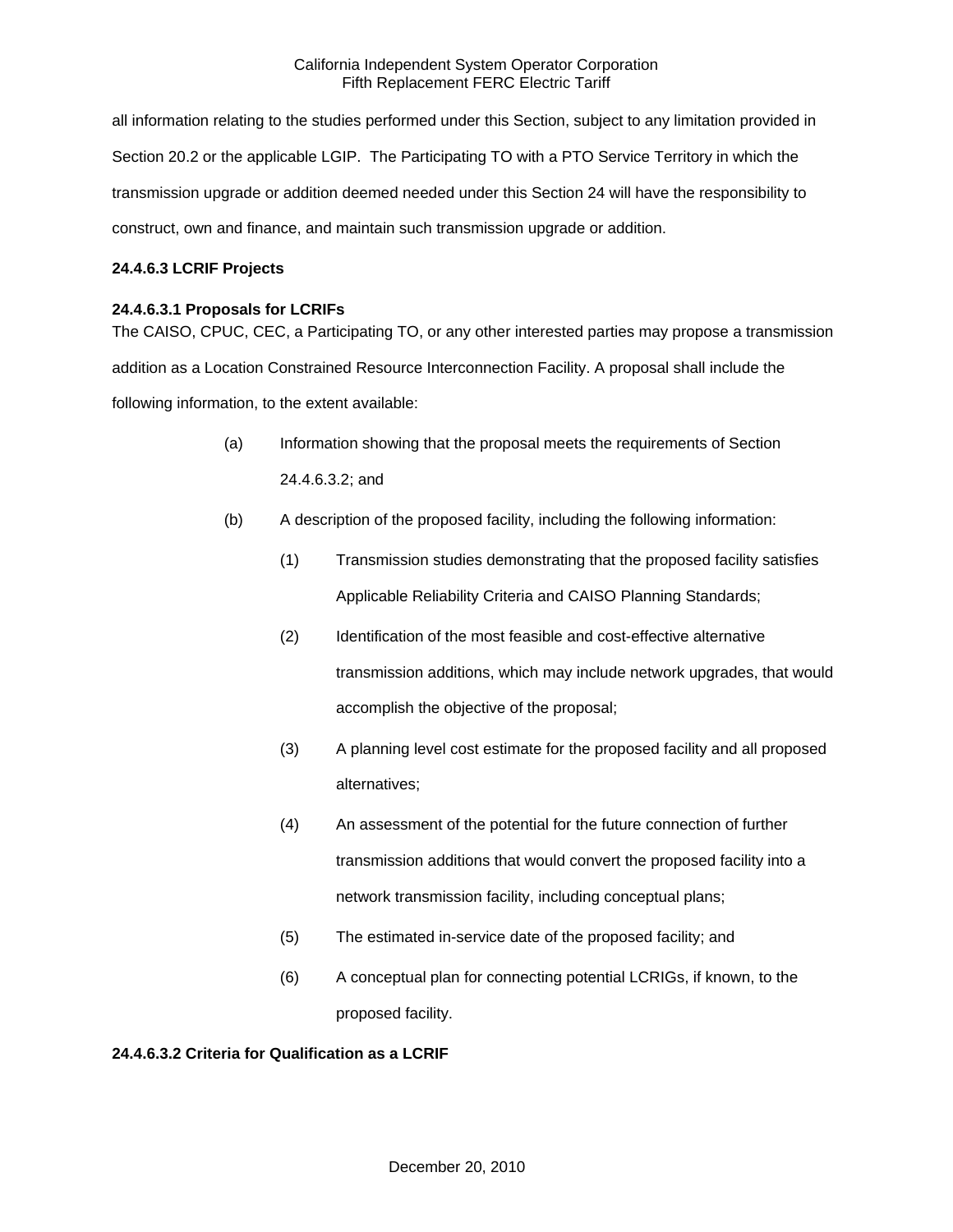- (a) The CAISO shall conditionally approve a facility as a Location Constrained Resource Interconnection Facility if it determines that the facility is needed and all of the following requirements are met:
	- (1) The facility is to be constructed for the primary purpose of connecting to the CAISO Controlled Grid two (2) or more Location Constrained Resource Interconnection Generators in an Energy Resource Area, and at least one of the Location Constrained Resource Interconnection Generators is to be owned by an entity(ies) that is not an Affiliate of the owner(s) of another Location Constrained Resource Interconnection Generator in that Energy Resource Area;
	- (2) The facility will be a High Voltage Transmission Facility;
	- (3) At the time of its in-service date, the facility will not be a network facility and would not be eligible for inclusion in a Participating TO's TRR other than as an LCRIF; and
	- (4) The facility meets Applicable Reliability Criteria and CAISO Planning Standards.
- (b) The proponent of a facility that has been determined by the CAISO to meet the requirements of Section 24.4.6.3.2(a) shall provide the CAISO with information concerning the requirements of this subsection not less than ninety (90) days prior to the planned commencement of construction, and the facility shall qualify as a Location Constrained Resource Interconnection Facility if the CAISO determines that both of the following requirements are met:
	- (1) The addition of the capital cost of the facility to the High Voltage TRR of a Participating TO will not cause the aggregate of the net investment of all LCRIFs (net of the amount of the capital costs of LCRIFs to be recovered from LCRIGs pursuant to Section 26.6) included in the High Voltage TRRs of all Participating TOs to exceed fifteen (15) percent of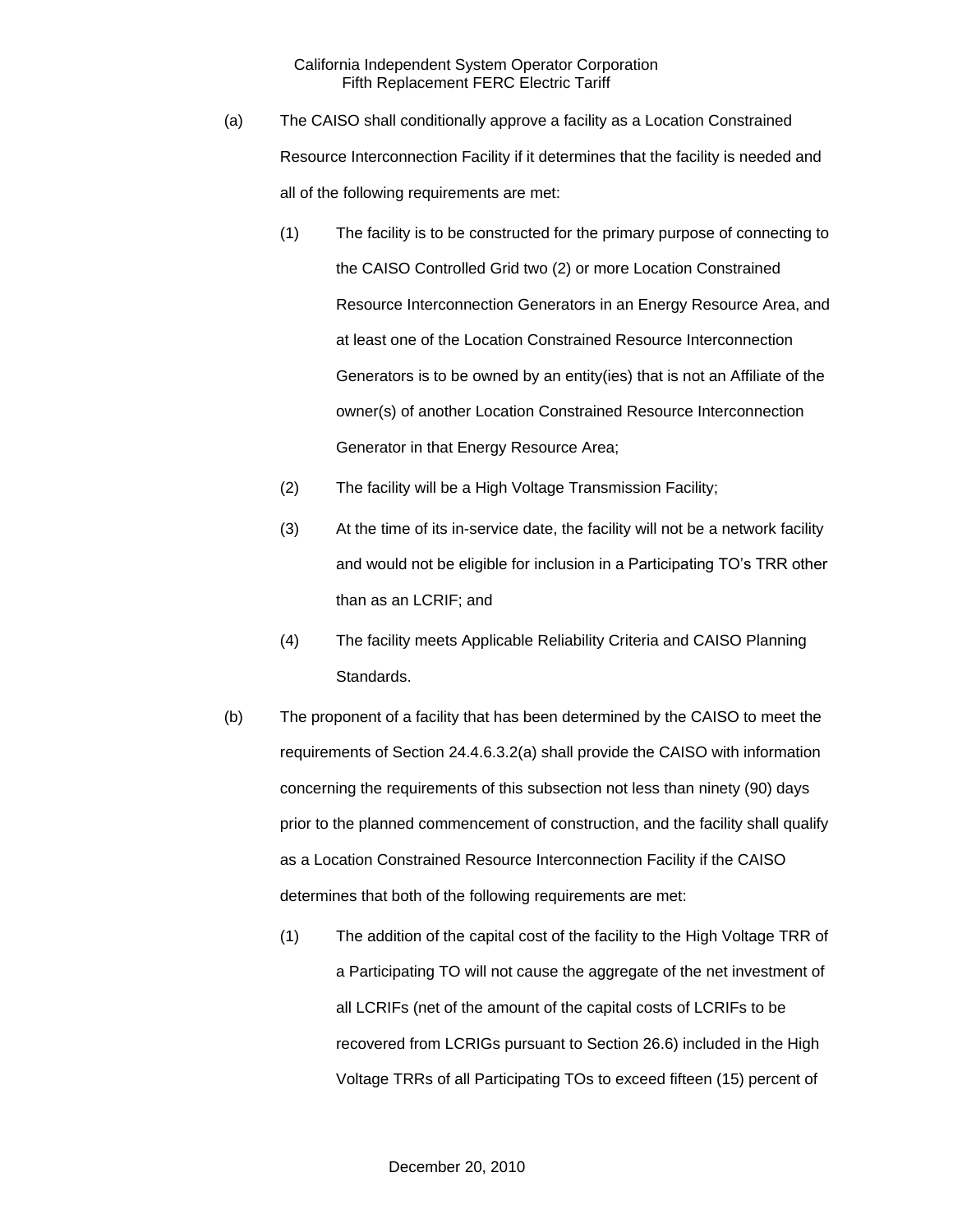the aggregate of the net investment of all Participating TOs in all High Voltage Transmission Facilities reflected in their High Voltage TRRs (net of the amount of the capital costs of LCRIFs to be recovered from LCRIGs pursuant to Section 26.6) in effect at the time of the CAISO's evaluation of the facility; and

(2) Existing or prospective owners of LCRIGs have demonstrated their interest in connecting LCRIGs to the facility consistent with the requirements of Section 24.4.6.3.4, which establishes the necessary demonstration of interest.

# **24.4.6.3.3 Responsibilities of Participating Transmission Owner**

Each Participating TO shall report annually to the CAISO the amount of its net investment in LCRIFs (net of the amount of the capital costs of LCRIFs to be recovered from LCRIGs pursuant to Section 26.6), and its net investment in High Voltage Transmission Facilities reflected in its High Voltage TRR (net of the amount of the capital costs of LCRIFs to be recovered from LCRIGs pursuant to Section 26.6), to enable the CAISO to make the determination required under Section 24.4.6.3.2(b)(1).

# **24.4.6.3.4 Demonstration of Interest in a LCRIF**

A proponent of an LCRIF must demonstrate interest in the LCRIF equal to sixty (60) percent or more of

the capacity of the facility in the following manner:

- (a) the proponent's demonstration must include a showing that LCRIGs that would connect to the facility and would have a combined capacity equal to at least twenty-five (25) percent of the capacity of the facility have executed Large Generator Interconnection Agreements or Small Generator Interconnection Agreements, as applicable; and
- $(b)$  to the extent the showing pursuant to Section 24.4.6.3.4(a) does not constitute sixty (60) percent of the capacity of the LCRIF, the proponent's demonstration of the remainder of the required minimum level of interest must include a showing that additional LCRIGs: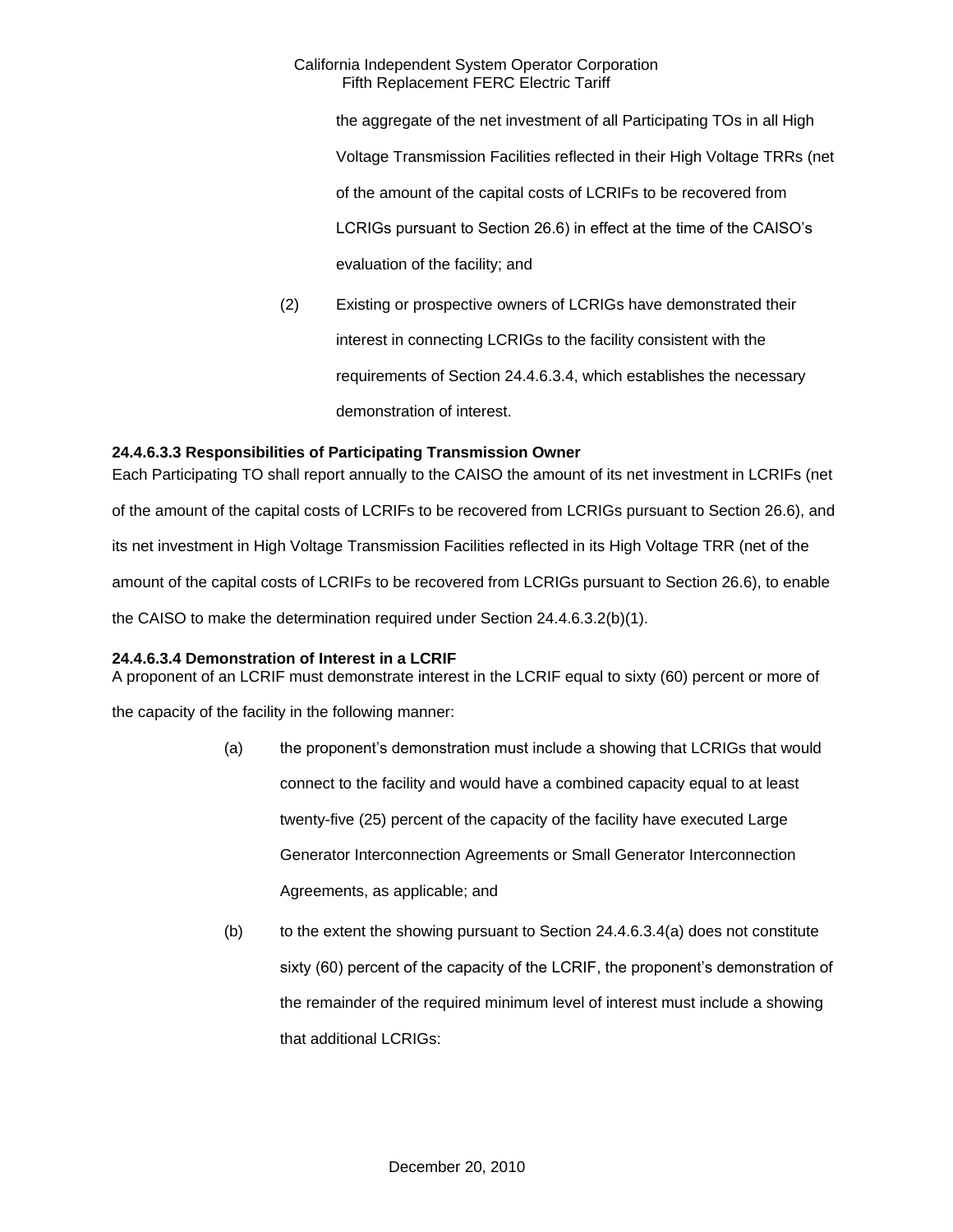- (1) in the case of Large Generating Facilities subject to the LGIP set forth in Appendix Y, have obtained Site Exclusivity or paid the Site Exclusivity Deposit in lieu of Site Exclusivity, provided that any Site Exclusivity Deposit paid pursuant to Section 3.5 of the LGIP set forth in Appendix Y shall satisfy this requirement, or, in the case of Large Generating Facilities subject to the LGIP set forth in Appendix U and Small Generating Facilities, have obtained control over their site or paid a deposit to the CAISO in the amount of \$250,000, which deposit shall be refundable if the LCRIF is not approved or is withdrawn by the proponent; and
- (2) have demonstrated interest in the LCRIF by one of the following methods:
	- (i) executing a firm power sales agreement for the output of the LCRIG for a period of five (5) years or longer; or
	- (ii) in the case of Large Generating Facilities subject to the LGIP set forth in Appendix Y, filing an Interconnection Request and paying the Interconnection Study Deposit required by Section 3.5 of the LGIP set forth in Appendix Y; or
	- (iii) in the case of Large Generating Facilities subject to the LGIP set forth in Appendix U and Small Generating Facilities, being in the CAISO's interconnection queue and paying a deposit to the CAISO equal to the sum of the minimum deposits required of an Interconnection Customer for all studies performed in accordance with the Large Generator Interconnection Procedures (Appendix U) or Small Generator Interconnection Procedures (Appendix S), as applicable to the LCRIG, less the amount of any deposits actually paid by the LCRIG for such studies. The deposit shall be credited toward such study costs.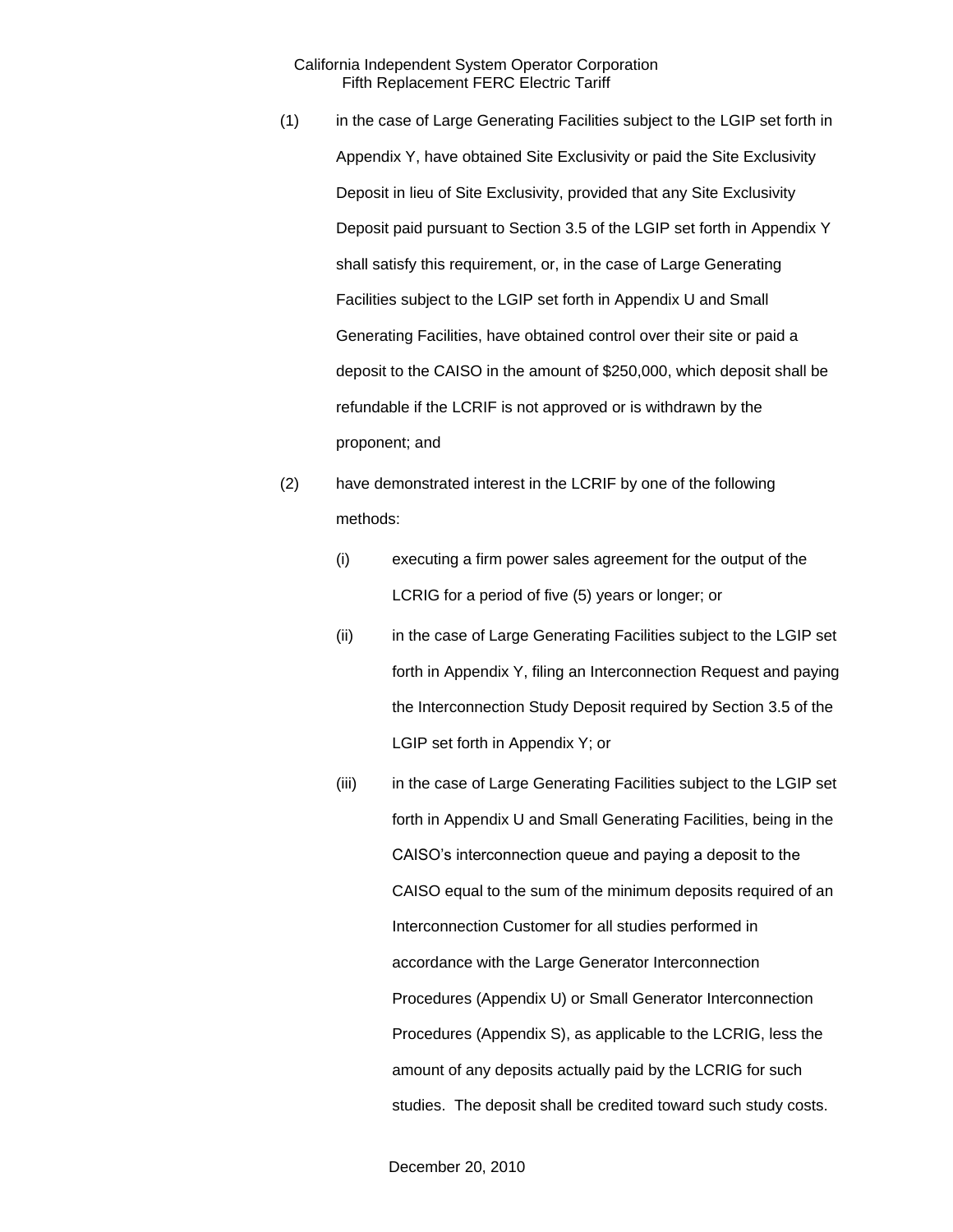If the LCRIF is not approved or is withdrawn by the proponent, any deposit paid under this provision shall be refundable to the extent it exceeds costs incurred by the CAISO for such studies; or

(iv) paying a deposit to the CAISO equal to five (5) percent of the LCRIG's pro rata share of the capital costs of a proposed LCRIF. The deposit shall be credited toward costs of Interconnection Studies performed in connection with the Large Generator Interconnection Procedures (Appendix U or Appendix Y, as applicable) or Small Generator Interconnection Procedures (Appendix S), whichever is applicable. If the LCRIF is not approved or is withdrawn by the proponent, any deposit paid under this provision shall be refundable to the extent it exceeds the costs incurred by the CAISO for such studies.

# **24.4.6.3.5 Coordination With Non-Participating TOs**

In the event that a facility proposed as an LCRIF would connect to LCRIGs in an Energy Resource Area that would also be connected by a transmission facility that is in existence or is proposed to be constructed by an entity that is not a Participating TO and that does not intend to place that facility under the Operational Control of the CAISO, the CAISO shall coordinate with the entity owning or proposing that transmission facility through any regional planning process to avoid the unnecessary construction of duplicative transmission additions to connect the same LCRIGs to the CAISO Controlled Grid.

### **24.4.6.3.6 Evaluation of LCRIFs**

In evaluating whether a proposed LCRIF that meets the requirements of Section 24.4.6.3.2 is needed, and for purposes of ranking and prioritizing LCRIF projects, the CAISO will consider the following factors:

> (a) Whether, and if so, the extent to which, the facility meets or exceeds applicable CAISO Planning Standards, including standards that are Applicable Reliability Criteria.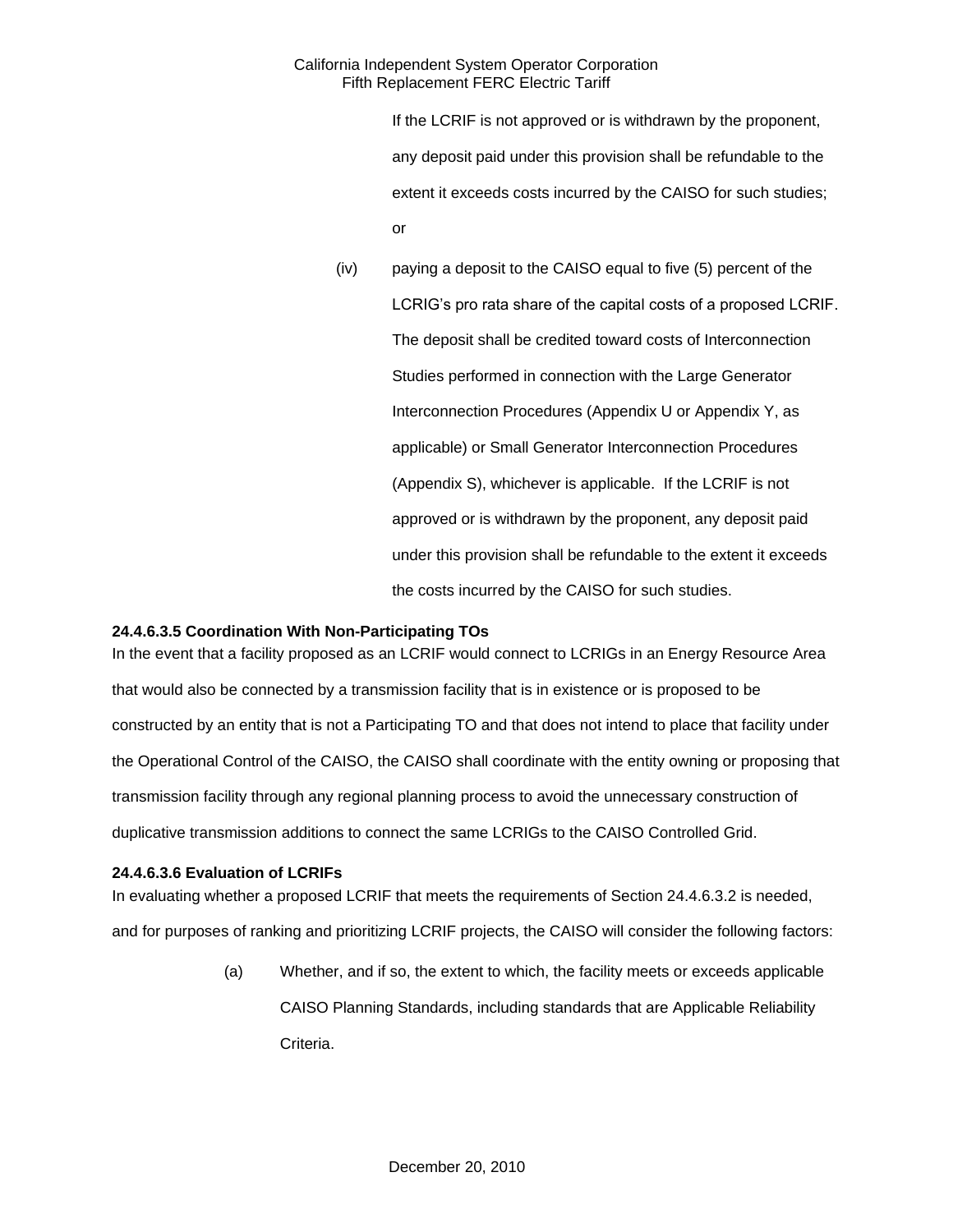- (b) Whether, and if so, the extent to which, the facility has the capability and flexibility both to interconnect potential LCRIGs in the Energy Resource Area and to be converted in the future to a network transmission facility.
- (c) Whether the projected cost of the facility is reasonable in light of its projected benefits, in comparison to the costs and benefits of other alternatives for connecting Generating Units or otherwise meeting a need identified in the CAISO Transmission Planning Process, including alternatives that are not LCRIFs. In making this determination, the CAISO shall take into account, among other factors, the following:
	- (1) The potential capacity of LCRIGs and the potential Energy that could be produced by LCRIGs in each Energy Resource Area;
	- (2) The capacity of LCRIGs in the CAISO's interconnection process for each Energy Resource Area;
	- (3) The projected cost and in-service date of the facility in comparison with other transmission facilities that could connect LCRIGs to the CAISO Controlled Grid;
	- (4) Whether, and if so, the extent to which, the facility would provide additional reliability or economic benefits to the CAISO Controlled Grid; and
	- (5) Whether, and if so, the extent to which, the facility would create a risk of stranded costs.

### **24.4.6.4 Projects to Maintain the Feasibility of Long Term CRRs**

The CAISO is obligated to ensure the continuing feasibility of Long Term CRRs that are allocated by the CAISO over the length of their terms. In furtherance of this requirement the CAISO shall, as part of its annual Transmission Planning Process cycle, test and evaluate the simultaneous feasibility of allocated Long Term CRRs, including, but not limited to, when acting on the following types of projects: (a) planned or proposed transmission projects; (b) Generating Unit or transmission retirements; (c) Generating Unit interconnections; and (d) the interconnection of new Load. Pursuant to such evaluations, the CAISO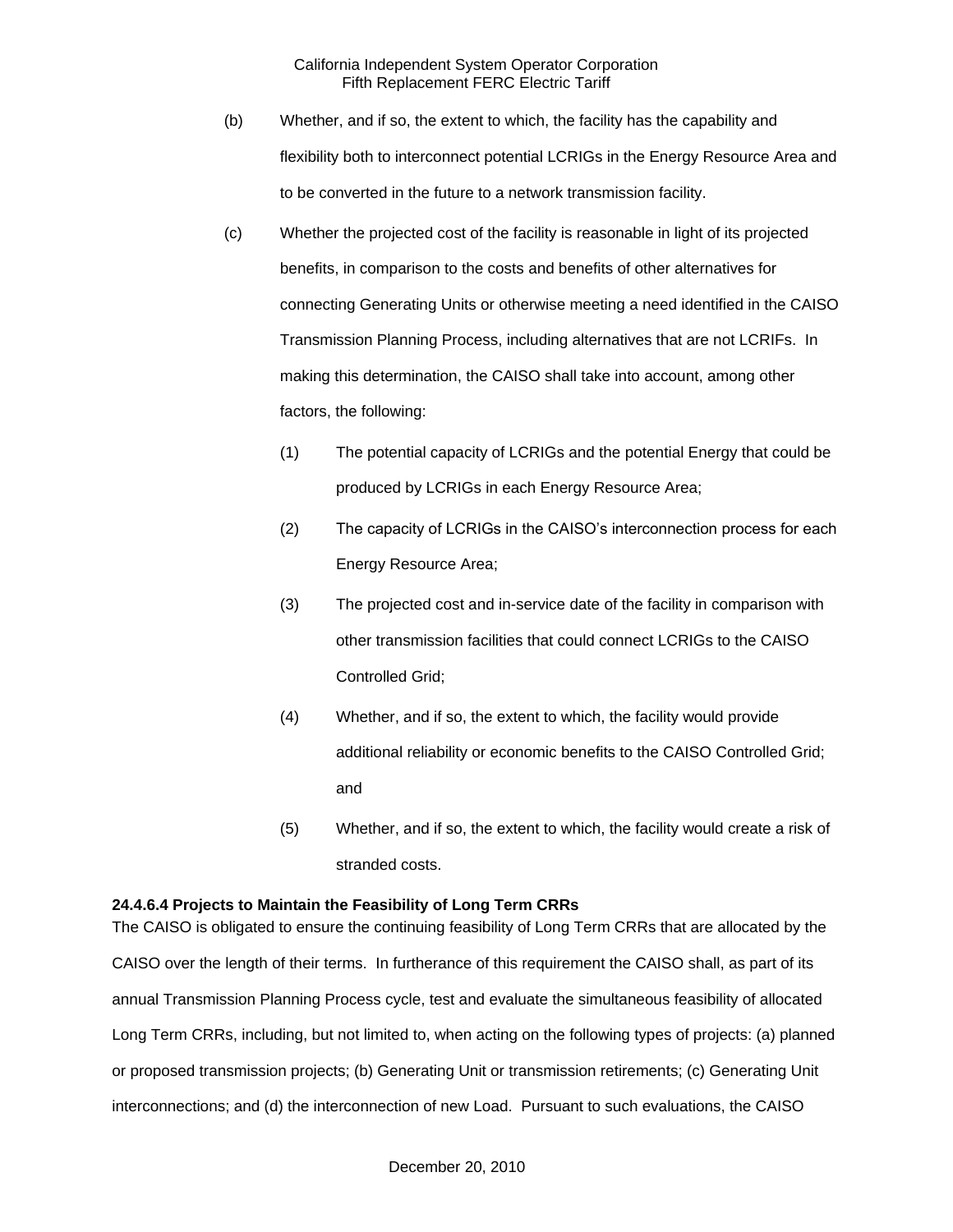shall identify the need for any transmission additions or upgrades required to ensure the continuing feasibility of allocated Long Term CRRs over the length of their terms and shall publish Congestion Data Summary along with the results of the CAISO technical studies. In assessing the need for transmission additions or upgrades to maintain the feasibility of allocated Long Term CRRs, the CAISO, in coordination with the Participating TOs and other Market Participants, shall consider lower cost alternatives to the construction of transmission additions or upgrades, such as acceleration or expansion of existing projects; Demand-side management; Remedial Action Schemes; constrained-on Generation; interruptible Loads; reactive support; or in cases where the infeasible Long Term CRRs involve a small magnitude of megawatts, ensuring against the risk of any potential revenue shortfall using the CRR Balancing Account and uplift mechanism in Section 11.2.4. As part of the CAISO's Transmission Planning Process, the Participating TOs and Market Participants shall provide the necessary assistance and information to the CAISO to allow it to assess and identify transmission additions or upgrades that may be necessary under Section 24.4.6.4. To the extent a transmission upgrade or addition is deemed needed to maintain the feasibility of allocated Long Term CRRs in accordance with this Section and included in the CAISO's annual Transmission Plan, the CAISO will designate the Participating TO(s) with a PTO Service Territory in which the transmission upgrade or addition is to be located as the Project Sponsor(s), responsible to construct, own and finance, and maintain such transmission upgrade or addition.

### **24.4.6.5 LGIP Network Upgrades**

Beginning with the 2011/2012 planning cycle, Network Upgrades originally identified during the Phase II Interconnection Study or Interconnection Facilities Study Process of the Large Generation Interconnection Process as set forth in Section 7 of Appendix Y may be assessed as part of the comprehensive Transmission Plan if these Network Upgrades satisfy the following criteria:

- (a) The Network Upgrades consist of new transmission lines 200 kV or above, and have capital costs of \$100 million or greater;
- (b) The Network Upgrade is a new 500 kV substation that has capital costs of \$100 million or greater; or,
- (c) The Network Upgrades have a capital cost of \$200 million or more.

The CAISO will post a list of the Network Upgrades eligible for assessment in the Transmission Planning Process in accordance with the schedule set forth in the applicable Business Practice Manual. Network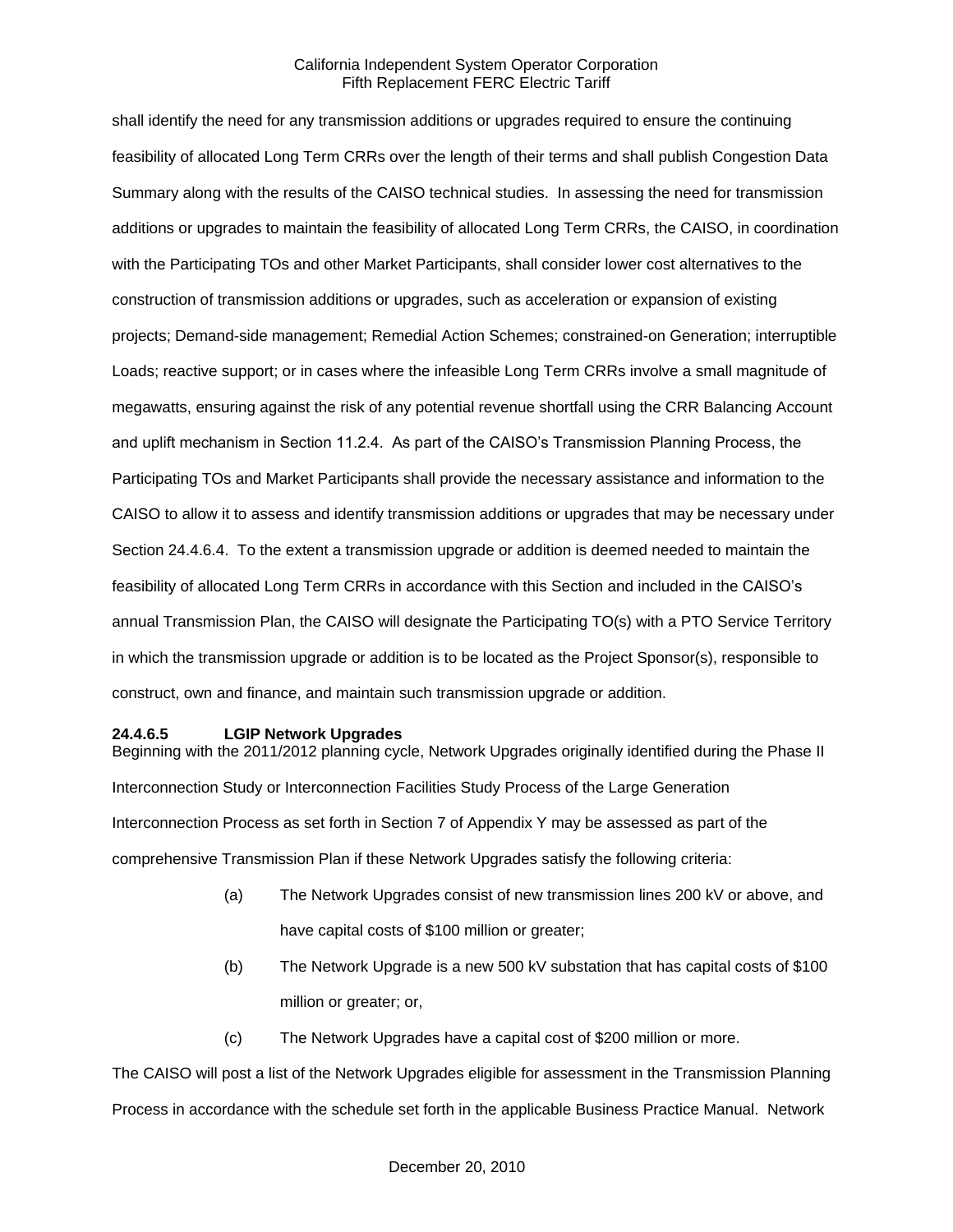Upgrades included in the comprehensive Transmission Plan may include additional components not included in the Network Upgrades originally identified during the Phase II Interconnection Study or may be expansions of the Network Upgrades originally identified during the Phase II Interconnection Study if the CAISO determines during the Transmission Planning Process that such components or expansions are needed as additional elements under section 24.1. Network Upgrades identified in the LGIP Phase II studies but not assessed in the Transmission Planning Process will be included in Large Generator Interconnection Agreements, as appropriate. Network Upgrades assessed in the Transmission Planning Process but not modified or replaced will be included in Large Generator Interconnection Agreements, as appropriate. Construction and ownership of Network Upgrades specified in the comprehensive Transmission Plan under this section, including any needed additional components or expansions, will be the responsibility of the Participating TO if the original Network Upgrade would have been included in a Large Generator Interconnection Agreement for Interconnection Customers as a result of the Phase II Interconnection Study or Interconnection Facilities Study Process if built under the Large Generator Interconnection Process. If, through the Transmission Planning Process, the CAISO identifies any additional components or expansions of Network Upgrades that result in the need for other upgrades or additions, the responsibility to build and own such additions or upgrades will be determined by this Section 24, according to the category of those other upgrades or additions. Any decision in the Transmission Planning Process to modify Network Upgrades identified in the Large Generator Interconnection Process will not increase the cost responsibility of the Interconnection Customer as described in Appendix Y, Section 7.

#### **24.4.6.6 Policy-Driven Elements**

Once the CAISO has identified projects needed to maintain reliability, LCRIF projects eligible for conditional or final approval, projects needed to maintain long-term CRR feasibility, qualified Merchant Transmission Facility projects, and needed LGIP Network Upgrades as described in Section 24.4.6.5, the CAISO may evaluate transmission upgrade and addition elements needed to meet state or federal policy requirements or directives as specified in the Study Plan pursuant to Section 24.3.2(i). Policy-driven transmission upgrade or addition elements will be either Category 1 or Category 2. Category 1 are those elements which under the criteria of this section are found to be needed elements and are recommended for approval as part of the comprehensive Transmission Plan in the current cycle. Category 2 are those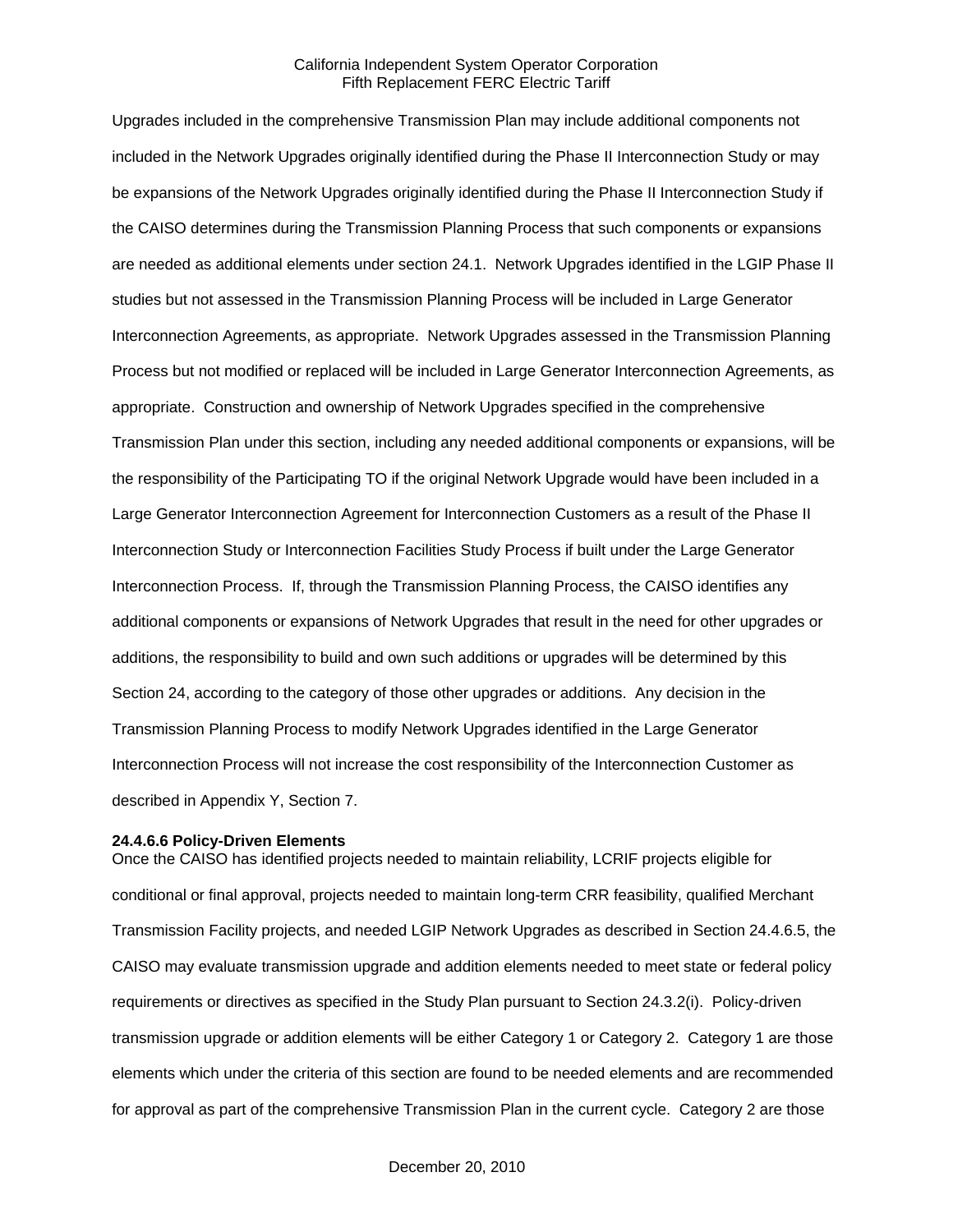elements that could be needed to achieve state or federal policy requirements or directives but have not been found to be needed in the current planning cycle based on the criteria set forth in this section. Elements identified in this section and not identified in Section 24.4.6.5 as the responsibility of the Participating TO to build will be open for Project Sponsor solicitation during Phase 3. To determine the need for, and identify such policy-driven transmission upgrade or addition elements that efficiently and effectively meet applicable policies under alternative resource location and integration assumptions and scenarios, while mitigating the risk of stranded investment, the CAISO may consider, but is not limited to, the following criteria:

- (a) commercial interest in the resources in the applicable geographic area (including renewable energy zones) accessed by potential transmission elements as evidenced by signed and approved power purchase agreements and interconnection agreements;
- (b) the results and identified priorities of the California Public Utilities Commission's or California Local Regulatory Authorities' resource planning processes;
- (c) the expected planning level cost of the transmission element as compared to the potential planning level costs of other alternative transmission elements;
- (d) the potential capacity (MW) value and energy (MWh) value of resources in particular zones that will meet the policy requirements, as well as the cost supply function of the resources in such zones;
- (e) the environmental evaluation, using best available public data, of the zones that the transmission is interconnecting as well as analysis of the environmental impacts of the transmission elements themselves; the extent to which the transmission element will be needed to meet Applicable Reliability Criteria or to provide additional reliability or economic benefits to the ISO grid;
- (f) potential future connections to other resource areas and transmission elements;
- (g) resource integration requirements and the costs associated with these requirements in particular resource areas designated pursuant to policy initiatives;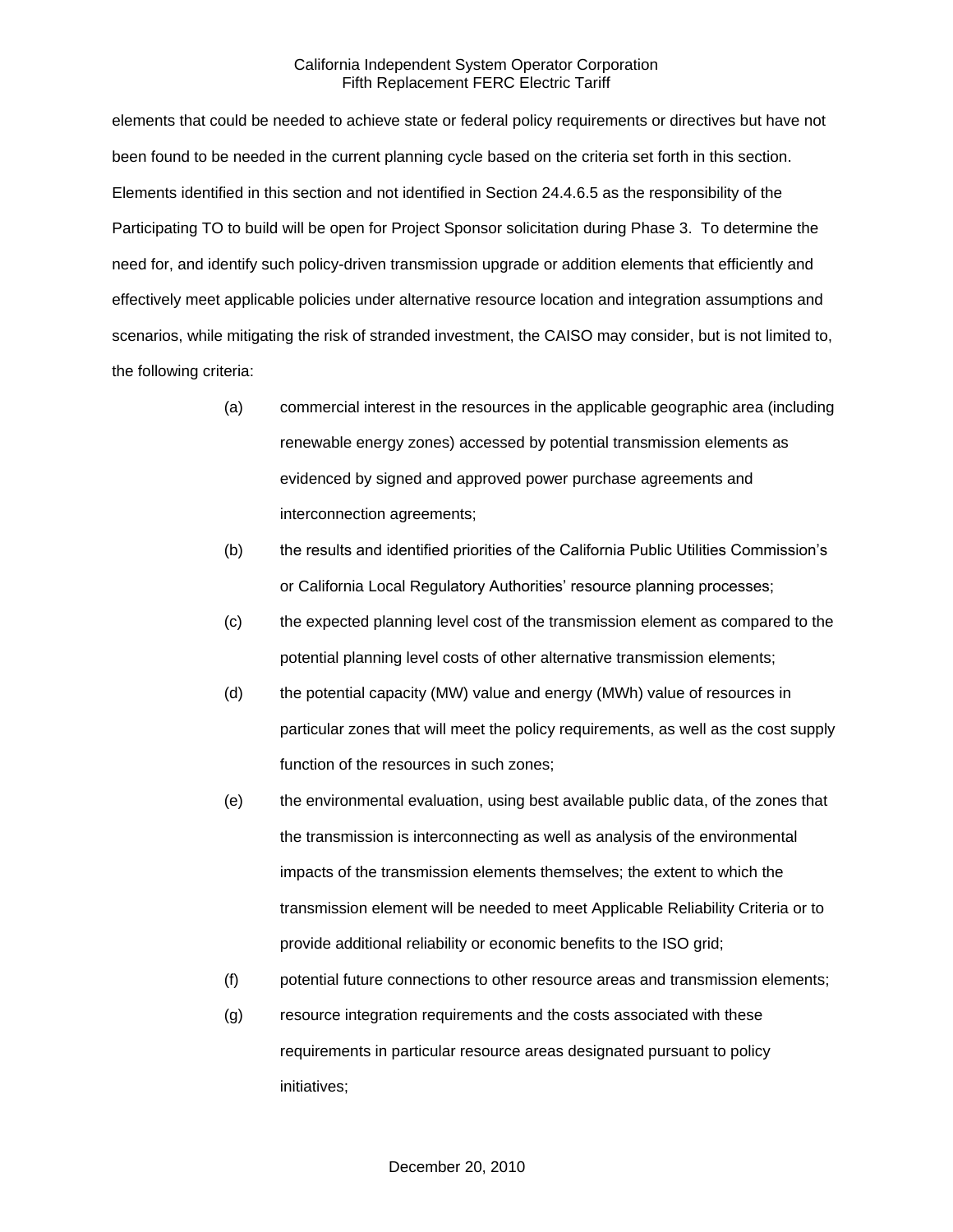- (h) the potential for a particular transmission element to provide access to resources needed for integration, such as pumped storage in the case of renewable resources;
- (i) the effect of uncertainty associated with the above criteria, and any other considerations, that could affect the risk of stranded investment; and
- (j) the effects of other additions or upgrades being considered for approval during the planning process.

### **24.4.6.7 Economic Studies and Mitigation Solutions**

Once the CAISO has identified projects needed to maintain reliability, LCRIF projects eligible for conditional or final approval, qualified merchant transmission projects and policy driven elements, the CAISO will conduct the High Priority Economic Planning Studies selected under Section 24.4.4 and any other studies that the CAISO concludes are necessary to determine whether additional transmission upgrades and additions, or modifications to identified transmission projects or elements, are necessary to address:

- (a) Congestion identified by the CAISO in the Congestion Data Summary published for the applicable Transmission Planning Process cycle and the magnitude, duration, and frequency of that Congestion;
- (b) Local Capacity Area Resource requirements;
- (c) Congestion projected to increase over the planning horizon used in the Transmission Planning Process and the magnitude of that Congestion; or
- (d) Integration of new generation resources or loads on an aggregated or regional basis.

In determining whether additional elements are needed, the CAISO shall consider the degree to which, if any, the benefits of the solutions outweigh the costs, in accordance with the procedures set forth in the Business Practice Manual. The benefits of the mitigation solutions may include a calculation of any reduction in production costs, Congestion costs, Transmission Losses, capacity or other electric supply costs resulting from improved access to cost-efficient resources. The cost of the mitigation solution must consider any estimated costs identified under Section 24.4.6.4 to maintain the simultaneous feasibility of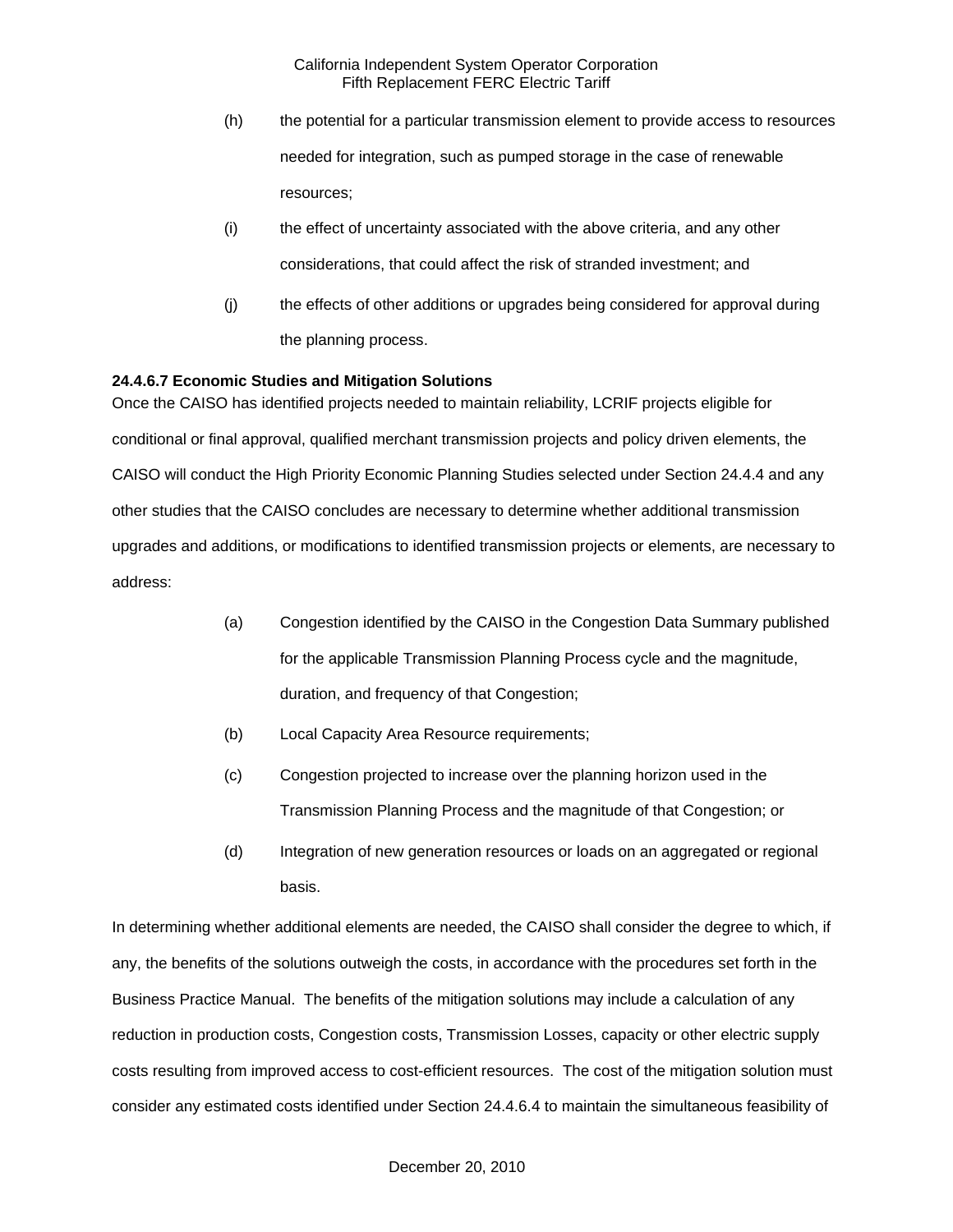allocated Long Term CRRs for the length of their term. The CAISO, in determining whether a particular solution is needed, shall also consider the comparative costs and benefits of viable alternatives to the particular transmission element, including: (1) other potential transmission upgrades or additions, including those being considered or proposed during the Transmission Planning Process; (2) acceleration or expansion of any transmission upgrade or addition already approved by the CAISO Governing Board or included in any CAISO annual Transmission Plan, and (3) non-transmission alternatives, including demand-side management. Transmission upgrades and addition elements that are identified under this Section 24.4.6.7, other than reliability-driven projects, LCRIF projects eligible for conditional or final approval and qualified Merchant Transmission Facility projects, will be open for bid and Project Sponsor solicitation in Phase 3.

### **24.4.6.8 Projects Submitted in Prior Request Windows**

During Phase 2 of the 2010/2011 Transmission Planning Cycle, the CAISO will evaluate the specific project proposals submitted during the 2008 and 2009 request windows. If any of these 2008 or 2009 request window proposals is found by the CAISO to be needed, using the criteria for approval of transmission elements under sections 24.4.6.6 or 24.4.6.7, the project will be included in the comprehensive 2010/2011 Transmission Plan. Upon Board approval of the Transmission Plan, the Project Sponsor that submitted the proposal will be approved to finance, own and construct the approved additions and upgrades provided that Project Sponsor meets the criterion specified in Section 24.5.2.1(c). If competing projects have been submitted by multiple Project Sponsors in the 2008 and 2009 request windows for the same elements in the 2010/2011 comprehensive Transmission Plan, the CAISO will approve one of those Project Sponsors to build and own the project based on the criteria specified in Section 24.5.2.3.

#### **24.4.7 Description of Transmission Elements**

The transmission elements identified in the draft and final comprehensive Transmission Plan will provide sufficient engineering detail to permit Project Sponsors to submit complete proposals, under section 24.5.1 to build certain transmission elements. As further described in the Business Practice Manual, such details may include, but are not limited to:

- (a) Minimum Conductor Ampacity;
- (b) Approximate Line impedance required;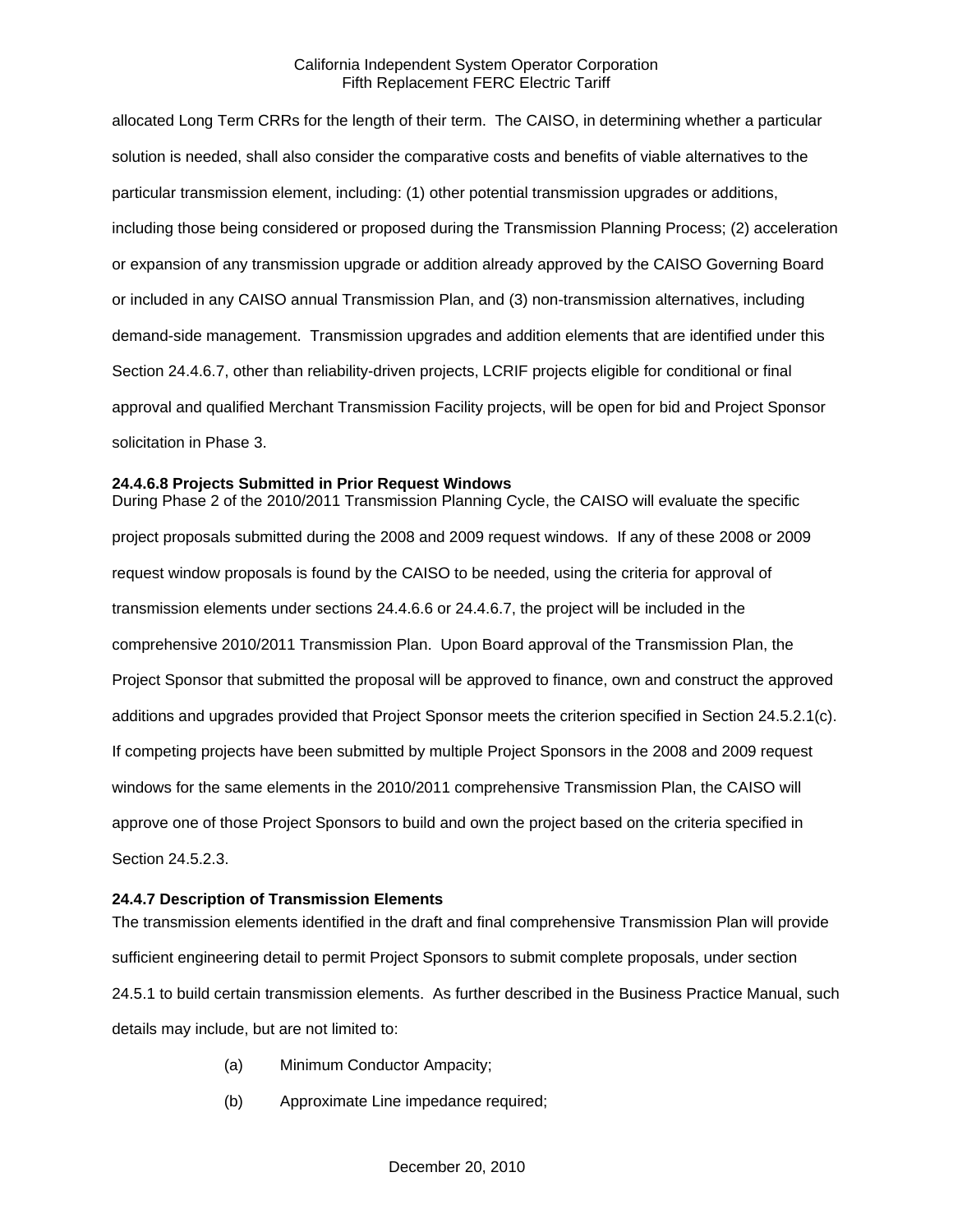- (c) Approximate Series compensation levels;
- (d) Substation bus and breaker configuration;
- (e) Breaker clearing times;
- (f) Transformer characteristics (capacity, impedance, tap range);
- (g) Minimum Shunt capacitor and reactor sizes;
- (h) Minimum FACTS device specifications;
- (i) SPS requirements;
- (j) Planning level cost estimates;
- (k) Projected in-service date.

#### **24.4.8 Additional Contents of Comprehensive Transmission Plan**

In addition to the detailed descriptions of specific needed addition and upgrade projects and elements, the draft and final comprehensive Transmission Plan may include: (1) the results of technical studies performed under the Study Plan; (2) determinations and recommendations regarding the need for identified transmission upgrade and addition projects and elements; (3) assessments of transmission upgrades and additions submitted as alternatives to the potential solutions to transmission needs identified by the CAISO and studied during the Transmission Planning Process cycle; (4) results of Economic Planning Studies (except for the 2010/2011 cycle); (5) an update on the status of transmission upgrades or additions previously approved by the CAISO, including identification of mitigation plans, if necessary, to address any potential delay in the anticipated completion of an approved transmission upgrade or addition; and (6) a description of transmission addition and upgrade projects with an estimated capital investment of \$50 million or more submitted through the Request Window and for which additional studies are required before being presented to the CAISO Governing Board for approval following completion of the studies; and (7) a description of Category 2 transmission upgrade or addition elements recommended for consideration in future planning cycles.

### **24.4.9 Phase 2 Stakeholder Process**

(a) According to the schedule and procedures set forth in the Business Practice Manual, the CAISO will schedule one (1) public meeting after the CAISO technical study results have been posted and Participating TOs have submitted (i) the results of technical studies conducted at the direction of the CAISO (if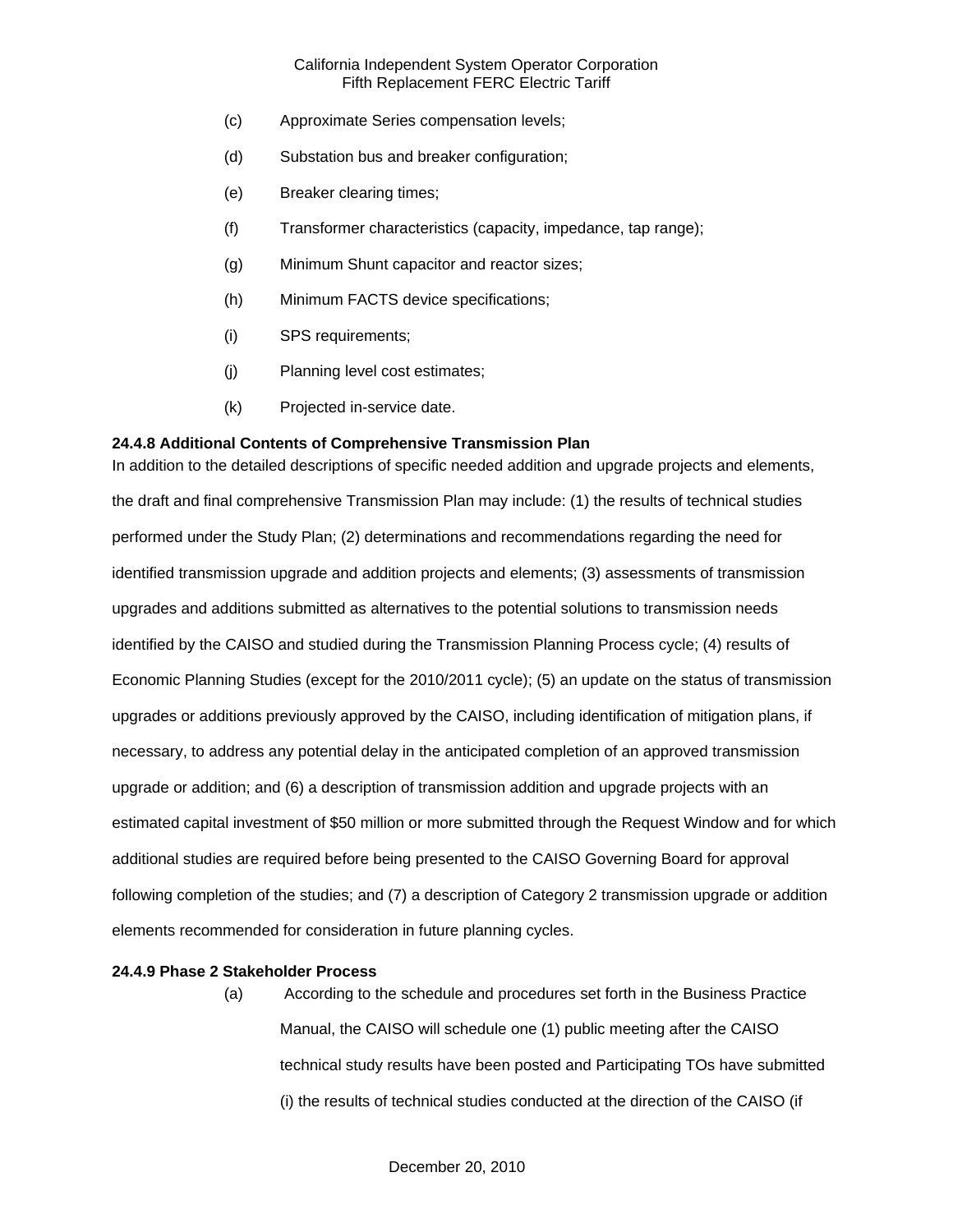applicable); and (ii) reliability-driven projects and mitigation solutions. All stakeholder meetings, web conferences, or teleconferences shall be noticed by Market Notice. Interested parties will be provided a minimum two (2) week period to provide written comments regarding the technical study results and the proposals submitted by the Participating TOs.

- (b) The CAISO will schedule at least one (1) other public meeting before the draft comprehensive Transmission Plan is posted to provide information about any policy-driven element evaluations or economic planning studies that have been completed since the prior public meeting was held, as well as updated information about any studies or evaluations that are still in progress. Notice of such meeting, web conference or teleconference will be provided to stakeholders via Market Notice.
- (c) In accordance with the schedule and procedures in the Business Practice Manual, but not less than one-hundred and twenty (120) days after the results of the CAISO's technical studies are posted and not less than six (6) weeks after the Request Window closes, the CAISO will post a draft comprehensive Transmission Plan. The CAISO will subsequently conduct a public conference regarding the draft comprehensive Transmission Plan and solicit comments, consistent with the timelines and procedures set forth in the Business Practice Manual. Additional meetings, web conferences, or teleconferences may be scheduled as needed. All stakeholder meetings, web conferences, or teleconferences shall be noticed by Market Notice and such notice shall be posted to the CAISO Website. After consideration of comments, the CAISO will post the revised draft comprehensive Transmission Plan to the CAISO Website.

### **24.4.10 Transmission Plan Approval Process**

The revised draft comprehensive Transmission Plan, along with the stakeholder comments, will be presented to the CAISO Governing Board for consideration and approval. Upon approval of the plan, all needed transmission addition and upgrade projects and elements will be deemed approved by the CAISO Governing Board. Transmission upgrade and addition projects with capital costs of \$50 million or less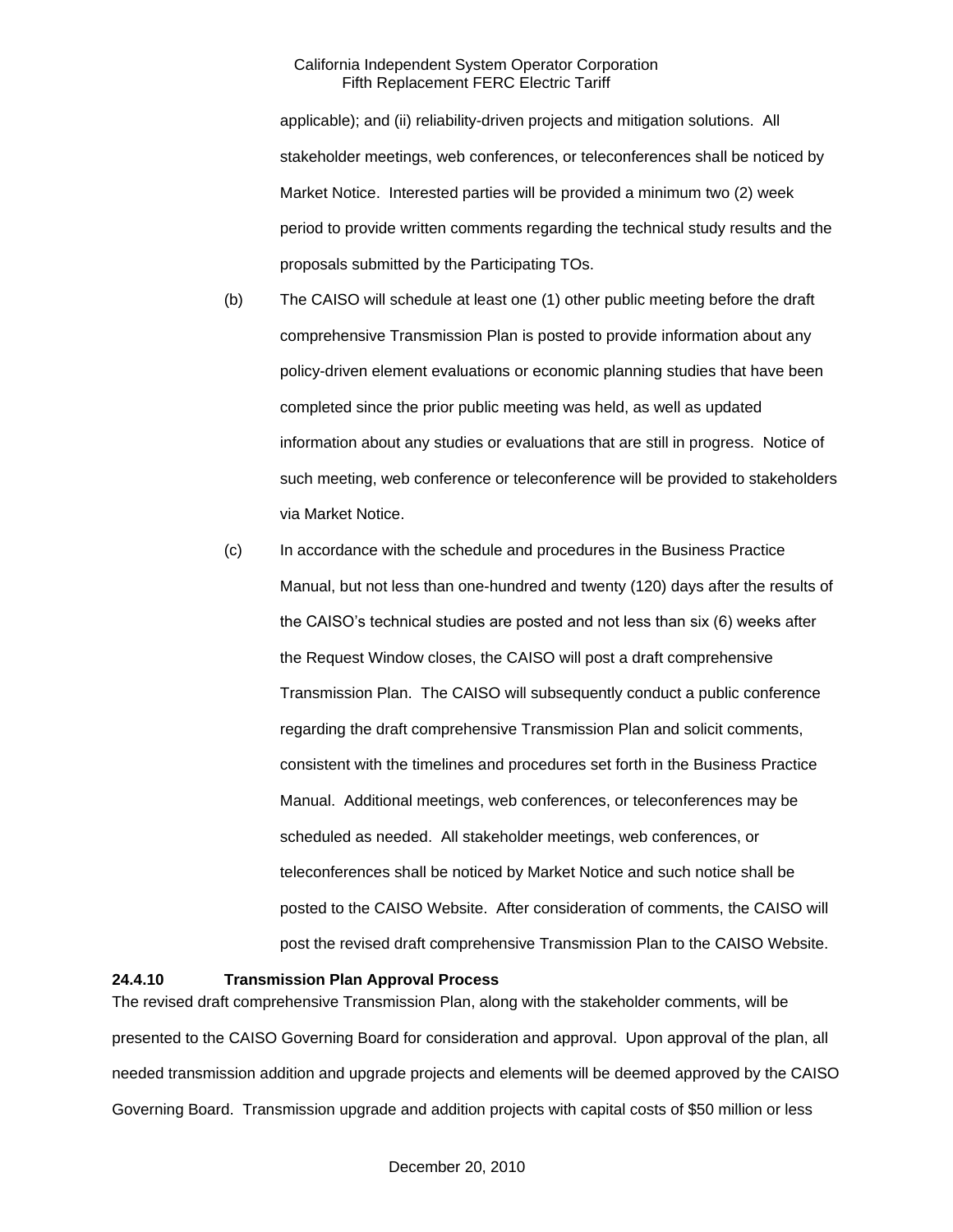can be approved by CAISO management and may proceed to permitting and construction prior to Governing Board approval of the plan. Following Governing Board approval, the CAISO will post the final comprehensive Transmission Plan to the CAISO website.

### **24.5 Transmission Planning Process Phase 3**

### **24.5.1 Project Submissions**

According to the schedule set forth in the Business Practice Manual, in the month following CAISO Governing Board approval of the comprehensive Transmission Plan, the CAISO will initiate a period of at least two (2) months that will provide an opportunity for Project Sponsors to submit specific transmission project proposals to finance, own, and construct the transmission elements identified in the comprehensive Transmission Plan. Such project proposals must include plan of service details and supporting information as set forth in the Business Practice Manual sufficient to enable the CAISO to determine whether the proposal meets the criteria specified in section 24.5.2.1 and 24.5.2.4. The project proposal will identify the authorized governmental body from which the Project Sponsor will seek siting approval for the project.

### **24.5.2 Project Selection**

At the end of the project submission period, the CAISO will post a list of proposed projects and Project Sponsors to its Website, subject to the confidentiality provisions set forth in Tariff section 20 and as further described in the Business Practice Manual, and will select projects and Approved Project Sponsors pursuant to this section 24.5.2. If the selected project involves an upgrade to or addition on an existing Participating TO facility, the construction or ownership of facilities on a Participating TO's right-ofway, or the construction or ownership of facilities within an existing Participating TO substation, the Participating TO will construct and own such upgrade or addition facilities unless the Project Sponsor and the Participating TO agree to a different arrangement.

### **24.5.2.1 Project Sponsor Qualification**

The CAISO will evaluate the proposals to finance, own and construct policy-driven transmission elements or transmission elements that are included in the comprehensive Transmission Plan based on the results of Economic Planning Studies or other economic studies conducted by the CAISO under section 24.4.6.7 to determine: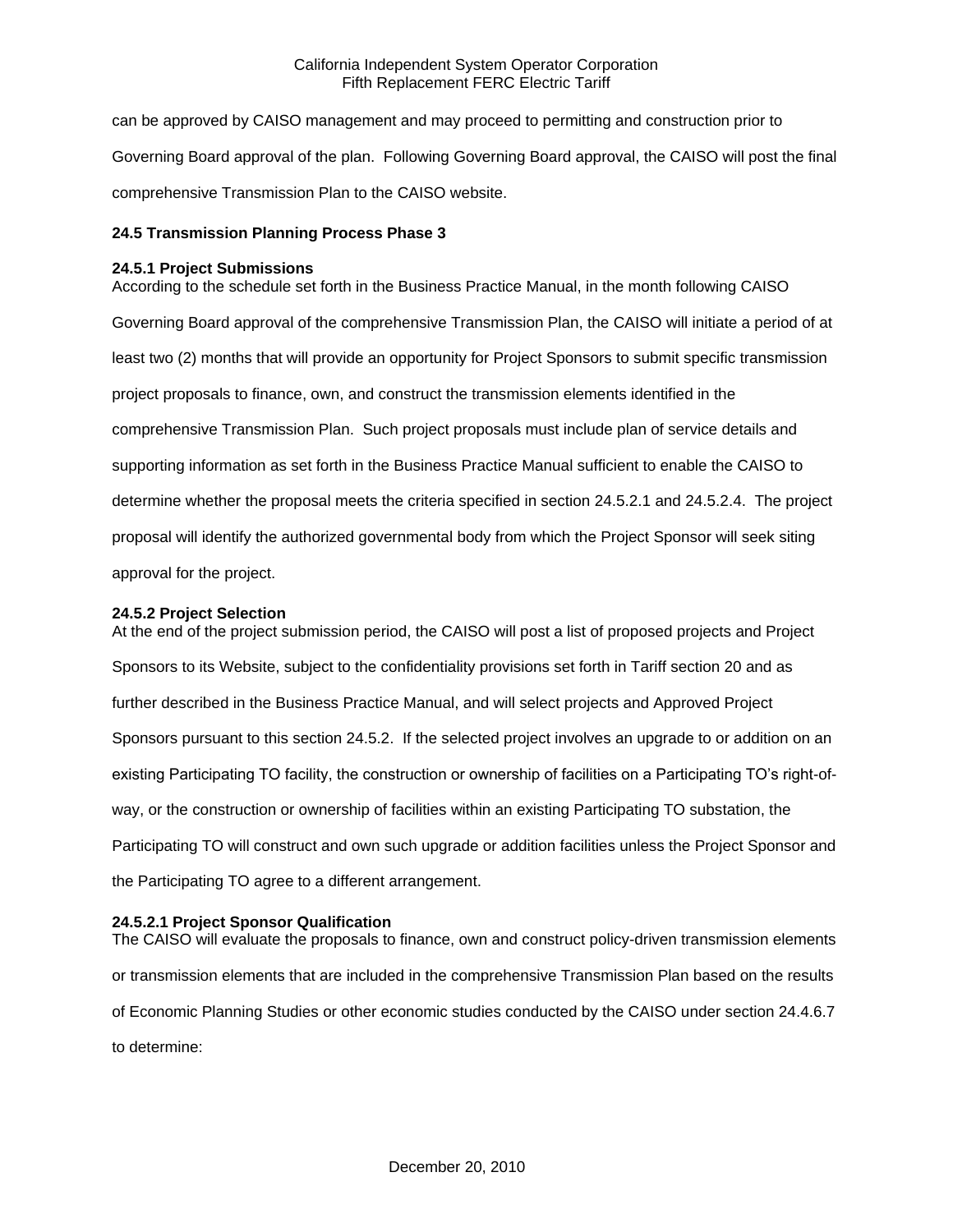- (a) whether the proposed project is consistent with needed transmission elements identified in the comprehensive Transmission Plan;
- (b) whether the proposed project satisfies Applicable Reliability Criteria and CAISO Planning Standards; and
- (c) whether the Project Sponsor is physically, technically, and financially capable of (i) completing the project in a timely and competent manner; and (ii) operating and maintaining the facilities consistent with Good Utility Practice and applicable reliability criteria for the life of the project.

On the CAISO's request, the Project Sponsor will provide additional information that the CAISO reasonably determines is necessary to conduct its evaluation.

## **24.5.2.2 Single Project Sponsor**

If only one (1) Project Sponsor submits a proposal to finance, own, and construct transmission elements under section 24.5.1, and the CAISO determines that the Project Sponsor is qualified to own and construct the project under the criteria set forth in section 24.5.2.1, the Project Sponsor must seek siting approval, and any other necessary approvals, from the appropriate authority or authorities within sixty (60) days of CAISO approval.

## **24.5.2.3 Multiple Project Sponsors**

- (a) If two (2) or more Project Sponsors submit proposals to own and construct the same transmission element or elements under section 24.5.1 and the CAISO determines that the two (2) or more Project Sponsors are qualified to own and construct the project under the criteria set forth in section 24.5.2.1, the CAISO will, upon request, facilitate an opportunity for the Project Sponsors to collaborate with each other to propose a single project to meet such need. If joint projects are proposed following the collaboration period, the CAISO will revise the list of potential renewable transmission upgrades or additions eligible for selection.
- (b) If the qualified Project Sponsors are unable to collaborate on a joint project and are applying to the same authorized governmental body to approve the project siting, the qualified Project Sponsors must seek siting approval within sixty (60)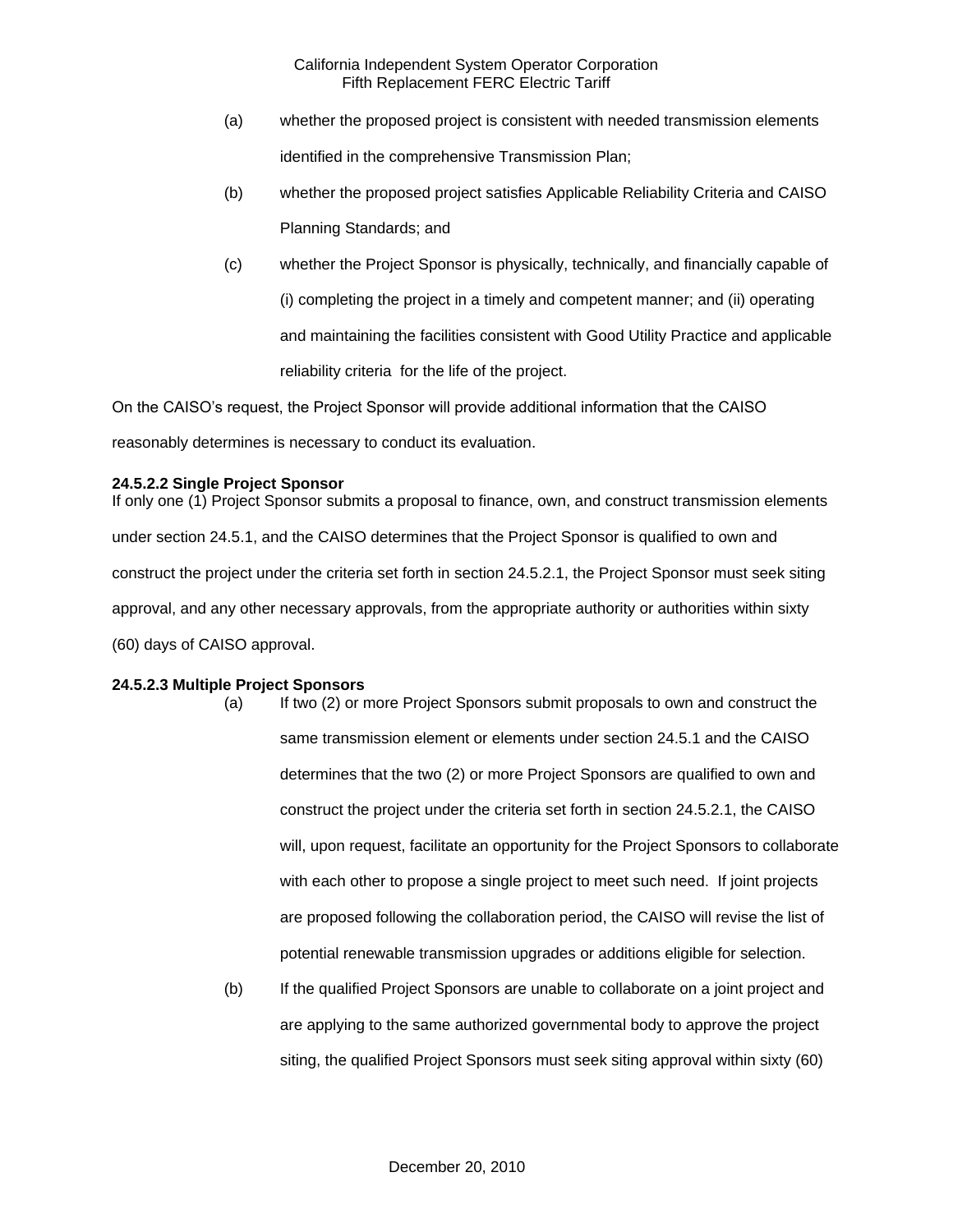days and the CAISO will accept the Project Sponsor determination by that authorized governmental authority.

(c) If the qualified Project Sponsors are unable to collaborate on a joint project and are applying to different authorized governmental bodies for project siting approval, the CAISO will select one approved Project Sponsor based on a comparative analysis of the degree to which each Project Sponsor meets the criteria set forth in sections 24.5.2.1 and a consideration of the factors set forth in 24.5.2.4. Thereafter, the approved Project Sponsor must seek siting approval, and any other necessary approvals, from the appropriate authority or authorities within sixty (60) days of CAISO approval.

## **24.5.2.4 Project Sponsor Selection Factors**

In selecting an approved Project Sponsor from among multiple project sponsors, as described in section

24.5.2.3(c), the CAISO shall consider the following criteria, in addition to the criteria set forth in section

24.5.2:

- (a) the current and expected capabilities of the Project Sponsor and its team to finance, license, and construct the facility and operate and maintain it for the life of the project;
- (b) the Project Sponsor's existing rights of way and substations that would contribute to the project in question;
- (c) the experience of the Project Sponsor and its team in acquiring rights of way, and the authority to acquire rights of way by eminent domain, if necessary, that would facilitate approval and construction;
- (d) the proposed schedule for development and completion of the project and demonstrated ability to meet that schedule of the Project Sponsor and its team;
- (e) the financial resources of the Project Sponsor and its team;
- (f) the technical and engineering qualifications and experience of the Project Sponsor and its team;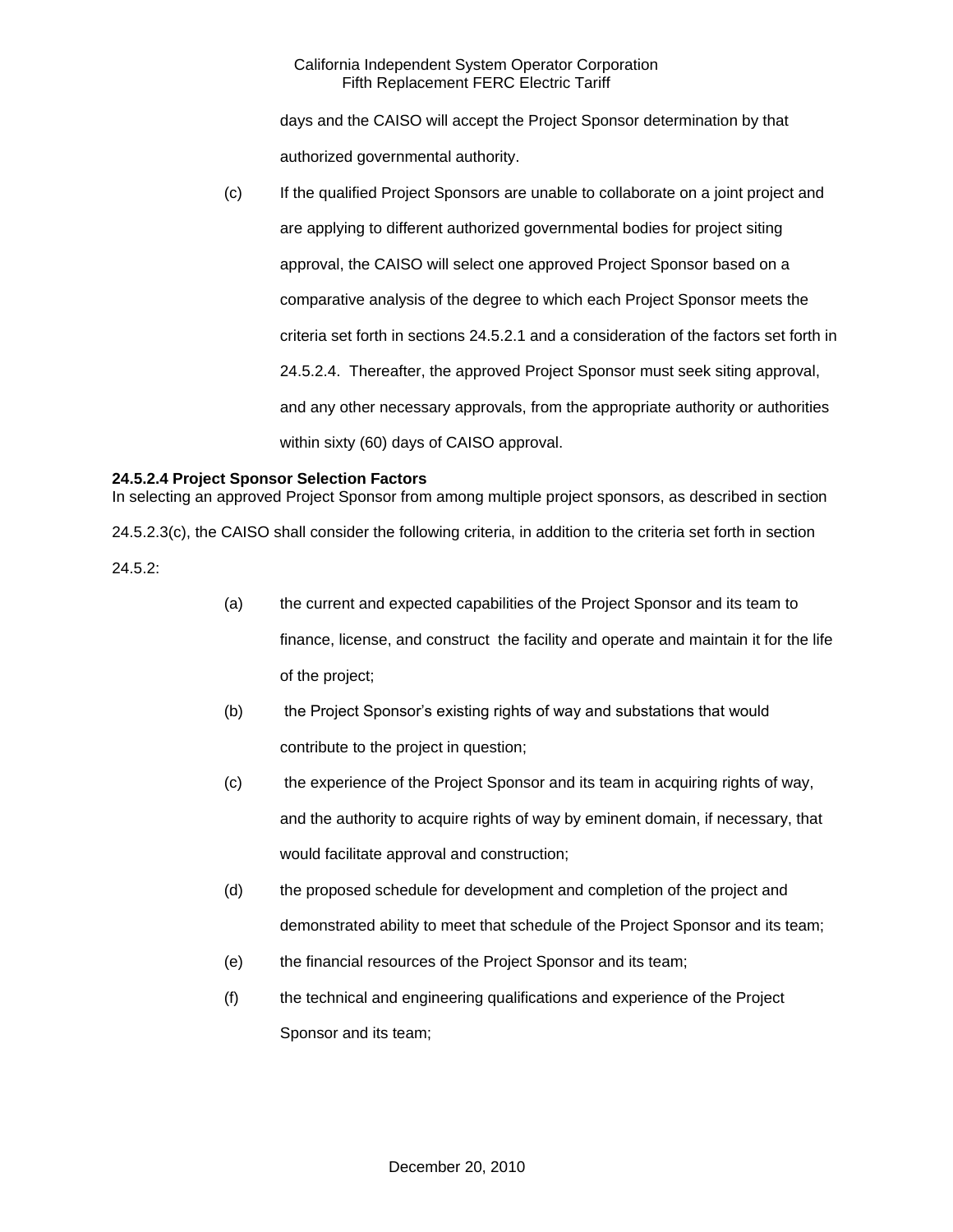- (g) if applicable, the previous record regarding construction and maintenance of transmission facilities, including facilities outside the CAISO Controlled Grid of the Project Sponsor and its team;
- (h) demonstrated capability to adhere to standardized construction, maintenance and operating practices;
- (i) demonstrated ability to assume liability for major losses resulting from failure of facilities;
- (j) demonstrated cost containment capability and other advantages the Project Sponsor and its team may have to build the specific project, including any binding agreement by the Project Sponsor and its team to accept a cost cap that would preclude project costs above the cap from being recovered through the CAISO's Transmission Access Charge.

The information that Project Sponsors must submit to enable the CAISO to conduct its evaluation of these criteria shall be specified in the Business Practice Manual.

## **24.5.3 Notice to Project Sponsors**

The CAISO will notify Project Sponsors as to results of the project evaluation process in accordance with the schedule and procedures set forth in the Business Practice Manual.

## **24.6 Obligation to Construct Transmission Projects**

A Participating TO that has a PTO Service Territory in which either terminus of the element or elements being upgraded or added is located shall be obligated to construct all transmission additions and upgrade elements or elements included in the comprehensive Transmission Plan for which there is no Approved Project Sponsor or for which the Project Sponsor is unable to secure all necessary approvals. In cases where the Approved Project Sponsor is subsequently unable or unwilling to build the project, the CAISO may, at its discretion, direct the Participating TO with a PTO Service Territory in which either terminus of the facility being upgraded or added is located to build the element or elements, or open a new solicitation of Project Sponsors to finance, construct and own the element or elements. The Approved Project Sponsor shall not sell, assign or otherwise transfer its rights to finance, construct and own the project before the project has been energized and turned over to the CAISO's Operational Control unless the CAISO has approved such proposed transfer. The obligations of the Participating TO to construct such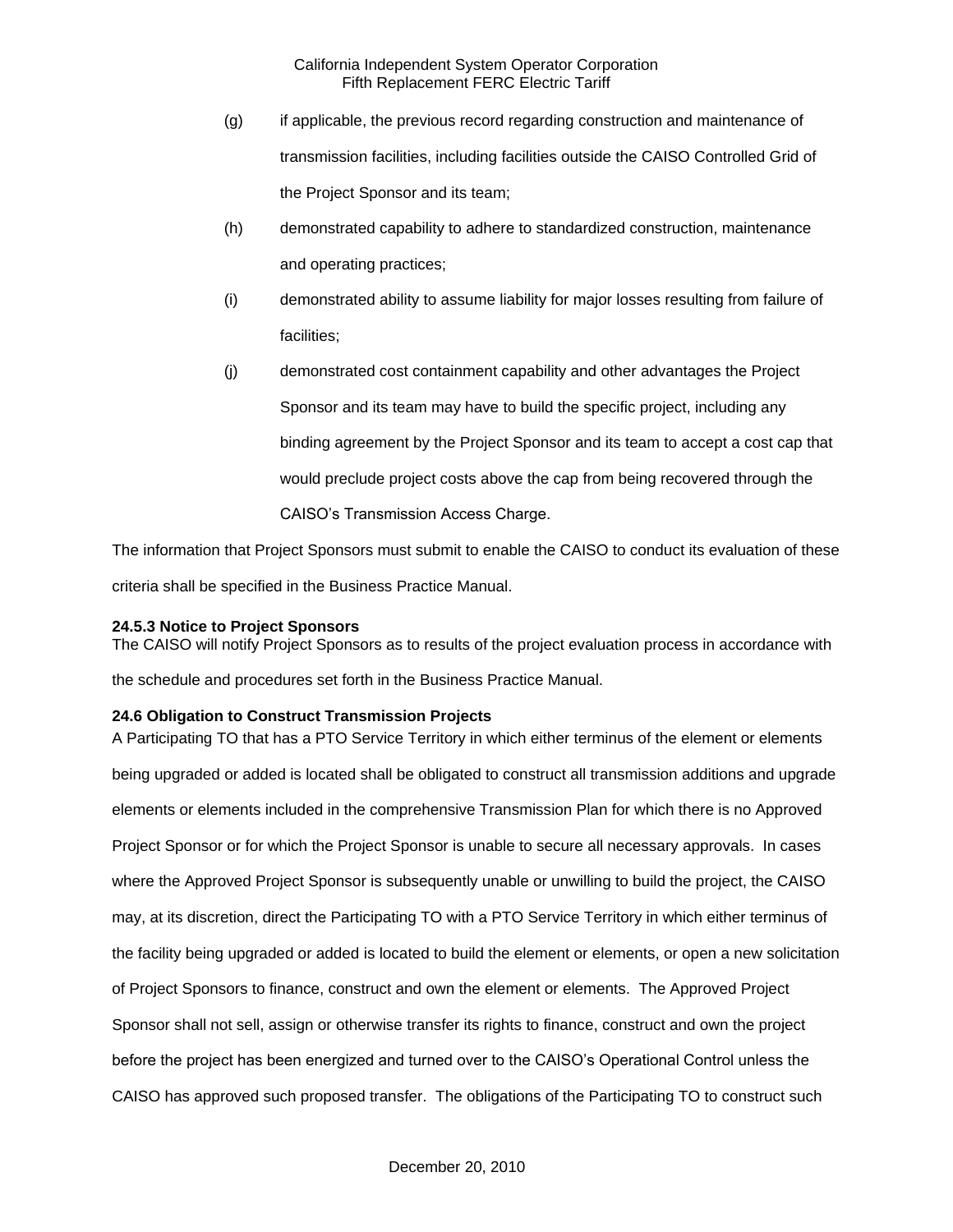transmission additions or upgrades will not alter the rights of any entity to construct and expand transmission facilities as those rights would exist in the absence of a TO's obligations under this CAISO Tariff or as those rights may be conferred by the CAISO or may arise or exist pursuant to this CAISO Tariff.

## **24.7 Documentation of Compliance with NERC Reliability Standards**

The Transmission Plan and underlying studies, assessments, information and analysis developed during the Transmission Planning Process, regardless of whether performed by CAISO or by Participating TOs or other third parties at the direction of CAISO, shall be used by the CAISO as part of its documentation of compliance with NERC Reliability Standards.

## **24.8 Additional Planning Information**

## **24.8.1 Information Provided by Participating TOs**

In addition to any information that must be provided to the CAISO under the NERC Reliability Standards, Participating TOs shall provide the CAISO on an annual or periodic basis in accordance with the schedule and procedures and in the form required by the Business Practice Manual any information and data reasonably required by the CAISO to perform the Transmission Planning Process, including, but not limited to: (1) modeling data for power flow, including reactive power, short-circuit and stability analysis; (2) a description of the total Demand to be served from each substation, including a description of any Energy efficiency programs reflected in the total Demand; (3) the amount of any interruptible Loads included in the total Demand (including conditions under which an interruption can be implemented and any limitations on the duration and frequency of interruptions); (4), a description of Generating Units to be interconnected to the Distribution System of the Participating TO, including generation type and anticipated Commercial Operation Date; (5) detailed power system models of their transmission systems that reflect transmission system changes, including equipment replacement not requiring approval by the CAISO; (6) Distribution System modifications; (7) transmission network information, including line ratings, line length, conductor sizes and lengths, substation equipment ratings, circuits on common towers and with common rights-of-ways and cross-overs, special protection schemes, and protection setting information; and (8) Contingency lists.

# **24.8.2 Information Provided by Participating Generators**

In addition to any information that must be provided to the CAISO under the NERC Reliability Standards,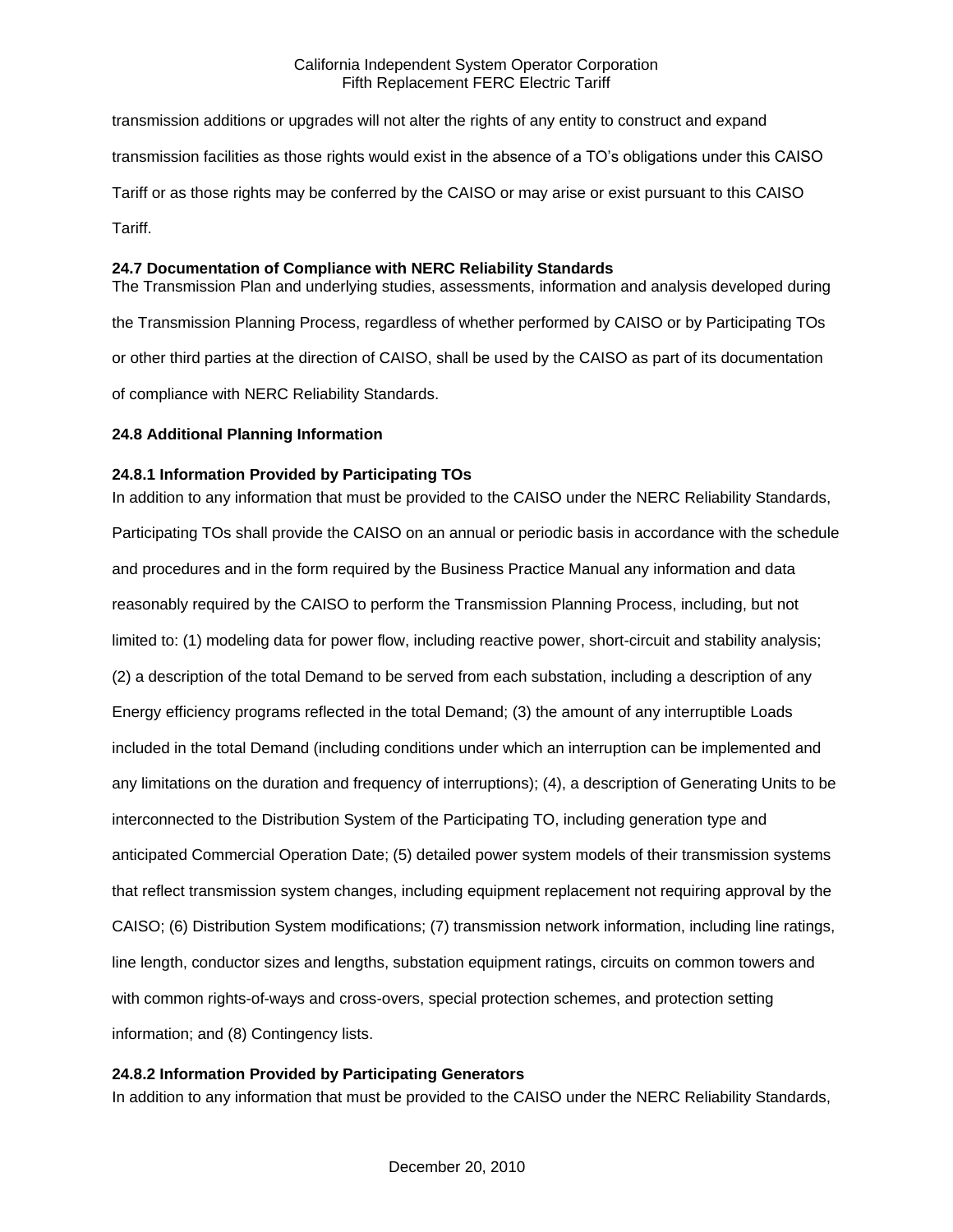Participating Generators shall provide the CAISO on an annual or periodic basis in accordance with the schedule, procedures and in the form required by the Business Practice Manual any information and data reasonably required by the CAISO to perform the Transmission Planning Process, including, but not limited to: (1) modeling data for short-circuit and stability analysis and (2) data, such as term, and status of any environmental or land use permits or agreements the expiration of which may affect that the operation of the Generating Unit.

### **24.8.3 Information Requested from Load Serving Entities**

In addition to any information that must be provided to the CAISO under the NERC Reliability Standards, the CAISO shall solicit from Load Serving Entities through their Scheduling Coordinators information required by, or anticipated to be useful to, the CAISO in its performance of the Transmission Planning Process, including, but not limited to: (1) long-term resource plans; (2) existing long-term contracts for resources and transmission service outside the CAISO Balancing Authority Area; and (3) Demand Forecasts, including forecasted effect of Energy efficiency and Demand response programs.

### **24.8.4 Information from Planning Groups, BAAs and Regulators**

In accordance with Section 24.8 , the CAISO shall obtain or solicit from interconnected Balancing Authority Areas, regional and sub-regional planning groups within the WECC, the CPUC, the CEC, and Local Regulatory Authorities information required by, or anticipated to be useful to, the CAISO in its performance of the Transmission Planning Process, including, but not limited to: (1) long-term transmission system plans; (2) long-term resource plans; (3) generation interconnection process information; (4) Demand Forecasts; and (5) any other data necessary for the development of power flow, short-circuit, and stability cases over the planning horizon of the CAISO Transmission Planning Process.

### **24.8.5 Obligation to Provide Updated Information**

If material changes to the information provided under Sections 24.8 occur during the annual Transmission

Planning Process, the providers of the information must provide notice to the CAISO of the changes.

## **24.9 Participating TO Study Obligation**

The Participating TO constructing or expanding facilities will be directed by the CAISO to coordinate with the Project Sponsor or Participating TO(s) with PTO Service Territories in which the transmission upgrade or addition will be located, neighboring Balancing Authority Areas, as appropriate, and other Market Participants to perform any study or studies necessary, including a Facility Study, to determine the appropriate facilities to be constructed in accordance with the CAISO Transmission Planning Process and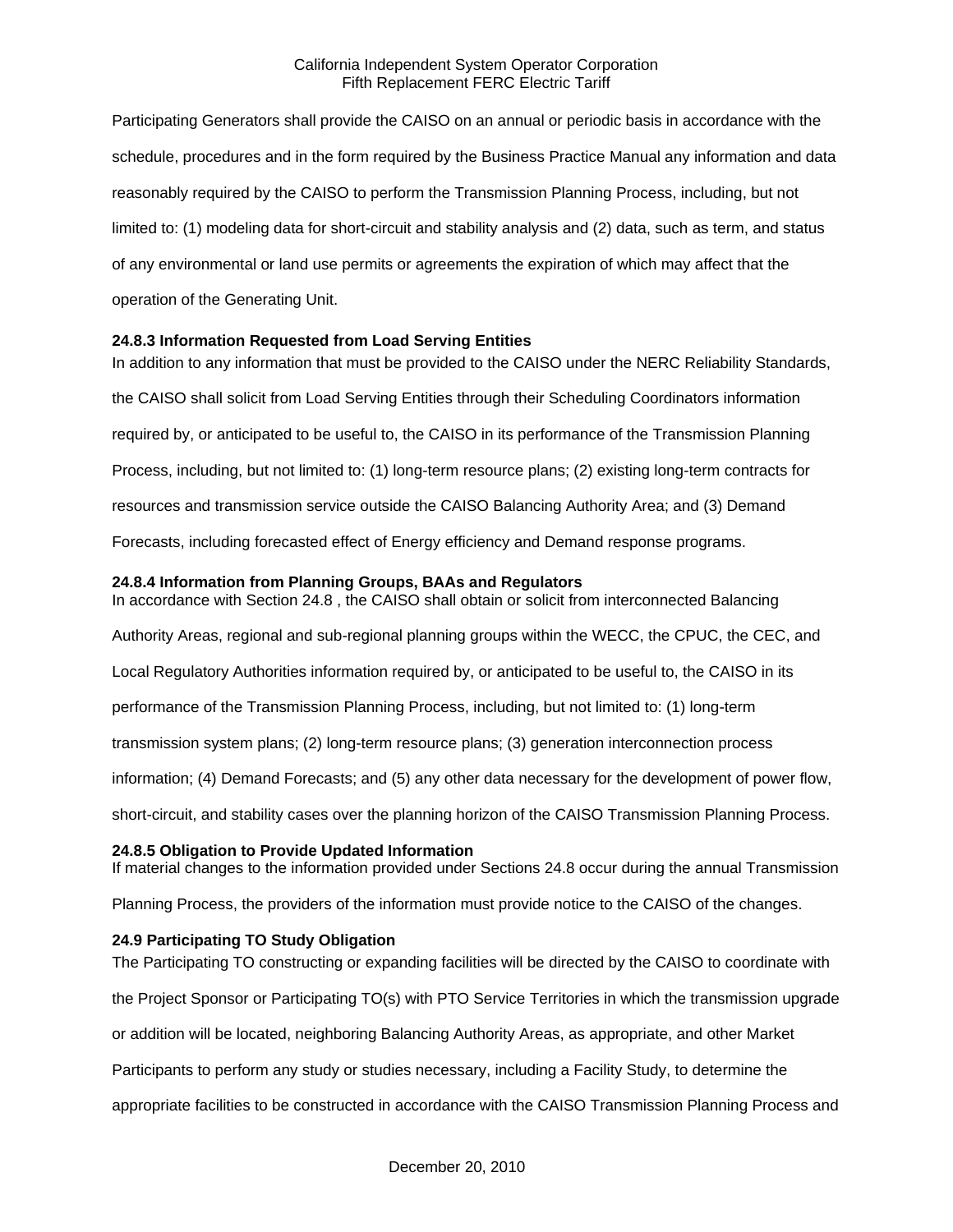the terms set forth in the TO Tariff.

### **24.10 Operational Review**

The CAISO will perform an operational review of all facilities studied as part of the CAISO Transmission Planning Process that are proposed to be connected to, or made part of, the CAISO Controlled Grid to ensure that the proposed facilities provide for acceptable Operational Flexibility and meet all its requirements for proper integration with the CAISO Controlled Grid. If the CAISO finds that such facilities do not provide for acceptable Operational Flexibility or do not adequately integrate with the CAISO Controlled Grid, the CAISO shall coordinate with the Project Sponsor and, if different, the Participating TO with the PTO Service Territory, or the operators of neighboring Balancing Authority Areas, if applicable, in which the facilities will be located to reassess and redesign the facilities required to be constructed. Transmission upgrades or additions that do not provide acceptable Operational Flexibility or do not adequately integrate with the CAISO Controlled Grid cannot be included in the CAISO Transmission Plan or approved by CAISO management or the CAISO Governing Board, as applicable.

## **24.11 State and Local Approval and Property Rights**

## **24.11.1 PTO Requirement to Seek Necessary Approvals And Rights**

The Participating TO obligated to construct facilities under this Section 24 must make a good faith effort to obtain all approvals and property rights under applicable federal, state and local laws that are necessary to complete the construction of the required transmission additions or upgrades. This obligation includes the Participating TO's use of eminent domain authority, where provided by state law.

## **24.11.2 Consequences Of PTO Inability To Obtain Approvals And Rights**

If the Participating TO cannot secure any such necessary approvals or property rights and consequently is unable to construct a transmission addition or upgrade found to be needed, it shall promptly notify the CAISO and shall comply with its obligations under the TO Tariff to convene a technical meeting to evaluate alternative proposals. The CAISO shall take such action as it reasonably considers appropriate, in coordination with the Participating TO and other affected Market Participants, to facilitate the development and evaluation of alternative proposals including, where possible, conferring on a third party the right to build the transmission addition or upgrade.

## **24.11.3 Conferral Of Right To Build Facilities On Third Party**

Where the conditions of Section 24.11.2 have been satisfied and it is possible for a third party to obtain all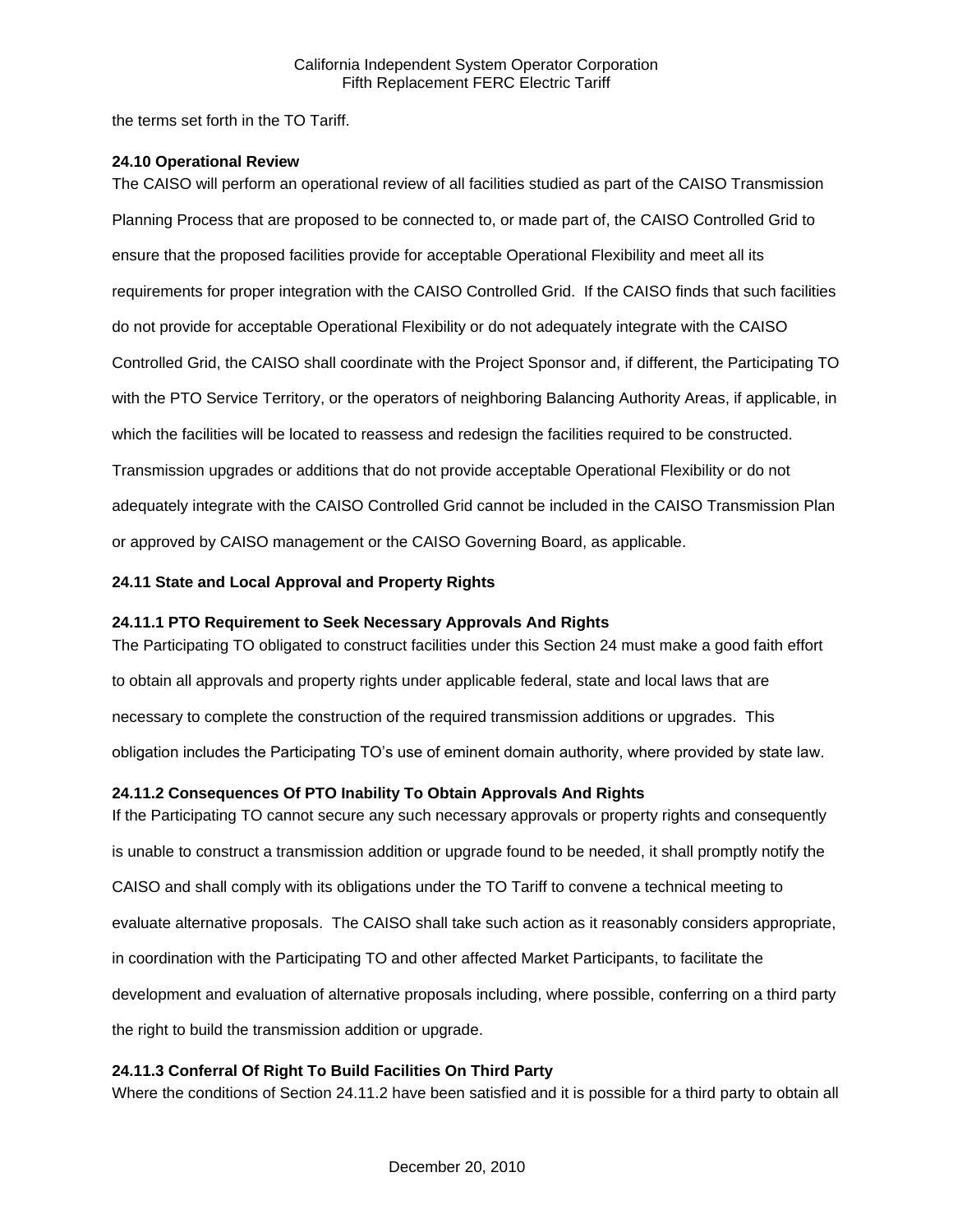approvals and property rights under applicable federal, state and local laws that are necessary to complete the construction of transmission additions or upgrades required to be constructed in accordance with this CAISO Tariff (including the use of eminent domain authority, where provided by state law), the CAISO may confer on a third party the right to build the transmission addition or upgrade, which third party shall enter into the Transmission Control Agreement in relation to such transmission addition or upgrade.

### **24.12 WECC and Regional Coordination**

The Project Sponsor will have responsibility for completing any applicable WECC requirements and rating study requirements to ensure that a proposed transmission addition or upgrade meets regional planning requirements. The Project Sponsor may request the Participating TO to perform this coordination on behalf of the Project Sponsor at the Project Sponsor's expense.

### **24.13 Regional and Sub-Regional Planning Process**

The CAISO will be a member of the WECC and other applicable regional or sub-regional organizations and participate in WECC's operation and planning committees, and in other applicable regional and subregional coordinated planning processes.

## **24.13.1 Scope of Regional or Sub-Regional Planning Participation**

The CAISO will collaborate with adjacent transmission providers and existing sub-regional planning organizations through existing processes. This collaboration involves a reciprocal exchange of information, to the maximum extent possible and subject to applicable confidentiality restrictions, in order to ensure the simultaneous feasibility of respective Transmission Plans, the identification of potential areas for increased efficiency, and the consistent use of common assumptions whenever possible. The details of the CAISO's participation in regional and sub-regional planning processes are set forth in the Business Practice Manual. At a minimum, the CAISO shall be required to:

- (a) solicit the participation, whether through sub-regional planning groups or individually, of all interconnected Balancing Authority Areas in the development of the Unified Planning Assumptions and Study Plan and in reviewing the results of technical studies performed as part of the CAISO's Transmission Planning Process in order to:
	- (i) coordinate, to the maximum extent practicable, planning assumptions,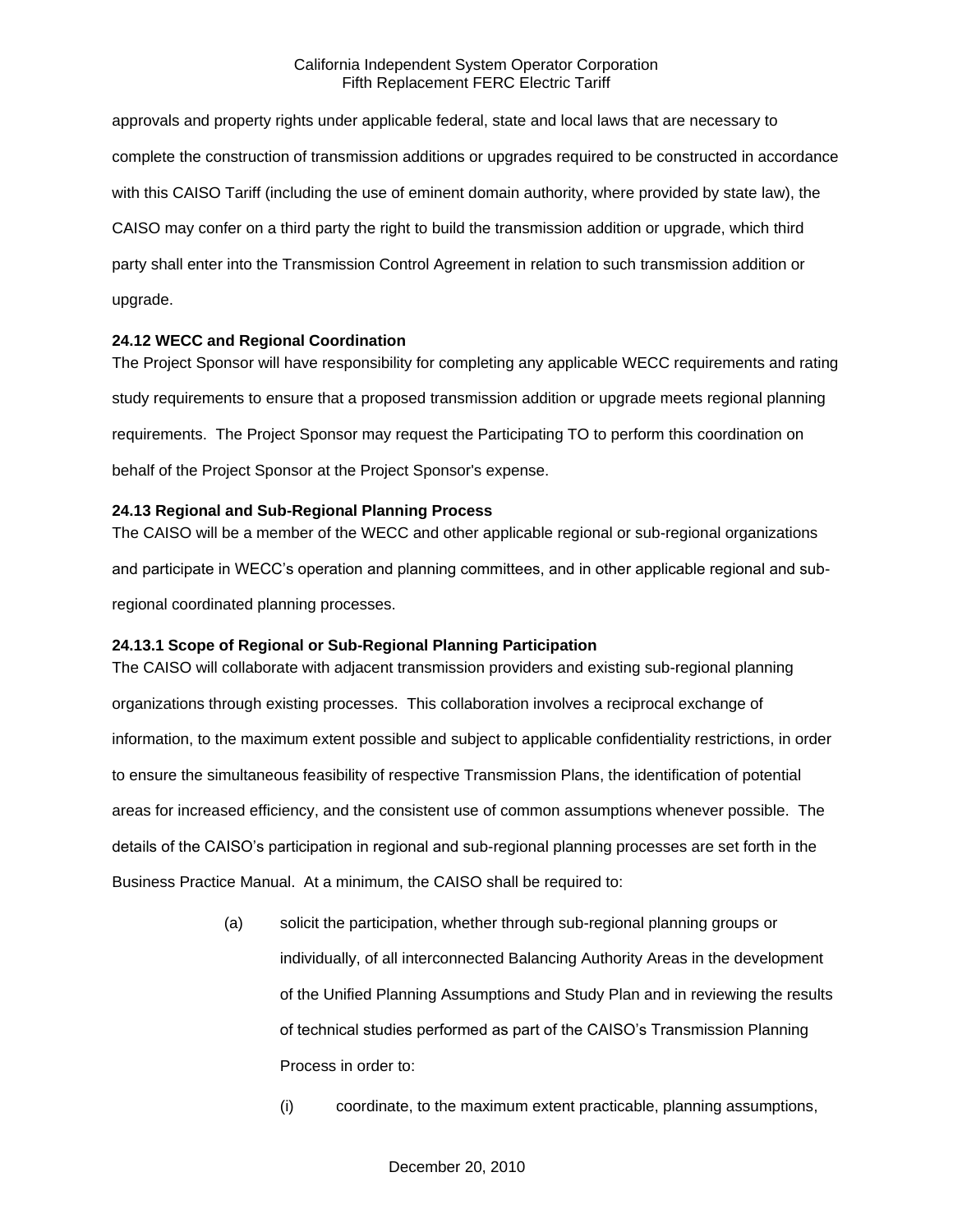data and methodologies utilized by the CAISO, regional and sub-regional planning groups or interconnected Balancing Authority Areas;

- (ii) ensure transmission expansion plans of the CAISO, regional and subregional planning groups or interconnected Balancing Authority Areas are simultaneously feasible and seek to avoid duplication of facilities.
- (b) coordinate with regional and sub-regional planning groups regarding the entity to perform requests for Economic Planning Studies or other Congestion related studies;
- (c) transmit to applicable regional and sub-regional planning groups or interconnected Balancing Authority Areas information on technical studies performed as part of the CAISO Transmission Planning Process;
- (d) post on the CAISO Website links to the planning activities of applicable regional and sub-regional planning groups or interconnected Balancing Authority Areas.

# **24.13.2 Limitation on Regional Activities**

Neither the CAISO nor any Participating TO nor any Market Participant shall take any position before the

WECC or a regional organization that is inconsistent with a binding decision reached through an arbitration proceeding pursuant to Section 13, in which the Participating TO or Market Participant

voluntarily participated.

# **24.14 Cost Responsibility for Transmission Additions or Upgrades**

Cost responsibility for transmission additions or upgrades constructed pursuant to this Section 24

(including the responsibility for any costs incurred under Section 24.11) shall be determined as follows:

## **24.14.1 Project Sponsor Commitment to Pay Full Cost**

Where a Project Sponsor commits to pay the full cost of a transmission addition or upgrade as set forth in

subsection (2) of Section 24.4.6.1, the full costs shall be borne by the Project Sponsor.

## **24.14.2 Cost of Needed Addition or Upgrade to be Borne by PTO**

Where the need for a transmission addition or upgrade is determined by the CAISO, the cost of the

transmission addition or upgrade shall be borne by the Participating TO that will be the owner of the

transmission addition or upgrade and shall be reflected in its Transmission Revenue Requirement.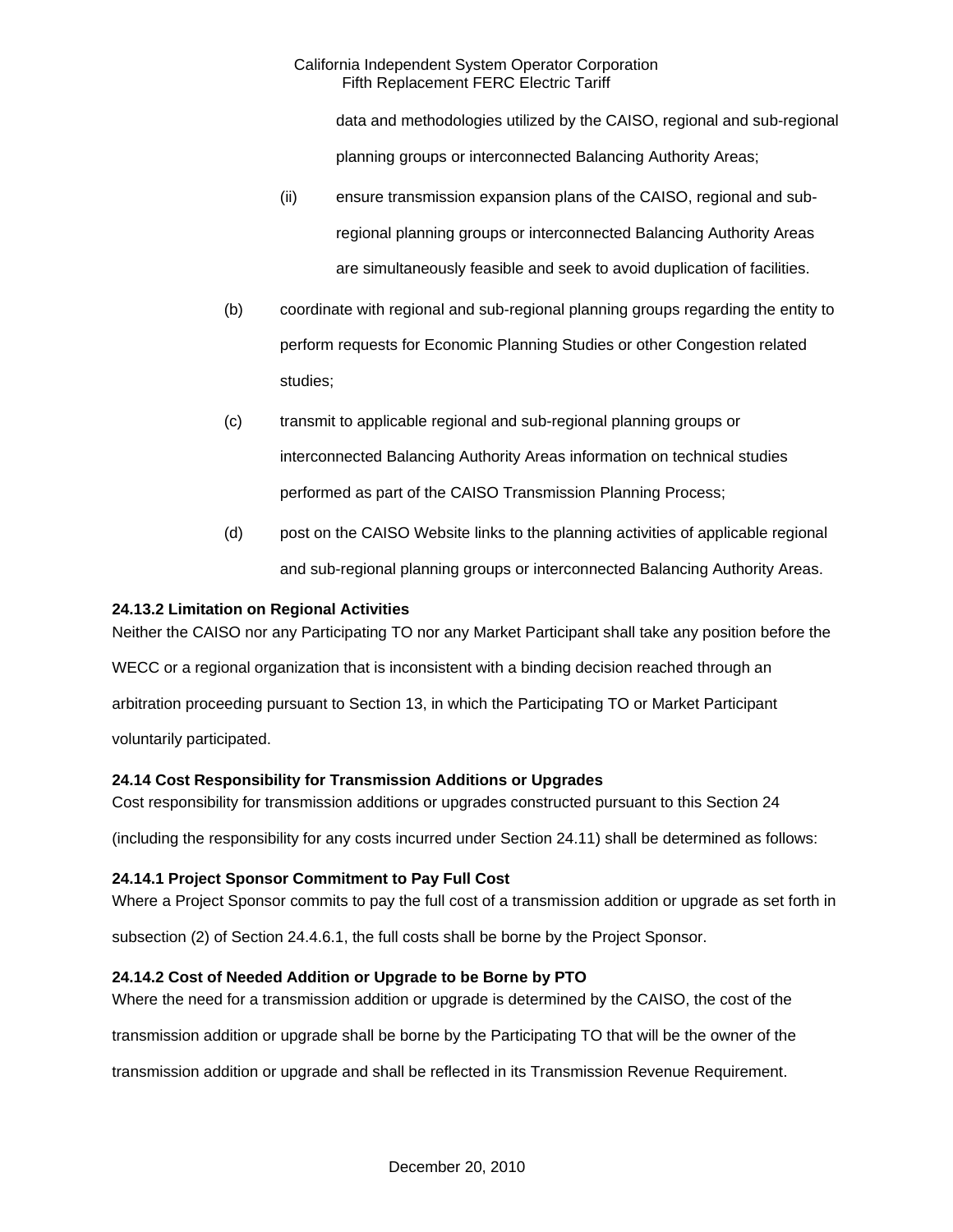### **24.14.3 CRR Entitlement for Project Sponsors Not Recovering Costs**

Provided that the CAISO has Operational Control of the Merchant Transmission Facility, a Project Sponsor that does not recover the investment cost under a FERC-approved rate through the Access Charge or a reimbursement or direct payment from a Participating TO shall be entitled to receive Merchant CRRs as provided in Section 36.11. The full amount of capacity added to the system by such transmission upgrades or additions will be as determined through the regional reliability council process of the Western Electricity Coordinating Council or its successor.

#### **24.14.3.1 Western Path 15**

Pursuant to its Project Sponsor status as specified in Section 4.3.1.3, consistent with FERC's findings in Docket Nos. EL04-133-001, ER04-1198-000, and ER04-1198-001, issued on May 16, 2006 (115 FERC ¶ 61,178), Western Path 15 shall receive compensation associated with transmission usage rights modeled for Western Path 15. In the event that Western Path 15 has an approved rate schedule that returns excess revenue from any compensation obtained from the CAISO associated with the transmission usage rights for Western Path 15, such revenue shall be returned to the CAISO through a procedure established by the CAISO and the Western Area Power Administration for that purpose.

#### **24.14.3.2 FPL Energy, LLC**

Pursuant to its Project Sponsor status, consistent with FERC's findings in Docket No. ER03-407, issued on June 15, 2006 (115 FERC ¶ 61, 329), FPL Energy, LLC shall receive Merchant CRRs associated with transmission usage rights modeled for the Blythe Path 59 upgrade, such Merchant CRRs to be in effect for a period of thirty (30) years, or the pre-specified intended life of the Merchant Transmission Facility, whichever is less, from the date of Blythe Path 59 was energized. For the purpose of allocating Merchant CRRs to FPL Energy, LLC over the Path 59 upgrade the allocation of Option CRRs in the import (east to west, from the Blythe Scheduling Point to the 230 kV side of the 161 kV to 230 kV transformer at the Eagle Mountain substation) as well as of Option CRRs in the export (west to east) direction will be based on 57.1 percent of the total upgrade (96 MWs out of the 168 MWs), which is FPL Energy, LLC's share of the total upgrade as approved by FERC in the Letter Order issued by FERC on June 15, 2006 in Docket No. ER03-407 (115 FERC ¶ 61,329).

### **24.14.4 Treatment Of New High Voltage Facilities Costs In HVAC**

Once a New Participating TO has executed the Transmission Control Agreement and it has become effective, the cost for New High Voltage Facilities for all Participating TOs shall be included in the CAISO